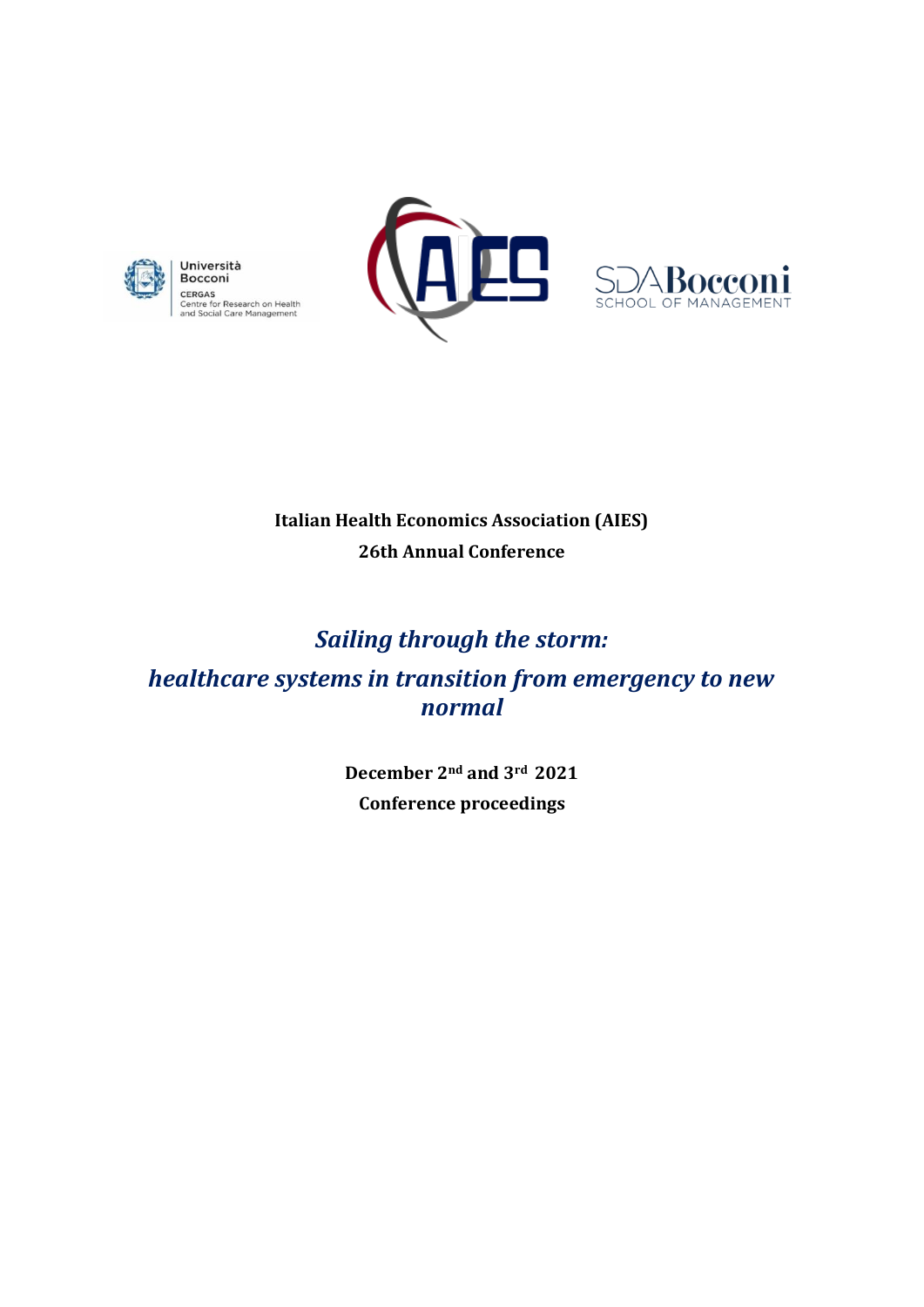





## **MANAGEMENT & POLICY SECTION**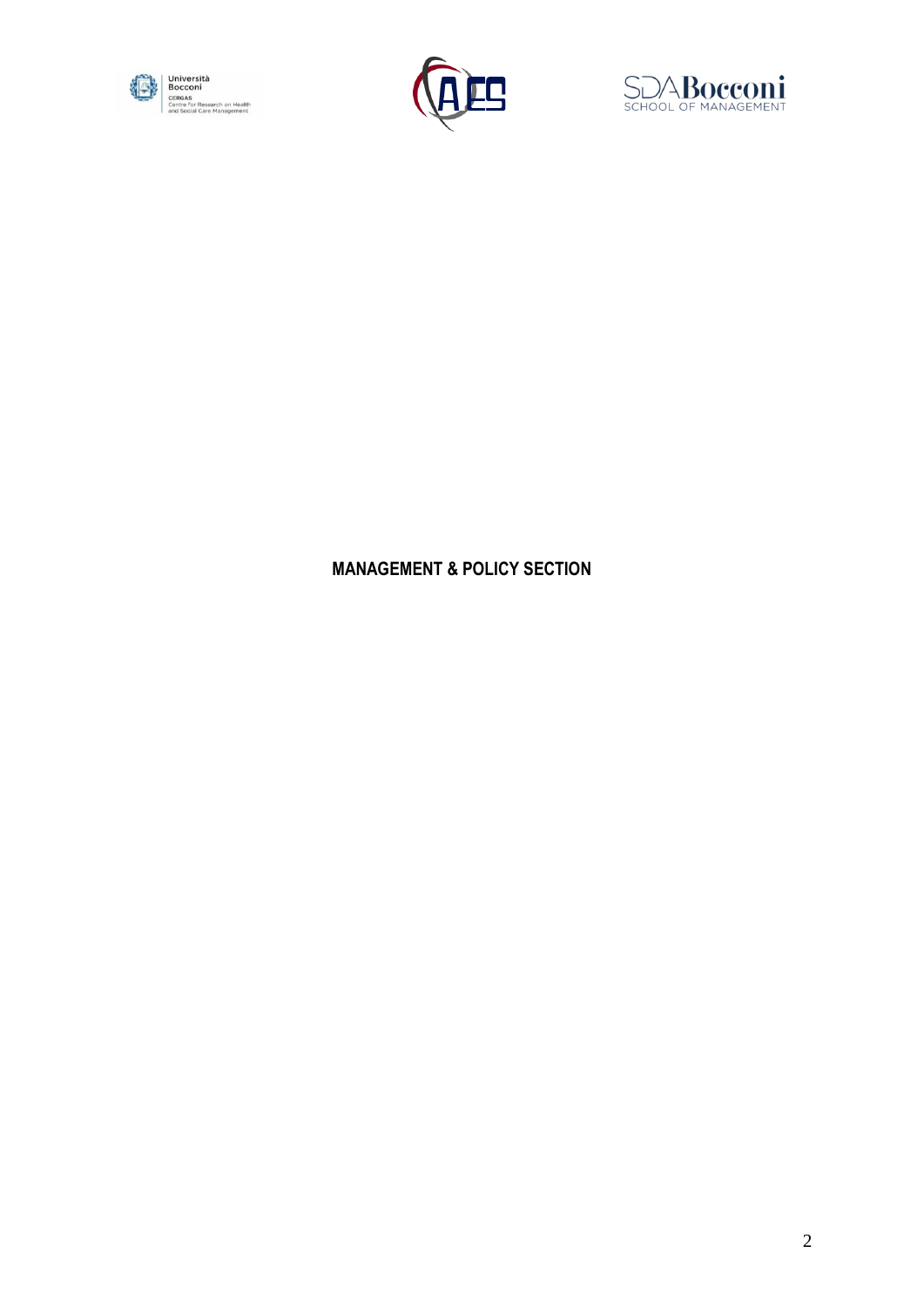





Understanding productivity in maternity wards

## **Authors**

M. Di Giacomo, M. Piacenza, L. Salmasi, G. Turati

## **Abstract**

In this paper we estimate health personnel productivity in causal terms. We exploit a discontinuity in health personnel presence induced by the Italian law that defines maternity care units' staffing according to the yearly number of births (below 500, 500-999, over 1000). We use this exogenous variation to build our instruments and to estimate the causal effect of different health care teams of professionals during delivery on newborns and maternal health status. We use detailed patient-level data on natural childbirths. We find that maternity units with a number of yearly births above the thresholds increase the probability of a full team of professionals during delivery by almost thirty percent points. In turn, the presence of a full team has significant effects on health outcomes, as the probabilities of resuscitation, obstetric lacerations, or meconium (which may cause fetal distress) decrease. Heterogeneous effects are investigated across day of week, time of day, congestion level, and maternal characteristics.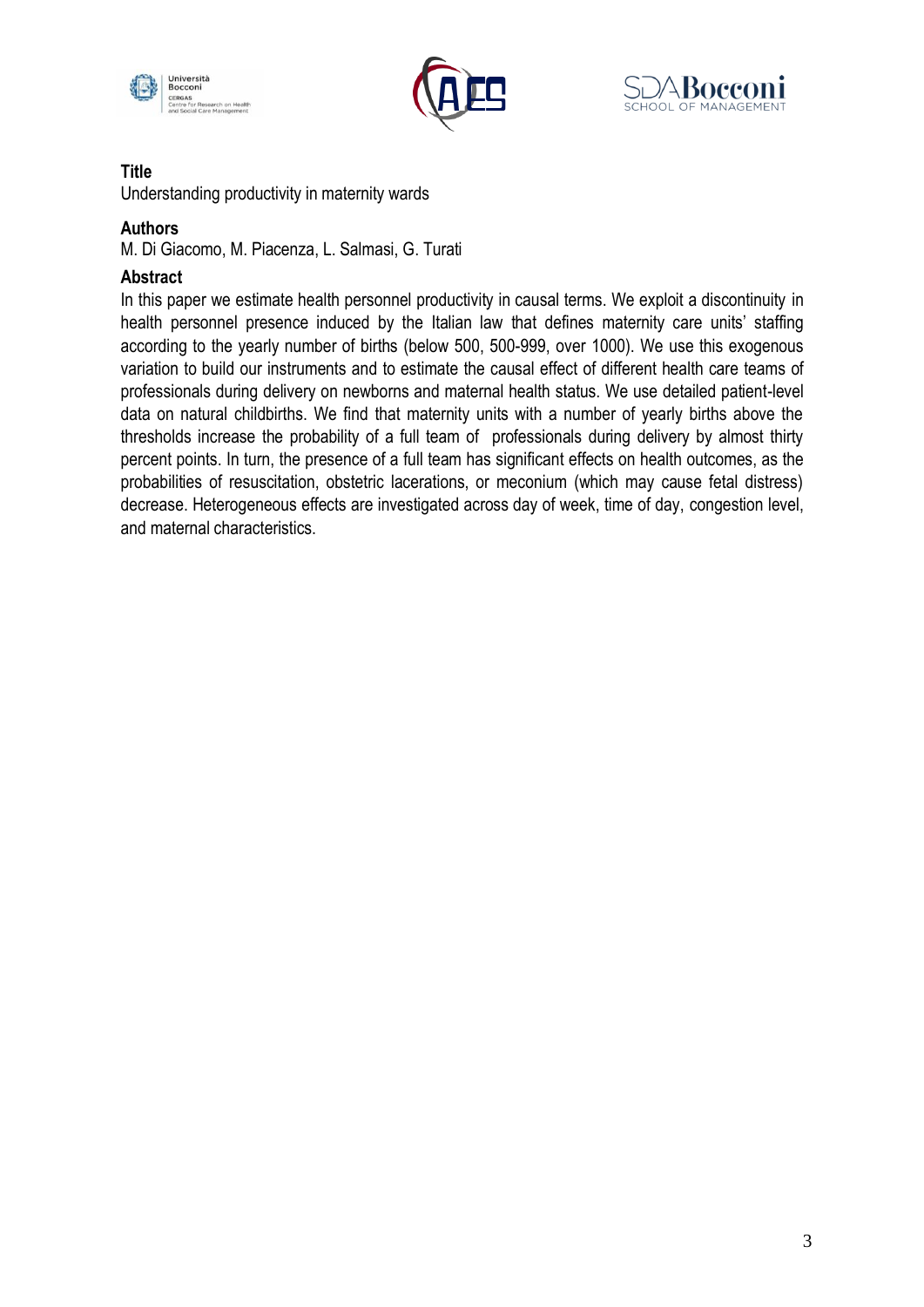





Tackling wicked issues in performance management and governance of health prevention: an empirical analysis of vaccination strategies in Italy

#### **Authors**

G. Noto, A. Prenestini, F. Cosenz, G. Barresi

#### **Abstract**

Performance management (PM) in the public sector is a research stream that grasped much of the attention of public administration and management scholars in the last decade (Bouckaert & Halligan, 2007; Hall, 2017; Douglas & Ansell, 2020). This is mainly related to the ever-evolving context in which PM regimes apply. Our society and its current challenges are indeed growing in complexity so that these last have been defined by modern literature as "wicked" (Rittel & Weber, 1973; Head & Alford, 2015). Wicked does not mean "evil" but it refers to the impossibility to share an understanding of societal problems and their definition. According to Head & Alford (2015),"wickedness" depends on three key factors i.e., social pluralism, institutional complexity, and scientific uncertainty. The first one is related to the presence of multiple interests and values of stakeholders; institutional complexity refers to the horizontal fragmentation and multilevel governance characterizing the public administration; while scientific uncertainty describes the existence of gaps in reliable knowledge. To deal with wickedness and foster performance, one key solution proposed by the literature refers to the implementation of collaborative arrangements (Cristofoli et al., 2017; Bianchi, 2021). This solution has been proved to be successful in addressing the source of complexity deriving from institutional fragmentation and social pluralism. However, few scholars proposed solutions tackling also scientific uncertainty. Based on this gap, the article aims at exploring the contribution that simulation, and in particular System Dynamics (SD), may provide to performance management in wicked public contexts.SD is a methodological approach that allows analysts to model and simulate complex systems and to experiment with the models to design strategies for management and change (Forrester, 1958).The adoption of SD to tackle wicked problems finds its foundation in the methodological opportunity to explore with simulation and engage with stakeholders, thus providing more robust decision support to inter-institutional settings through the so-called Dynamic Performance Management (DPM) approach (Bianchi, 2016). As such, SD allows analysts to adopt a holistic perspective to frame social pluralism, institutional complexity and scientific uncertainty as the key factors characterizing wicked contexts and, as a result, to support collaborative PM systems fostering a shared understanding of their operating principles and processes. To explore and analyse the suggested solution, the research focuses on health prevention. Recently, health prevention is being considered fundamental in tackling the COVID-19 emergency. In particular, the process of planning and implementing vaccination campaigns in western Countries represents one of the most challenging wicked problems in the current era. In vaccination activities, we can find the three sources of wickedness. First, vaccination campaigns embrace multiple interests and values (social pluralism),e.g., this pandemic created tradeoffs between public health and the competitiveness of economic activities due to lockdowns and restrictions. The prioritization of population targets, for instance, has specific impacts on the restart of productive activities. Second, health prevention services are provided through the collaboration of multiple public and private organizations (institutional complexity),e.g., vaccinations activities are delivered through the collaboration of supranational institutions (i.e. European Commission), regulatory agencies (i.e. FDA, EMA, national regulation agencies), national and regional governments, local health authorities, hospitals, private health providers, general practitioners, national armies, pharmaceutical companies, etc. Last, health prevention results are usually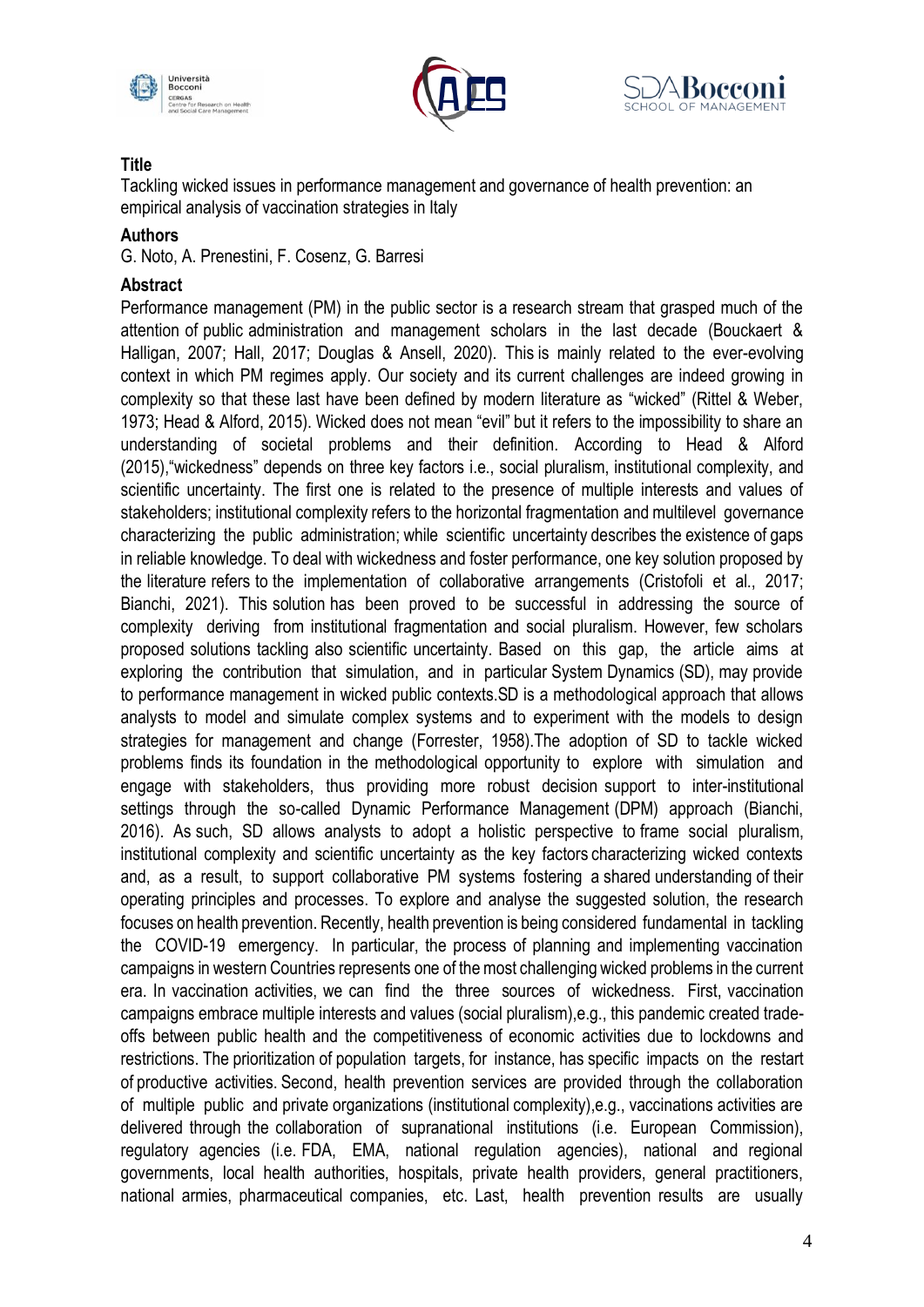





obtained in the long term and it is not possible to univocally attribute these results to activities executed in the past (scientific uncertainty).Thus, it appears almost impossible to assess ex-ante the effectiveness of certain measures (i.e. vaccination strategy) as it depends on the behavior of the other actors involved (virus–and its variants –included).Therefore, policymakers and managers in the public healthcare sector can find more effective decision support by applying systemic approaches and simulation techniques for improving inter-institutional coordination, collaborative governance and performance. For the above purpose, the research process begins with the review of the literature on wicked problems and performance management in the public sector. This review is combined with an analysis of SD modelling principles aimed at explaining the practical and theoretical contribution of this approach to deal with social pluralism, institutional complexity and scientific uncertainty. Building on this literature review, the paper proposes and illustrates the DPM approach (Bianchi, 2016, 2021) as a systemic method to performance management and governance in wicked contexts. Then, the approach is tested on two case studies exploring the vaccination campaign in two different Italian regional health systems selected based on their performances and characteristics. The cases are developed through the collection of empirical data, active engagement and discussion with the experts involved. In the last section of the paper, the case study results enable us to discuss the main advantages and limitations of the proposed approach in comparison with the gaps found in the literature. Eventually, the paper outlines critical implications for theory and practice and concludes with future research perspectives.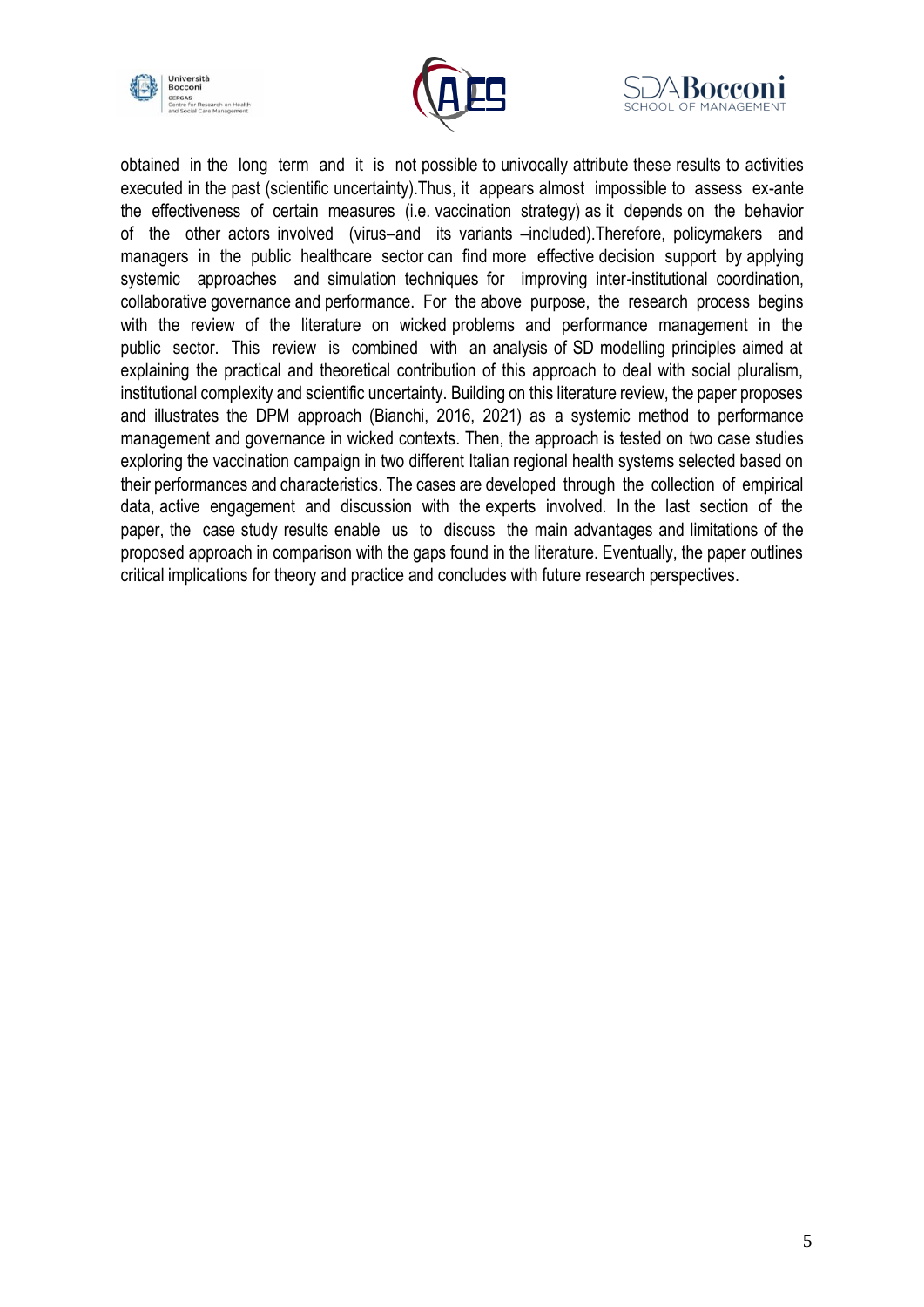





An Experimental Assessment of National Health Guidelines as Soft Regulatory Instrument.

#### **Authors**

M. Finocchiaro Castro, D. Romeo

#### **Abstract**

A highly debated topic among economists is the effect of regulation on social welfare. Although some contradictory studies exist (see e.g., Turner et al., 2014), a considerable literature shows how regulation can be welfare enhancing in several contexts (see e.g., Toner, 2010). A relevant context where regulation plays a relevant role is clearly the health sector. In this regard, practice guidelines can be seen as soft regulatory tools adopted in the healthcare sector to achieve the hospitals' desired outcomes, improving patient's health, and saving resources while providing care (Shekelle et al., 1999). Physicians agree that not only guidelines improve quality of care, but they could foster coordination (Carrier et al., 2012). Specifically, relational coordination, which refers to communicating and relating for the purpose of task integration and is strengthened by the sharing of codes of conduct and procedure among health professionals (Gittell, 2000), has been shown to improve some dimensions of performance, including emergency and intensity care (Fargason and Haddock, 1992). Moreover, the average length of hospital stay is significantly shortened by the frequency of communication among care providers and, coordination in hospital emergency units improves promptness and quality of care and reduces mortality rates (Shortell et al., 1994).

Even though guidelines are not actual norms but soft law instruments, they assist and uniform practitioners' actions, by identifying recommended courses of actions under certain circumstances. Thus, assessing coordination level among physicians working in the same hospital and investigating whether and to what extent national guidelines may be seen as a soft regulatory tool to foster coordination appear as crucial issues. Hence, the purpose of this study is twofold. First, we measure the level of coordination among healthcare providers developing a simple, portable, and incentivecompatible tool, based on the Krupka and Weber (2013) norm elicitation task (Gaechter et al., 2013; Barr et al., 2018), which has been proved to be powerful when a clear social norm exists (Fallucchi and Nosenzo, 2021). Second, we test whether national guidelines can be adopted as almost costless means to regulate health care provision enhancing coordination among physicians. In our experiment, coordination is achieved when physician's appropriateness rating matches the modal valuation for the specific action considered, which, in turn, corresponds to the judgment given by most participants. For, we have designed a framed field experiment composed by two treatments: The Coordination treatment (CT) and the Information treatment (IT), namely. The CT is divided into two stages. In the first stage, physicians rate the appropriateness of each of the proposed actions to heal a specific disease on a scale of one to four and attempt to match the modal rating reached in the session to gather monetary reward. In the second stage, physicians can request to know which action, among those proposed, correspond to the national guideline about that specific situation. The IT differs from the CT only in the second stage of the treatment. In the IT, thus, if a physician asks to know guideline contents, then, she can change her rating of the actions given in the first stage. Doing so, we can assess the factors leading to changes in the chosen appropriateness and if coordination level increases because of such afterthoughts.

To the best of our knowledge, this is the first work experimentally assessing coordination among physicians and the regulatory role of national guidelines to reach high levels of coordination in an experimental setting. Second, whereas other artefactual field and laboratory experiments have already involved physicians (see e.g., Brosig et al., 2016), this is the first framed field experiment conducted in a hospital (their real working environment) employing a remarkable set of 52 physicians. In fact, to the best of our knowledge, Wang et al., (2020) is the only work, although being a controlled laboratory experiment, involving a higher number of physicians than our paper. Our results show that the average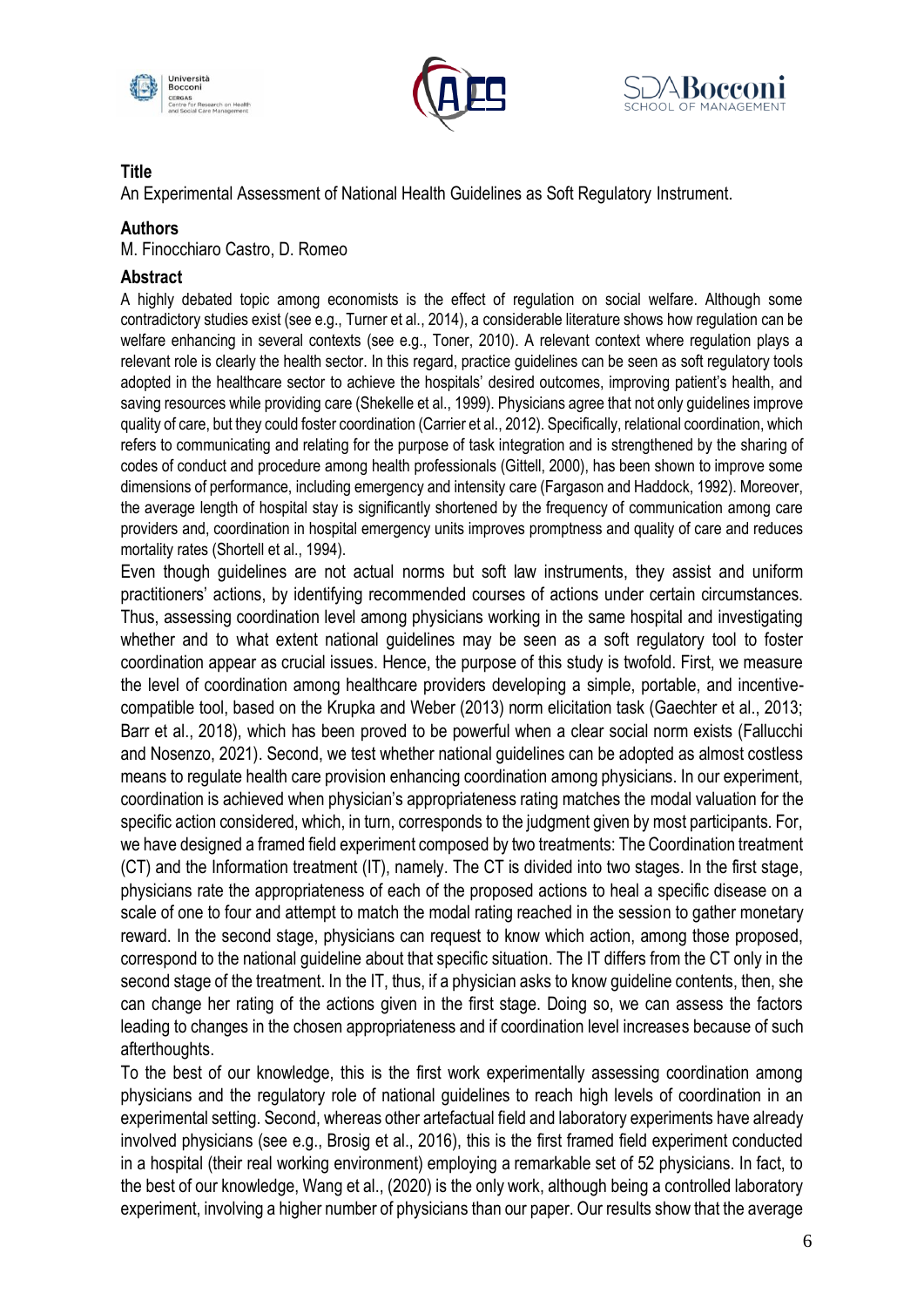





frequency of coordination across the experiment is 52% and that coordination increases when physicians exchange opinions and share positive feedbacks with colleagues. In addition, the presence of a leader in the medical ward facilitates coordination. Moreover, results suggest that the longer a physician has been working for the same hospital, more likely she is to implement the outcomes prescribed by the guidelines. Interestingly, in the Information treatment, only 8% of the physicians have decided to ignore national guidelines content, and 23% of the physicians who have not rated national guidelines as the most appropriate action in one or two scenarios, decided to change their ratings. Although the focus on national guidelines slightly improves both the level of conformity (i.e., the average frequency of rating national guidelines as the most appropriate action to take) and coordination, such increases are not statistically significant. Notwithstanding the positive effect on physicians' choices, national guidelines alone, as soft regulatory tool, are not able to boost coordination among physicians. Hence, governments should, for instance, increase the number of physicians involved in the clinical recommendation designing process to obtain more flexible and multifaced guidelines than current ones and to increase their rate of adoption (Hayward, 1997).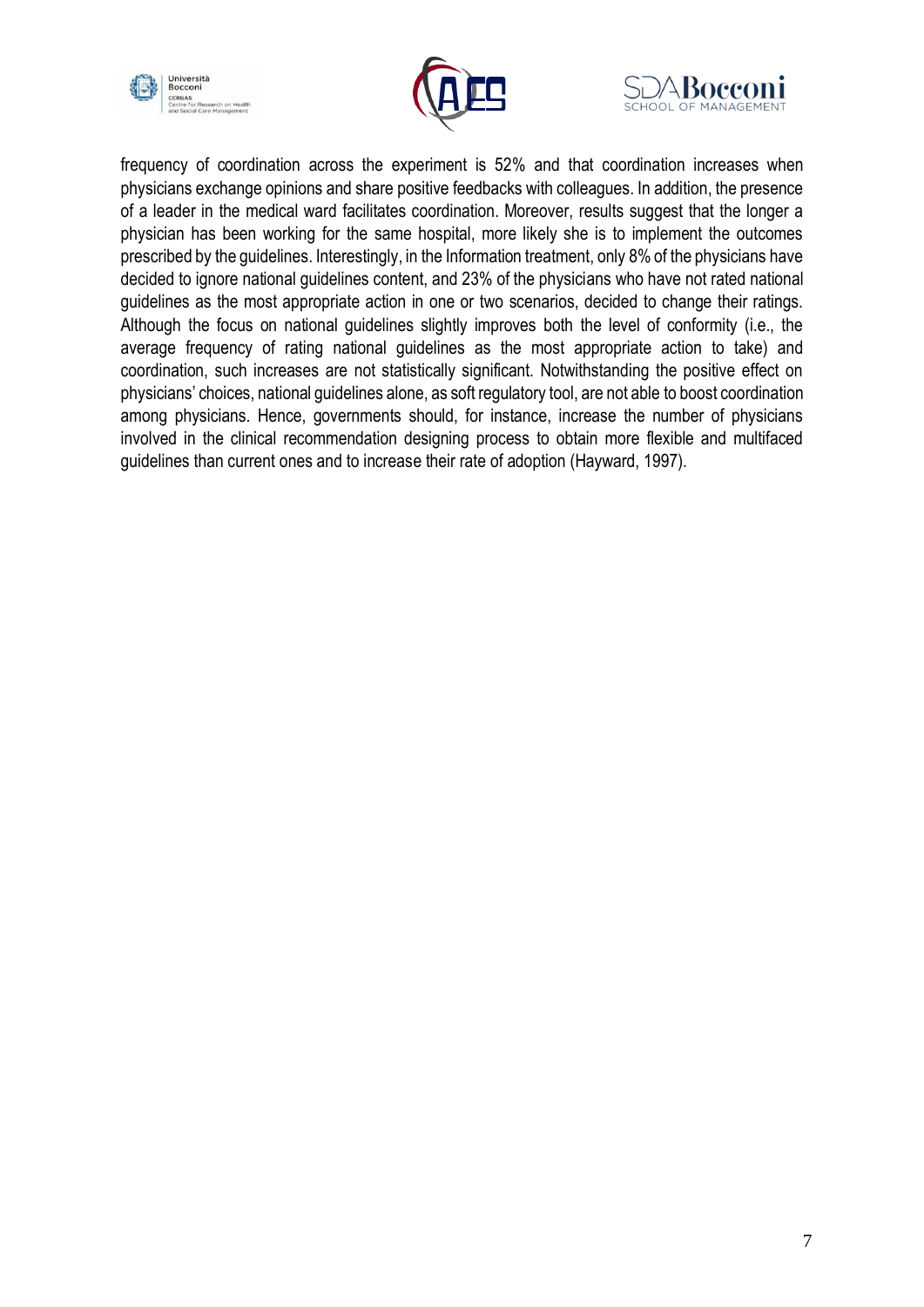





Determinants of price for orphan medicines in Italy

## **Authors**

C. Jommi, E. Listorti, F. Villa, S. Ghislandi, A. Genazzani, A. Cangini, F. Trotta

## **Abstract**

**Background**. The assessment and appraisal process for orphan drugs has been deeply investigated by the literature (1), and peculiarities and commonalties with other medicines discussed (2). Price regulation has been also analysed from a regulatory viewpoint and in one paper (3) pricing criteria for orphan drugs were suggested, including the prevalence and disease severity, level of unmet need, quality of the evidence at market launch, level of uncertainty of effectiveness, level of impact on condition / disease modification. There is also some evidence on the trade-off between orphan drugs prices and volumes / dimension of the target population (4, 5). However, empirical studies of the determinants of orphan drugs prices are still very few (6) and no evidence exists for Italy. Objectives. The objective of this paper is to investigate the determinants of the price of orphan medicines in Italy. **Methodology**. Drugs with a European orphan designation reimbursed in Italy in the last 6 years (2014-2019) were considered. Univariate, cluster analysis and multiple regression models were used to investigate the correlation between the annual treatment cost and, as explanatory variables, the dimension of the target population, the existence of Randomized Clinical Trials as a proxy of the quality of the pivotal studies, and the added therapeutic value. The annual unit cost was computed net of (hidden) discounts and/or the effects of managed entry agreements. The prevalence of the disease as it was reported by the pharmaceutical companies in the price and reimbursement (P&R) Dossier was included in the model as Boolean variable (high/low prevalence if over/below the median value), with a hypothesis of negative correlation (4, 5). The added therapeutic value was included as it was graded by the French Transparency Commission (ASMR): a higher added value (lower ASMR ranking) was expected to bring higher prices. We could not rely on the Italian evaluation of the added therapeutic value, since it is appraised, graded and reported only for medicines which marketing authorisation holder has applied for innovativeness status (7). **Results**. Orphan drugs that concluded the P&R process in Italy in 2014- 2019 are 69 (35 are immune-modulating agents). 58 obtained a favourable opinion for reimbursement and concluded the price negotiation. In the univariate analysis, the prevalence and the ASMR rank have, as expected, a negative relation with the annual treatment cost and these results are significant from a statistical viewpoint. The correlation with RCT is not significant. In the multivariate model, coefficients for prevalence and ASMR are confirmed even if the ASMR does not appear to be significant anymore. The same regression shows a positive, but not significant from a statistical viewpoint, correlation between RCT and costs. Interesting insights can be gained when an interaction term between the prevalence and RCT was added. Results show that when the prevalence is below the median value, costs are higher for RCT-driven orphan drugs. It seems that the RCTs may have a major impact within medicines targeting low prevalence disease. The inclusion of this interaction resulted in statistically significant results for RCT, and an important increase of R2. Discussion: Our results suggest that both value-based pricing and sustainability issues are considered: the former is supported by a positive association between the added therapeutic value (negative correlation with ASMR rank) and the annual treatment cost, the latter by a negative association of annual treatment costs with the dimension of the target population. The study has three main limitations: we could rely on a limited number of observations which drove our choice to consider a limited set of explanatory variables; annual cost estimates may underestimate the cost of chronic treatments; we relied on the added therapeutic value graded on the French grades for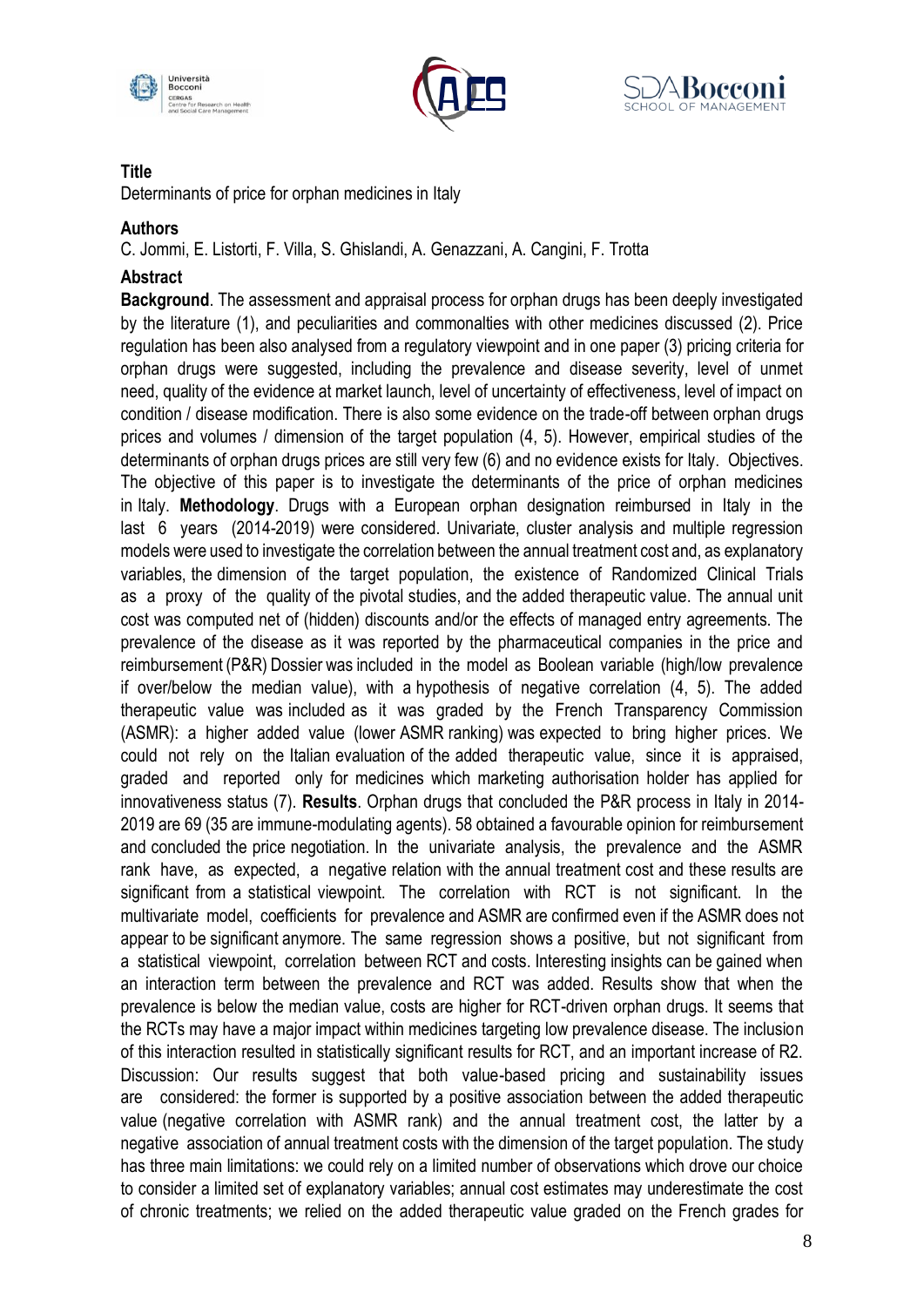





ASMR, but we have checked that ranking of added therapeutic value is quite similar in Italy and France for those medicines which marketing authorisation holder has applied for innovativeness status. Notwithstanding we have shed lights on orphan drugs pricing, showing that (added) value and budget impact (dimension of the target population) counted.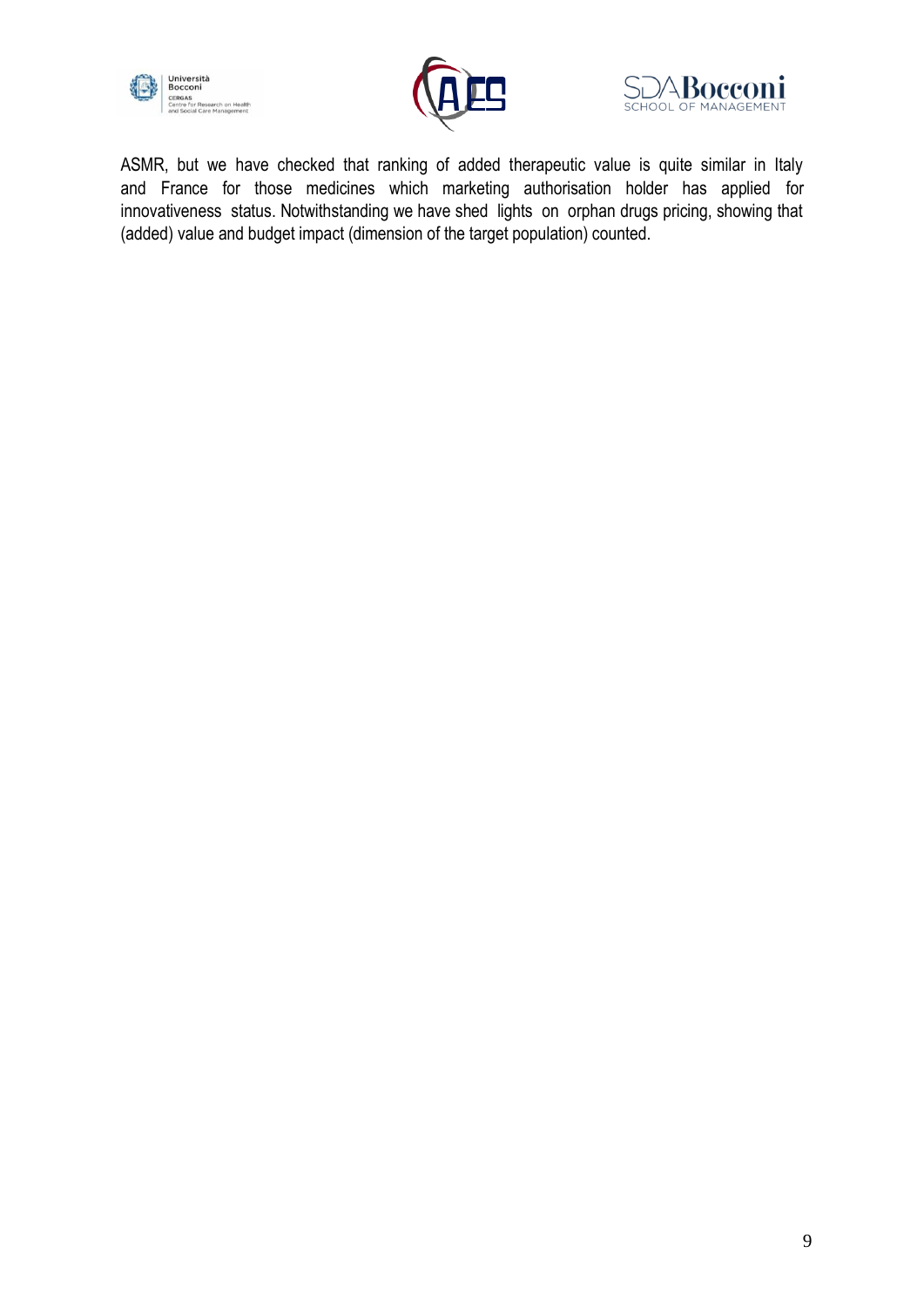





The economic impact of compassionate use of medicines

## **Authors**

C. Jommi, F. Pantellini, L. Stagi, M. Verykiou, M. Cavazza

## **Abstract**

**Background.** Compassionate use programs (CUP) for medicines respond to the ethical imperative of providing earlier access to medicines to patients not recruited in trials. While the economic impact of clinical trials has been already investigated (cited reference includes a not exhaustive review of the existing literature), no evidence on the net economic benefit of CUP exists. This research aims to fill the information gap by estimating the economic consequences of 11 CUP in Italy conducted between May 2015 and December 2020 from the perspective of health care payers. Eight programs concern cancer treatments, two refer to drugs for spinal muscular atrophy, and one is indicated for multiple sclerosis.

**Method.** The net economic benefit includes the avoided costs from the Standard of Care (SoC) the patients would have received if they had not joined the CUP, and costs not covered by the pharmaceutical industry but instead sustained by payers, such as those associated to adverse events (only severe sides effects resulting in hospitalisation and attributed to CUP medicines), and costs for combination therapies and diagnostic procedures not used with the SoC. The SoC costing relied on publicly available data. Information on adverse events and diagnostic procedures was retrieved from the CUP and monetized using the relevant fee for episode or service. One CUP was excluded since a SoC was not identified.

**Results.** 2,712 patients were treated in the 11 CUP, where SoC was identified. The SoC mean cost per patient ranges from €11,415 to €20,2 99. The total cost of the SoC ranged between €31.0 and €55.1 million. The mean cost per patient covered by hospitals hosting CUP was equal to €1,646, with a total cost of €4.5 million. The net economic benefit ranged from €26.5 million to €50.6 million (€17.8 million - €42.0 million for cancer treatments).

**Conclusions.** Despite research limitations, this paper illustrates for the first time the net economic impact of CUP in oncology patients from a payer perspective. It would be important to integrate these estimates with the prospective effects of CUP implementation, i.e., the economic value of the comparative benefit profile of medicines used in CUP versus the SoC, including effects from a societal perspective.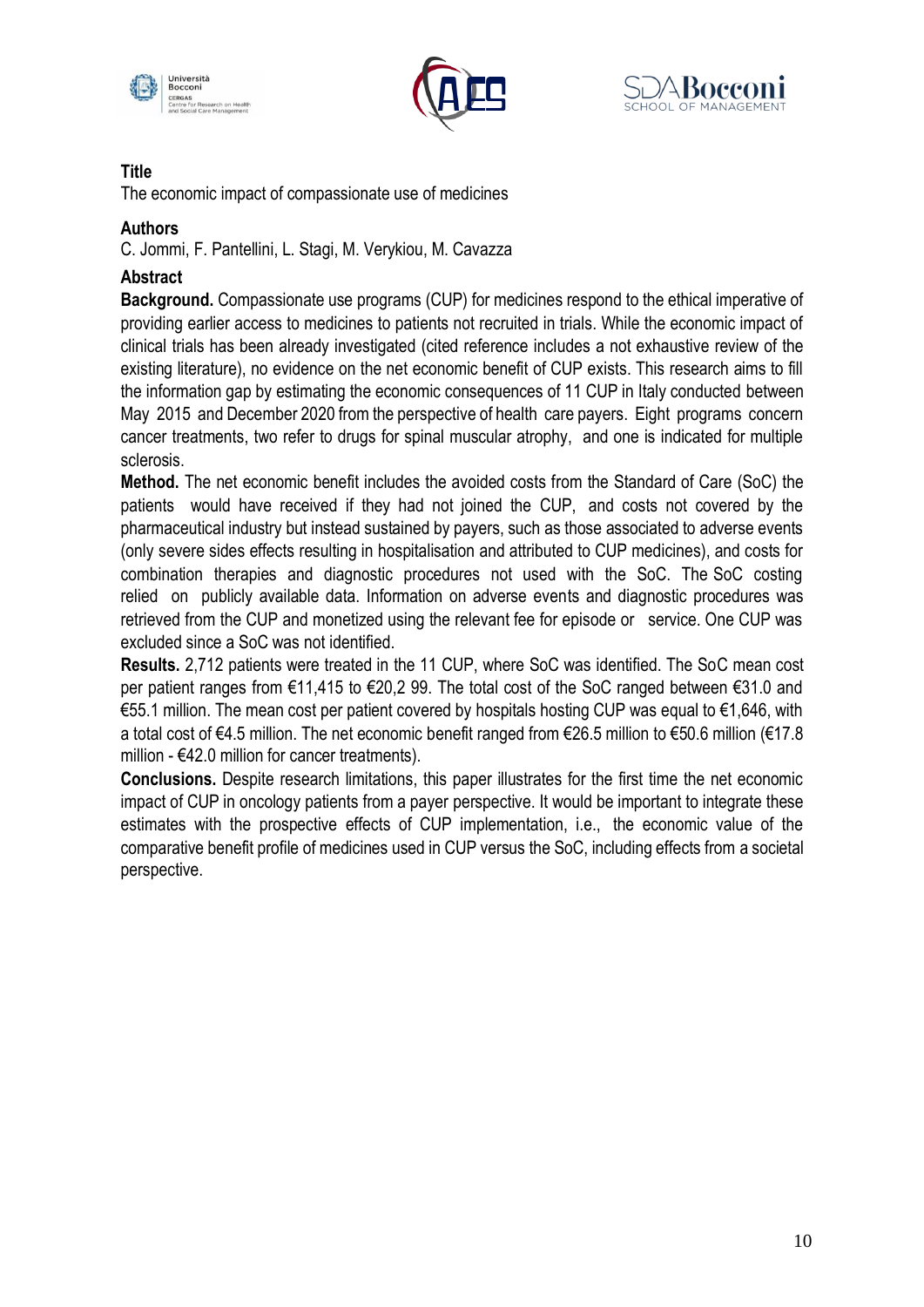





Dealing with COVID-19 vaccination hesitancy: an exploration of the Italian NHS online communication from a citizens' perspectives

#### **Authors**

L. Pirrotta, E. Guidotti, G. Venturi, S. De Rosis

## **Abstract**

**Background.** Despite the chance of an innovative and safe vaccine, nowadays vaccine hesitancy is still widespread. Communication of clear and accurate information represents a key element to increase COVID-19 vaccination uptake, since it plays a fundamental role in increasing access to health services. The Internet is emerging as a privileged channel for the citizens when looking for healthrelated information, especially for lower educated, who are the most hesitant towards vaccination. The Internet thus represents a key channel to inform the citizen's on COVID-19 vaccination and could play a significant role both in overcoming vaccine hesitancy and in ensuring greater equity in healthcare access. Considering this perspective, it is clear the need to improve the design of an easily, understandable, and readable health information for all the citizens. Effective communication, along with appropriate logistics and efficiency and professionalism in the delivery process represent key processes for the success of the vaccination campaign.

**Objective.** The aim of this study was twofold: (i) to investigate the variation both between and within Italian Regions and Local Health Authorities (LHAs)regarding online communication of COVID-19vaccination information; (ii)the readability of such information.

Methods. Between March and April 2021, an observational analysis of129 Italian regional and LHAs was performed. A common grid was developed to analyze vaccination information on the Internet. While conducting the analyses, texts onCOVID-19 vaccination were collected and analyzed. The focus of the investigation was the quality and linguistic complexity of the texts to understand if and how much the websites were understandable for citizens. Two well-established indexes were adopted to assess texts quality, the Gulp Ease and the READ-IT. Lastly, the distribution of words contained in the New Basic Italian Vocabulary (NBIV)was assessed to catch the lexical complexity of those texts. Descriptive statistics and statistical tests were performed to carry out analysis and test hypothesis comparing regions and geographical areas.

**Results.** Exhaustive information referred to the categories of users eligible for vaccination were found in more than 80% of regional websites, whileatLHAs'level54% reported partial or no information. As regard the place for vaccination 57%

of the regional websites provided exhaustive information, 9% indicated only the type of facility where the service was provided, while 34% reported no information. High variability was observed across the websites as regard he presence of information on the side effects of COVID-19 vaccine, both among regions (p=0.001) and areas (p=0.001). 11 regional websites(52%)did not inform about side effects. Among the 10 websites(48%)reporting the risks of vaccination, just 6 (28%) provided exhaustive information. As for the readability analysis, specifically the Gulp ease Index, COVID-19 vaccination regional websites texts scored between 68 and 44. Similarly, LHA's websites scored between 61 and 46.Accordingly, our results show that the COVID-19 texts are mainly not easy to read for people with low educational level, with some regions with a higher percentage of low educated people performing worse. Relating to the READ-IT Index, regional websites COVID-19 vaccination texts scores ranged from 55 to99, while LHAs texts from 53 to 99 with a higher variability across territories. As concern the lexical aspect, the use of NBIV words in the regional websites texts ranges from 73% to 51%, while LHAs registered a slightly better performance.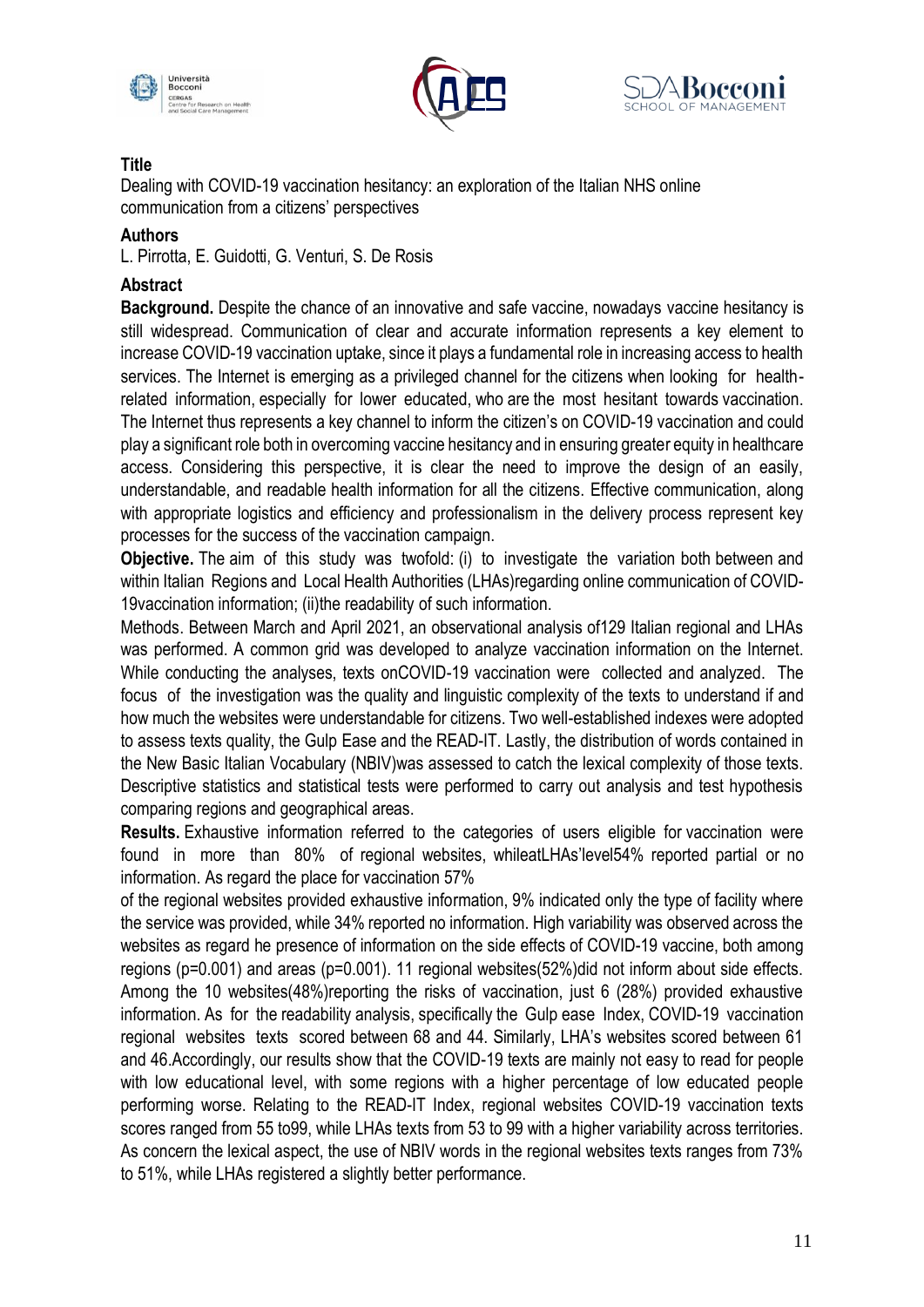





**Conclusions.** A high variability in the communication about active vaccination pointsforCOVID-19 vaccination was found both between different Regions and LHAs. It would be useful to explain more clearly the places dedicated to vaccination, perhaps through the creation of a regional infographic reporting the active administration points. The communication of the side effects associated with COVID-19 vaccines worth attention. A clear communication of the side effects can be considered a fundamental lever to increase the propensity of citizens to vaccination, therefore, it would be strategic to define a shared that allows citizens to find this information easily when browsing sites. Also, a dedicated focus should be posted on texts' readability. Texts concerning COVID-19 vaccination emerged as averagely difficult to read. Literature shows that the most reluctant to vaccination are those citizens with lower education levels, so it is clear the need for targeting the communication by considering the people vocabulary, health literacy and level of education.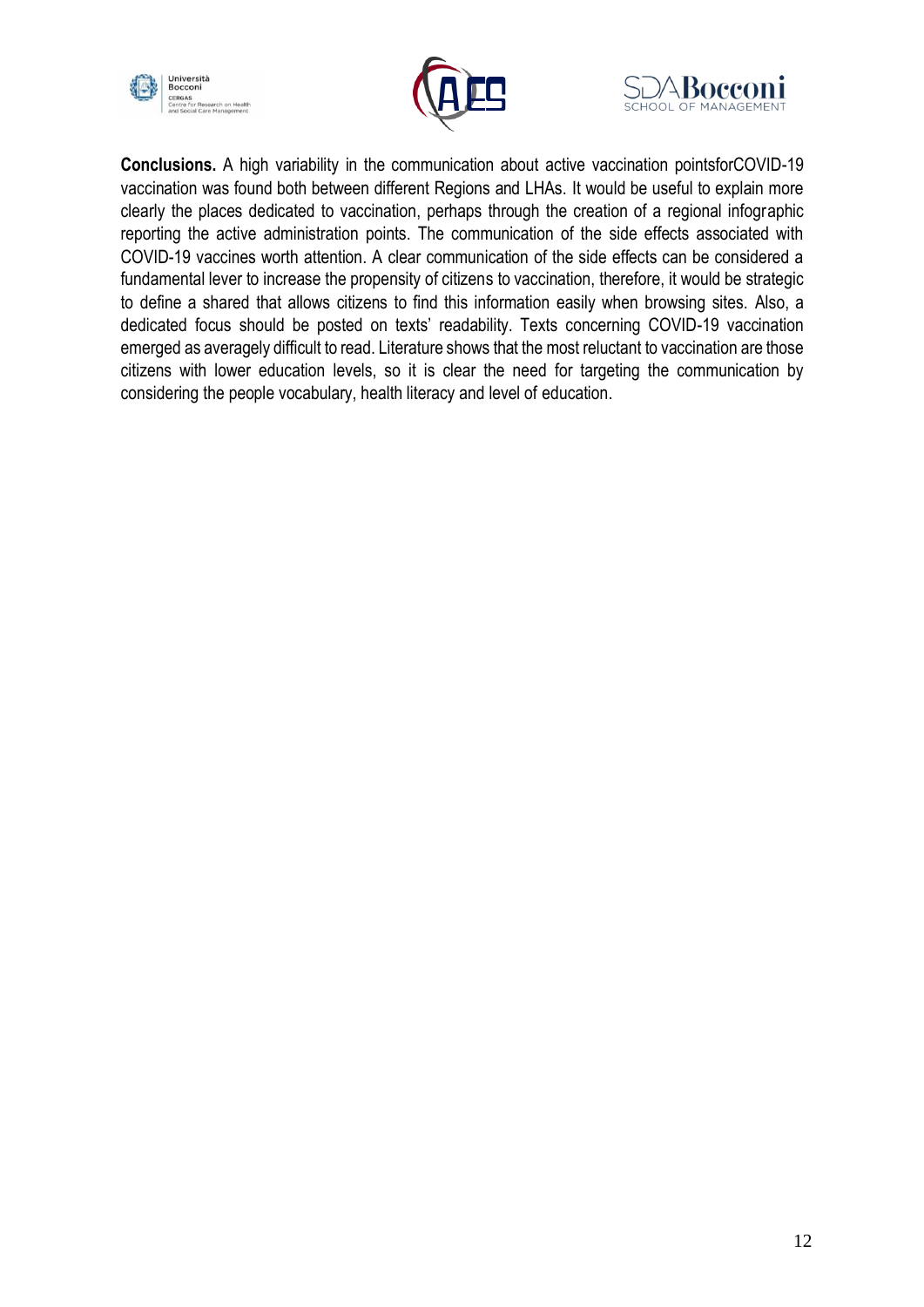





Nudging hand hygiene in residential homes: a pilot study among health workers in Northern Italy

#### **Authors**

B. Braut, G. Gon, T. Medda, D. Pennesi

#### **Abstract**

The SARS-CoV-2 pandemic exacerbated the need for infection prevention in long term care facilities (LTCFs). Many measures have been taken to control COVID-19 infection in LTCFs, and among them, good hand hygiene practices are key and here to stay even after the epidemic. Surprisingly, hand hygiene compliance in LTCFs has been little studied in the literature and this is one of the first study to test a behavioral intervention to improve it. The aim of this work is to assess levels of hand hygiene compliance among health workers, design an intervention to improve hand hygiene compliance, and test the effectiveness of the intervention. We used a field experiment with a cross-sectional design. The study took place between June and July 2021in one long term facility in the Turin province, Piedmont, Italy and involved two wards –each of which placed on a separate floor and with separate staff. The focus was on the morning cleaning routine of guests, which we identified as the most critical phase for healthcare-associated infections transmission in LTCFs . To assess levels of hand hygiene compliance we used the WHO observation tool, a diffused and validated method of data collection. We defined an aggregate measure for hand hygiene which includes any attempt at hand hygiene (hand rubbing with gel with bare or gloved hands or hand washing with soap and water). One independent observer was stationed in the facility over 20 days and observed continuously between 6AM and 10AM every morning. The observer attempted to capture an equal amount of observation hours per ward. We set up a cross-over design to evaluate the effectiveness of the intervention. After the baseline measurement, one ward (Ward1) received the intervention first (8 days) and then the intervention's materials were removed from the ward. Then the other ward(Ward2) then received the intervention (7 days). The intervention was based on previous unstructured observation and discussions with the facilities' stakeholders where we identified key barriers to hand hygiene: lack of knowledge and awareness of the importance of the issue, and physical difficulties to access to the materials to practice the hygiene. The intervention components that aimed to increase knowledge, facilitate access and raise salience are respectively: an informative briefing and the diffusion of summary infographics, the introduction of a basket to facilitate the transportation of the alcoholic gel next to the patient zone; visual cues to delimit the patient zone where hand hygiene has to happen. As a first result we found that hand hygiene compliance was extremely low (~1%) during the baseline measurements. During the respective control periods compliance was between 7 and 10% –highlighting a possible spillover effect from one ward to the other, but a reaction to the presence of an intervention dedicated to this topic in the LTCF. In the ward which received the intervention first, compliance was 28% during the intervention and then fell to 8% when the intervention was

removed (control period).Whilst, in the ward where control precede the intervention, compliance went from 10% to 15%.We carried out a logistic regression model to assess the effect of the intervention compared to the control on total hand hygiene compliance. We carried out two separate models for each ward, to account for the order effect of the intervention period. We also account for ward units. Workload was stable during the study period and hence we do not account for this in the models. The adjusted models suggest that the intervention was effective in Ward1, where health workers had five times the odds of washing hands during the intervention compared to when the intervention was removed. Even if we have to remark that this was a pilot study, hand hygiene compliance was alarmingly low and therefore we believe our study can already provide useful insights. The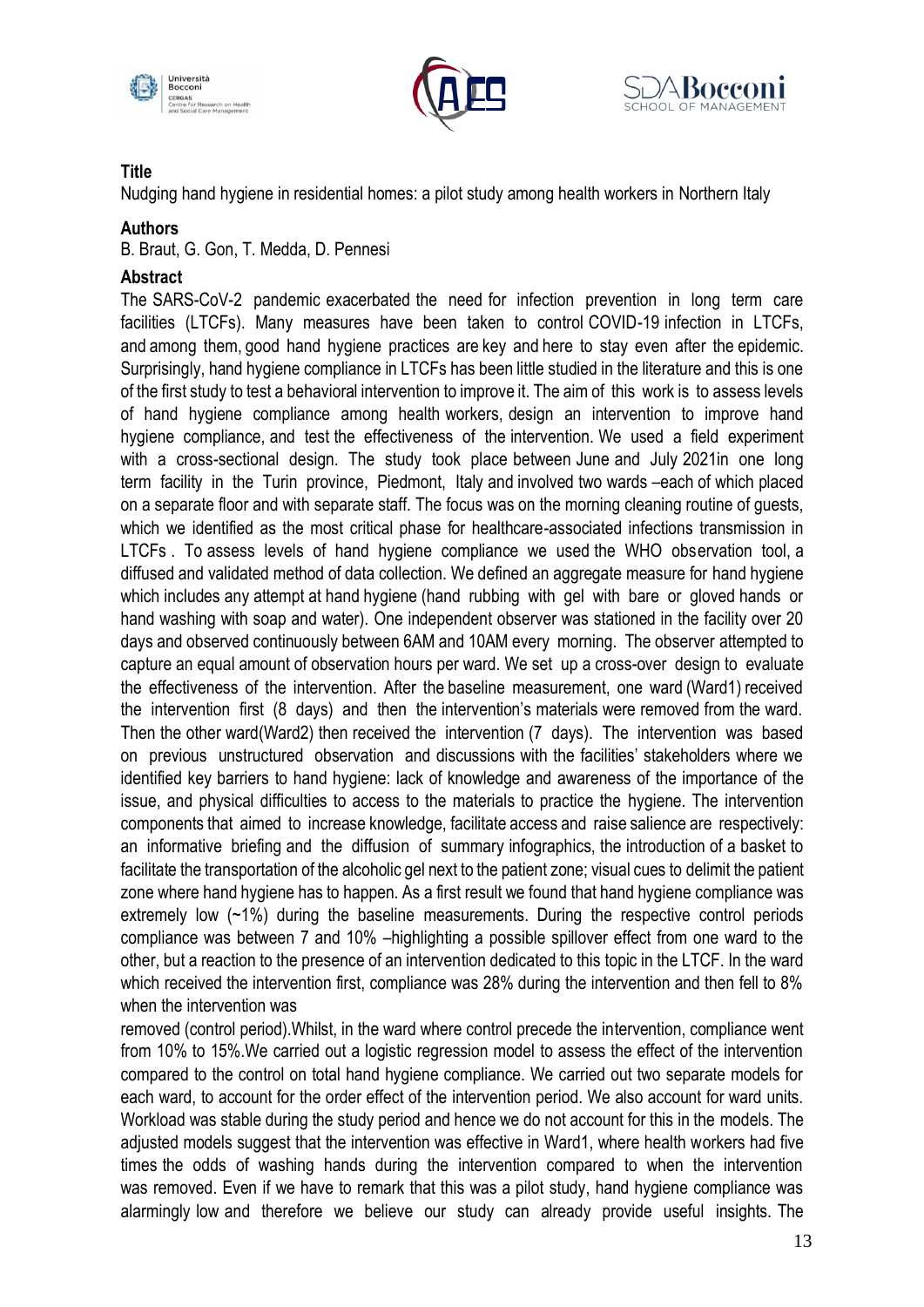





presence of the intervention team obviously raised the profile of the issue and in itself instigated some change, suggesting a lack of awareness and attention to the issue. The intervention was able to leverage substantial hand hygiene improvement in one ward, but not the other, probably due to order effect but also to the different prior beliefs of the ward manager. Since the intervention was successful in the ward where the intervention was removed, this provides some evidence that «access» and «salience» can achieve temporary behavior change in themselves, and independently of knowledge and information. We are confident that these results suggest that the intervention is feasible and potentially effective, but we are conscious that it needs to be tested with a rigorous large-scale study, and for a longer period of time.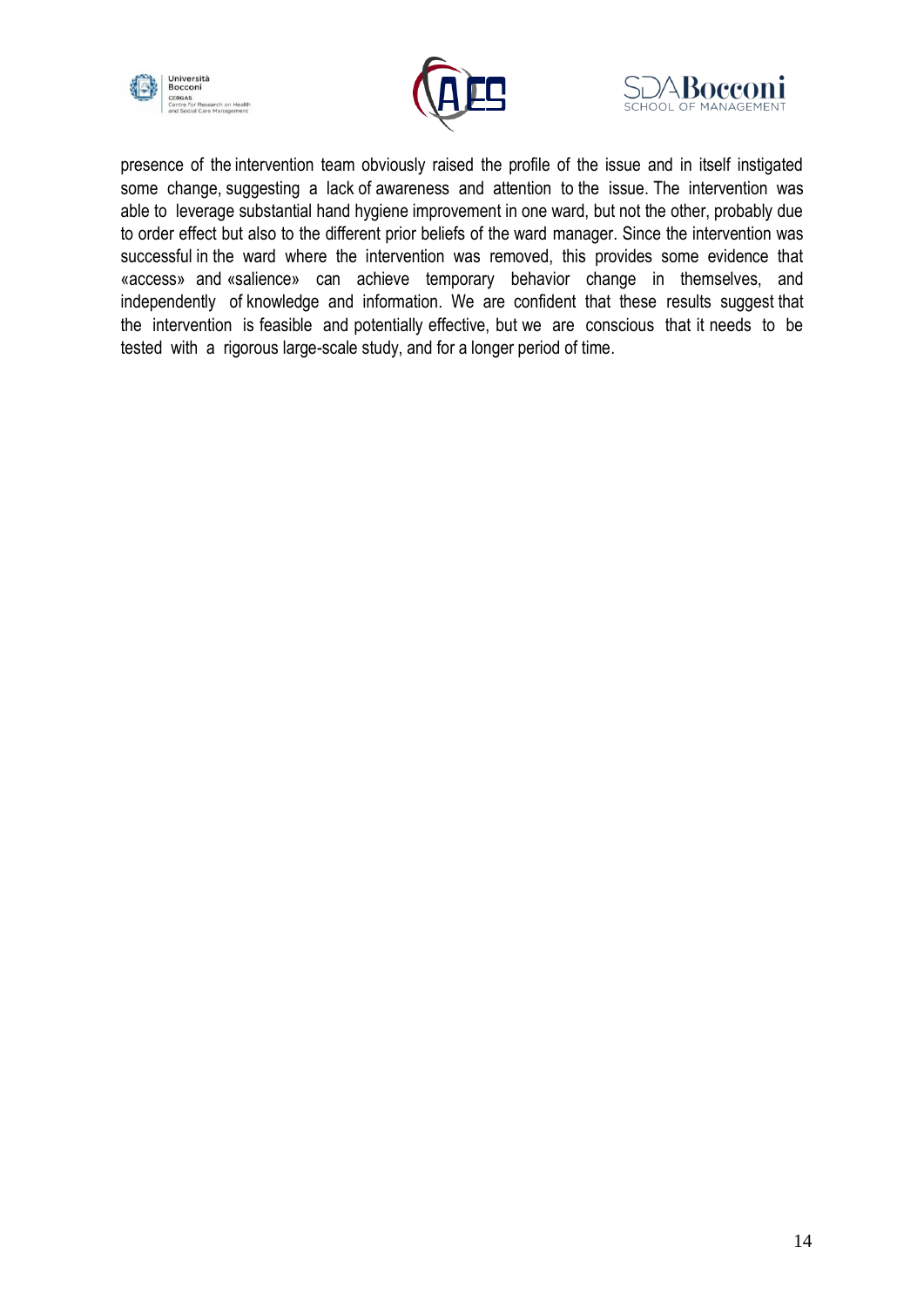





Anziani e demenze: stato di implementazione dei Piani Regionali Demenze e legame con la rete socio-sanitaria

## **Authors**

S. Berloto, F. Longo, E. Notarnicola, E. Perobelli, A. Rotolo

## **Abstract**

**Background:** In Italia si stima (Vanacore et al., 2019) che gli anziani affetti da demenza siano circa 1,1 milioni, di cui oltre 600.000 condemenza di Alzheimer. La demenza si presenta come una tra le sfide maggiori legate all'invecchiamento, sia in termini di prevalenza nella popolazione, che rispetto alle ricadute sociali(1 ultra ottantenne con demenza su quattro soffre di ansia o depressione cronica, Istat)ed economiche (i costi socio-sanitari annuali annessi alla demenza oscillino tra i 10 e il 12 miliardi di euro, ISS) connesse alla malattia. A questo si aggiunge il disallineamento tra la configurazione dell'attuale rete di offerta socio-sanitaria e la prevalenza della malattia: i gestori dei servizi riportano (OLTC, 2021)che la presenza di anziani con demenze ha raggiunto tra il 60 e 80% nei Centri Diurni Integrati (CDI) e nelle Residenze Sanitarie Assistenziali (RSA).Questa distribuzione impone una revisione dell'idea di nuclei Alzheimer circoscritti, in quanto questo target di utenti è diventato ormai quello prevalente nei servizi. Infine, la sperimentazione di farmaci e terapie per gli stadi lievi della malattia (MCI, Mild Cognitive Impairment) potrebbe portare all'interno dei servizi pubblici un numero senza precedenti di pazienti.

**Obiettivi:** Alla luce della rilevanza del fenomeno demenza per il sistema sociale, socio-sanitario e sanitario italiano, lo scopo del lavoro è di approfondire criticamente lo stato di implementazione a livello regionale del Piano Nazionale Demenze, la fonte nazionale più completa di riferimento sul tema, selezionando contesti in cui l'applicazione è a uno stadio avanzato per trarre lezioni utili per il policy maker circa la gestione della demenza a livello locale.

**Metodologia:** L'analisi dello stato di implementazione del Piano Nazionale Demenze (PND) si fonda su due pilastri: 1.Analisi desk dei contenuti del Piano Nazionale e dei conseguenti Piani Regionali, classificando i contenuti rispetto ai quattro obiettivi del PND. Per le sole regioni che hanno recepito il PND, è seguita un'analisi che ha incluso tutti i documenti istituzionali (leggi, delibere, atti di indirizzo, etc....) che ne sono conseguiti per ottenere una mappatura aggiornata e strutturata dello stato di implementazione del PND a livello regionale. Complessivamente sono stati analizzati 38 atti. 2. Individuazione di due casi studio di approfondimento (Regione Emilia-Romagna e P.A. di Trento), scelti per la loro peculiarità: Regione Emilia-Romagna perché più di altri ha investito e regolato la rete locale dei servizi per le demenze; P.A. di Trento poiché ha maggiormente presidiato il tema del rapporto con i familiari caregiver. Le evidenze preliminari sono state discusse in due interviste semi-strutturate con i referenti regionali sul tema, per validare le informazioni e inquadrare le sfide per il futuro.

Infine, le evidenze sono state discusse in due interviste semi-strutturate con key informants a livello nazionale sul tema demenze.

**Risultati:** Rispetto alla mappatura normativa, a luglio 2021 erano solo 12 le regioni ad aver recepito il PND, di cui solo sette hanno utilizzato la recezione del Piano come momento di riflessione e revisione dell'approccio regionale complessivo alle demenze. Tra queste, è emerso come le regioni si siano concentrate prevalentemente sulla ri-organizzazione della rete integrata di offerta e sulla razionalizzazione dell'offerta, obiettivi profondamente collegati. Meno diffusi sono invece i riferimenti all'adozione di sistemi informativi e di conoscenza che permettano di acquisire una migliore consapevolezza e rappresentazione del fenomeno delle demenze sul territorio. L'altro obiettivo meno presente negli atti di recepimento del PND è quello relativo alle iniziative finalizzate ad accrescere la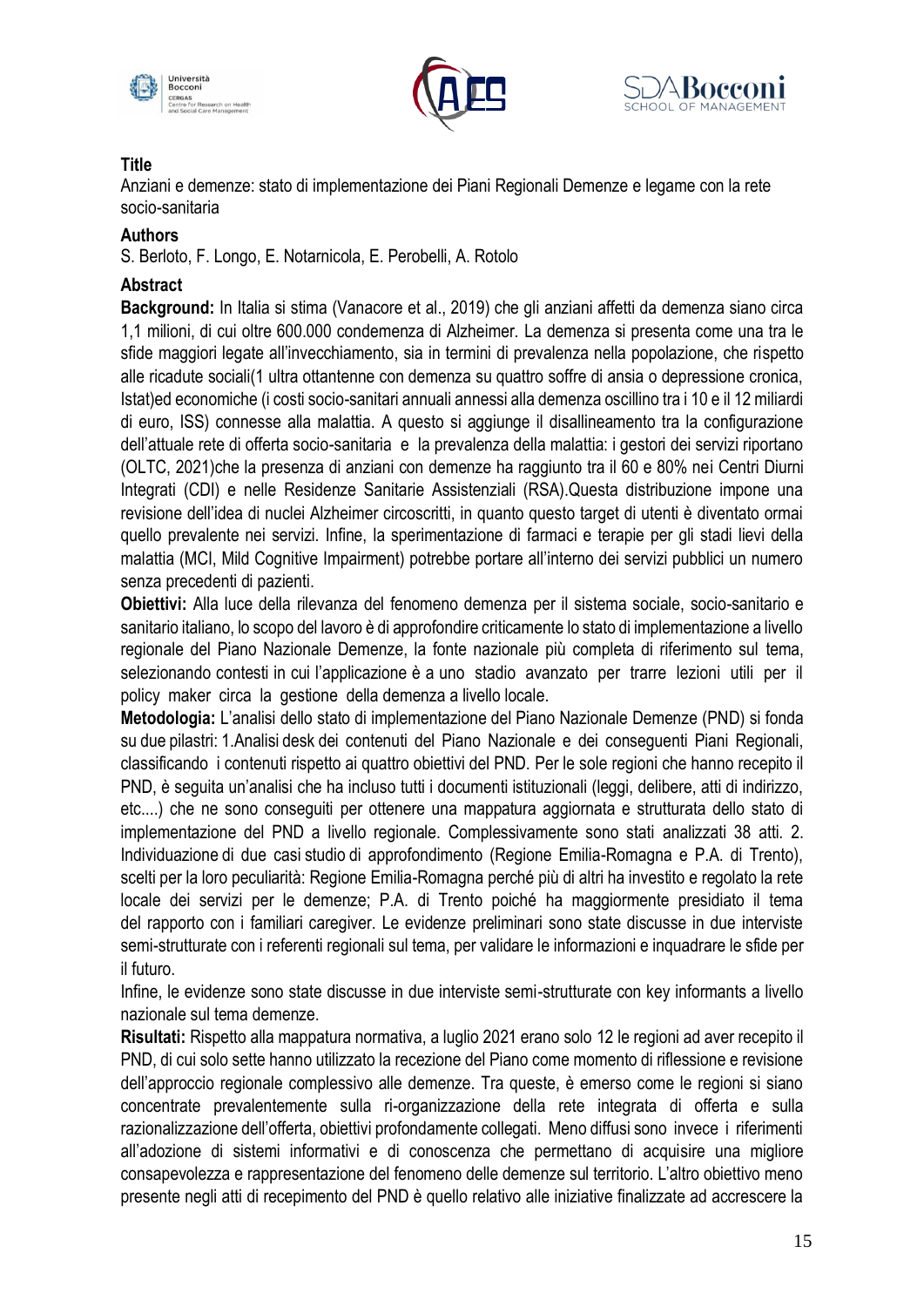





consapevolezza e l'empowerment dei caregiver. I casi studio analizzati rafforzano queste evidenze, proponendo importanti lezioni e buone pratiche che possono essere estese ad altri territori. Complessivamente i dati epidemiologici mostrano che le demenze non possono più essere considerate un «sotto –insieme» nell'alveo delle strategie di settore, poiché diventeranno la condizione maggior diffusa. Il PNRR dà la possibilità a RSA di individuare una diversa specializzazione in sinergia con sanità, opportunità da cogliere per adeguare l'offerta dei servizi.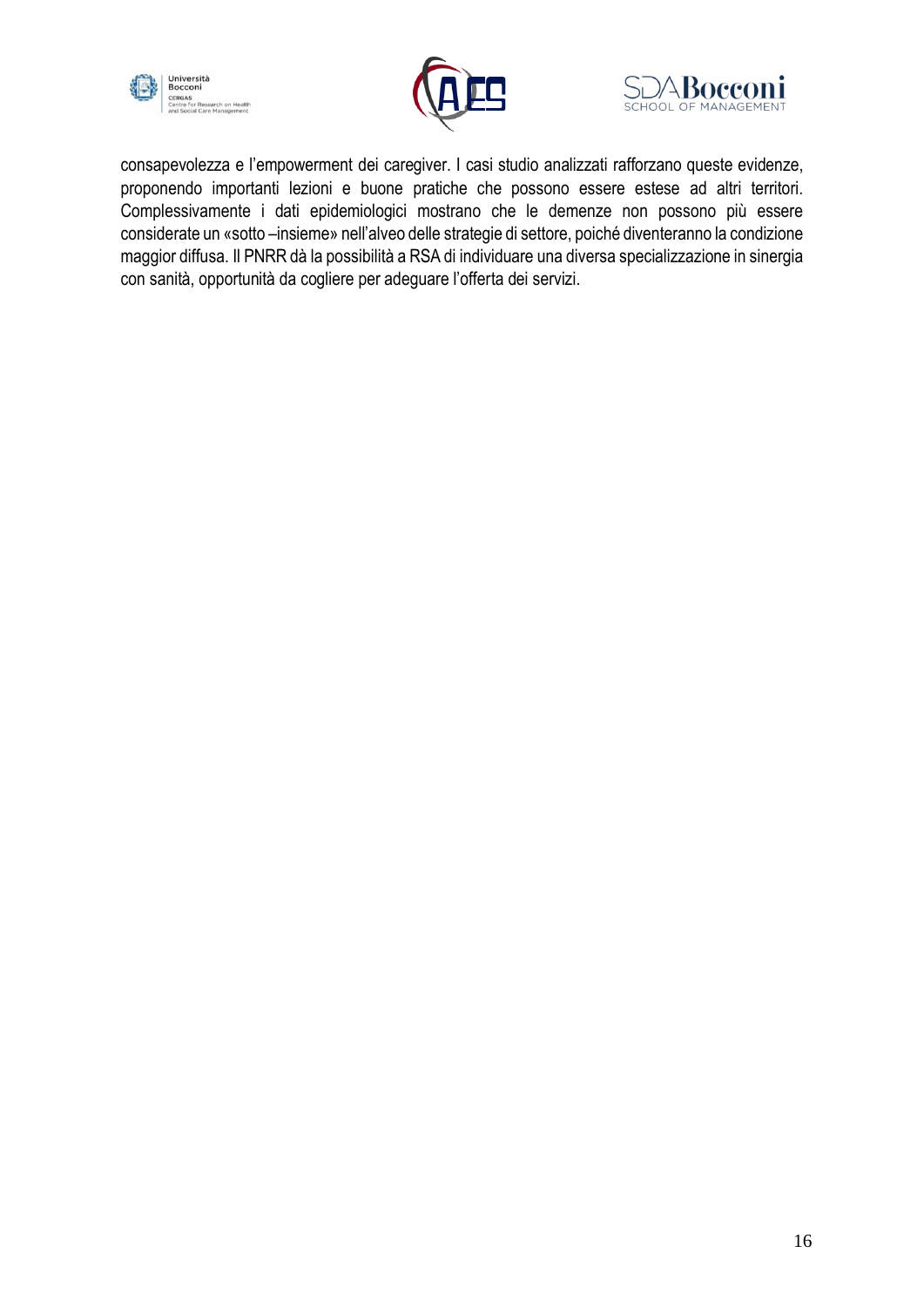





Gli ospedali di comunità in Italia: passato, presente e futuro

#### **Authors**

G. Fattore, F. Meda, M. Meregaglia

#### **Abstract**

**Background.** In base alla recente normativa nazionale, l'ospedale di comunità (OdC) si qualifica come un presidio sanitario di assistenza primaria a degenza breve destinato ai pazienti che necessitano di interventi sanitari a bassa intensità clinica e di sorveglianza infermieristica continuativa. Il numero di posti letto è di norma compreso tra 15 e 20. Il Piano Nazionale di Ripresa e Resilienza (PNRR), approvato dal Governo nell'aprile 2021, ha stanziato1 Miliardo di euro per l'attivazione di circa 380 OdC in tutta Italia. L'idea da cui muove la ricerca è comprendere, alla luce delle attuali conoscenze sugli OdC in Italia(e all'estero), le opportunità e le sfide che il PNRR può comportare in termini di ampliamento della rete di offerta sul territorio.

Obiettivi. Gli obiettivi specifici dello studio sono quattro: (1) descrivere il contesto internazionale in cui si inseriscono le esperienze di OdC e confrontarlo con ciò che stabilisce la normativa nazionale; (2) individuare, catalogare e caratterizzare('mappatura'), tutte le strutture residenziali qualificabili come OdC sul territorio nazionale; (3) identificare e studiare approfonditamente alcune strutture di particolare interesse ('casi studio'), delineandone il contributo fornito durante la pandemia di Covid-19; (4) proporre alcune riflessioni in relazione alla decisione contenuta nel PNRR di finanziare la creazione di nuovi OdC.

**Metodologia.** In primo luogo, è stata effettuata una revisione della letteratura internazionale per rilevare le definizioni e i diversi modelli assistenziali degli OdC esistenti in altri Paesi. In secondo luogo, sulla base di uno studio pregresso(a cura della Camera dei Deputati) ed effettuando ricerche mirate della documentazione online (es. siti istituzionali, carte dei servizi, articoli di quotidiani locali), è stato condotto un esercizio di 'mappatura' per identificare tutte le strutture qualificabili come OdC in Italia. La tabulazione dei dati è stata effettuata con il supporto di un database con 22 campi articolati in quattro macrocategorie (dati spazio-temporali; dati strutturali; target di utenza; altre informazioni). In terzo luogo, alcuni OdC, identificati come 'casi-studio', sono stati analizzati mediante interviste semi-strutturate articolate in dieci domande afferenti a quattro temi più ampi (ruolo del partecipante nell'OdC; funzione dell'OdC e servizi erogati alla comunità; ruolo dell'OdC in relazione ad altri servizi sociosanitari; sfide e opportunità future). Infine, i risultati ottenuti sono stati interpretati e commentati alla luce del recente PNRR.

**Risultati.** L'analisi del contesto internazionale ha dimostrato l'estrema flessibilità con cui l'OdC è stato interpretato e inserito nella rete complessiva di assistenza, seppur nel contesto europeo, sulla scorta del modello inglese, gli OdC risultano prevalentemente dedicati a servizi di assistenza per i pazienti sub-acuti e post-acuti, cure intermedie, servizi di riabilitazione e, in alcuni casi, anche cure palliative e terapia del dolore. La mappatura ha individuato 177 strutture classificabili come OdC in Italia, di cui 149 già presenti nella relazione della Camera dei Deputati. Oltre la metà degli OdC è ubicato nelle regioni del Nord-Est, mentre il Sud ne conta solo 19. Il Veneto presenta il numero di OdC più elevato sia in termini assoluti che in relazione alla numerosità della popolazione. Il grado di urbanizzazione(Eurostat)è basso in un terzo dei casi, e medio in quasi la metà. La maggior parte delle strutture è stata istituita (o formalmente riconosciuta)nell'ultimo quinquennio (2016-2021). Il 37%degli OdC è localizzato all'interno di un ospedale per acuti, pur mantenendo la propria afferenza alle aziende sanitarie territoriali, e il 35% risulta contiguo a un centro sanitario polivalente (es. "Casa della Salute" in Emilia-Romagna).Il 23% è di natura privata. La media dei posti letto è pari a 18, in linea con i requisiti specificati dalla normativa. La degenza standard, invece, risulta mediamente pari a un mese, e più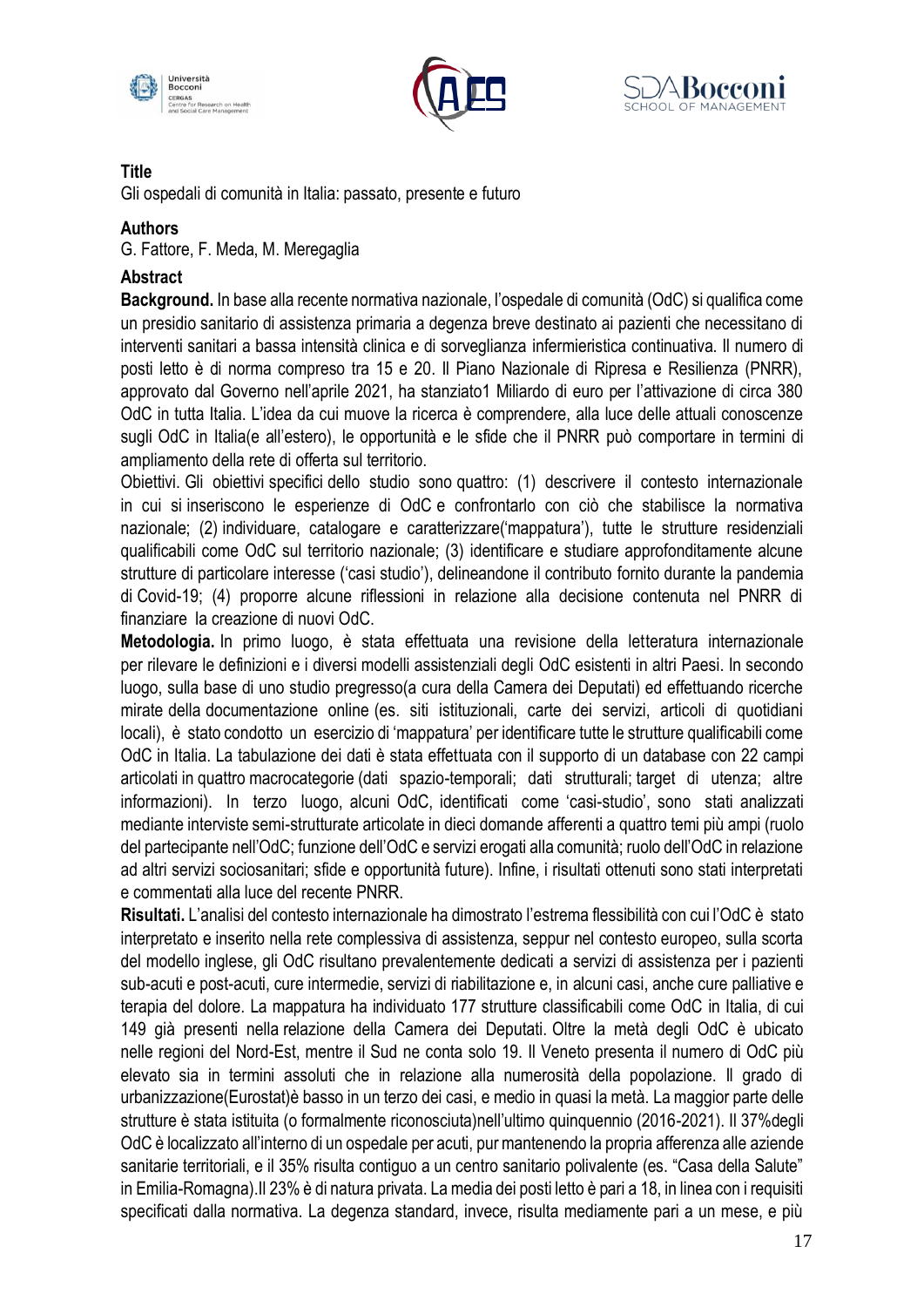





elevata rispetto ai 15-20 giorni previsti dalla legislazione nazionale. Il 22% degli OdC è contiguo ad un hospice o dispone di posti letto dedicati a pazienti terminali, mentre il 25%, durante la pandemia, ha dedicato(totalmente o parzialmente) i posti letto al ricovero di pazienti Covid in fase post-acuta. Gli otto casi-studio analizzati si collocano in Emilia-Romagna (OdC di Bobbio; OdC di Modigliana), Veneto (OdC di Auronzo; OdC di Trecenta), Piemonte (OdC di Demonte), Toscana (gli OdC della AUSL Toscana Sud-Est), Puglia (l'esperienza regionale dei Presidi Territoriali di Assistenza, PTA)e Molise (Unità di Degenza Infermieristica –UDI –di Laurino).Le informazioni raccolte hanno evidenziato, quale aspetto comune, l'importanza degli OdC nell'offrire, a residenti sempre più anziani, la possibilità di essere ricoverati, e non soltanto assistiti ambulatorialmente, nel proprio contesto abitativo e da personale sanitario spesso a loro già noto. Il rischio, tuttavia, è quello di far intendere l'OdC come una sistemazione permanente, con conseguente allungamento dei tempi di ricovero oltre quelli previsti(da cui nasce, come disincentivo, la compartecipazione alla spesa dopo un certo numero di giornate).Inoltre, le esperienze riportate hanno mostrato diversi modi di affrontare le conseguenze della pandemia: ad esempio, l'OdC di Trecenta è stato interamente e formalmente convertito a Covid hospital, ed altre strutture (es. a Modigliana e Foiano) sono state parzialmente adibite al ricovero di pazienti positivi, con conseguente suddivisione dei posti letto in "sporchi" e "puliti", aumento delle criticità connesse all'attività di cura, stress più elevato in capo al personale, e allungamento dei tempi di degenza, ma anche risvolti positivi come lo sviluppo della telemedicina (a Modigliana); l'OdC di Demonte, invece, per scelta istituzionale, non ha ammesso pazienti Covid. I risultati ottenuti dalla ricerca offrono numerosi spunti di riflessione circa la futura implementazione del PNRR, ma necessitano di essere confermati e integrati da studi futuri su campioni più ampi di OdC, e che prevedano, tra l'altro, un'analisi più rigorosa della domanda di servizi sociosanitarie una raccolta di dati sull'efficacia e la costo-efficacia degli OdC rispetto ad altri modelli assistenziali.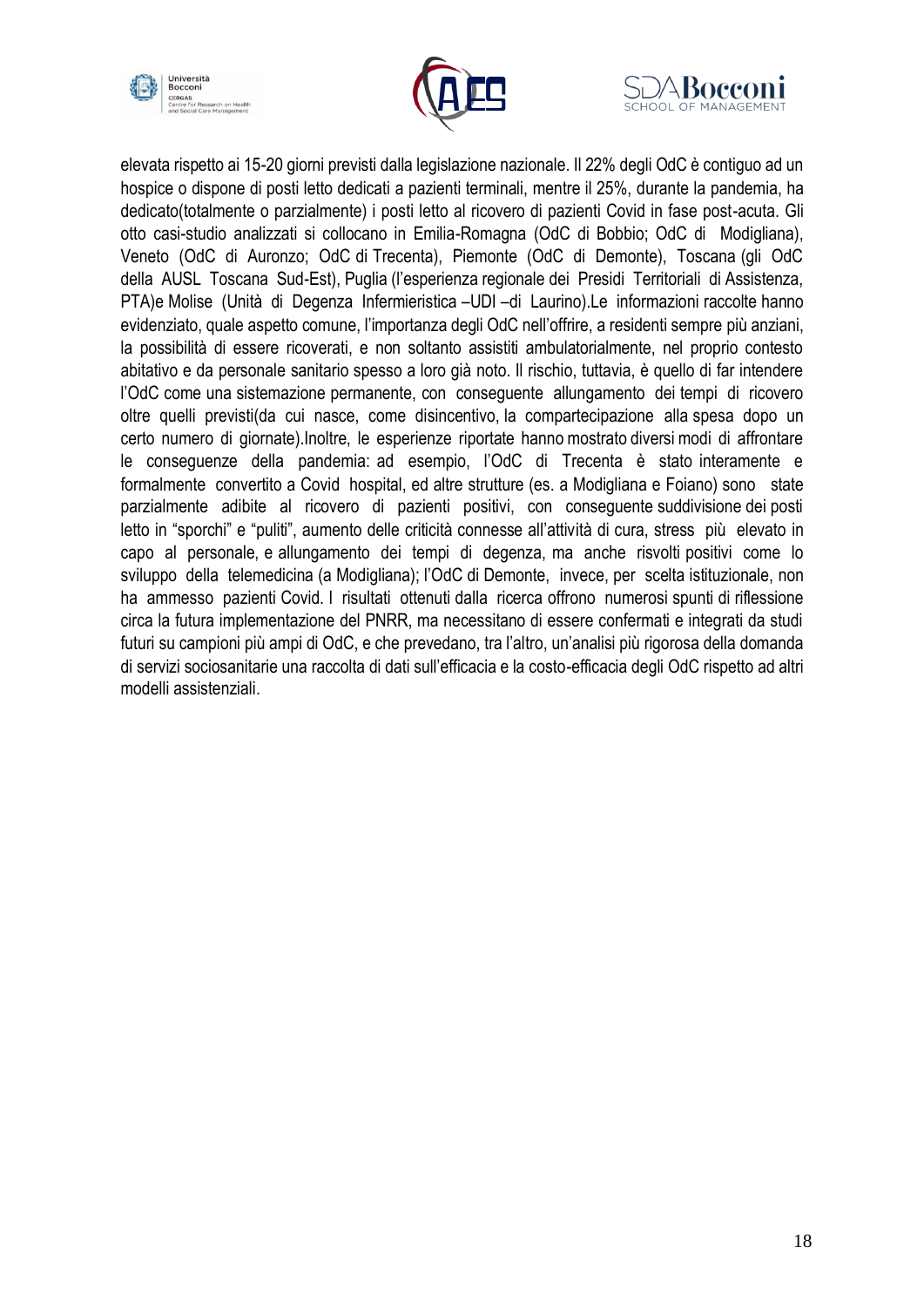





La soddisfazione della popolazione italiana rispetto ai servizi sanitari regionali in epoca pandemica

#### **Authors**

A. Da Ros, P. Cantarelli

#### **Abstract**

**Background.** La valutazione della percezione dei pazienti in relazione all'utilizzo dei servizi sanitari durante la pandemia da COVID-19 è un utile strumento che va utilizzato ad integrazione dei dati provenienti da monitoraggi più focalizzati sul funzionamento dei servizi stessi (Gilmore, K. J., De Rosis, S., & Nuti, S. 2020).È molto importante incrociare i classici dati amministrativi con i comportamenti riportati dalla popolazione per fornire strumenti ed evidenze utili per migliorare l'offerta sanitaria e di conseguenza la percezione dei cittadini rispetto ai servizi sanitari a cui hanno accesso e, più in generale, le politiche sanitarie che sono multidimensionali per natura.

**Obiettivi.** (i) misurare la soddisfazione per i servizi sanitari durante l'emergenza sanitaria da COVID-19; (ii) analizzare la variabilità di soddisfazione ed esperienza riportata da diversi gruppi di utenti intervistati: quelli che sono stati a contatto diretto con il COVID-19 e quelli che non lo sono stati; (iii) osservare l'accesso ai servizi dichiarato dalla popolazione nel 2020;e(iv)le ragioni del mancato utilizzo dei servizi sanitari.

**Metodologia.** L'indagine ha previsto la somministrazione di un questionario online che ha coinvolto 12.322 rispondenti maggiorenni residenti in tutte le regioni italiane. Il questionario ha prediletto l'uso di metodologie osservazionali attraverso la richiesta ai partecipanti di esprimere il proprio grado di accordo rispetto ad una serie di affermazioni, su una scala Likert, i cui estremi rappresentano un forte disaccordo e un forte accordo. La raccolta dati è avvenuta tra il 22 dicembre 2020 ed il 28 gennaio 2021.

**Principali risultati.** I dati raccolti testimoniano una sostanziale tenuta dei sistemi sanitari rispetto alla soddisfazione da parte della popolazione italiana riguardo ai servizi sanitari erogati in epoca di pandemia.(i) A livello nazionale(n=10.758)si arriva ad avere quasi la metà di cittadini(47,5%) totalmente d'accordo o comunque soddisfatti del servizio di cui hanno usufruito. C'è poi un 29,6% di popolazione che esprime una valutazione intermedia e il rimanente, il 23%, è insoddisfatto, in particolare il 9,9% lo è in modo totale. (ii)Chi ha avuto un contatto con l'infezione da COVID-19 (n=4.252) si dichiara più soddisfatto del servizio ricevuto rispetto a chi non è stato contagiato(n=6.506). Infatti, a livello nazionale, chi ha avuto un contatto con il COVID-19 è soddisfatto o totalmente sodisfatto nel 49,6% dell'assistenza ricevuta dal servizio sanitario della propria regione contro il 46,1% di chi non ha avuto contatti con il COVID-19. (iii)Emerge poi come, per oltre il 50% dei casi(55,7%), la riduzione degli accessi ai servizi sanitari sia imputabile alla riduzione della domanda dei cittadini e non prettamente ad una riduzione dell'offerta sanitaria. Il periodo di pandemia pare infatti aver cambiato i comportamenti dei cittadini che hanno probabilmente ritenuto prudente rimandare alcune prestazioni sanitarie. (iv) Un altro aspetto indagato nel questionario che può aiutare i servizi sanitari a comprendere il comportamento dichiarato della popolazione anche per future emergenze, è quello relativo alla scelta del cittadino di usufruire o meno dei servizi sanitari. Questi dati mettono in luce il non ricorso ai servizi sanitari nonostante la percezione di bisogno. La misura della popolazione che non ha usufruito dei servizi pur avendone bisogno è il 28% per le visite dal medico di medicina generale, il 35% per le visite specialistiche, il 15% per esami radiologici ed il 19% per esami di laboratorio. Più limitato il mancato ricorso ad esami diagnostici, interventi chirurgici, screening oncologici, e vaccinazioni, inferiori generalmente al 10%. Il 16% dichiara di non essere andato in pronto soccorso pur avendone bisogno. Infine, a livello italiano, il 38% dichiara di non aver avuto problemi nell'accedere ai servizi sanitari. Combinando i dati relativi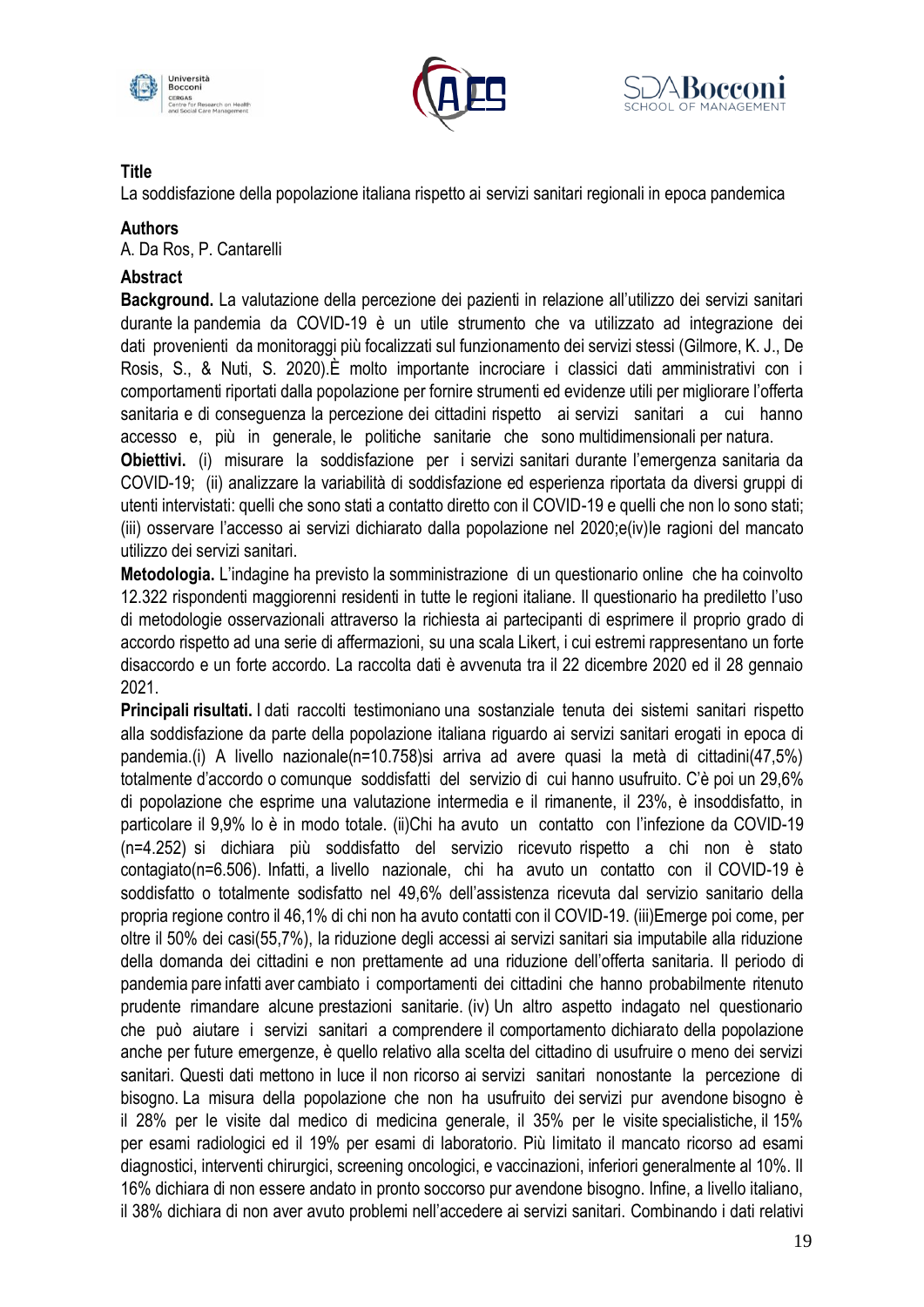





al mancato utilizzo dei servizi sanitari con quelli relativi alle ragioni che hanno spinto a tale scelta, è possibile affermare che un cittadino su quattro a livello nazionale non ha usufruito dei servizi sanitari nel 2020 per indisponibilità dei servizi. Questi risultati lasciano spazio a future riflessioni e linee di ricerca nell'ambito dell'over medicalizzazione e dell'over diagnosi, di cui la disponibilità d'accesso ai servizi sanitari potrebbe essere fattore contribuente (Moynihan et al.,2021).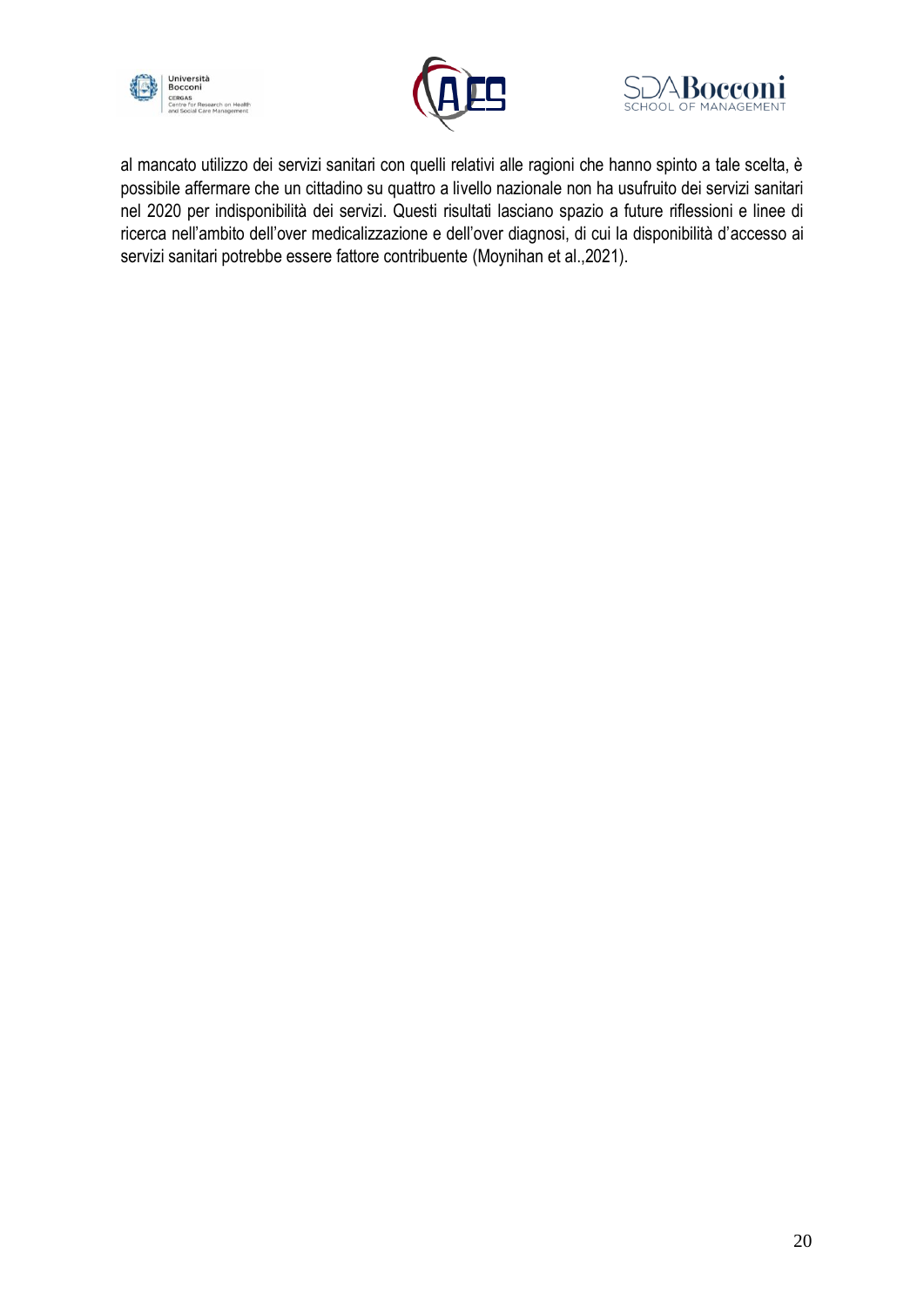





Understanding the long-haul COVID: persistent hospital visits among first wave patients in the Lombardy Region, Italy

## **Authors**

S. Ghislandi, Y. Wang

## **Abstract**

**Background.** As the pandemic evolves indefinitely, we are only beginning to grasp the true extent of long COVID and its burden on our health system and society. Although a multitude of studies have investigated the consequence of post-COVID-19 syndromes, these studies often focus on restricted pathologies or use outpatient subjective surveys that do not capture the clinical pathways of the patients. Hence, using hospital discharge data and administrative data, we systematically investigate the persistent symptomatology of the first wave patients from the Lombardy region of Italy, one of the first epidemic centres of the world.

**Method.** We analyse the prevalence, predictor, and pathological categories of one-year rehospitalization and follow-up outpatient visits after COVID-19 discharge for first-wave Lombardy region patients. We divide the 76,380 patients into three broad categories – those who were admitted to intensive-care unit (N=2,610), those who were hospitalized but not in intensive care (N= 19,167), and those who only had outpatient visits ( $N = 54,603$ ). We run a retrospective case-control study by treating the outpatient group as a control and the other two groups as treatment levels. We consider the probability of rehospitalization (logistics model), the count of rehospitalization (poisson), as well as the number of follow-up outpatient visits (poisson) as the outcome variable, and we control for gender, hospital length-of-stay (if hospitalized) and comorbidities. We further perform a cluster analysis using the demographic group, clinical pathways, and readmission wards to understand the profiles of the long covid patients.

**Results.** On average, the odds ratio of rehospitalization is 8.253 (CI 8.234 to 8.271) for those who were initially in the intensive care unit (ICU group) and 4.072 (CI 4.068 to 4.076) for those who were hospitalized (inpatient group) compared to those who only had ambulatory services (outpatient group). Females are less likely to revisit the hospital than males (odds ratio 0.870 with CI 0.869 to 0.871). Further subgroup analysis shows that the difference between the two treatment groups and control group is strongest among people aged above 80 years old. The difference in the log of expected count of rehospitalizations is 1.1819 (CI 1.1065 to 1.2573) units higher for the ICU group than the outpatient group, and 1.0917 (CI 1.0421 to 1.1413) times higher for the inpatient group than the outpatient group. Preliminary cluster analysis shows that there is a strong similarity among the older age groups (70+), and among patients who were initially admitted to ICU, as well as those admitted to cardiology and pulmonology wards.

**Discussion.** We examined the first-wave patients rehospitalization and follow-up visits. Overall, COVID-19 patients who were initially hospitalized are significantly more likely to revisit the hospital than those who only had outpatient visits, and the difference is strongest among elderly patients. There is clear clustering among the patient profiles, which begs further investigations to disentangle the complicated phenomenon of long-haul Covid and to understand the groups that are most vulnerable.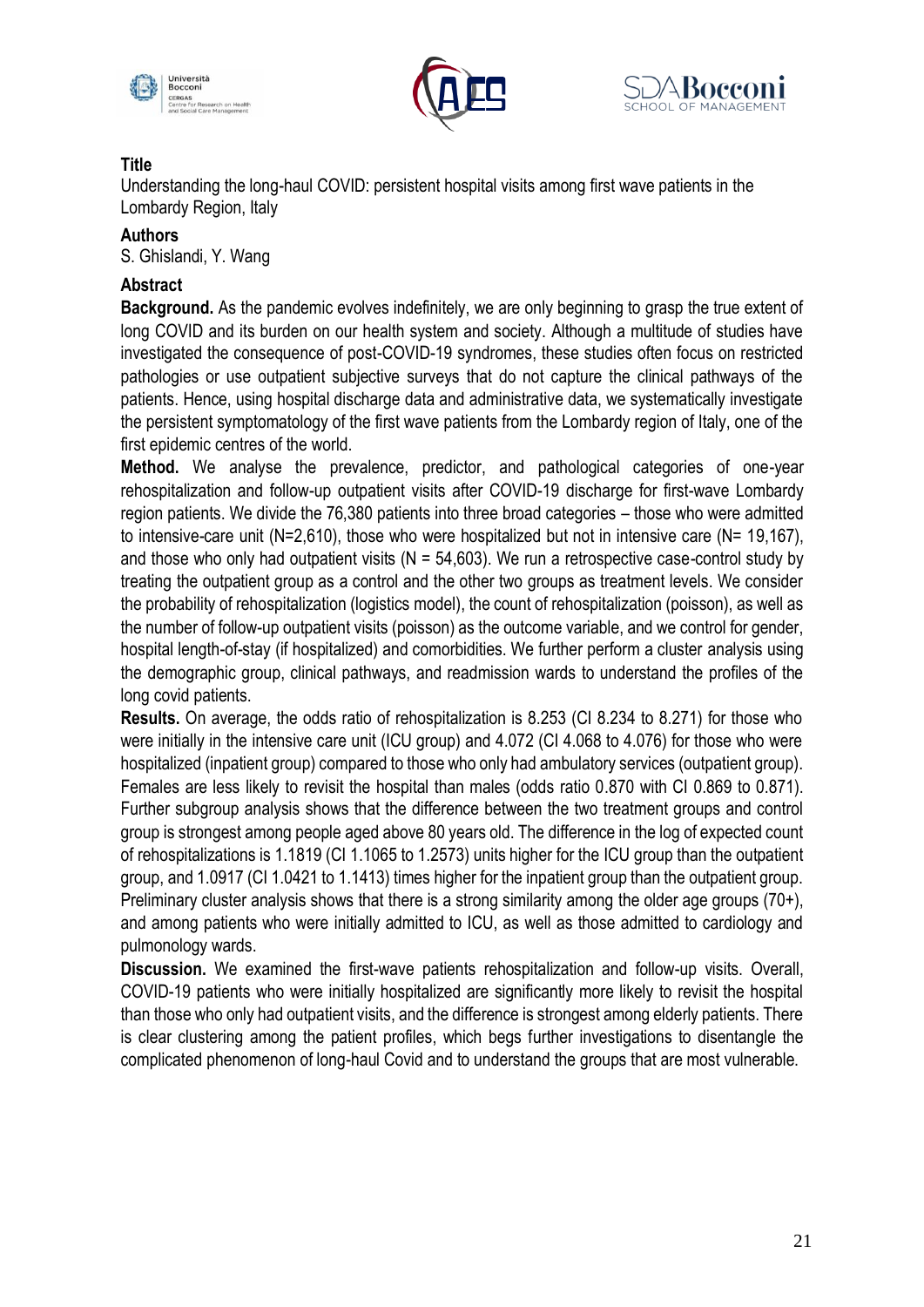





Hospital Closure and Patient Outcomes: Evidence from AMI emergency admissions in Italy

#### **Authors**

S. Ghislandi, A. Renner, B. Scotti and N. E. Varghese

## **Abstract**

In the European Union (EU), cost containment strategies have been particularly targeted towards reorganization of hospital networks given that hospitals account for large shares of healthcare budgets. Despite the increasing trend of hospital closures and mergers, few empirical studies have provided credible evidence to resolve the ambiguity regarding the consequences on patient outcomes. This paper uses a difference-in-differences approach to study the causal effect of hospital closures in Italy from 2008-2015 on AMI patient outcomes including in-hospital mortality, 30, 90 and 365-day cardiac and cardiology related readmission and length of stay. Patient outcomes for AMI admissions from municipalities exposed to versus not exposed to a home hospital closure are compared before and after the closure year. Results show that hospital closures increase in-hospital mortality by 1.2% and length of stay by about 0.4 days. There is no statistically significant effect of home hospital closures on readmissions although home hospital closures increase 30-day and 90-day readmission when considering only small municipalities with a population size less than 50k. The effect of hospital closure on in-hospital mortality and readmission is persistent across the post-closure years indicating that adaptation to this negative shock (closure) in the availability of public health care may take a long time. We further check two potential mechanisms, increased travel time and congestion, and show that the former is more relevant in explaining the causal effect of hospital closures on AMI outcomes in the case of Italy.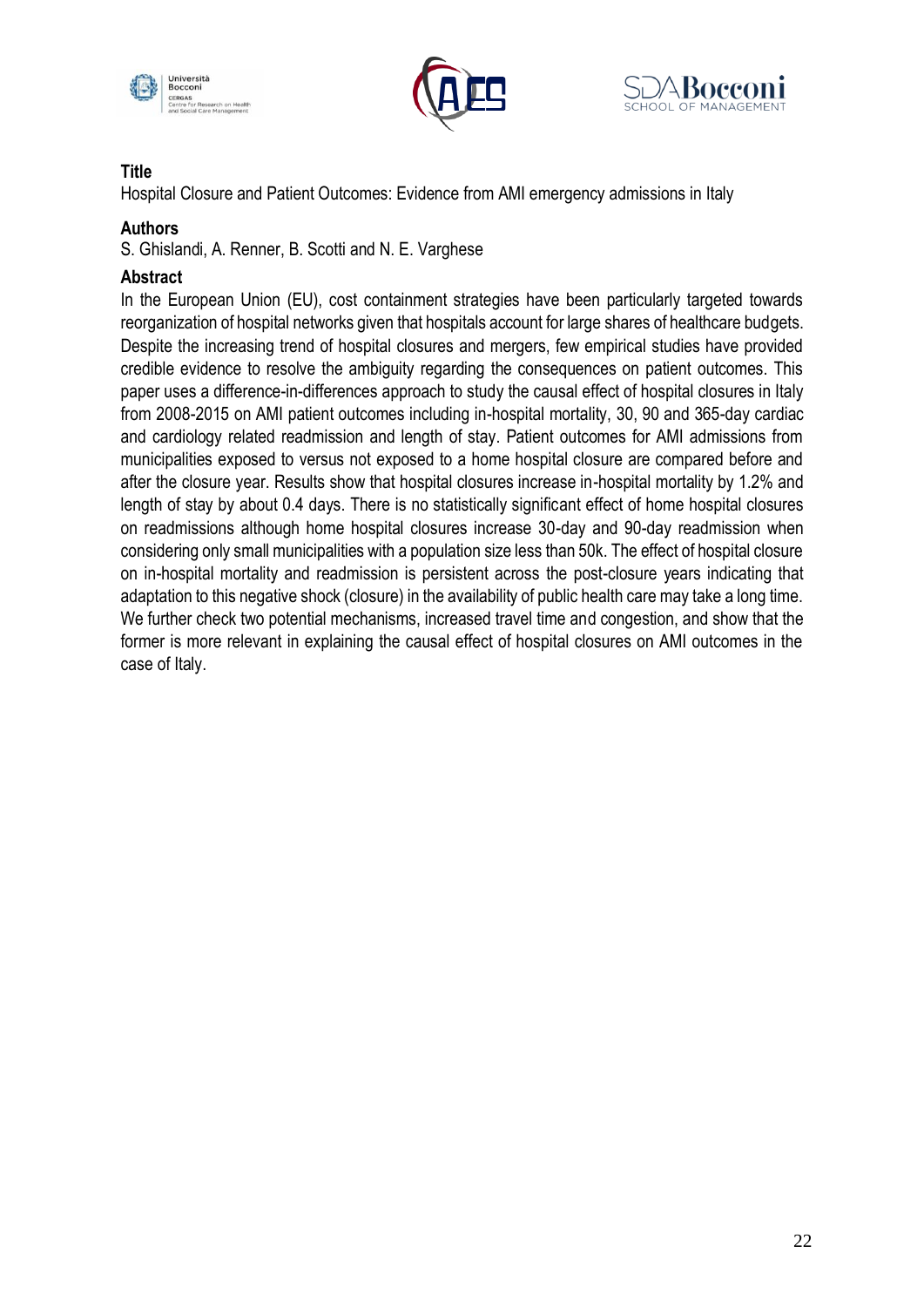





Healthcare Organizations' Managerial Response to Covid-19 Emergency: Lessons to be Learned from an Empirical Analysis

#### **Authors**

M. Marsilio, A. Prenestini, F. Sacchi

#### **Abstract**

**Background.** Many disasters that cause large numbers of injured and casualties have the potential to undermine Healthcare Organizations' ability to keep delivering adequate care, by requiring extreme and sudden levels of surge capacity and capability (Helm and Mills, 2020; Jamros et al., 2019). Hence, whenever an event reaches the proportions of a global and sustained public-health emergency, such as in the case of a pandemic, Healthcare Organizations become increasingly susceptible to experiencing dramatic disruptions in their operations. In early 2020 the first autochthonous European and Western case of Covid-19 positive patient was discovered in Northern Italy, forcing local Public Healthcare Organizations to immediately take action, by upsetting their routine. One peculiarity and insidiousness of Covid-19 as a hazard is that it might be characterized both as a mass casualty incident and as a mass effect incident, the first being defined as "an incident that generates a sufficiently large number of casualties whereby the available healthcare resources, or their management systems, are severely challenged or unable to meet the healthcare needs of the affected population" (U.S. Department of Health and Human Services, 2009); and the second as "an incident that primarily affects the ability of an organization to continue its normal operations. For healthcare organizations, this can disrupt the delivery of routine healthcare services and hinder their ability to provide needed surge capacity" (U.S. Department of Health and Human Services, 2009).Since a comprehensive study on the solutions adopted by Healthcare Organizations when dealing with such events was lacking, a survey regarding the first wave of Covid-19 pandemic was conducted among Italian Public Healthcare Organizations.

**Objectives.** The aims of the study are twofold: •investigating and comparing managerial and organizational solutions adopted by the Healthcare Organizations in order to handle Covid-19 first wave; •verifying whether such solutions had already been implemented to face previous epidemic events, or whether they were instead ad hoc developed for the current pandemic; trying to understand if there are lessons to be learned for future pandemic and/or the return to the normal.

**Methodology.** The adoption of a pre-existing framework allowed the research to be conducted focusing on the six main drivers that affect the operations of Healthcare Organizations: (i) Task Force and Decision Support Systems, (ii)Network Management, (iii) Asset Management and Patient Flow Logistics, (iv) Supply Chain Management, (v) Clinical Competence and (vi) Digital Innovation (Marsilio and Prenestini,2020).In order to address the first objective of the study, a survey among Public Healthcare Organizations located in Northern and Central Italy was conducted, between October 2020 and February 2021.It consisted of 78questions, variously assorted with factual and nonfactual ones, organized following the 6-driver framework. The question types were varied and adapted to the content of each question, so as to allow the Organizations to effectively narrate their own experience of managing the pandemic. Among others, we used open-ended questions; multiple choice questions, either with single or multiple answer; Likert scales; numerical response questions and date questions. Final Response Rate of the survey was 27.5%(36 organizations). As for the second aim, an extensive literature review was carried out. Eligible papers included studies regarding management and rearrangement solutions enforced by Healthcare Organizations during past crisis times and the current pandemic. Said solutions were later contextualized within the abovementioned framework.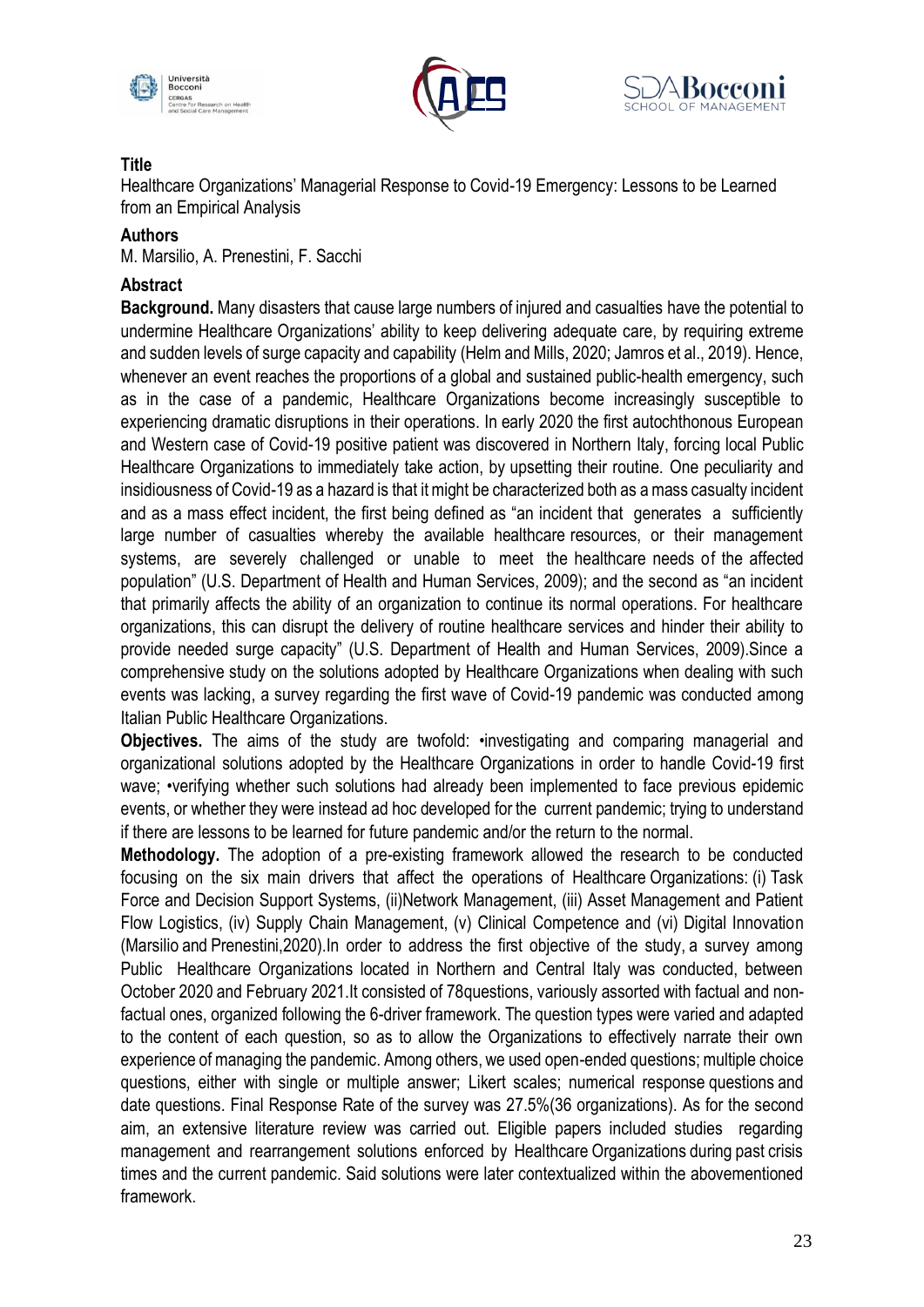





**Main Results.** Quantitative and qualitative analysis on the Healthcare Organizations responses were performed. Most of the solutions adopted by Italian Public Healthcare. Organizations appeared to be both consistent with literature and effective in containing some of the adverse effects on operations produced by such high-impact event. Nonetheless, the overall response turned out to be sub-optimal. A general lack of preparedness was observed within Healthcare Organizations during the first wave of the pandemic, as solutions were often the result of impelling necessity, rather than structured strategies.

In light of this, useful lessons could be drawn for the management of possible subsequent waves of Covid-19, future pandemics, but also for the return to a new and more aware normality.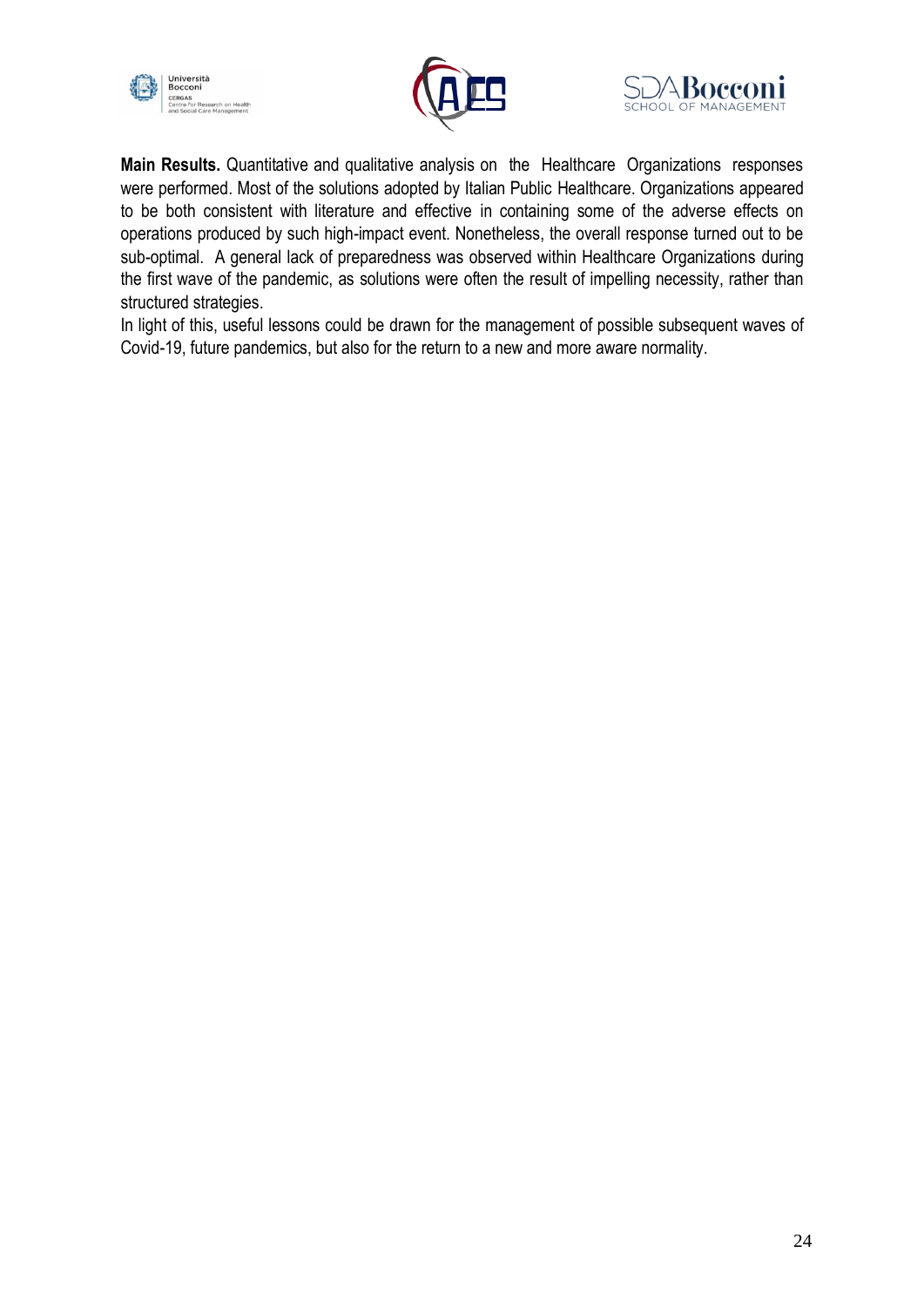





Valutazione economica di un sistema di sanificazione a base di probiotici per la riduzione delle infezioni correlate all'assistenza e delle antibiotico-resistenze

## **Authors**

R. Tarricone, C. Rognoni, L. Arnoldo, S. Mazzacane, E. Caselli

## **Abstract**

**Background.** In tempi di COVID-19, è d'obbligo parlare di malattie infettive e resistenza antimicrobica (antimicrobial resistance - AMR), che è motivo di grave preoccupazione per impatto clinico, economico e sociale. L'AMR si verifica quando i microrganismi diventano resistenti ai farmaci antimicrobici, di conseguenza, i farmaci diventano inefficaci e aumentano il rischio di diffusione delle infezioni e di morte. L'utilizzo eccessivo e inappropriato di antibiotici causa AMR nei patogeni umani. In ospedale, a causa di un maggiore utilizzo di agenti antimicrobici, aumenta la probabilità che i batteri sviluppino meccanismi che permettano loro di sopravvivere nonostante la presenza di antibiotici. Un'importante conseguenza della AMR è rappresentata dalle infezioni correlate all'assistenza sanitaria (ICA), contratte durante la degenza in ospedale. Le ICA colpiscono ogni anno 3.2 milioni di pazienti in Europa, causando circa 37000 decessi come conseguenza diretta, con un ruolo prevalente e crescente di agenti patogeni multi-resistenti.

**Obiettivi.** In questo contesto, il Probiotic Cleaning Hygiene System (PCHS®), basato su detergenti ecologicamente sostenibili contenenti spore di probiotici Bacillus, ha dimostrato di ridurre i patogeni presenti sulle superfici ospedaliere fino al 90% rispetto alla disinfezione chimica tradizionale (DCT). Il presente studio ha confrontato il PCHS verso la DCT in termini di riduzione delle ICA, considerando anche la loro gravità, le relative resistenze agli antibiotici e i costi.

**Metodologia.** Uno studio è stato condotto da gennaio 2016 a giugno 2017 in 5 ospedali italiani; una fase di 6 mesi, in cui gli ospedali hanno mantenuto le procedure di DCT, è stata confrontata con una fase di 6 mesi di utilizzo del sistema PCHS. Al fine di ottenere un campione di pazienti omogenei per l'analisi, sono stati considerati i reparti di medicina interna/geriatria e neurologia. Un totale di 5930 e 5531 pazienti sono stati arruolati rispettivamente nelle 2 fasi. Un propensity score matching (PSM) è stato eseguito al fine di rendere comparabili i pazienti nei 2 gruppi.

Gli "outcomes" valutati nei 2 periodi sono stati: incidenza cumulativa e esiti delle ICA, consumo di farmaci per il trattamento delle ICA e relativi costi, identificazione dei casi di antibiotico-resistenza e stima dei relativi costi di trattamento. L'analisi non ha considerato il costo della sanificazione degli ambienti ospedalieri, in quanto equivalente per PCHS e DCT.

Le antibiotico-resistenze sono state identificate ipotizzando l'insorgenza di una resistenza in caso di cambio di terapia, coerentemente con quanto riportato in letteratura. Gli esiti delle ICA sono stati valutati in termini di gravità secondo l'Australian Incident Monitoring System.

Infine, un'analisi di impatto sul budget ha confrontato lo scenario attuale di utilizzo della DCT verso scenari futuri che considerano un aumentato utilizzo del PCHS, dal 5% al 50% nei prossimi 5 anni, nella prospettiva ospedaliera in Italia. Il modello applica le variazioni delle quote di mercato alla coorte dei pazienti incidenti considerando 1288000 dimissioni ospedaliere annuali nei reparti di medicina interna/geriatria e neurologia (Ministero della Salute).

**Principali risultati.** Il PSM ha prodotto un campione di 4160 pazienti per gruppo con caratteristiche cliniche identiche.

L'incidenza cumulativa delle ICA è risultata del 4.6% per la DCT e del 2.4% per il PCHS (p <0.0001) (OR = 0.47, IC 95% 0.37-0.60), con ICA severe pari a 1.57% vs 1% e resistenze antibiotiche rispettivamente dell'1.13% contro lo 0.53%.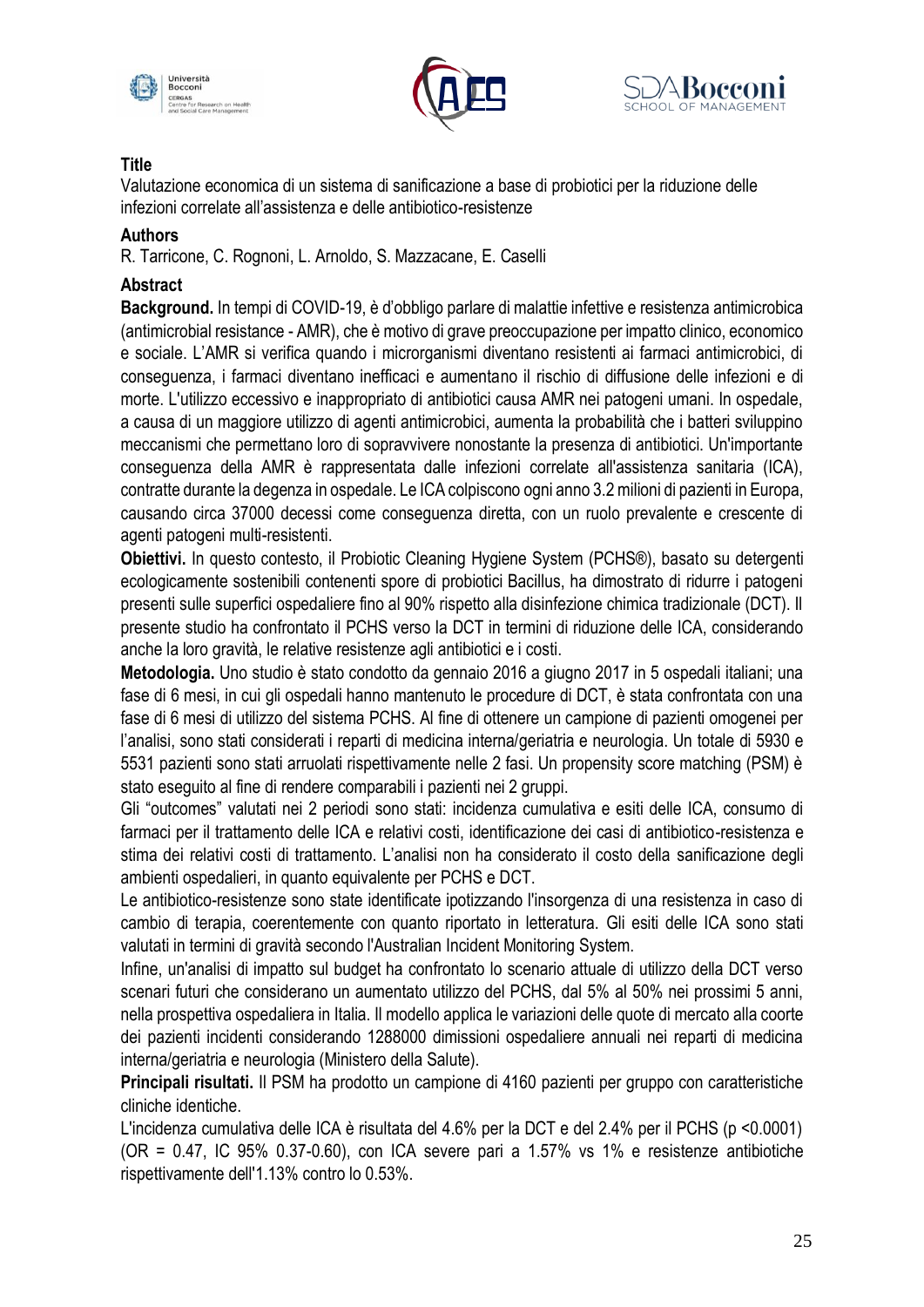





Complessivamente, il costo dei farmaci associati ai trattamenti delle ICA è risultato pari a 52004€ nella fase DCT e pari a 10954€ nella fase PCHS, dimostrando che il sistema PCHS riduce i costi totali dei farmaci del 78.9%; il costo del trattamento delle ICA resistenti agli antibiotici è risultato pari a 40419€ e 6341€ rispettivamente nei 2 periodi, evidenziando un risparmio dell'84% con il PCHS.

Un incremento (dal 5% al 50%) dell'utilizzo del PCHS verso la DCT nei reparti di medicina interna/geriatria e neurologia nei prossimi 5 anni in Italia consentirebbe di evitare almeno 31000 ICA e 8500 antibiotico-resistenze e di risparmiare almeno 14 milioni di €, di cui 11.6 per il trattamento di ICA resistenti. I risparmi potrebbero arrivare a 457.5 milioni di € nei prossimi 5 anni considerando il totale dei ricoveri annuali in Italia (6502529), il possibile indennizzo per ICA gravi (stimato in circa 44000€ per caso) e un utilizzo al 100% del PCHS.

Nonostante gli sforzi compiuti finora, come la promozione dell'uso appropriato degli antibiotici e gli interventi per il controllo delle infezioni, in Europa l'indice di resistenza antimicrobica negli ospedali per acuti è del 31.6%. L'utilizzo di sistemi di sanificazione ambientale sostenibili, come il PCHS, potrebbe ridurre drasticamente i tassi di ICA e AMR senza costi aggiuntivi per i sistemi sanitari.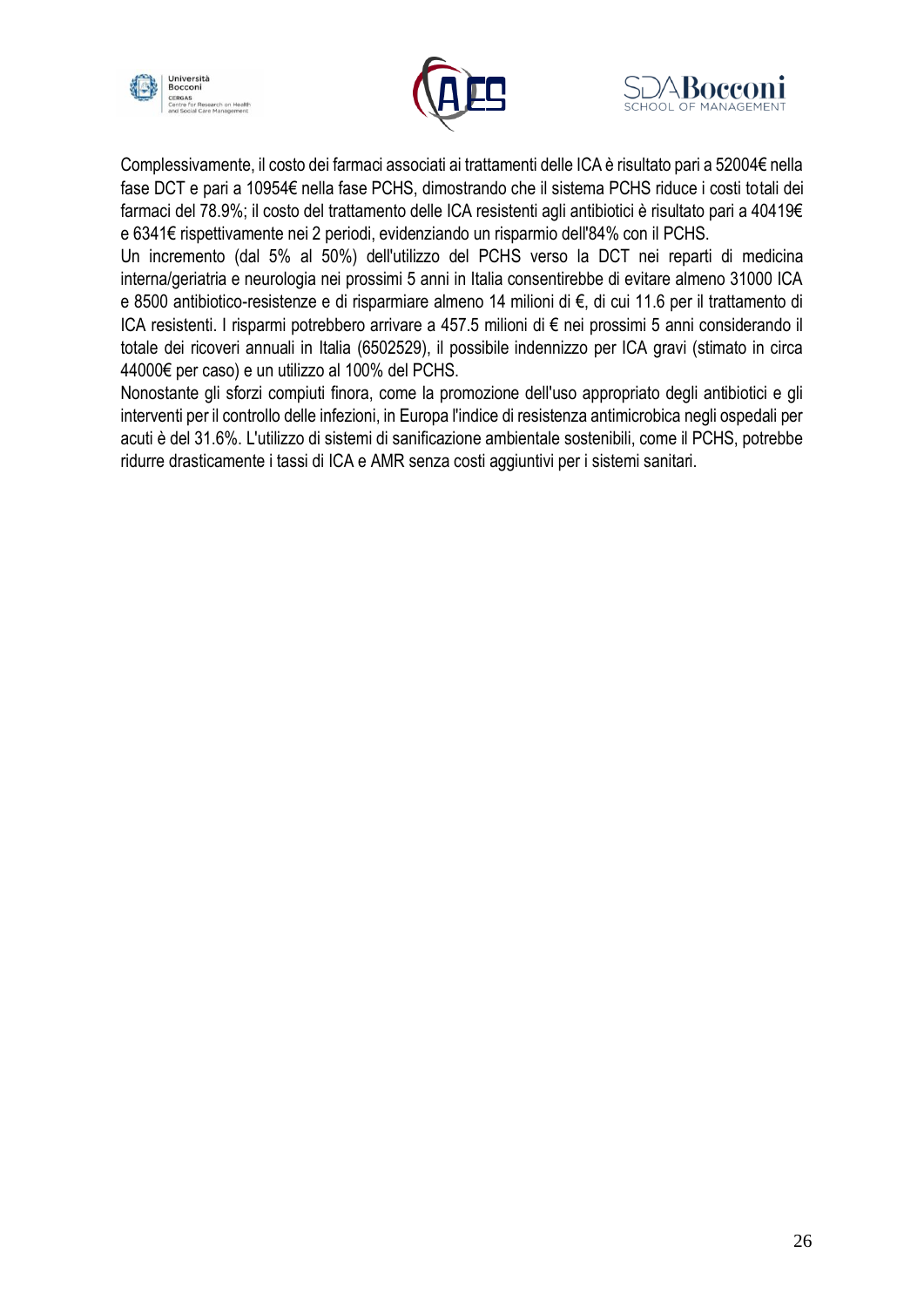





Including the patients' voice in performance evaluation systems: healthcare systems towards a performance governance model.

#### **Authors**

S. De Rosis, F. Pennucci, F. Ferré

## **Abstract**

**Background.** The evolution of performance measurement systems(PMs)in public administration has encompassed a gradual shift from spending and input monitoring and process compliance as well (first phase),to integrated and multidimensional systems, increasingly including the evaluation of results and outcomes(second phase)(Bititci et al 2012). The third phase aims at overcoming the silo-vision of single settings and services, in order to measure the value produced along the entire value production chain. A similar process interested the PMs in the public healthcare sector. A focus is emerging on how providers and settings together contribute to producing outcomes and generating value (Nuti et al 2017).The systematic integration of the patient perspective in the performance evaluation (Berwick, 2016) is functional to move from performance management to performance governance models(Bouckaert and Halligan, 2008). Additionally, user involvement is key for maintaining high quality care and for a collaborative and resilient care system since patients are actively involved in healthcare (they move between care levels and settings), and they adapt thus providing adaptive capacity to the system (Wiing et al 2020). According to Donabedian's framework (1980, 1988), the outcomes of healthcare can be measured in terms of patient-reported experience(PRE)and outcomes(PRO). Patients can provide information that are otherwise not measurable(Halligan et al, 2012); and can contribute in assessing the interrelated work of the different actors providing services along care pathway (Donabedian 1988, Kodner and Spreeuwenberg 2002, De Rosis et al,. 2019). In Italy, the Inter-Regional Performance Evaluation System (IRPES) isa multidimensional performance measurement and evaluation system shared by 12regional healthcare systems. It is characterized by systematic benchmarking, public disclosure of data, integration with regional governance mechanisms, which have supported a balanced and sustained improvement of the healthcare systems(Nuti et al. 2016).The IRPES encompasses a systematic involvement of clinicians and managers in the improvement process informed by the performance results. Recently, Tuscany which has the longestrunning experience with PRE and PRO collection and use, has started to include performance measures collected from the patients in selected care pathways (e.g., maternal care) and the patients 'voice has been integrated as a dimension of the regional performance evaluation, in terms of indicators of care experience (Nuti et al.2017).Moreover, patient's perspective inspired a new representation of performance that follows the patient care pathway (Nuti et al.2018), considering the plurality of providers, stakeholders and settings. An improvement in this direction is the introduction of new patient-reported indicators on performance(OECD, 2019). Patient measures are widely and increasingly used for assessing service quality and quality of care, as well as for benchmarking and accreditation purposes (Donabedian, 2005; Coulter, 2006; Coulter, Ray Fitzpatrick and Cornwell, 2009).

**Objective.** A case-study is used to provide preliminary evidence that the integration of PRE and PRO measures can contribute to performance measurement and evaluation, and impact the re-organisation of public healthcare services at different levels(De Rosis et al., 2020; Nuti et al. 2017; Bradley et al. 2015; Van Der Wees et al. 2014).In the light of the need for more resilient healthcare systems, patients and their caregivers provide unique insights about how they handle disruption (discontinuity in care) contributing to improving system organization, service provision and professional collaboration.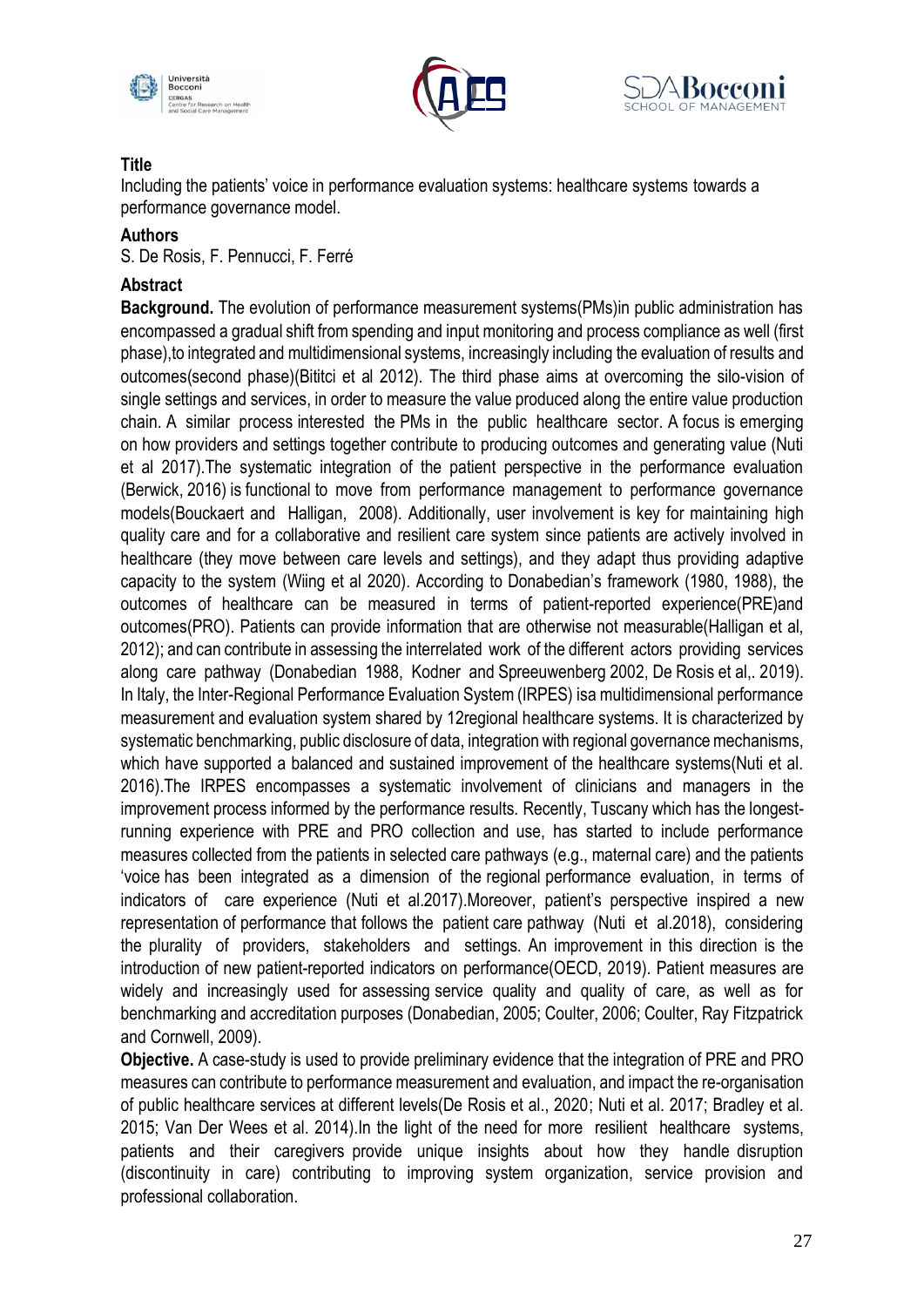





**Main Results.** The case study describes how patients can be engaged along their care pathway, as governance becomes more externally focused.1.The identification of measures and the design of evaluation mechanisms encompassed the systematic involvement of professionals. Frequent workshops and on-site visits were organized to trying embed these measures into the institutional culture of managers and professionals.2.Process and output indicators have been integrated into the Tuscan IRPES, for monitoring PRE and PRO measures, and push their deployment, as well as participation rates. An agreement on the definition of measurement and evaluation mechanisms has not been achieved on PRO indicators. 3.Targets on achievement of process and output indicators reported by patients have been introduced into the regional governance system linked to top management incentives. These have been given at meso and micro levels, with a "cascade effect". The integration of patient measures in the Tuscan IRPES is still in an evolution phase and entails greater complexity in the performance system and less direct control by healthcare organizations. Nevertheless, the systematic collection and reporting of PRO and PRE is a concrete step forward in the third era of performance measurement, evaluation, and management systems (Berwick, 2016). Discussion on and experiences of possible uses of patient-data is ongoing: evaluation of organizational models (De Rosis et al. 2021); measure of system resilience (O'Hara et al 2018; Wiig et al, 2020); international benchmarking (OECD 2021); integration and continuity of care(Olde Rikkertet al 2018;Pennucci et al 2019);patient contribution to value creation (Gilmore et al 2019).Furthermore, the performance measurement and evaluation of PRO could be more immediately associated with the mission and intrinsic motivation of professionals: to well take care of people. This could make performance evaluation systems most effectively work in producing positive change, as Muller notes (2018).To this end, the use of these measures, particularly individual level data from PROMs, for the care of the single patient is essential (i.e., PROMs in the electronic medical records of patients)(Pennucci et al. 2020).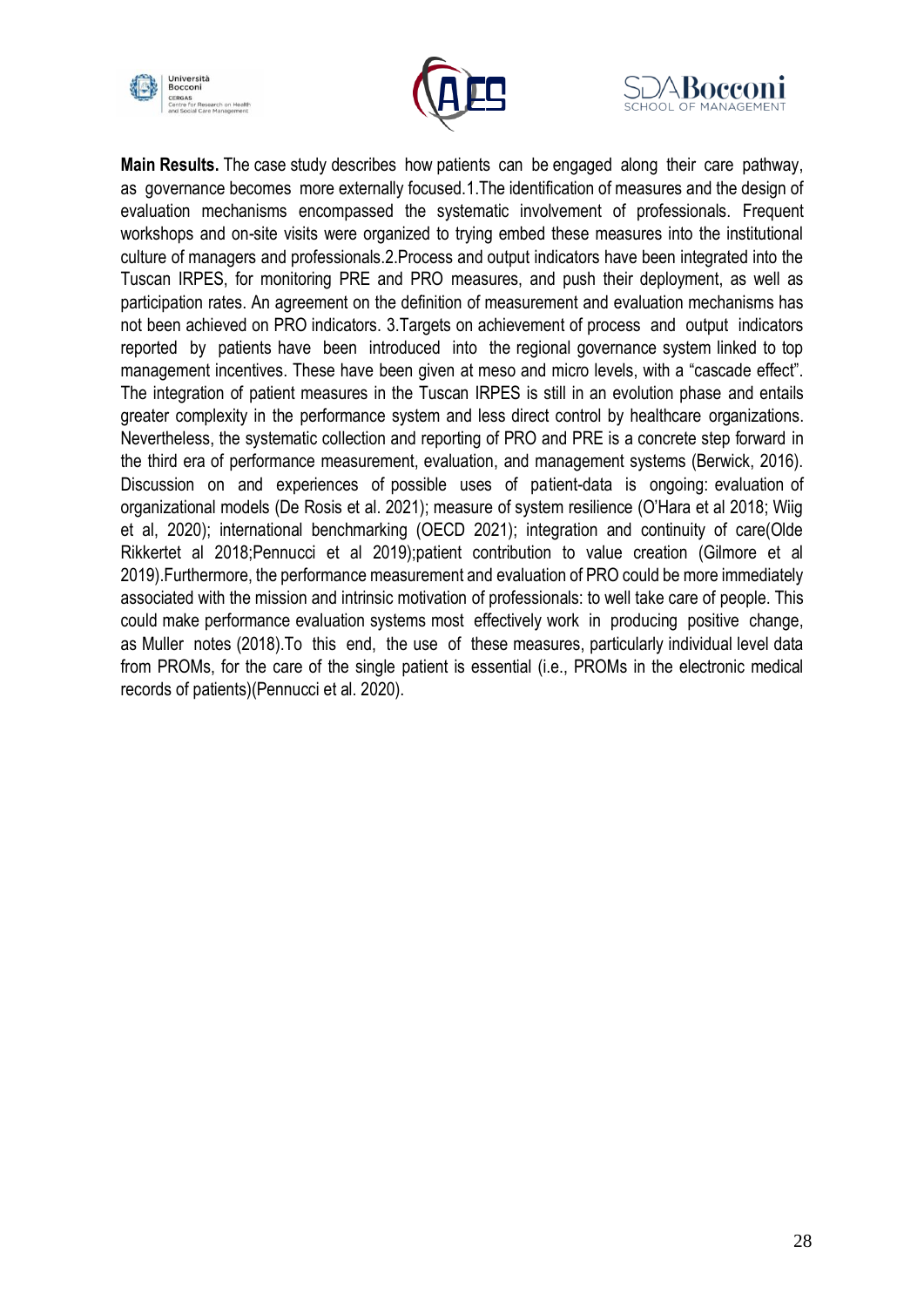





Accounting for the crisis: the case of the healthcare sector

#### **Authors**

C. Cavicchi, C. Oppi, E. Vagnoni

#### **Abstract**

**Background and objectives.** Information systems are key to support clinicians and healthcare providers in decision making, allowing them to provide better services and treatments (Nyland and Pettersen, 2004; Adinolfi, 2014). Proper information also supports clinicians to address the issues associated to new diseases and to be more confident in their decisions. The Covid-19 outbreak impacted clinicians' capability to assume evidence-based medicine, due to lack of time, workload, difficulties in sharing experiences with colleagues or to read scientific papers, while issue were also related to a lack of adequate information systems (Ashrafi-Rzi and Kazempour, 2020). As accessing information is key to ensure effective decision-making and prompt response to treat Covid-19 patients, the role of health information systems (HIS) has been discussed by literature, which reported the need to investigate information systems contribution to clinicians' decision making during the Covid-19 outbreak (Tonetto et al., 2021), and emphasized the weaknesses of HIS in Covid-19 times (Schmidt et al., 2021). Conversely, literature is scant related to the role of accounting information systems (AISs) to support responses to Covid-19, while its investigation is highly recommended (Grossi et al., 2020; Rinaldi et al., 2020). Research is particularly warranted considering the role of accounting in supporting government responses to the pandemic, as well as concerning how accounting practices can contribute to decision making at organizational level (Leoni et al., 2020). Recent literature focused on the first issue and investigated countries' capability to develop proper accounting practices to deal with and respond to the pandemic (Falconer et al., 2021; Ahmad et al., 2021; Ahrens and Ferry, 2021; Joyce and Prabowo, 2021; Andrew et al., 2021). Conversely, research investigating AISs role at organizational level is warranted, especially focusing on healthcare organizations (HCOs), given the extreme pressures such organizations have experienced since Covid-19 outbreak. In this sense, some authors focused on the critical role of accounting in managing supply chain (Velajutham et al., 2021; Free and Hecimovic, 2020), but literature also emphasized the importance of exploring how the challenges posed by the pandemic affected the demand for information and a revision of accounting practices in organizations (Rinaldi et al., 2020). The investigation of contribution of AISs to clinicians' activity in treating Covid-19 patients is of particular interest in this sense. Therefore, the research aimed to answer the following research question: *Which role accounting information systems played in supporting clinicians' decision making in treating Covid-19 patients?*

**Design of the study and methodology.** This research presents a case study (Yin, 2013) that wants to analyse whether and to what extent AISs supported clinicians' decision-making in treating Covid-19 patients. The study is centered on an intensive care unit of the emergency department of a North-Italian university hospital. Interviews (Mahama and Khalifa, 2017) were then conducted with the unit director and the clinicians of the intensive care unit, the management accountants in the management control unit and those who track for drugs and medical devices consumption, focusing on AISs and data provision during the first (April 2020) and second (November 2020) wave of Covid-19 pandemic. Consistent with the research questions, interview protocols were set; interviews with clinicians explored the characteristics of the accounting information received for treating patients; whether their information needs were fulfilled also through interaction with the controllers; their approach to and use of accounting data; and the changes AISs underwent between the first and the second wave of the pandemic. Interviews with management accountants focused on their interactions with clinicians to address their information needs; whether and how they managed to modify the AISs; the possible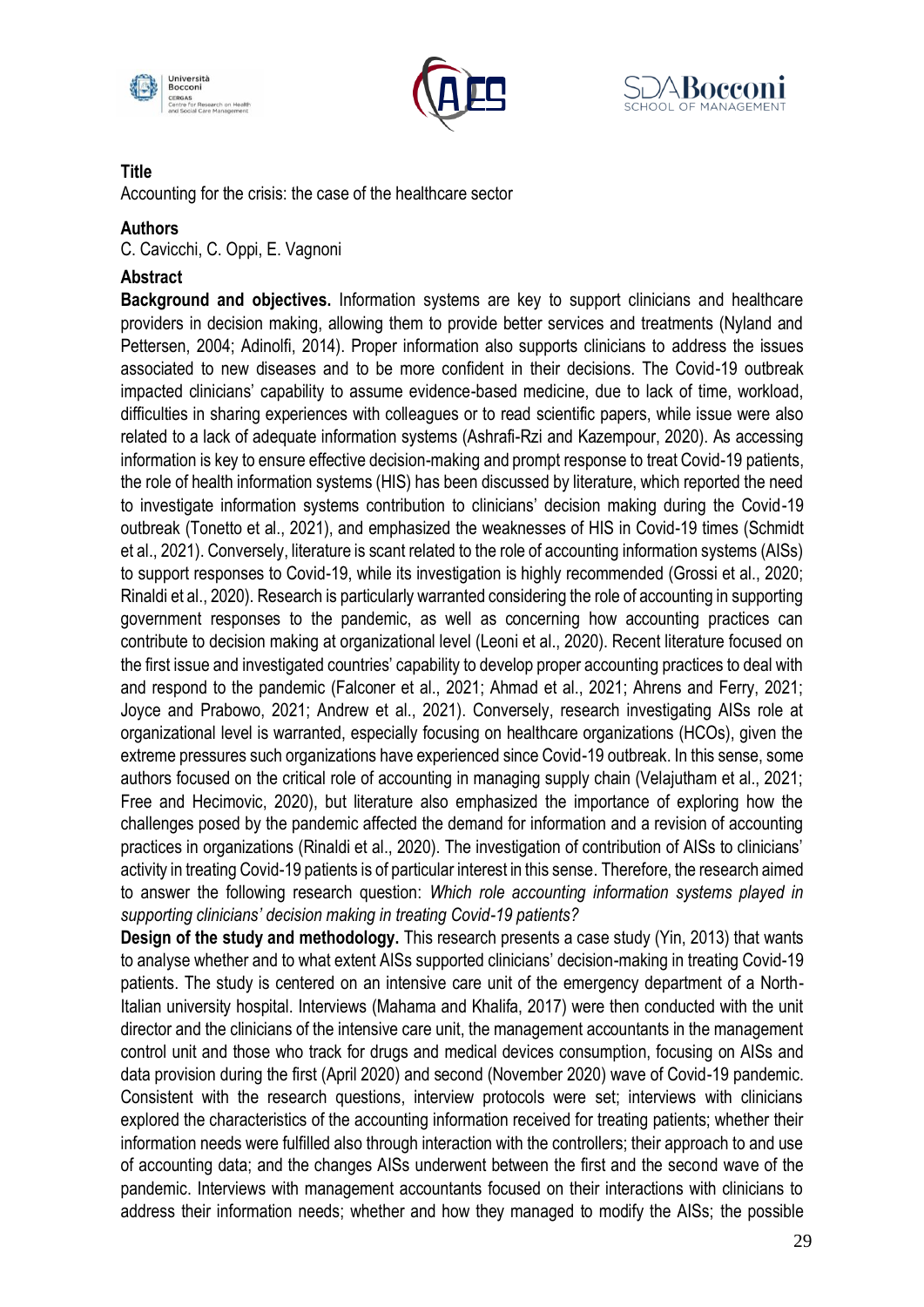





contrasting information requests from clinicians for decision-making and the regional government for accountability purposes; and controllers' perceptions concerning the extent to what clinicians used the accounting information provided. Data were inductively coded (Elo and Kyngäs, 2007) in order to identify major themes leading the subsequent discussion of results.

**Results.** Clinicians resulted not to rely on AISs for decision-making during the pandemic, due to the need to make urgent choices and the limited information pool available, especially during the first wave. Later, the easing of the pressure linked to the management of the Covid-19 emergency and a greater awareness gained in the treatment of Covid-19 patients has highlighted the need for clinicians to justify their decision-making also from the point of view of resource consumption. Therefore, after the second wave of the pandemic clinicians started to ask for accounting data to analyze how the costs related to the intensive care unit have varied during the two waves of the pandemic period. In this regard, clinicians' information needs were mainly oriented to analyze the cost of the intensive care unit and in particular to estimate the average daily cost of treatment per Covid-19 patient. AISs could partially provide these costs data, urging for its major modification to allow the collection of data for the abovecited estimation. In this sense, clinicians' requests find partial satisfaction, due to the role AISs had been originally attributed from controllers. Specifically, from controllers' side, AISs were mainly exploited to fulfill the HCOs' accountability needs to the Region, rather than being employed for internal decision-making. Interaction between clinicians and controllers led to the implementation of ad hoc AISs, specifically realized to address such information need, rather than in the establishment of a structured process able to continuously support intensive care unit activity in the light of possible worsening of the pandemic spread (as it happened in the period between the end of 2020 and the beginning of 2021). Investigating the role AISs played during the pandemic could help drawing some future recommendation about the possibility to align accounting practices during health emergency such as the one of the Covid-19 pandemic. One of the major criticalities emerging from the interviews was related to the crisis management: indeed, the crisis has prioritized activities related to Covid-19 patients' treatment and the resolution of critical issues related to the acquisition of protection devices, overshadowing the use of accounting information for internal decision-making. The study also provide indication of whether and how the modification of AISs could be routinized to allow the constant monitoring of the costs of patients in health-related emergencies and enhance clinicians' decisionmaking.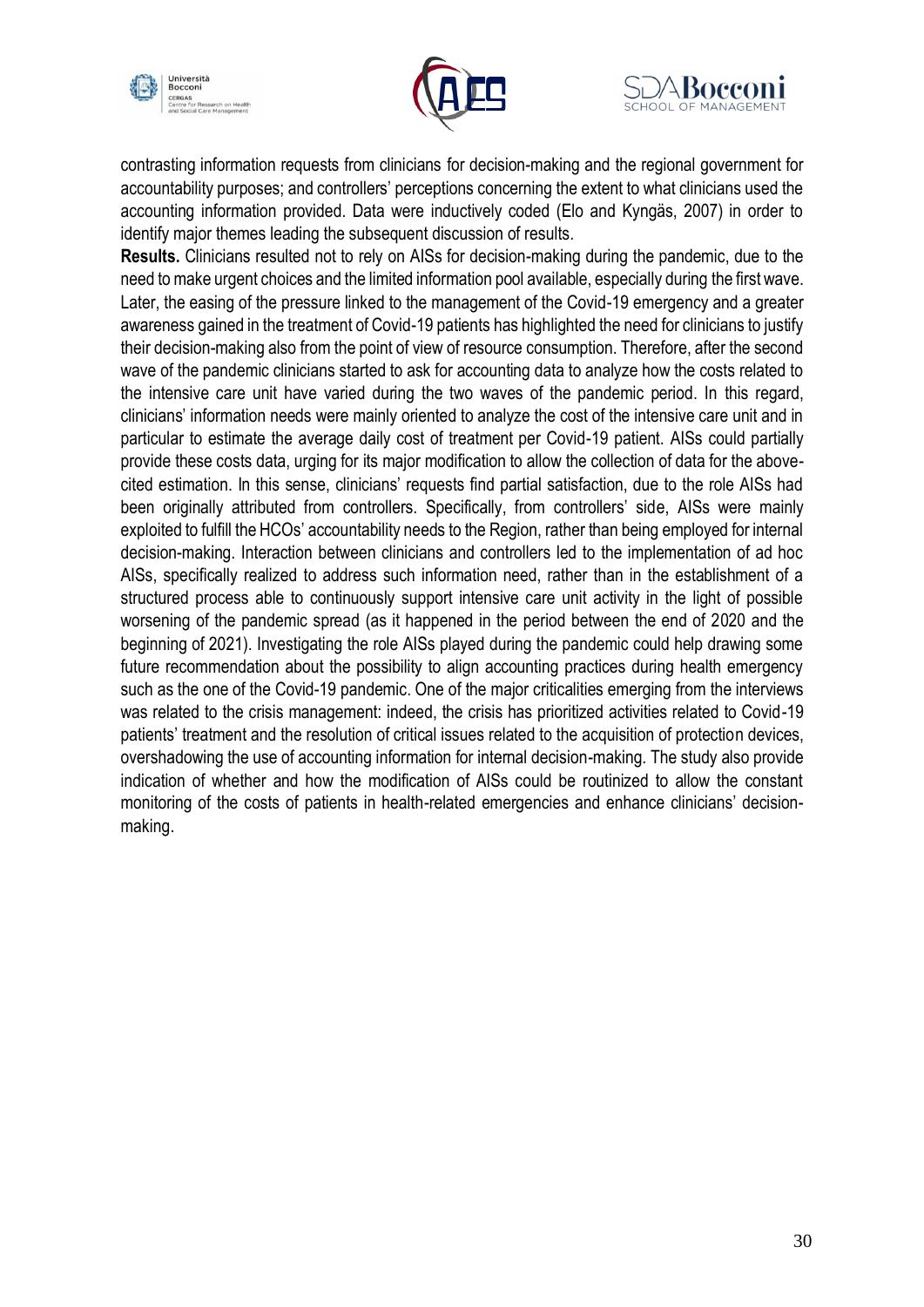





Investigating suitability of real-world data for cost and outcome analysis of medical devices: the case of administrative data in Lombardy Region

#### **Authors**

B. Pongiglione, A. Torbica

## **Abstract**

**Rationale and objectives.** The proliferation of real-world data is providing researchers with new opportunities to study clinical and economic outcomes of innovative health technologies. Randomized controlled clinical trials, although universally recognized as the most robust "evidence generators", are insufficient for guiding the decision-making process in that they are intrinsically unsuited to capture the impact of treatments in routine clinical practice. Complexity of treatment regimens, demographic and clinical heterogeneity of patients receiving treatments, and the long-time frame of many treatments, explain the gap between the evidence generated in the controlled, but artificial, setting of RCTs and its actual impact in the real world. It is well known that medical interventions perform differently in experimental clinical trials versus real-world clinical practice, reflecting a phenomenon known as the "efficacy-effectiveness gap." This gap is particularly evident for medical devices, due to their intrinsic characteristics according to which their outcomes (both clinical and economic) are largely influenced by the context in which they are applied. However, while RWD studies have great potential to study once-unattainable questions, they also pose numerous methodological challenges in assessing causality. Typical concerns with RWD use include confounding biases and limitations from measurement errors, selection bias, time-related bias, reverse causality, etc.

We use the administrative databases of the Lombardy region (largest and most affluent region in Italy) to assess the feasibility and appropriateness of such data source for cost and outcome analysis of medical devices (MDs). We focus on one specific case (drug eluting stents (DES)vs. bare metal stents (BMS)) to reach this objective.

**Data source and sample identification.** We gained access to hospital discharge records ('Scheda di dimissione ospedaliera' (SDO)) which includes a special appendix for the endoprostheses implanted during the admission, called "SDO4", ambulatory records, pharmaceutical flow and vital statistics. Reimbursement to healthcare providers is based in the DRG ICD9-CM (Diagnosis Related Groups— International Classification of Diseases, 9th Revision, Clinical Modification) version for hospitalizations, and on a specific list of services and drugs for outpatient care.

Our sample consisted of patients admitted to hospital for the first time between 2013 and 2019 for a stent implantation (i.e., we considered as baseline the first admission since 2013, either it was the first hospital admission at all or since observation time). Based on the patient anonymized ID, we merged SDO4 data to the corresponding hospital discharge record of the same admission and retrieve patient's demographic and clinical characteristics.

The three clinical endpoints of interest for our study were time-to-event in nature, and consisted in allcause and cardiac mortality within 30 days, 1 year, 2 and 5 years after discharge in the index procedure and the occurrence of myocardial infarction (MI) during the same time frame. Costs were estimated from National Health System's perspective and were reported in Euro. The resource utilization included baseline costs, consisting in cost of first hospital admission and cost of implanted device(s); follow-up costs up to 5 years included heart disease-related health care costs (inpatient and outpatient admissions and costs of coronary stents implanted subsequently), general and heart disease-related medications since first admission.

**Data analysis.** We first used Cox proportional hazards regression models to provide adjusted hazard ratios (HRs) with 95% confidence intervals (CIs) of the indicator variable denoting stent treatment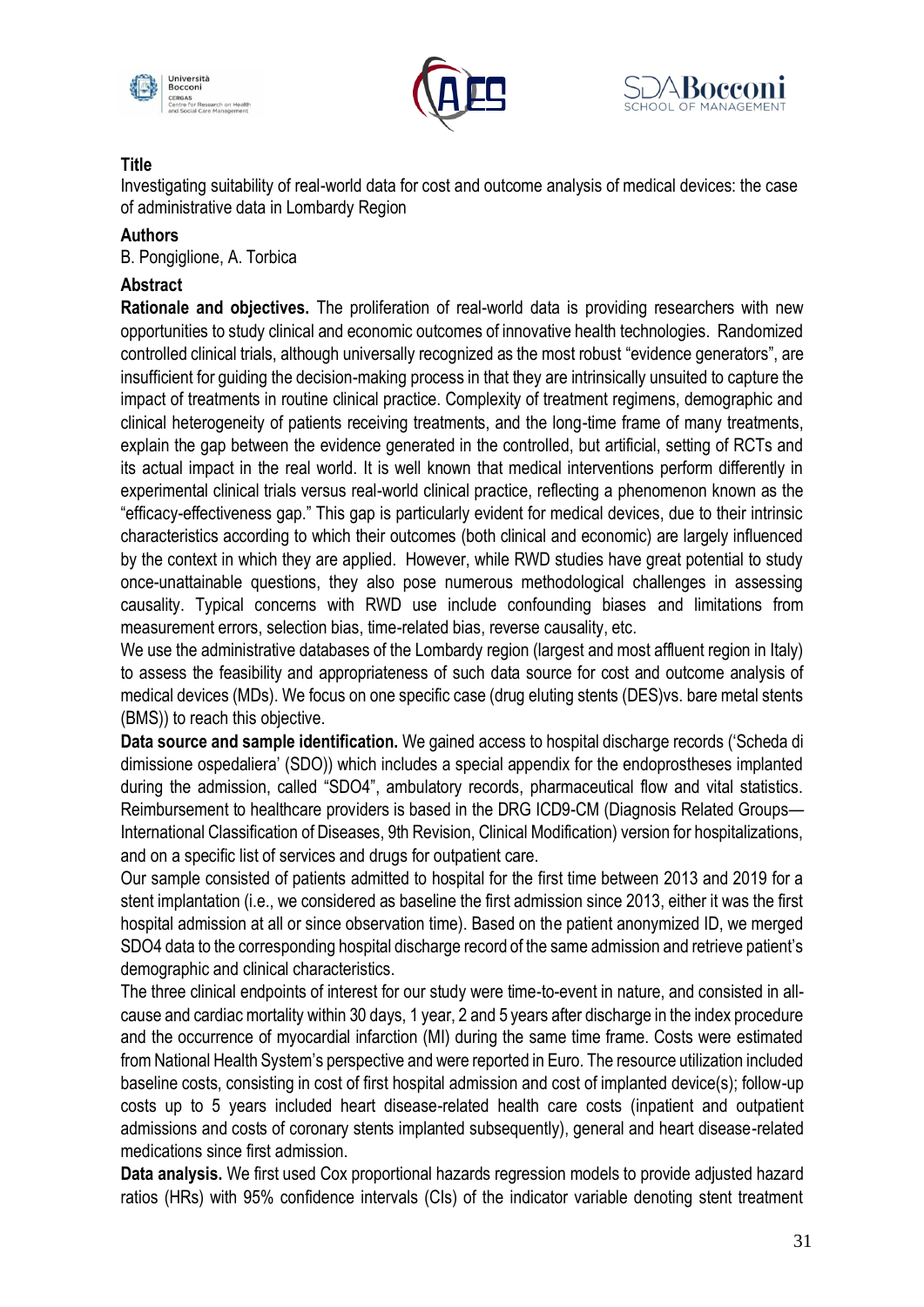





status for all-cause mortality and MI, adjusting for a set of baseline covariates. Multivariable regression (Cox Model). To estimate marginal effects we used different propensity score methods (i.e. propensity score matching; stratification on the propensity score; inverse probability of treatment weighting (IPTW) using the propensity score).

**Results.** Between 2013 and 2019, the endoprosthesis flow (SDO4) included 257,907 coronary stents implanted on 113,912 unique patients. For all health outcomes and follow up times, and across all methods, patients receiving DES presented lower risk of all-cause mortality, cardiovascular mortality and myocardial infarction. For all-cause mortality, the DES patient advantage over BMS patients declined over time, but remaining significant even 5 years after the baseline implantation. For myocardial infarction endpoint, the lower hazard of DES patients stayed quite stable, with the lower HR observed in the medium term (1 and 2 years follow-up). Overall, hazard ratios estimated from PSM 1:2 were the closest to one and those obtained from IPTW the closest to zero. . The DES group resulted to have lower cumulative total costs, according to all methods (as lower as 3,435 Euro according to AS, or 2,879 based on CC method).

**Conclusions.** To our knowledge this is the first study to explore the feasibility of using a large administrative dataset to conduct cost and outcome analysis of medical devices, more specifically DES in comparison to its less innovative technology BMS. Our result confirm the consolidated evidence of the benefits, in terms of health outcomes of DES patients compared to BMS patients in all endpoints and follow-up times, across all methods applied. The strong consistency of results across methods suggests internal validity of the study. Routinely collected, administrative data yield great potential to perform effectiveness and cost-effectiveness analysis of medical devices provided certain conditions are met.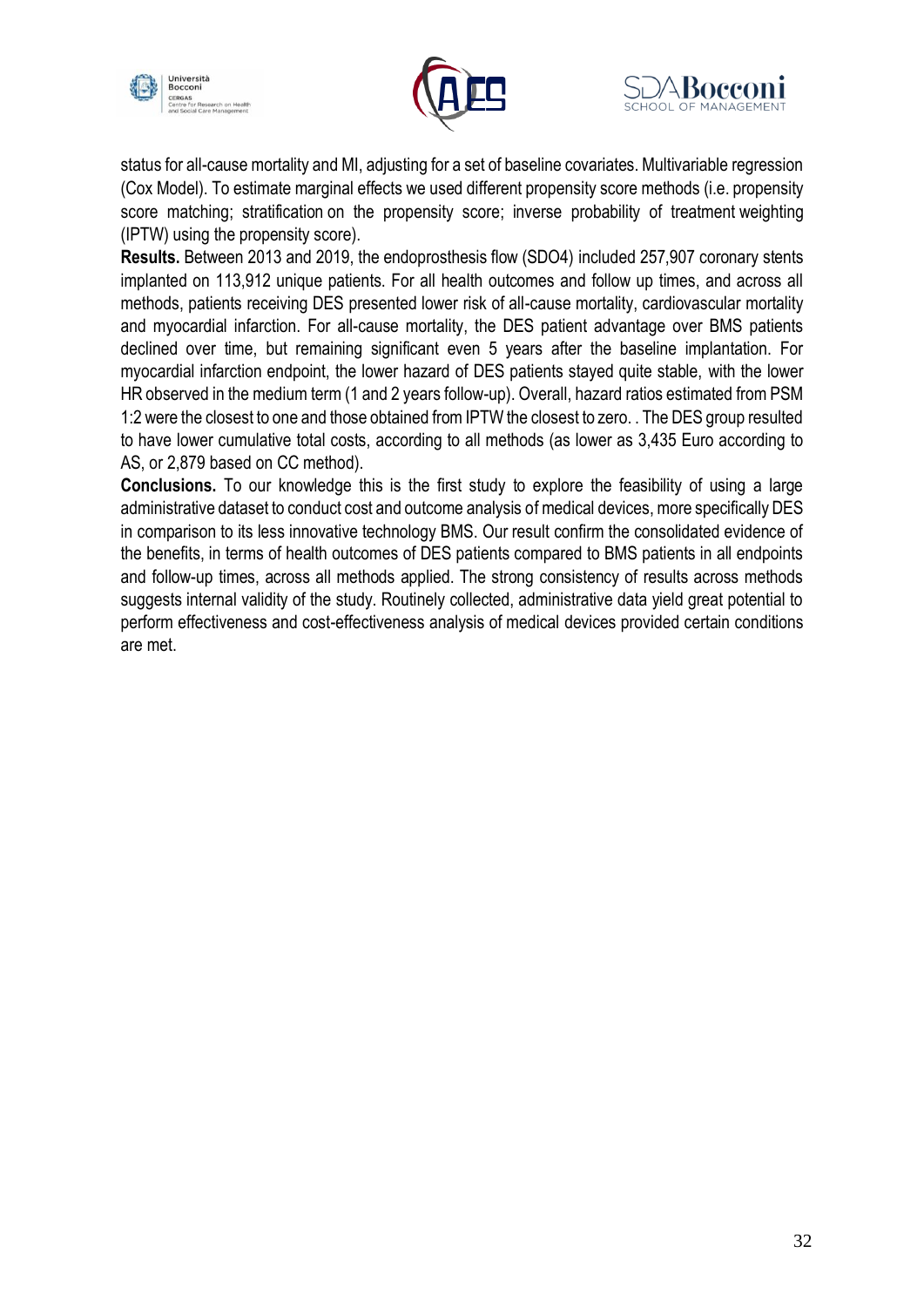





L'impatto dell'emergenza da COVID-19 sull'attività ospedaliera della AOU Città della Salute e della Scienza di Torino.

#### **Authors**

P. Sciattella, E. Caiazza, D. Barilà, F. Mennini, F. Cattel

## **Abstract**

**Background.** La gestione della pandemia di COVID-19 ha comportato la riorganizzazione delle strutture ospedaliere e dell'assistenza fornita ai pazienti: nelle fasi critiche dell'emergenza, ad esempio, alcuni ricoveri sono stati riprogrammati per garantire assistenza immediata ai pazienti affetti da COVID-19.Tali cambiamenti hanno creato un forte impatto sia dal punto di vista clinico, sia dal punto di vista economico, analizzabili in parte grazie a specifici indicatori legati al flusso dei ricoveri e ai costi ad esso associati.

**Obiettivi.** L'obiettivo del presente lavoro consiste nel valutare se e quanto l'emergenza da COVID-19 abbia impattato sull'attività ospedaliera dell'AOU Città della Salute e della Scienza, analizzando i ricoveri acuti mediante l'utilizzo del flusso della Scheda di Dimissione Ospedaliera (SDO). **Metodologia.** I dati sono stati ricavati dal flusso SDO della AOU Città della Salute e della Scienza di Torino, relativo al periodo 2017-2020, nel quale sono riportate tutte le ospedalizzazioni in regime ordinario o diurno effettuate presso la struttura. Sono stati selezionati tutti i ricoveri acuti in regime ordinario, day hospital e day surgery, con data di dimissione compresa tra il 1 gennaio 2017 e il 31 dicembre 2020. La valorizzazione dei ricoveri è stata effettuata considerando le tariffe DRG per la remunerazione delle prestazioni di assistenza ospedaliera per acuti regionali. L'impatto dell'emergenza da COVID-19 è stato valutato calcolando le variazioni percentuali del numero e del valore dei ricoveri osservati nel 2020 rispetto al 2019 e rispetto alla media del triennio 2017-2019. Le analisi sono state stratificate per regime di ricovero e MDC, al fine di evidenziare le aree terapeutiche maggiormente interessate dalla pandemia. Successivamente è stata effettuata un'analisi specifica dei DRG relativi all'MDC "malattie e disturbi dell'apparato respiratorio", individuando quelli maggiormente ascrivibili alla Malattia da SARS-CoV-2.

**Risultati.** I ricoveri acuti nel 2020 sono stati 72.681, per un valore economico di €277,7 milioni. Rispetto al 2019 è stata osservata una riduzione dell'attività del 18% (16.000 ricoveri), corrispondente a una contrazione del valore economico di circa € 37 milioni ( -11,8%). La variazione maggiore è stata osservata per i ricoveri in regime diurno (-38,9% per il day surgery e -20,6% per il day hospital) e per i DRG chirurgici (-24%). Il dato è confermato dall'analisi effettuata raffrontando i dati 2020 con la media del triennio precedente. Analizzando i valori correlati all'MDC 4 "Malattie e disturbi dell'apparato respiratorio", si è potuta riscontrare una riduzione del numero di ricoveri (-5%), a fronte, però, di un incremento in termini di valore economico pari a circa € 1,7 milioni (+10,2%) rispetto al 2019. Dettagliando la valutazione per singolo DRG, ed estrapolando quelli di maggior interesse per la nostra analisi in relazione all'impatto dell'emergenza da COVID-19, si può notare come nel 2020, rispetto al 2019, siano triplicati il numero di ricoveri relativi ai DRG 079 e 080 "infezioni e infiammazioni respiratorie con e senza CC" ( + 269% DRG 079, + 387,8% DRG 080) e più che raddoppiati i ricoveri relativi al DRG 565 "Diagnosi relative all'apparato respiratorio con respirazione assistita ≥ 96 ore" (+ 180,5%). Le dimissioni relative a questi 3 DRG hanno generato un incremento in termini economici di circa €4,5 milioni rispetto al 2019 (+265,1%), in particolare: €2,5 milioni (+296,7%) il DRG 079, €0,8 milioni (+457,3%) il DRG 080 e €1,2 milioni (+174,6%) il DRG 565. Anche in questo caso i risultati vengono confermati confrontando i dati 2020 con quelli del triennio 2017-2019.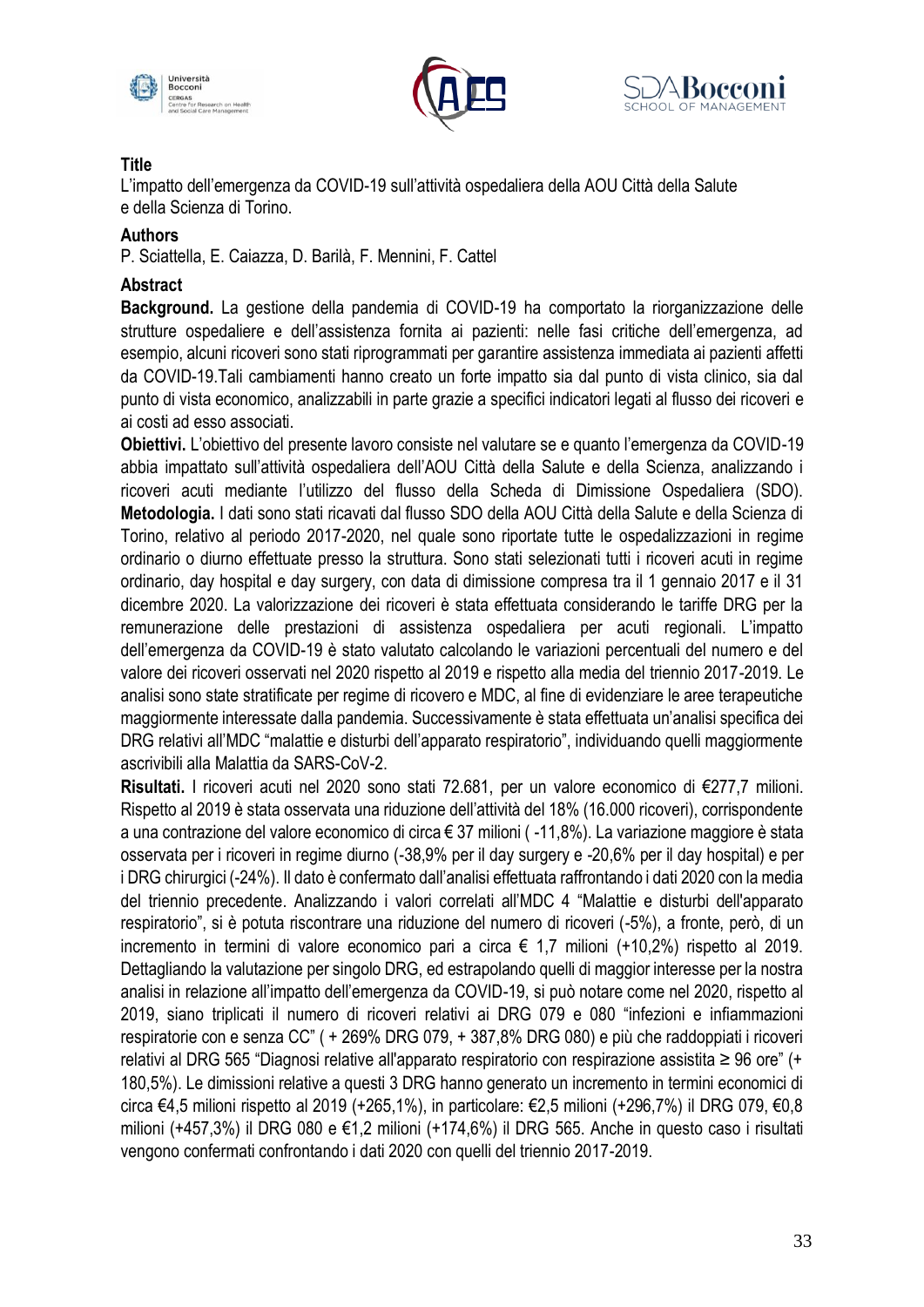





Piano Operativo Regionale (POR) Recupero Liste di Attesa Ricoveri Chirurgici: premesse, pianificazione, risultati.

#### **Authors**

A. Da Ros

## **Abstract**

**Background.** A seguito della sospensione di tutte le attività programmate (ricovero, screening e prestazioni ambulatoriali) nella seconda e terza ondata pandemica (ottobre 2020-aprile 2021) e alla luce del nuovo quadro normativo, la Regione Veneto, già recepito il DL 104 di 08.2020 con DGR 1329 del 09.2020, rivede il POR fissando alcuni criteri generali sulla base dei quali ciascuna ULSS deve elaborare le proposte per le prestazioni non erogate (DGR 759 del 15.06.2021). Le azioni di suddetta proposta sono finalizzate al raggiungimento dei volumi di produzione dell'anno 2019, nonché al recupero del sospeso e dell'incremento della domanda, mantenendo i vincoli per il controllo della diffusione del CoViD-19 (distanziamento e disinfezione) e della ricollocazione del personale del comparto sui centri tampone e sui centri vaccinali provinciali (CVP). Per quantificare l'attività da recuperare, sia come produttività rispetto al 2019, sia in termini di recupero dei ricoveri sospesi, sono stati analizzati i dati forniti dalla Regione Veneto e l'elaborazione degli stessi da parte del C. di G.; per l'intera ULSS 9 Scaligera , al 30.04.2021, sono 3126 ricoveri chirurgici da recuperare, di cui 1963 RO e 1163 DS (DGR 1061 del 03.08.2021). Nel dettaglio, i ricoveri chirurgici da recuperare a tale data presso l' Ospedale di Legnago sono 793, di cui 421 RO e 372 DS.

**Obiettivi.** Sono sostanzialmente 2: 1. il recupero pressoché totale, entro dicembre 2021, del volume di attività erogato dei ricoveri chirurgici programmati (non urgenti) non solo in regime di Ricovero Ordinario e Diurno, ma anche Ambulatoriale a pacchetto, rispetto al 2019 e di soddisfacimento dell'incremento della domanda; 2. mantenere la fidelizzazione dell'utenza, sia territoriale che extra territoriale.

**Metodologia.** Il piano operativo propone criteri generali: riorganizzazione e ottimizzazione delle risorse interne a favore dell'attività di recupero delle prestazioni di ricovero; processi di efficientamento nella gestione delle liste di attesa e dell'ottimizzazione dell'informatizzazione delle stesse; un ampliamento dell'offerta erogativa e, se necessario, una stipula di accordi interaziendali con altre Aziende Sanitarie, sia pubbliche che private, in grado di far fronte ad un aumento della richiesta. Declina inoltre anche criteri specifici per i ricoveri ospedalieri: recupero di prestazioni non erogate tenendo conto della data di inserimento più lontana nel tempo e della classe di priorità, quest'ultima rivedibile e quindi riattribuibile da parte dello specialista; efficientamento delle sale operatorie. In ottemperanza alla normativa regionale, la Direzione Strategica, con il C. di G., le DMO e la DPS ha formulato una revisione funzionale del piano operativo, che per i ricoveri chirurgici necessariamente è stato declinato sui 3 presidi ospedalieri costituenti l'ULSS 9. Per l'ospedale di Legnago, la DMO con il Coordinatore del Gruppo operatorio, con la D.P.S. e con il dipartimento chirurgico ha elaborato un programma attuativo per il recupero della produttività del 2019 che comprende ed enfatizza tutti i criteri sopracitati. In particolare: a. miglioramento della appropriatezza erogativa setting assistenziale: settimanalmente la DMO analizza le liste operatorie e ne valuta l'appropriatezza erogativa; inoltre la programmazione delle sedute operatorie settimanali tiene conto della distribuzione e dei tassi di occupazione dei PL ordinari e di DS; b. efficientamento del processo di revisione delle liste di attesa (pulizia delle liste): attività affidata dapprima al servizio amministrativo di Day Care, e poi conclusa dalla Coordinatrice della DMO con i singoli professionisti; c. efficientamento produttività di sala operatoria : analisi dei tempi di sala operatoria, con ottimizzazione dei quelli non a valore aggiunto (inizio anticipato, attivazione della sala risveglio); d. ampliamento dell'offerta erogativa: grazie all'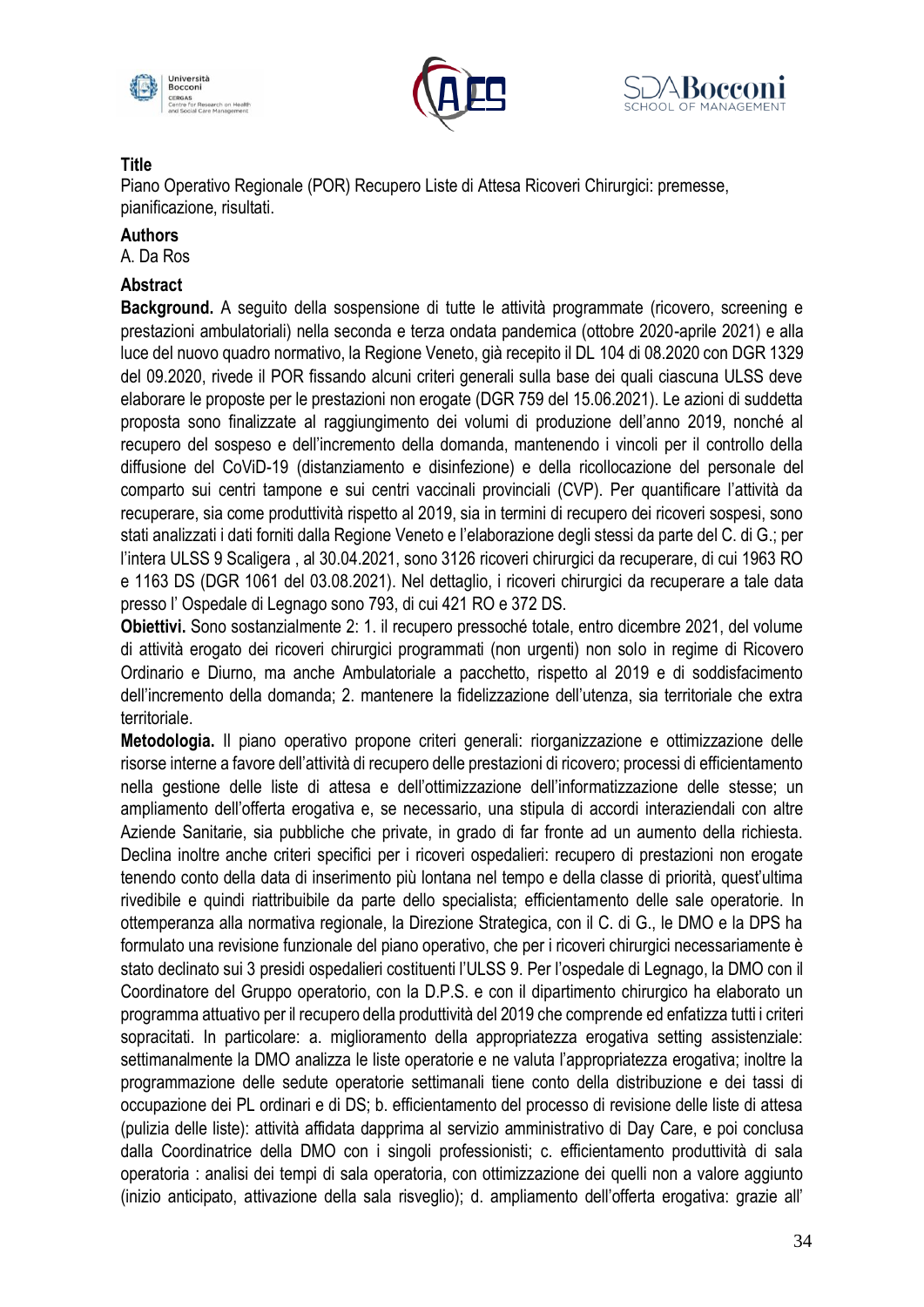





azione di recruitment tra il personale del comparto del gruppo operatorio è stato possibile implementare la programmazione operatoria mensile di 15 sedute pomeridiane (prestazioni aggiuntive - art 26 del D.L. 73/2021) oltre a circa 30 sedute antimeridiane, in orario istituzionale (reintegro di personale assegnato a reparti COVID o nuovi inserimenti). Sono stati coinvolti anche infermieri con precedenti hard skills chirurgiche, assegnati a reparti differenti; e. riapertura del DS (chiuso in corso di pandemia) con 10 PL e 4 poltrone aperto dalle 7 alle 19, dal lunedì a venerdì; f. scheda di budget come leva organizzativa: inserimento nelle schede di budget delle UOC chirurgiche un obiettivo di recupero della produttività del 2019.

**Risultati.** Da settembre a dicembre 2021 è stato possibile implementare di circa 180 sedute operatorie, antimeridiane in regime istituzionale e pomeridiane in prestazioni aggiuntive. Prevedendo in media circa 5 casi operatori per seduta, si stimano 900 casi operabili. Tale cifra eccede di un centinaio i ricoveri chirurgici da recuperare rispetto al 2019 e soddisfa in parte anche l'incremento della domanda 2020-2021. Il recupero riguarda interventi in RO, DS e Ambulatoriale a pacchetto. Lo sforzo per il recupero della produttività del 2019 ci ha permesso di garantire un alto grado di fidelizzazione dell'utente all' Ospedale di Legnago per la patologia chirurgica non neoplastica.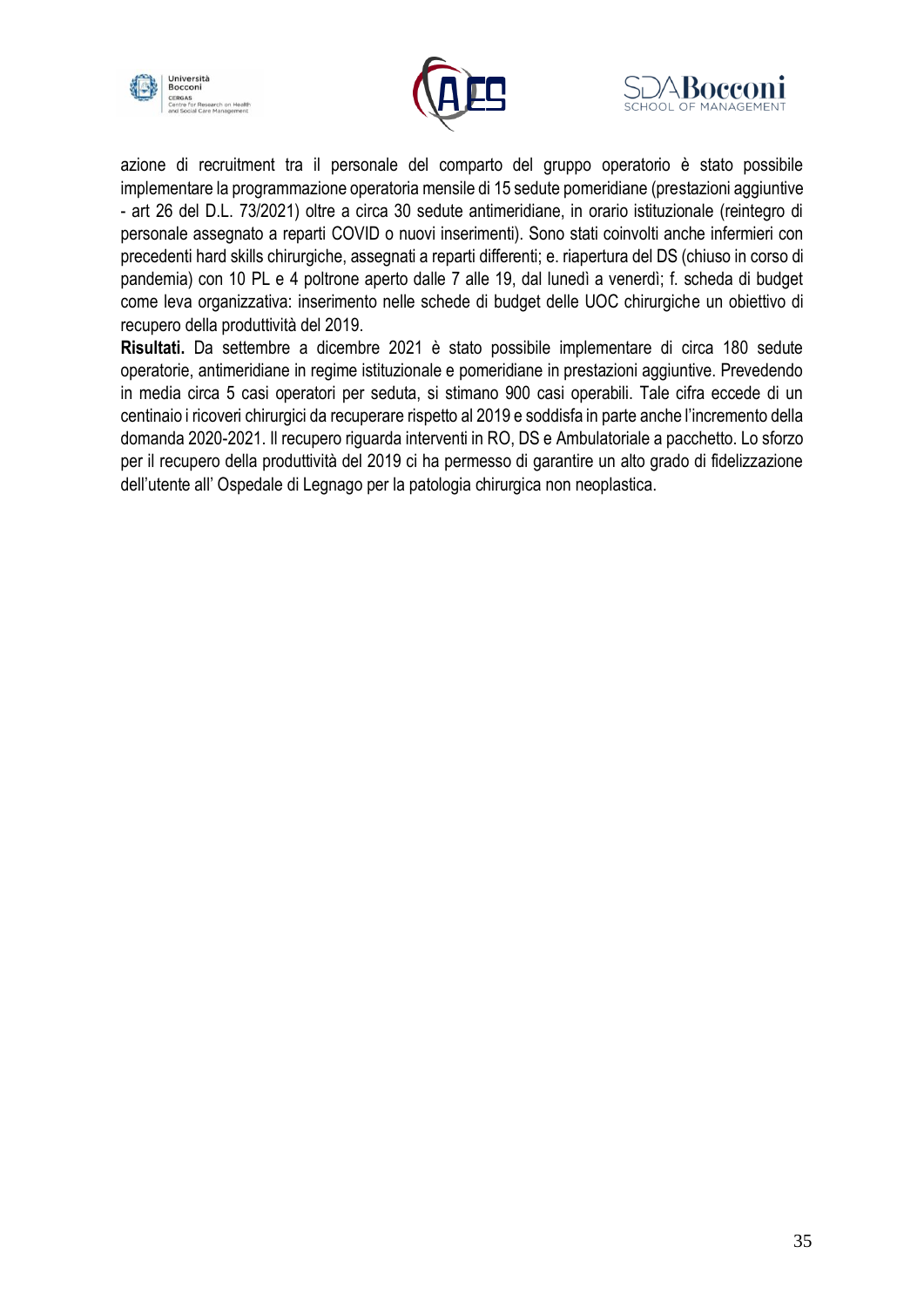





Well-being in Europe over the course of the COVID-19 pandemic and the role of government stringency

#### **Authors**

S. Himmler, J. van Exel, W. Brouwer

## **Abstract**

**Background.** The COVID-19 pandemic has challenged healthcare systems and societies worldwide. With the introduction of vaccines and increasing vaccination rates, the impact of COVID-19 on population health is now increasingly mitigated. However, less is known about the impact of the pandemic on the wellbeing of populations. For a considerable period, governments have implemented intrusive measures to contain the pandemic, with substantial social and economic consequences. One of the concerns in this context was that the health risks from the pandemic and the effects of the measures on well-being were unevenly distributed among subgroups in the population, for example between older and younger generations or between vulnerable and healthy people. The magnitude of these differences is potentially associated with the stringency of the measures. Obtaining a clearer picture on the well-being trajectories and the impact of the stringency of governmental measures is important for informing government responses to both the ongoing pandemic and potential future health crises.

**Objectives.** The objective of this study was two-fold. First, to shed light on the development of wellbeing across the pandemic and relevant subgroups within countries in Europe. Second, attempt to estimate what role the stringency of government measures played for well-being.

**Methodology.** The analysis is based on data from the ECOS survey, a multi-country survey designed for examining COVID-related societal issues. Data from the first seven waves of ECOS (April 2020 to July 2021) is used. Each wave included representative samples of around 1,000 citizens from Denmark, France, Germany, Italy, Portugal, the Netherlands, and the UK. As measure for well-being, the survey included the ICEpop CAPability measure for Adults (ICECAP-A), an instrument measuring capability well-being across five well-being dimensions. Country-level data on COVID cases and deaths, and government stringency, using the Oxford Covid-19 Government Response Tracker (OxCGRT), was added to the ECOS data. The analysis sample consisted of 49,767 observations with 39,027 observations stemming from individuals, who participated at least twice. In a first step, average scores and mean score differences compared to the first wave in the five wellbeing dimensions of the ICECAP-A (attachment, stability, achievement, enjoyment, and autonomy) were calculated for all countries and waves and graphically analysed. This was repeated for relevant subgroups. In a second step, the ICECAP-A dimension scores and the overall ICECAP-A score were regressed on the government stringency index using the panel sample. Pooled OLS models were calculated, including country and wave fixed effects, and controlling for COVID deaths at time of survey participation.

**Main results.** Mean ICECAP-A dimension scores (ranging from 1, best, to 4, worst) showed large variation in absolute levels across countries and waves in the security, achievement, and enjoyment dimensions (security: 1.83 (DK) – 2.31 (IT), achievement: 1.98 (DK) – 2.28 (PT), enjoyment: 1.77 (DK) – 2.27 (GER)). Most striking were the comparatively very low levels in the security dimension in Italy and Portugal (2.31 and 2.26 compared to 1.85 in NL or 1.83 in DK) across the pandemic and the low level in the enjoyment dimension in Germany, hitting bottom in the spring of 2021 (2.45). Changes in well-being compared to the first wave in April 2020 were most pronounced in the security and the enjoyment dimension, with the former generally improving (up to 0.22 in Italy) and the latter generally worsening (up to -0.25 in France). Well-being generally improved among individuals aged 65 and above, while well-being decreased among individuals aged 18 to 34, with largest decreases observed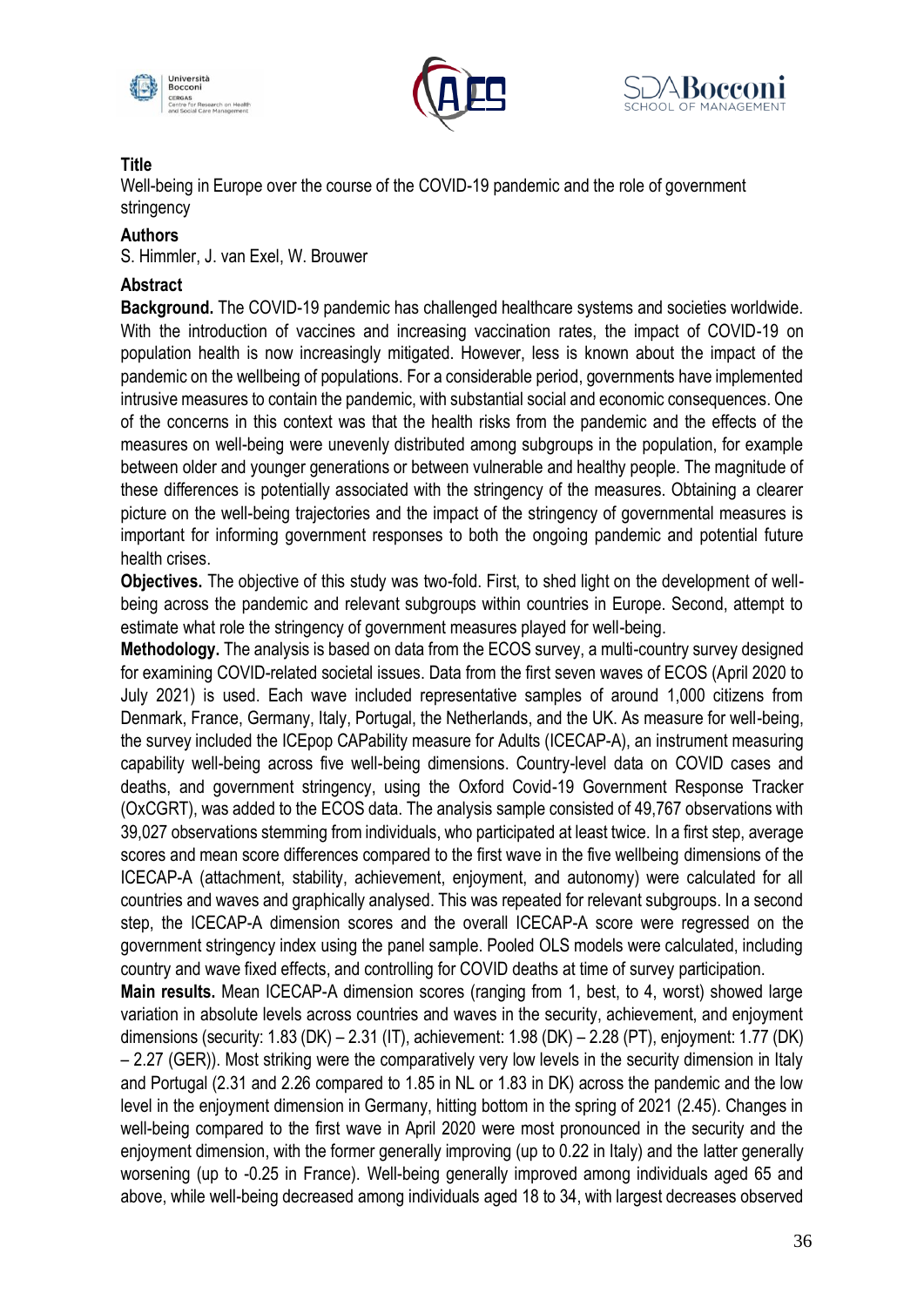





in the enjoyment dimension. More affluent individuals did generally not experience large changes, while the well-being of less affluent individuals decreased in all dimensions except the security dimension. Results from the regression analysis on the full panel sample indicate that government stringency negatively impacted the enjoyment dimension. A 10-point change in government stringency (ranging from 0 to 100) was estimated to affect the enjoyment dimension score by 0.016 points. Regressions on the other dimensions and the composite ICECAP-A score, combining all dimensions, lead to smaller and insignificant coefficients of the stringency index variable. These small estimates are likely a result of the diverging patterns of the subdimensions and the stringency index across all waves and countries. Therefore, this analysis warrants further exploration and refinement, but eventually, estimates could be used to quantify the well-being impact of the stringency of government measures to contain the pandemic in Europe. Furthermore, as monetary values for the ICECAP-A exist, the well-being impact could be translated into monetary equivalents, which in turn could be used in a broad cost-benefit analysis of governmental measures against COVID-19 or other future health crises.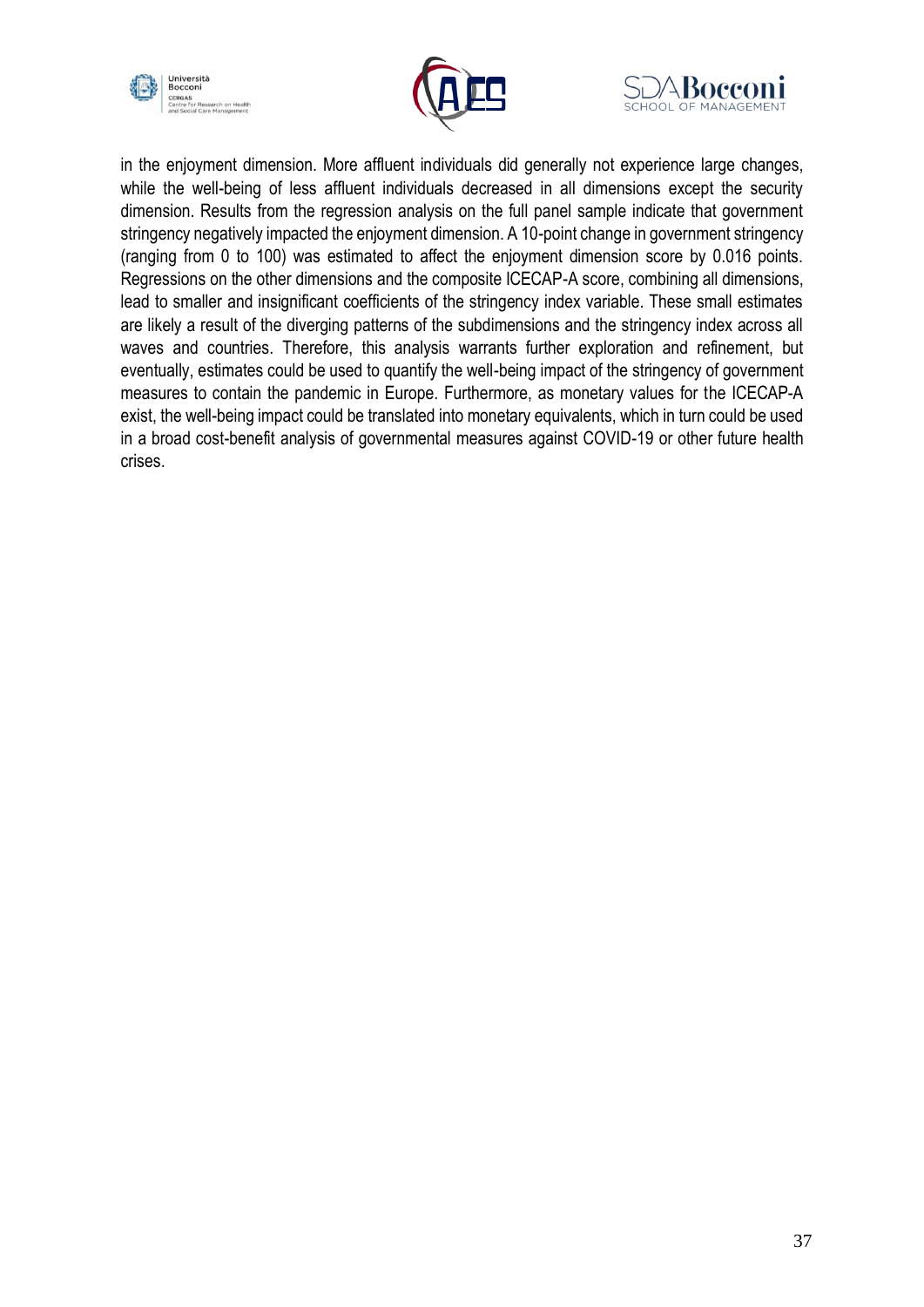





Risposta all'emergenza covid-19, percezione del rischio e comunicazione - L'indice "ks" per la preventiva valutazione delle differenze nella percezione di rischio a livello territoriale

### **Authors**

G. Signorino

# **Abstract**

**Background.** L'esperienza della pandemia da Covid-19 ha mostrato che l'efficacia delle strategie comportamentali e terapeutiche per la prevenzione del contagio e il contrasto della sua diffusione sono crucialmente legate alla percezione del rischio da parte delle popolazioni e che differenti gradi di percezione del rischio a livello territoriale portano a differenti comportamenti sociali fra regioni e territori. La comunicazione è un aspetto cruciale nelle politiche di prevenzione, contrasto e terapia, ma il risultato delle strategie di comunicazione (nei loro contenuti, come nel modello implementato) dipende dalla percezione del rischio delle popolazioni cui le stesse sono dirette.

La relazione fra percezione del rischio e comunicazione ai fini della più adeguata risposta individuale e sociale in situazioni di incertezza e di pericolo è ampiamente riconosciuta e studiata in letteratura (Fishoff et al.; 1993; Fishoff, 1995; Rohrmann, 2008), con particolare riferimento al rischio sanitario e alla salute pubblica (Johnson & Slovic, 1995; Aakko, 2004, *Risk communication, risk perception, and public health*, WMJ : Official Publication of the State Medical Society of Wisconsin, 01 Jan 2004, 103(1):25-27; Renner et al., 2008).

Oltre alle basi biologiche per la percezione soggettiva del rischio (Schmaelzle et al., 2017) sono state approfondite le sue determinanti socio-economiche con riferimento a varie tipologie di rischio: dall'inquinamento atmosferico (Cori et al., 2020.a per una rassegna sistematica), o a rischi specifici, (es.: tifoni (Shen, 2020), sicurezza alimentare (Dosman et al., 2020)).

Fin dall'avvio dell'epidemia del Coronavirus Sars\_Cov2, e ancor prima della dichiarazione di pandemia, la comunità scientifica internazionale ha riconosciuto la centralità del coinvolgimento delle popolazioni ai fini di una adeguata e corretta risposta comportamentale ai fini del contenimento del contagio e della limitazione delle vittime. Ancora nel gennaio 2020, l'Organizzazione Mondiale della Sanità richiamava la necessità di facilitare risposte collaborative da parte delle popolazioni, affermando: "*One of the major lessons learned during public health events of the 21st Century – including outbreaks of severe acute respiratory syndrome (SARS), Middle East respiratory syndrome (MERS), influenza A(H1N1) and Ebola – is that RCCE is integral to the success of responses to health emergencies*" (World Health Organization, *Risk communication and community engagement (RCCE) readiness and response to the 2019 novel coronavirus (2019-nCoV) Interim guidance*, 26 January 2020). Sempre nel caso dell'infezione da Sars-Cov2 una strategia di comunicazione opportunamente definita in funzione della percezione del rischio è considerata centrale anche nelle strategie del settore privato per mitigare l'impatto negativo della pandemia su alcuni settori di attività economica particolarmente sensibili, come il turismo sanitario (Cheng et al., 2021, *The effects of community safety support on COVID-19 event strength perception, risk perception, and health tourism intention: The moderating role of risk communication*, Manage Decis. Econ. 2021; 1-14). Molti studi hanno approfondito il rapporto fra percezione del rischio, comunicazione e risposta sociale nella pandemia di COVID-19 (tra gli altri: Cori et al., 2020.b).

**Obiettivi.** Differenti contesti regionali possono generare diversi livelli e modalità sociale di percezione del rischio, col risultato che ai fini dell'efficacia delle misure di prevenzione occorre opportunamente differenziare i piani di comunicazione a livello territoriale. Sarebbe dunque necessario conoscere le differenti caratteristiche della percezione del rischio nei differenti ambiti per calibrare strategie di comunicazione efficientemente definite in base al contesto locale. Le indagini sulla percezione del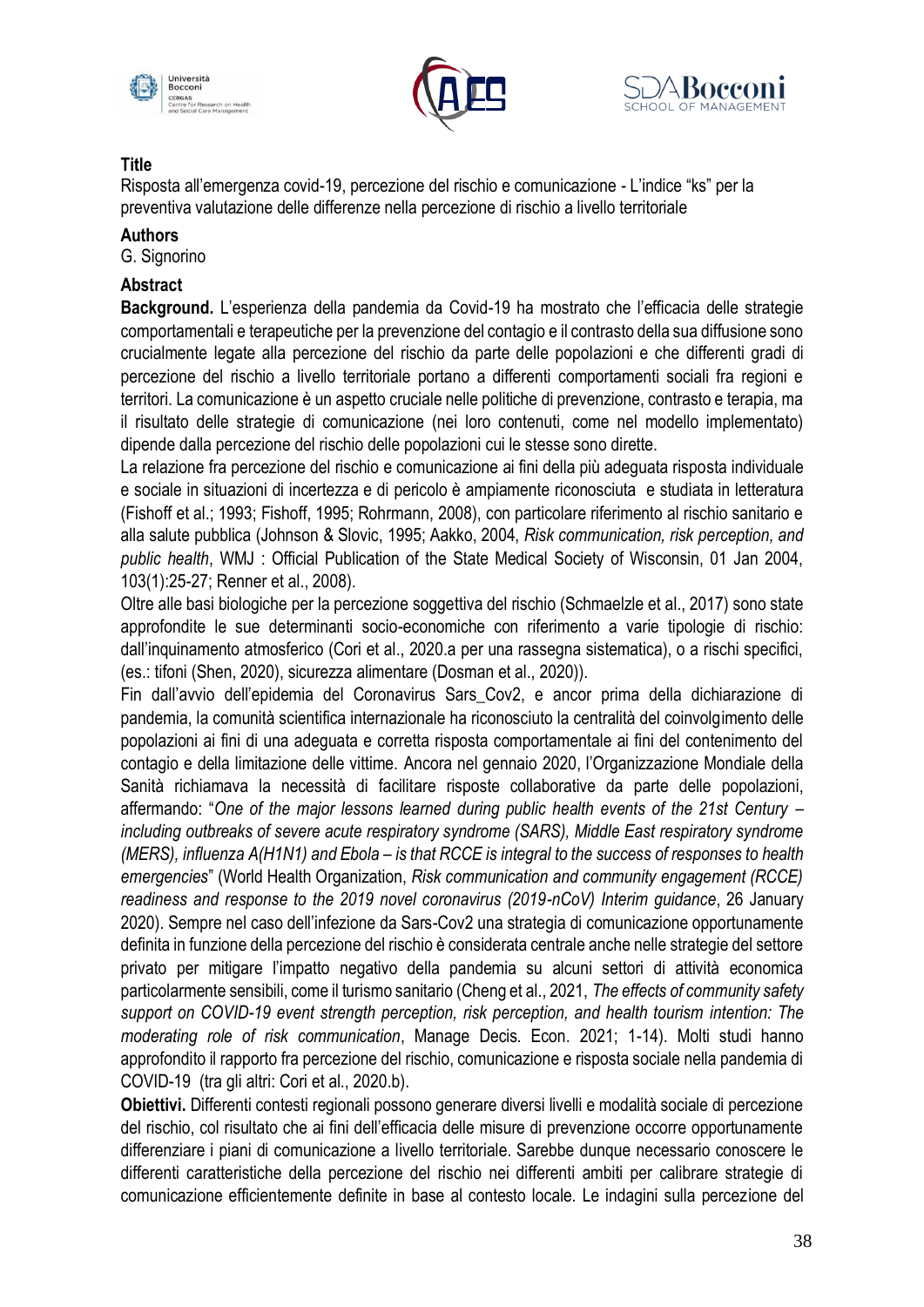





rischio sono tuttavia costose in termini sia economici che di tempo, mentre l'efficacia della comunicazione ha necessità di tempestività.

Secondo quanto evidenziato dalla letteratura citata nel paragrafo di background è possibile individuare alcune determinanti socio-economiche della percezione del rischio, sia in generale che in riferimento ad alcuni rischi specifici. È dunque possibile trattare queste determinanti quali "predittori" della percezione del rischio Obiettivo di questo paper è presentare una metodologia di stima preventiva della percezione del rischio basata sull'analisi dei suoi "predittori" che consenta di valutarne le differenze a livello territoriale, con lo scopo di individuare le più opportune modalità di comunicazione. **Metodologia.** Partendo dall'analisi visuale multivariata del "Diagramma di Kiviat" (Kolence, 1973; Kolence & Kiviat, 1973) verrà introdotto un indice sintetico basato sul calcolo dell'area del poligono irregolare ottenuto dalla rappresentazione grafica (Pulejo e Signorino, 2020; Signorino, 2021). I "predittori", infatti, sono variabili aggregate di facile reperimento presso le fonti statistiche ufficiali (genere, età, condizione lavorativa, presenza di figli in famiglia, ecc.); lavorando opportunamente sulle osservazioni reperibili in modo da renderle positivamente collegate alla percezione del rischio, l'area dei poligoni irregolari definita dal diagramma ne costituirà una proxy in grado di comparare il grado di percezione del rischio nei differenti territori studiati, consentendo così di differenziare piani e strategie di comunicazione opportunamente calibrandoli alle esigenze dei singoli territori. Nella rappresentazione grafica del diagramma, la molteplicità di n "predittori" rappresentati su più assi partenti dalla medesima origine dà luogo a un poligono irregolare con n-1 lati eterni. Il poligono è suddiviso in n-1 triangoli e di ciascun triangolo sono noti due lati (i valori di coordinata dei predittori rappresentati sui due relativi assi) e l'apertura dell'angolo che li separa; sono invece incogniti l'altezza e la lunghezza del terzo lato (ossia del lati esterni, che definiscono gli n-1 lati perimetrali del poligono). Applicando il teorema di Carnot (o la "regola del coseno") e la formula di Erone è possibile calcolare l'area degli n-1 triangoli e, sommando queste aree, la superficie complessiva del poligono irregolare, che costituirà l'indice "KS" per i confronti interterritoriali. Ogni contesto, in funzione del valore dei "descrittori", darà luogo a una stima sintetica e preventiva della locale percezione del rischio.

**Risultati.** Dopo aver introdotto il tema della relazione fra percezione del rischio, comunicazione ed efficacia delle strategie di prevenzione e aver presentato la costruzione dell'indice, ne proporrà un'applicazione alle regioni Italiane con lo scopo di apprezzare le differenze nella percezione del rischio di COVID-19.

Una opportuna e preventiva conoscenza di questa variabile avrebbe consentito di definire strategie di comunicazione maggiormente differenziate e adeguate ai diversi contesti territoriali, in modo da rendere più efficaci le politiche di mitigazione della diffusione del virus e da sostenere le misure prevenzione (sia comportamentali che farmacologiche) o una più rapida efficacia delle campagne vaccinali.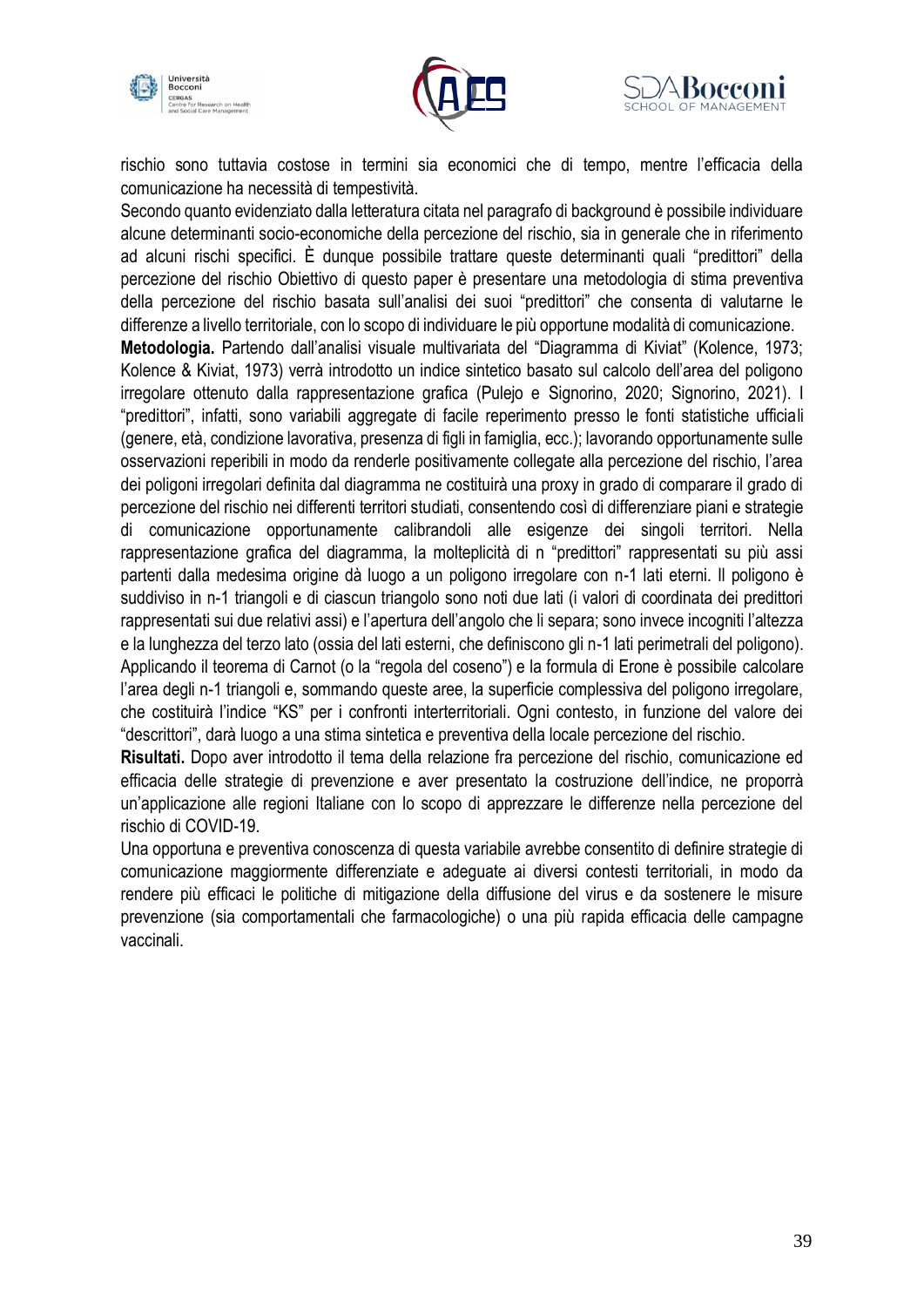





Doctor managers managerial attitude scale- an updating process

### **Authors**

F. Morandi, F. Di Vincenzo, A. Cicchetti

## **Abstract**

**Background.** In the accountable care era organizational models and workforce skills have been profoundly changed. More specifically doctor-managers, who are physicians tasked with a managerial role (Kirkpatrick et al., 2017), have been enrolled into decisional positions, acting as a link between the operational and the strategic levels of hospitals (Llewellyn, 2001). They are asked to daily deal with both clinical and managerial tasks (Lega et al., 2013). In playing the double role, doctor managers frequently face difficulties (Kippist and Fitzgerald, 2009): lack of managerial skills and interest in managerial issues (Lee and Cosgrove, 2014), time pressures (Kirkpatrick et al., 2013). Empirical evidence suggests that despite professional competencies, technical knowledge and expertise play pivotal roles (Braithwaite and Westbrook, 2004; Fulop, 2012), individual traits such as the managerial attitude is an important driver in the transition of professionals into managerial positions (Vera and Hucke, 2009). Managerial attitude is a useful concept to explain why some doctor-managers are more effective at anticipating, interpreting and responding to challenging environments than others (Cicchetti, 2005). This is a multidimensional concept concerning a bundle of managerial traits such as autonomy, action-orientation, orientation to social interactions. The actual scenario imposes to enlarge the managerial attitude, including a wide number of concepts such as for example resilience, openness to experience, narcissism, since they are becoming very relevant. *Resilience*: In attempting to cope actively with the new challenges, doctor-managers have to make great efforts to balance between managing and withstanding the pressure, continuing to achieve the standard of excellence in patient care. From a behavioral perspective, they can perform the clinical and managerial tasks effectively by developing their resilience. *Openness to experience*: Openness to experience is among the most important Big Five personality characteristics that shapes employees' reaction to novel or changing events (Lepine et al., 2000). Openness to experience captures the general breadth, depth, originality, and complexity of an individual's mental and experiential life, and likely influences job performance and job satisfaction (Srivastava, 1999). Due to their strong intellectual curiosity, high openness to experience individuals are more receptive to change, are more prone to try new situations, and are more able to cope with new and unconventional experiences (Lepine et al., 2000). This is the reason why in a changing and challenging context, such as the healthcare, professionals enrolled into strategic positions, need to be equipped with the right amount of openness to experience (Caldwell and Liu, 2011; Judge, 1999). *Narcissism:* Generally, narcissism is strongly related with the achievement of high organizational successes (Heyssel, 1981). Literature provides several examples about the connection between narcissism and the achievement of challenging managerial tasks (Heyssel et al., 1984), internationalization decisions and earning behaviours (Braithwaite et al., 2004).

**Aim of the paper**. In order to update the managerial attitude assessment tool, the present work proposes a number of steps aimed at individuate the new concepts composing the managerial attitude trait by taking into consideration the actual healthcare context and the challenges to which healthcare managers have to deal with. Then we will propose a methodological path which will allow to build and test an innovative managerial attitude scale.

**Methods.** Our process aimed at updating the managerial attitude scale is composed of different steps: 3 1) Starting from the Cicchetti's (2005) work, who developed a 16 items scale concerning the bundle of managerial traits desirable for unit heads, we will perform an extensive literature review useful to individuate other dimensions to be included into the scale; 2) The new items, together with the old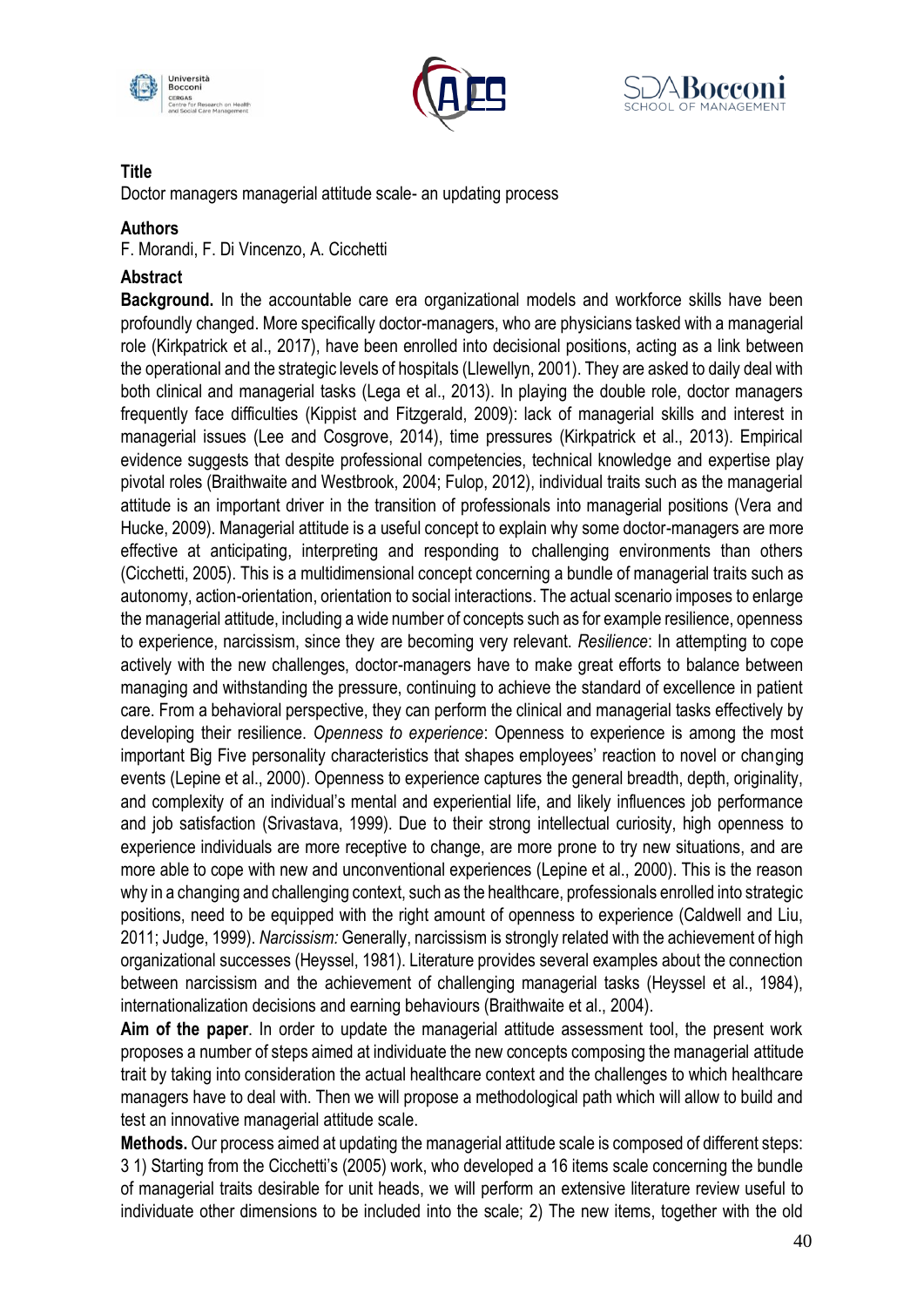





ones, will be submitted to the assessment of a Delphi panel composed by health management experts, as well as health managers, who will be asked to modify / integrate / validate the tool. The process will end once consensus has been reached among the participants. 3) The new scale will be validated on a sample of doctors managers in order to evaluate the validity, the consistency and the stability of the scale.

**Results.** With the aim to update the doctor managers managerial attitude scale, our work proposes a number of steps useful to adjourn the tool employed to assess this important behavioral dimension. Our results will be useful to help healthcare managers to evaluate their managerial attitude which, in the accountable care era is important to understand how this doctor managers can deal with new and challenging tasks.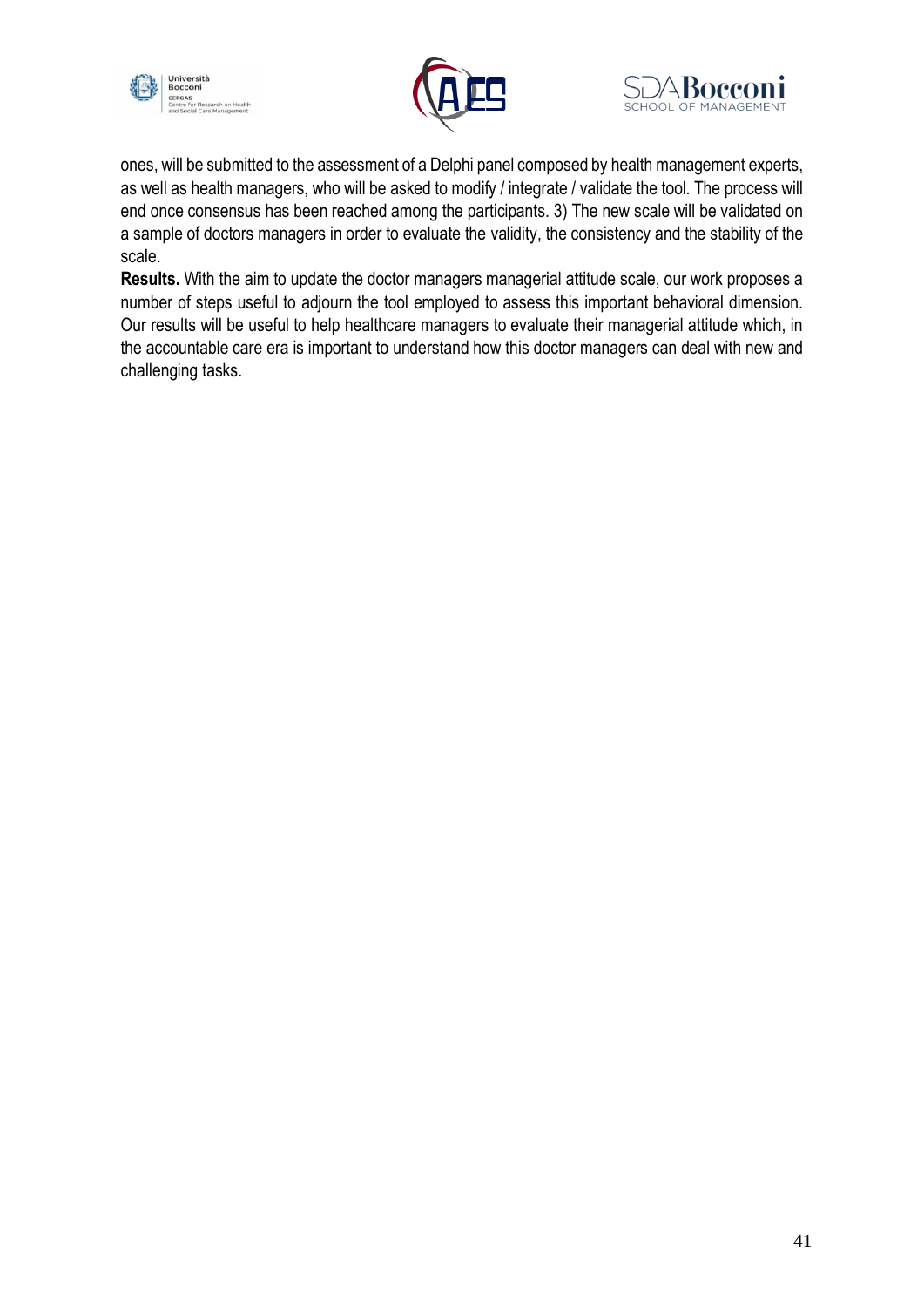





Configurazione dell'offerta ospedaliera nazionale: dinamiche evolutive delle principali specialità medico-chirurgiche nel 2010-2020 e prospettive future alla luce del Covid-19

### **Authors**

C. Buongiorno Sottoriva, A. Furnari, A. Ricci

### **Abstract**

**Background.** La diminuzione delle attività ospedaliere del SSN è un fenomeno consolidato da oltre vent'anni. Allo stesso tempo, un'analisi più attenta mostra come il sistema non sia un monolite: esistono tendenze ben più eterogenee di singole discipline mediche o dei più rilevanti gruppi di prestazioni all'interno delle stesse (Bobini et al. 2019, p. 541; Del Vecchio et al. 20192). Il dibattito di politica sanitaria tende però a tralasciare le peculiarità delle singole discipline ospedaliere, offrendo soluzioni indifferenziate. L'attenzione alle singole specialità ospedaliere è ulteriormente diminuita durante la pandemia Covid-19. Tuttavia, tale vuoto conoscitivo andrebbe colmato rapidamente. Grazie al PNRR, tra 2021 e 2026 la sanità italiana riceverà 15,6 miliardi di euro. Per compiere le scelte di investimento infrastrutturale, di acquisizione di beni e tecnologie, di rafforzamento delle competenze professionali, di integrazione ospedale-territorio, appare fondamentale approfondire il posizionamento produttivo del SSN.

**Obiettivi.** Il contributo mira a ricostruire e descrivere l'evoluzione dell'offerta ospedaliera, con particolare attenzione alle dinamiche delle principali specialità medico-chirurgiche, analizzando due periodi nettamente distinti: il periodo pre-pandemico (2010-2019) e quello pandemico (2020).Con riferimento al primo, il lavoro intende ricostruirei trend di consistenza, concentrazione, saturazione e case mix. Con riferimento al secondo, l'obiettivo è ricostruire gli interventi regionali emergenziali di riorganizzazione, segnalare eventuali discontinuità e identificare le prospettive future.

**Metodologia.** Per quanto riguarda il periodo pre-pandemico, lo studio ha adottato un approccio quantitativo di statistica descrittiva, rielaborando i dati di capacità erogativa (posti letto –PL)e attività messi a disposizione dal Ministero della Salute. L'analisi, dopo un inquadramento generale, si è focalizzata sulle prime 10 discipline per numero di PL e sui primi 10 DRG per volume di erogazione. Per indagare il periodo pandemico e le prospettive future, sono stati condotti tre approfondimenti regionali: Lazio, Veneto e Lombardia. I casi sono stati approfonditi attraverso la raccolta della principale normativa riguardante la riorganizzazione della rete di offerta ospedaliera. L'analisi desk è stata seguita da quattro interviste semi-strutturate a key opinion leader con prolungata esperienza al vertice nella programmazione ospedaliera regionale.

**Principali risultati.** Le dinamiche di offerta 2010-19 evidenziano la crescita dimensionale degli stabilimenti rimasti attivi e la specializzazione dei piccoli ospedali, soprattutto privati, verso un numero minore di discipline. Infine, prosegue la de-ospedalizzazione di molte patologie a presa in carico territoriale. Alla vigilia della pandemia, però, emergevano alcune criticità: l'elevata saturazione dei reparti delle principali specialità mediche; l'utilizzo sub-ottimale dei reparti delle principali discipline chirurgiche; la ridotta dimensione media dei reparti, soprattutto con riferimento alle chirurgie specialistiche; la difficoltà nel diminuire le unità operative, soprattutto chirurgiche, in ospedali rimasti attivi; i rilevanti aumenti (oltre il 30%) dei volumi di alcune prestazioni, come le problematiche pneumologiche, la protesica maggiore, le setticemie. L'analisi dei dati 2015-19 e gli approfondimenti regionali indicano che alcune risposte erano state avviate: un rallentamento della diminuzione di posti letto di Medicina Generale e un'accelerazione della riduzione dei PL di chirurgia generale; la concentrazione dei posti letto diurni ancora attivi nel sistema in reparti ad hoc, e in generale, la diffusione di esperienze di one day surgery e week surgery; lo spostamento sul territorio dei pazienti bed-blockers con problematiche prevalentemente sub-acute indotte dalla cronicità, geriatriche e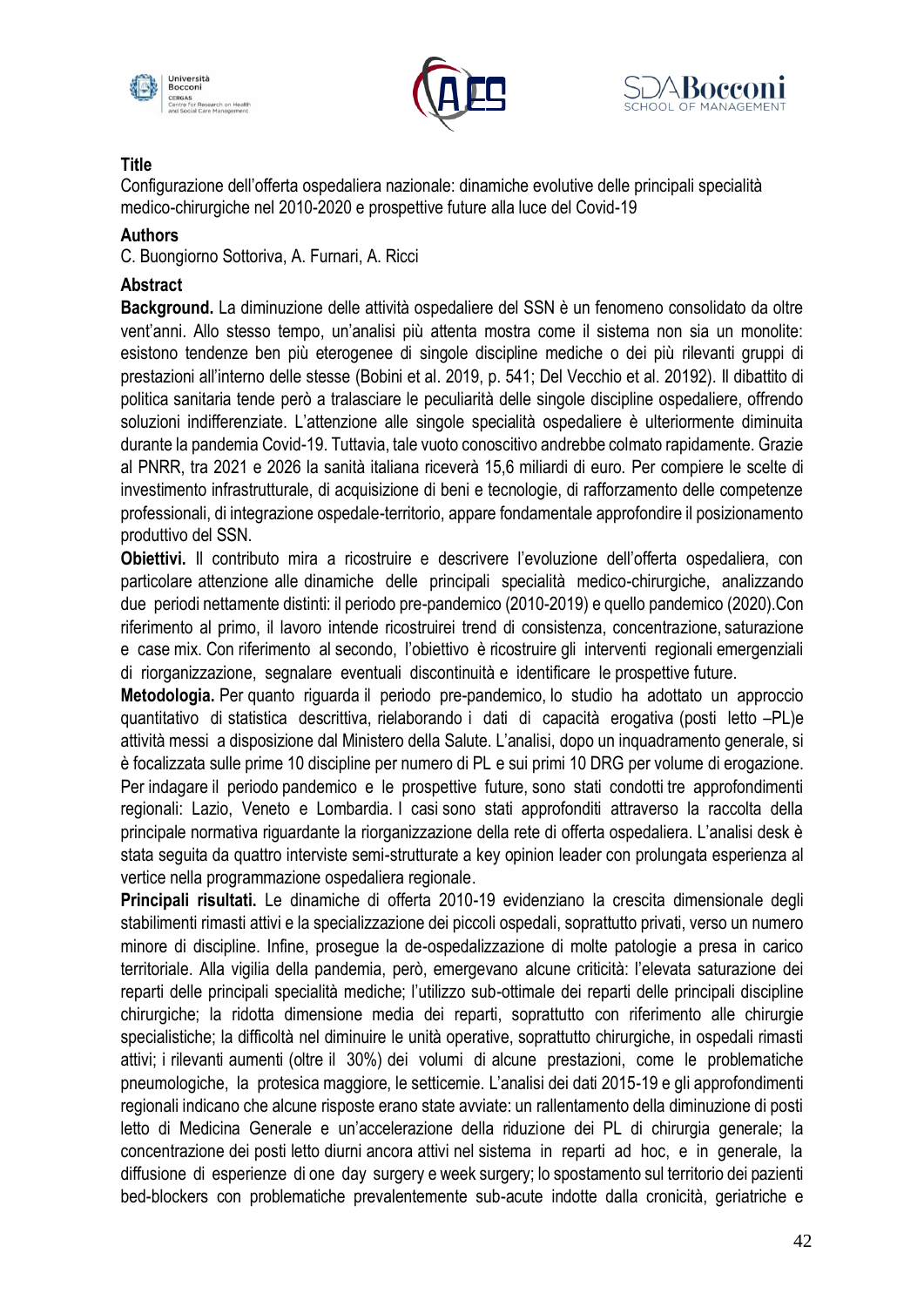





riabilitative. Il Covid-19 ha talvolta interrotto, in altri casi accelerato queste risposte. La tendenza a ridurre l'offerta chirurgica a favore di quella medica si è accentuata in maniera netta ma ovviamente scevra da qualsiasi programmazione di medio periodo. È maturata ulteriormente la consapevolezza di dover filtrare l'accesso all'ospedale. Il modello Hub & Spoke è stato rafforzato con l'individuazione degli ospedali nodi delle reti tempo-dipendenti e dedicati al Covid. Le tendenze alla multidisciplinarietà, integrazione multi-professionale e alle logiche per intensità di cura si sono rafforzate. In alcuni contesti, come quello laziale e lombardo, la porzione del mondo privato accreditato che ha partecipato attivamente all'emergenza Covid si è integrato maggiormente nella rete regionale.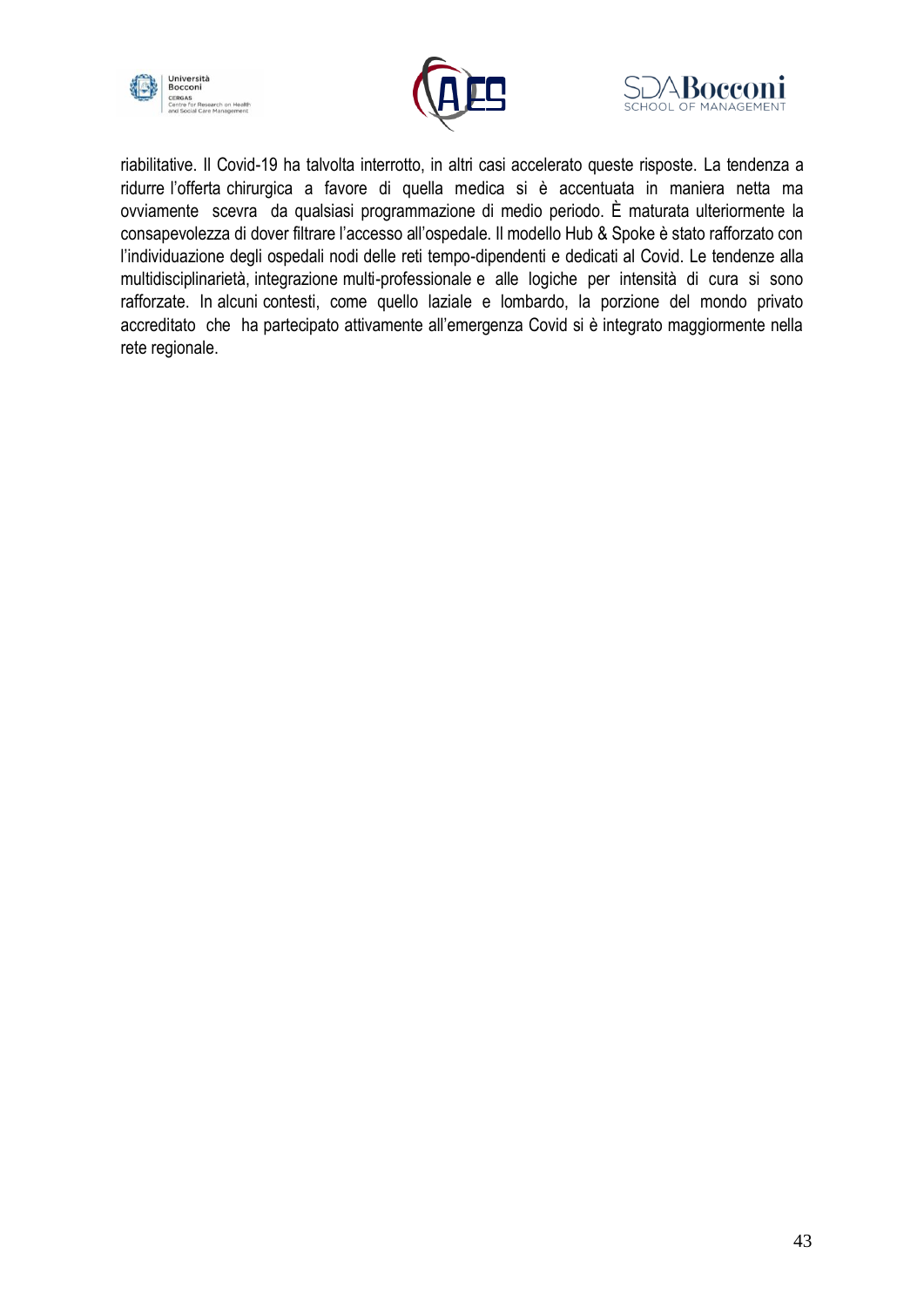





Impatto e costo efficacia delle strategie di testing di massa per il Covid 19: l'esperienza della ASL dell'Alto Adige

## **Authors**

M. Cavazza, M. Sartirana, Y. Wang

## **Abstract**

**Background.** Per fronteggiare l'epidemia di Covid 19 vi sono diverse strategie di testing possibili: tra questi il test rapido antigenico è stato adottato per lo screening di elevati volumi di popolazione, inizialmente in scuole, aeroporti, ecc. e successivamente a livello regionale o nazionale. Di fatto numerosi paesi, a partire dall'autunno 2020, hanno adottato strategie di testing di massa, con risultati molto positivi, come ad esempio nel caso della Slovacchia<sup>1</sup> o apparentemente irrilevanti, come nel caso dell'Austria. Negli ultimi mesi sono stati pubblicati vari studi che hanno adottato modelli di valutazione della costo-efficacia di diverse strategie sia di testing sia di intervento ad oggi disponibili. Ad esempio, nella ricerca "Cost-effectiveness of public health strategies for Covid-19 epidemic control in South Africa: a microsimulation modelling study" vengono messe a confronto diverse combinazioni di interventi di salute pubblica come la somministrazione dei tamponi, l'isolamento preventivo e il tracciamento dei contagi, implementando un modello di microsimulazione per sondare la costo efficacia delle diverse strategie. Paltiel et al. hanno, invece, cercato di individuare la frequenza più costo-efficace nella somministrazione del tampone per il Covid-19 per garantire il ritorno sicuro degli studenti nei campus universitari statunitensi, attraverso un modello epidemico compartimentale. I risultati emersi evidenziano come uno screening ripetuto effettuato con un test rapido, economico e anche poco sensibile (>70%), possa contribuire significativamente, insieme a interventi comportamentali, a mantenere sotto controllo il numero di contagi da Covid-19 e permettere un ritorno sicuro degli studenti al campus. Il tema è tuttavia oggetto di ampio dibattito, e fattori di contesto (es Rt) e caratteristiche specifiche della strategia di testing e della sua implementazione (costi del test, tasso di adesione della popolazione, frequenza del retesting, ecc.) possono sostanzialmente influenzare la costo-efficacia di tali iniziative.

**Obiettivi.** L'articolo intende:

- approfondire l'attuale quadro nazionale e internazionale in termini di strategie di screening adottate per prevenire la diffusione dei contagi da Covid-19, attraverso l'analisi della letteratura pubblicata e grigia disponibile;
- identificare il modello di analisi più idoneo per una valutazione di costo efficacia della strategia di test di massa implementata nel novembre 2020 dall'Azienda Sanitaria dell'Alto Adige;
- effettuare un'analisi degli impatti sul sistema sanitario locale e una valutazione della costoefficacia di tale iniziativa, anche al fine di poter orientare le strategie di testing future in termini di tipologia di test da adottare, frequenza, estensione, e concrete modalità operative.

**Metodologia.** Il lavoro fa riferimento alla metodologia adottata da Paltiel *et al*. in un recente contributo del 2021<sup>5</sup> dove propone un modello compartimentale epidemiologico, in genere usato per studiare la diffusione delle infezioni virali, per stimare la trasmissione del COVID con il relativo impatto clinico e il conseguente consumo di risorse nei due possibili scenari con e senza test antigenico.

Per applicare questo modello, abbiamo avuto accesso alle simulazioni di diffusione del COVID nei due scenari, messi a punto dal sistema di monitoraggio COVID Alto – Adige gestito dall'EURAC Research Center, con la relativa stima dell'impatto sulla domanda di ricoveri. Abbiamo, quindi, raccolto le informazioni presso l'Azienda Sanitaria dell'Alto Adige relative sia ai ricoveri per COVID avvenuti nel trimestre ottobre – dicembre 2020 sia al costo medio di una giornata di degenza in terapia intensiva, subintensiva e nei reparti con aree dedicate ai pazienti COVID. Infine, abbiamo utilizzato un approccio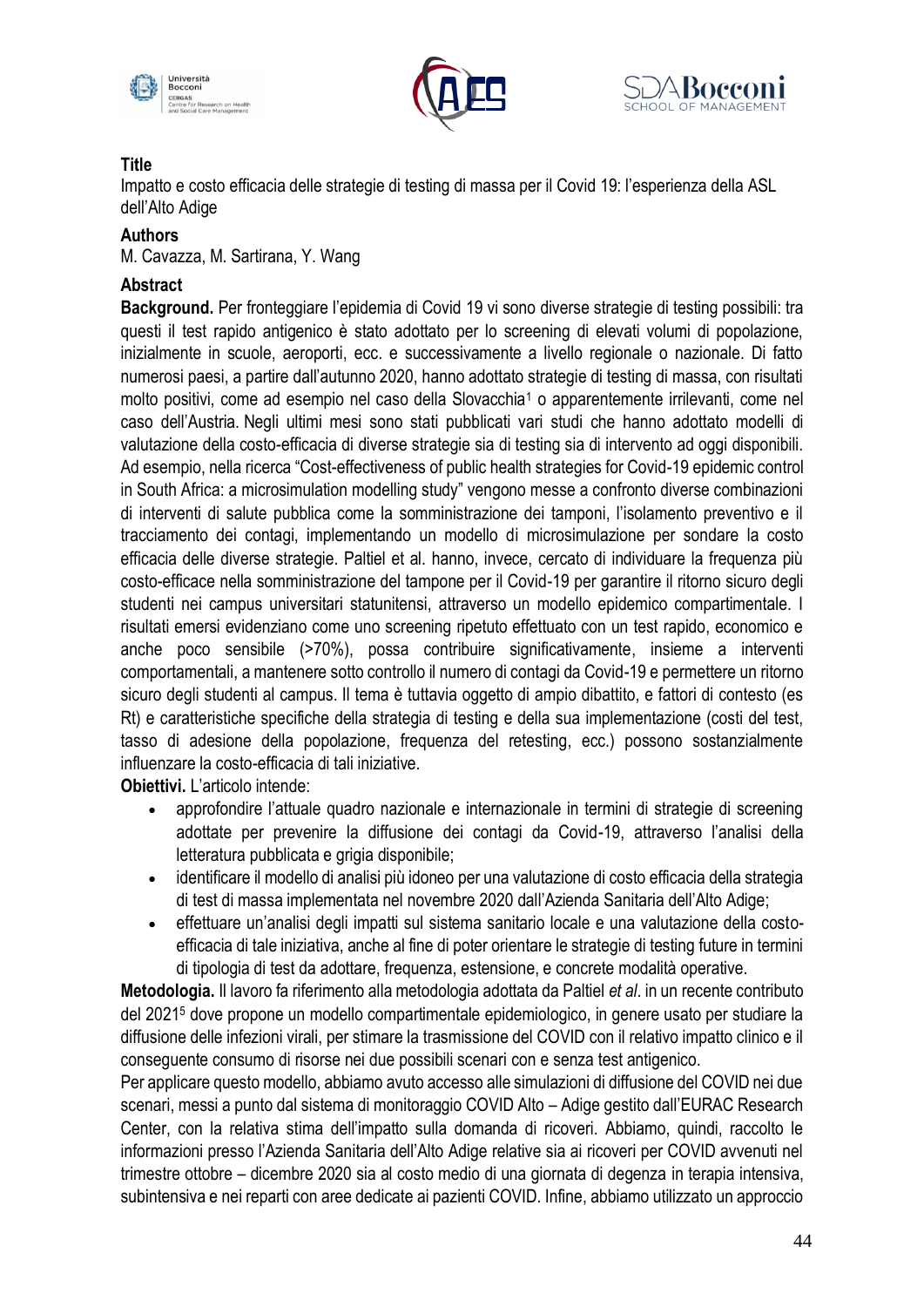





Activity Based Costing (ABC) per rilevare i costi del test di massa organizzato nel novembre 2020 dalla provincia autonoma di Bolzano in collaborazione con l'Azienda Sanitaria dell'Alto Adige, la protezione civile e le amministrazioni comunali sul territorio.

L'insieme di queste informazioni ci consente sia di stimare l'impatto sul sistema sanitario locale dell'iniziativa del test di massa in termini di organizzativi e di impiego di risorse, sia di svolgere una valutazione di costo-efficacia, nella prospettiva dell'Azienda Sanitaria dell'Alto Adige, del test di massa rispetto al suo mancato utilizzo.

**Principali risultati.** Il lavoro è ancora in corso e verrà completato nel mese di ottobre 2021. Sta venendo ultimata la raccolta e l'elaborazione dei dati relativi - da un lato - ai costi dello screening di massa, e - dall'altro – alla stima del numero di ospedalizzazioni evitate grazie al test di massa e alla loro valorizzazione economica.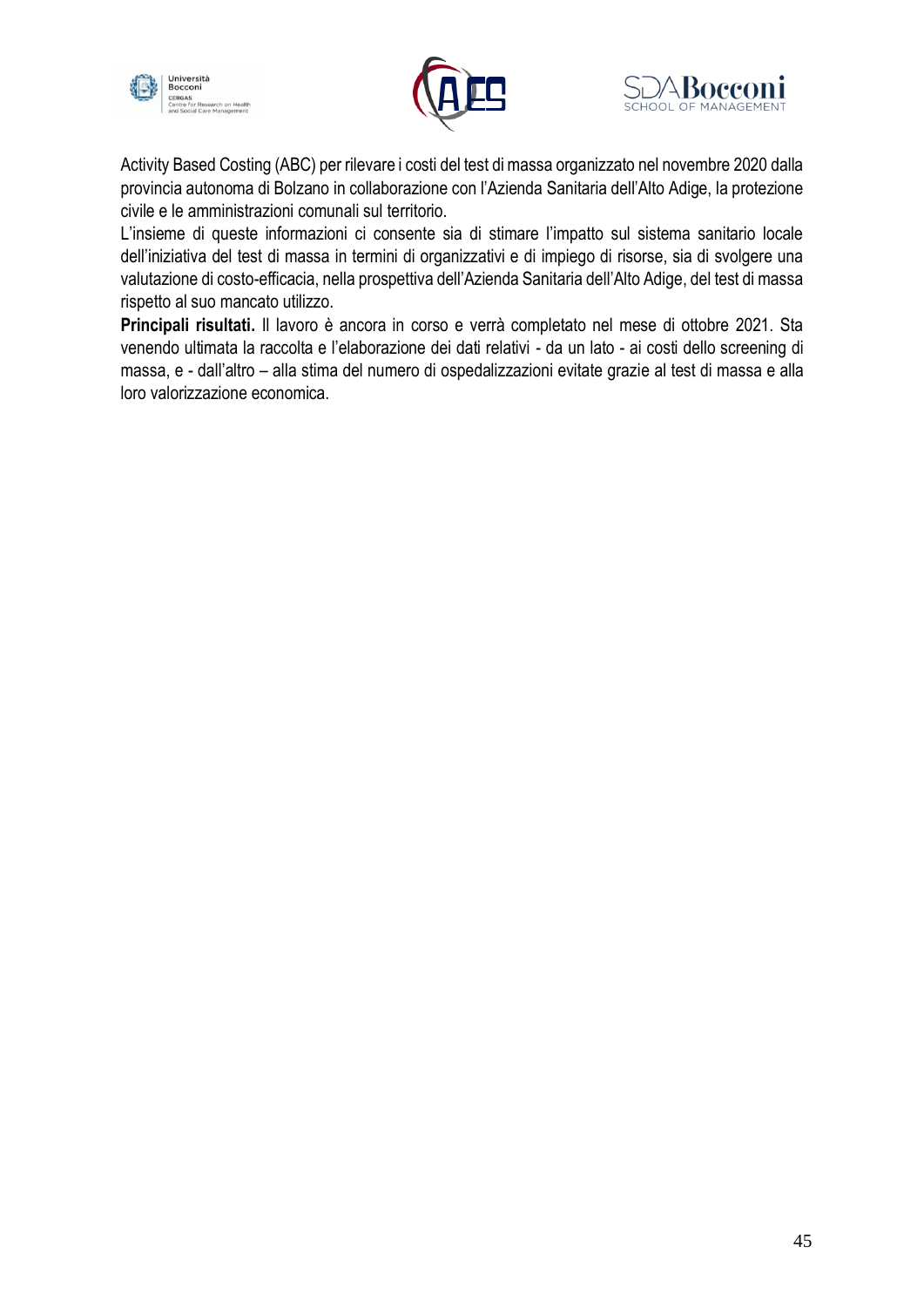





Dealing with pluralism: managerial work of CEOs in Italian public healthcare organizations

### **Authors**

F. Lega, A. Rotolo, M. Sartirana

## **Abstract**

**Background.** Healthcare organizations are extremely complex, and the work of their CEOs is particularly demanding, especially in the public sector. However, we know little about how healthcare executives' managerial work unfolds.

**Objectives.** Drawing from scholarship on pluralistic organizations and managerial work, we answer the questions: what is the content of managerial work of executives in public healthcare? How do CEOs deal with pressures from internal and external stakeholders while maintaining a strategic agenda?

**Methodology.** We adopted a mixed method with a survey to measure CEO behaviors, coding CEOs time for four weeks; a questionnaire to understand the strategic dimensions of interactions; interviews of senior CEOs.

**Main results.** CEOs in Italian public healthcare devote most of their time to interactions, by and large responding to pressures by internal stakeholders. Although half of this time is perceived as occupied in answering operational requests, this is necessary to nurture relations, create networks and develop alliances and consensus, which are functional in achieving CEOs' strategic agenda.

CEOs in public healthcare must deal with enormous contextual pressures and cannot manage *the* complexity but are called to manage *within* the complexity, fostering involvement in decision making, building networks, and establishing alliances. Amidst ambiguity and fragmentation, executives need to find solutions to perform their managerial work without being entrapped by stakeholders' pressures, thanks to effective stakeholder management as well as delegation.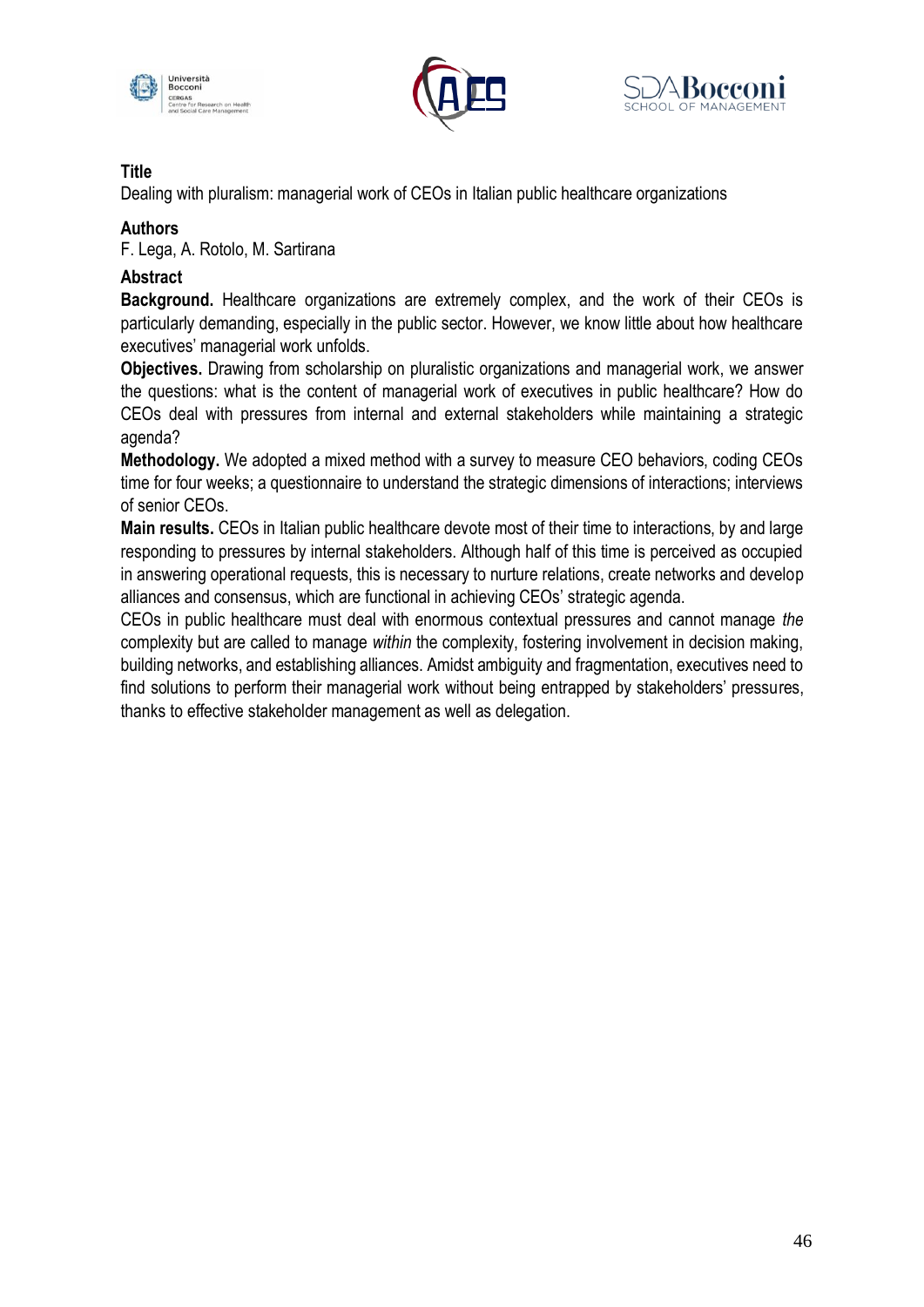





Impact of a telehealth solution for COVID-19 positive patients managed by an Italian Hospital

### **Authors**

R. Di Bidino, F. Lombardi, J. Simonetti, M.R. Andreani, L. Richeldi, G. Arcuri

### **Abstract**

**Background.** The COVID-19 pandemic created an urgent need to implement Digital Health Solutions (DHS) for remote clinical management of infected patients who could be monitored at home. During the pandemic, the HB-HTA Unit of an Italian Teaching Hospital was involved in the process for the development and management of a telemonitoring solutions for COVID-19 patients. During the first wave, the Hospital supported the Region to monitor at home COVID-19 patients after the discharge from the hospital. While for the second wave, the Hospital adopted a more proactive approach with a partnership with industry.

The working group was composed also by the Pulmonology Unit and representatives of the industry. The final version of the hospital digital health solution for COVID-19 was launched in December 2020.

A digital application and a wireless oximeter are provided to patients. Oxygen saturation, heart rate and body temperature are daily monitored. For oxygen saturation and heart rate it is required to provide data both in the morning and in the afternoon. While for temperature is sufficient one measurement per day. Data could be collected from 6 am to 8 pm.

Clinicians personalized their remote assistance defining specific alerts for each patient and could plan video-consultation with the patient if necessary.

Patients are enrolled after a positive COVID-19 swab test or at discharge from the COVID-19 Unit. The patients´ individual risk is assessed by a pneumologist, who decide if conduct or not a remote monitoring. In this way, it's possible to avoid hospitalization or plan an early discharge.

At August 2021 an analysis on collected data was performed.

**Objectives.** To aim of the analysis is to evaluate the clinical and economic impact of the COVID-19 DHS. To cover all involved aspects, primary endpoints are: usability and adherence to the remote monitoring, duration of the remote monitoring, and avoided hospital costs.

**Methodology.** Data analysis is based on data collected by the COVID-19 DHS and in hospital records. Some patients were hospitalized given clinical data collected remotely. Patients are followed till the end of the monitoring period and/or the end of the following hospitalization.

Usability and adherence are evaluated in terms of days with missing data and duplicate measurement (>1 in the morning or afternoon) for each clinical parameter (saturation, heart rate, temperature).

Estimate of avoided hospital costs is based on the avoided days of hospitalization and mean duration and cost of a COVID-19 hospital stay.

**Main results.** At the end of August 2021, 107 patients (median age 55 years, 68 male) have been enrolled and followed remotely. Patients were monitored for 16 days (median, IQR 15-18 days, range 5-40 days). In March 2021 was reached the highest number of enrolled patients in a month (n=38).

In the first day of remote monitoring the median saturation rate was 96 (range 90-100), median heart rate was 80 (range 51 – 127) and median temperature was 36°C (range 35-38).

Heart rate was the parameter with the highest adherence (78 patients provided always both daily measurements). While > 65% of patients provided a duplicated measurement at least one for saturation or heart rate.

Analysis on avoided hospital costs in under way.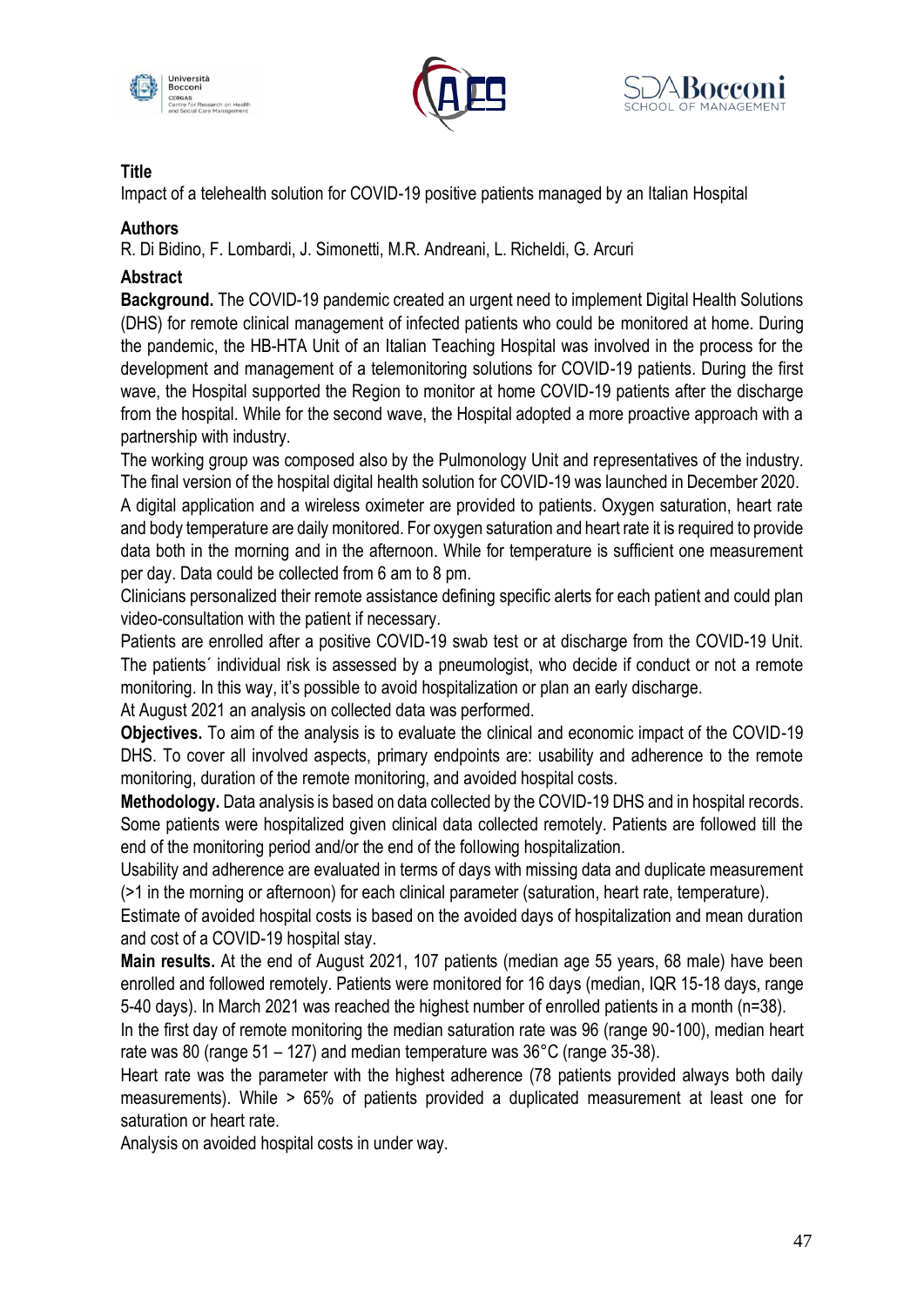





Nursing Home Staff Experiences During the COVID-19 Pandemic

#### **Authors**

S. Barsanti, G. Colombini, V. Sommati

#### **Abstract**

**Background.** Nursing home employees have been greatly affected by the COVID-19 crisis. Many nursing homes were not prepared to deal with a health crisis of this magnitude, and the system was already under strain prior to the pandemic due to reduced staff, precarious contracts, lack of medical equipment, low recognition and low wages (Rada, 2020). Recent studies have shown that working in the COVID-19 pandemic is having a significant psychosocial impact on health professionals, especially those who work in more fragile contexts, with long working hours (Martínez-López et al.,2021), such as nursing homes (Sarabia-Cobo et al., 2021; Zhao et al., 2021). However, other studies have also pointed to the development of positive feelings amongst these workers because of coping with the crisis (Donoso 2020).

**Objectives.** This article analyses the experiences of professionals working in four nursing homes in the Trentino Alto Adige Region. The themes discussed during the focus group allow us to outline how the emergency was experienced, what changes can be maintained, what values were discovered and rediscovered in terms of organisational well-being and what possible stress factors were perceived. The implications of the current research are therefore central to new policies in the sector.

**Methodology.** For this work, a focus group with 6 nurses was organized and guided by the researchers, with a moderator and an assistant moderator. The focus group had the aim of investigating the experience of working during the Covid-19 emergency and giving the participants the possibility to compare their experiences. In particular, the focus group was structured to open a discussion on some topics that would allow the exploration of the experience related to the pandemic. The questions that served as an outline during the discussion were: 1) How did you feel as professionals and as a structure? 2) What were the major changes in terms of care and organisation? 3) Find a word that represents your experience during the emergency. Transcript-based analysis of the focus group has done by the researchers, coding the data and presenting emergent themes.

**Main Results.** Practitioners report that they experienced fatigue, helplessness, stress, anger, fear, constant alertness, and exhaustion, especially during the first phase of the pandemic crisis. After the end of the first phase of the pandemic, nurses experienced a condition of strong psychological fatigue, which caused insecurity and the continuous request for help and support, even in the simplest and most consolidated daily activities among both nurses and OSS. Parallel to this feeling of insecurity, professionals reacted by dedicating themselves to activities not explicitly foreseen by their role. Moreover, an element of stress and frustration for the participants was the excessive attention given by the mass media to infections and deaths in nursing homes, with a sort of stigmatization of these facilities. However, during the second phase, the preparedness of individuals and the collaboration at regional level with new partners who provided support, monitoring, counselling, and training for the nursing homes made people feel safer. In this context, organizational coordination was the tool that made it possible to overcome the uncertainty due to the pandemic.

Work organisation was characterised by the difficulty of organising shifts. The participants underlined on the one hand the general difficulties due to the shortage of personnel and on the other the availability of the operators for the reorganization and for the coverage of the shifts of absent or sick colleagues. However, the continuous dialogue between operators and coordinators was fundamental for making decisions for the management of the pandemic and for assistance to residents. For the participants, teamwork was the positive element that makes the difference in the emergency.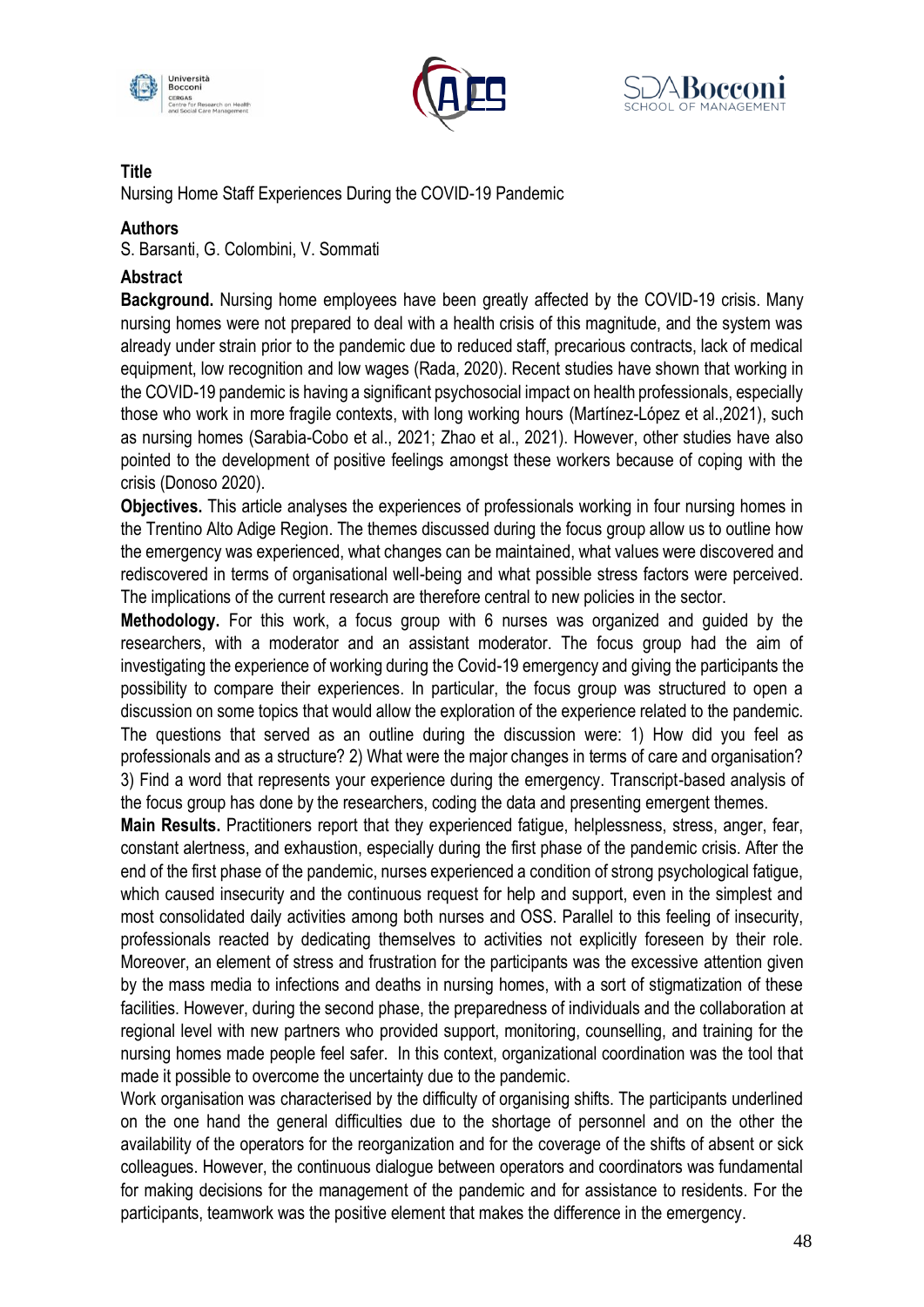





Finally, the analysis allowed identifying some organizational change, such as hand sanitation and greater attention to hygienic measures and a focus on privacy of residents that emerges as positive change or improvement to be maintained.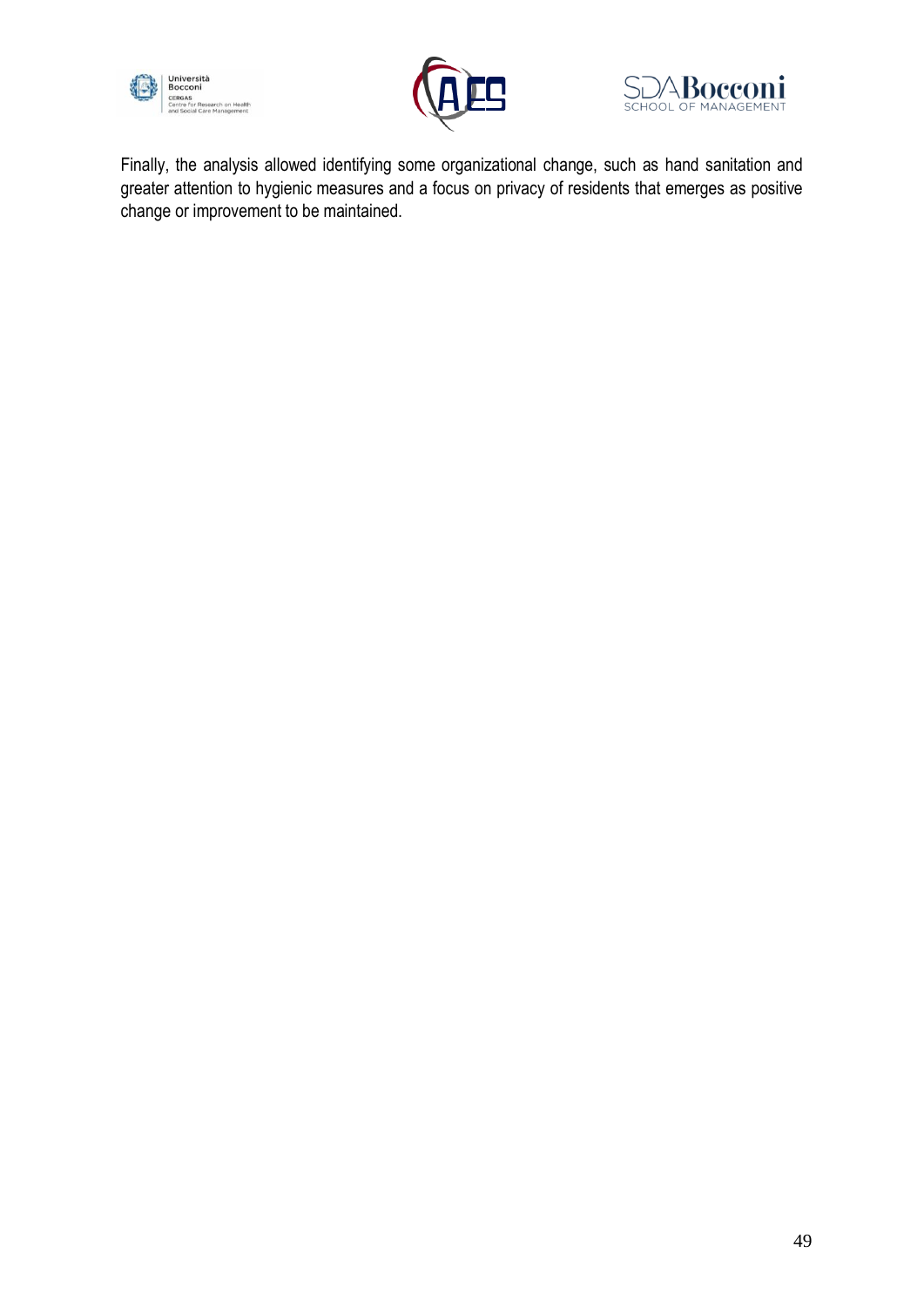





Incorporating health equity in hospital performance measurement in LMICs: first results using microdata from two sub-Saharan countries

#### **Authors**

M. Giannoni, P. Belardi, I. Corazza, N. Borri, C. Seghieri, F. Manenti, M. Vainieri

#### **Abstract**

**Aim.** The objective is to incorporate health equity measurement in the Performance Evaluation System (PES) developed by MES (Scuola Sant'Anna –Pisa -Italy) and CUAMM (Doctors with Africa -Italy) in Ethiopia and Uganda since 2019in a simple way based on locally available hospital administrative data.

**Background**. Measuring equity is important for improving not only the health system performance but also hospital performance in healthcare delivery. However, it can be difficult to operationalize. The level of Urbanization is considered one of the socioeconomic factors that can generate inequalities in the use of healthcare, comparing, e.g., urban and rural areas. In LMICs access to health care is far lower in rural than in urban areas(Scheil Adlund, 2015). The gap is due to the lack of financial protection and professional health staff needed to deliver quality services, and urbanization levels translate into deep gaps in outcomes, such as maternal and child mortality (Scheil Adlund, 2015).Many efforts are undergoing in order to produce evidence at macro level, e.g. within the UN-SDGs (2021) as well as within several World Bank initiatives, such as the collection of indicators and statistics on global health and development. However, a main issue is to assess the size of the gap due to data scarcity. Particularly at the local level there is a lack of in-dept analyses aiming at estimating the gap. This work therefore aims at producing evidence on the rural/urban gap at local level, trying to operationalize a measurement system that allows equity evaluations within performance evaluation systems in LMICs as a bottom-up part of the broader picture defined by the UN-SDGs concept of health equity. This work aims at further developing the Performance Evaluation System (PES) developed by MES (Scuola Sant'Anna–Pisa -Italy) and CUAMM (Doctors with Africa -Italy) in Ethiopia, Uganda and Tanzania that among all indicators measured, contains also a set of indicators measuring population health status and utilization at the local level (hospital catchment area).The PES included more than 100 indicators for four hospitals and their respective health care districts, through the collection of clinical and administrative data both at hospital and district level (Belardi et al. 2020). Around40% of indicators monitored were used to assess the performance of the hospitals and districts, while the others help to have a snapshot of the health situation in these areas. The system requires some refinements among which, the need for considering the impact of contextual factors in comparing performance, such as the level of urbanization.

**Methods and data.** We first analyse socio-economic inequalities in the use of hospital care looking at Wolisso (Ethiopia) hospital catchment area, by using hospital records information on the level of urbanization of the patients accessing the hospital. A direct standardization procedure was applied for the estimation of a set of PES-CUAMM indicators in order to obtain age-sex standardized hospitalization rates for 2019.Based on the above considerations, urban and rural areas were compared by calculating crude and age-sex standardized indicators by urbanization levels. We analysed the Wolisso hospital records for which data were available by urbanization level, and estimated a first set of age-sex standardized indicators for 3 groups: urban/rural and total population. Local population data for the Wolisso area were obtained through a linkage procedure (by using region and zone codes) merging microdata from hospital records for 2019 with microdata made available from Statistics Ethiopia and World Bank ELSS Survey for 2018-19(Statistics Ethiopia and World Bank, 2020).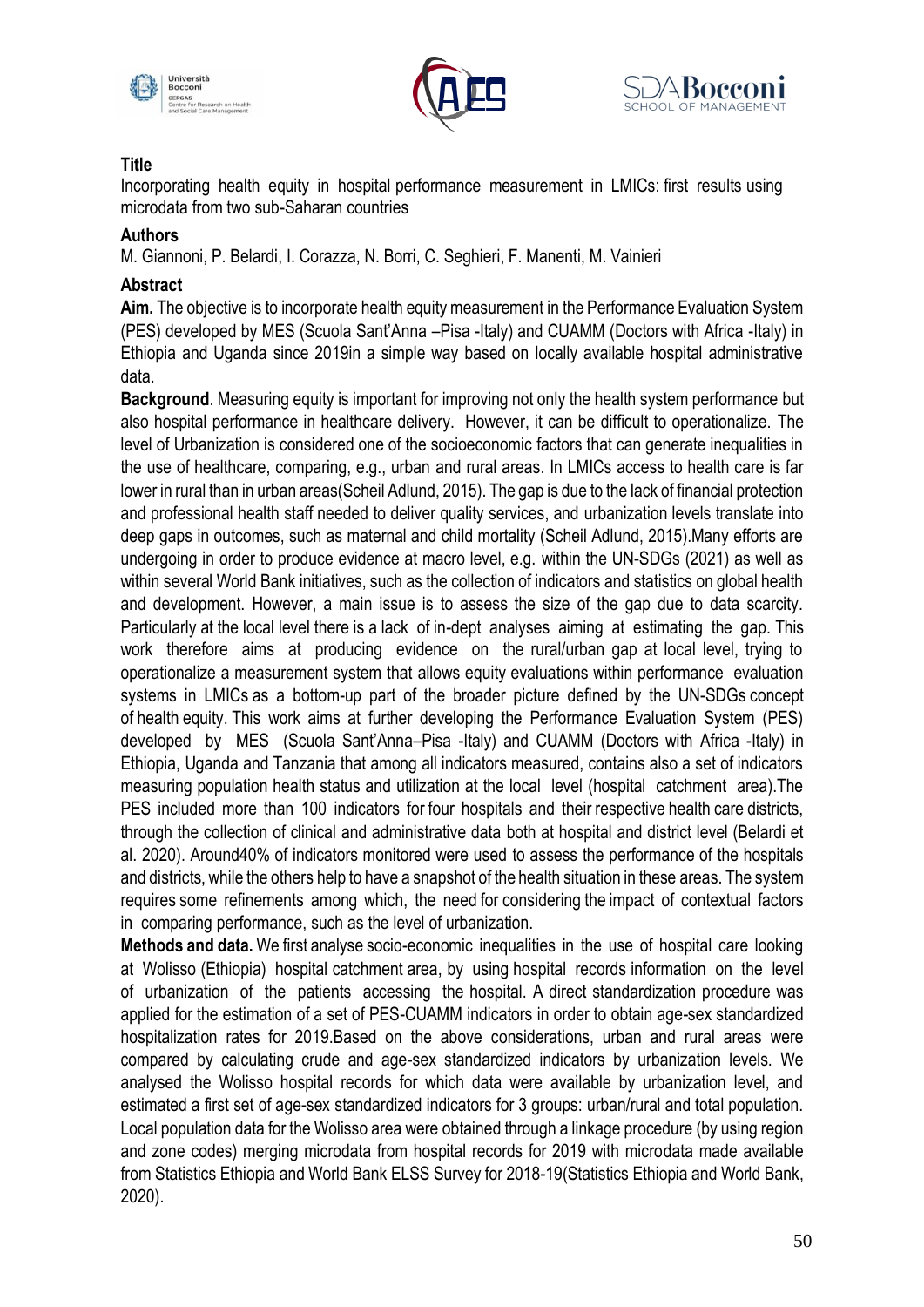





2The analysis is based on sex and 4 age classes (0-1, 2-5, 6-14, >=15) and the population data available from 2011 Ethiopia Census data provided by CUAMM. It is worth noting that this broad age categorization was due to the lack of data for the local Wolisso area population. As we had information on urbanization (rural vs urban) we could estimate the indicators by population groups and for each indicator we compare the rural with the urban rates as well with the overall total rates. We applied direct standardization by using Stata v.15 (2020).The reference population used for standardization is the Ethiopian population. Data were gathered by using Stata software (2020) from microdata provided the World Bank and Ethiopia Statistics survey on living conditions which were merged and analysed by taking into account the sampling distribution structure of the survey1.The same approach is applied to the other hospital for which CUAMM could provide data (Matany-Uganda).

**Main results.** In Wolisso (Ethiopia) the crude total hospitalization rate is six times lower in the rural than the urban area. The gap persists after taking into account the differences in the age and sex distribution between rural and urban areas. In the case of paediatric rates for the population aged <15 years old, rates are almost four times higher for patients living in urban than for rural areas. The agesex standardization procedure produced higher rates particularly for the urban rate, with a persisting and higher gap between the two groups. Looking the paediatric rates for the population aged 0-1, comparing crude rates between the urban and the rural population groups there is a wide gap, with the urban showing a more than 4 times higher rate than the rural population). Indicators for heart failure hospitalization rates and for chronic diseases (diabetes, chronic liver diseases, hypertension) for the population aged>15 confirmed the gap favoring the population living in urban areas. For indicators based on the population sub-groups aged<1 or aged >15years old, the standardization did not produce significantly different results, also because due to data limitations, this ended up to be a sex standardization (there were no data for age subgroups within the age group 0-1 and within >15 years old group). Implications of the results for the PES system are discussed from a managerial point of view. In a second ongoing step, we are comparing the indicators obtained for Wolisso (Ethiopia) with those obtained for the Matany hospital, which is in a rural area of Uganda. To our knowledge, this is the first attempt to incorporate equity considerations in hospital performance evaluation system at the local level with a comparison between Sub-Saharan African countries. By applying direct standardization, we improved the comparability of indicators both within and between countries. For Ethiopia, we have been able to partially overcome the lack of updated data at urbanization level by using microdata from World Bank and Ethiopia Statistics survey data (2020). In this way, we found that estimation is suitable for hospitalization rates by urbanization level. Overall, an equity issue emerged: the gap in the general and pediatric hospitalization rates between urban and rural areas is wide and persisting if not increasing after standardization. The gap could reflect the supply characteristics of the hospital catchment area and also differences in the socioeconomic factors (income, education, healthcare financing coverage) characterizing individuals living in urban areas as compared to rural areas, which could not be controlled for in the present analysis due to data limitations. Ongoing work aims at partly overcoming these limitations by, e.g., collecting data on individuals' payments/levels of coverage for hospital care, other contextual factors etc., and by complementing the analysis with indicators measuring equity in health financing.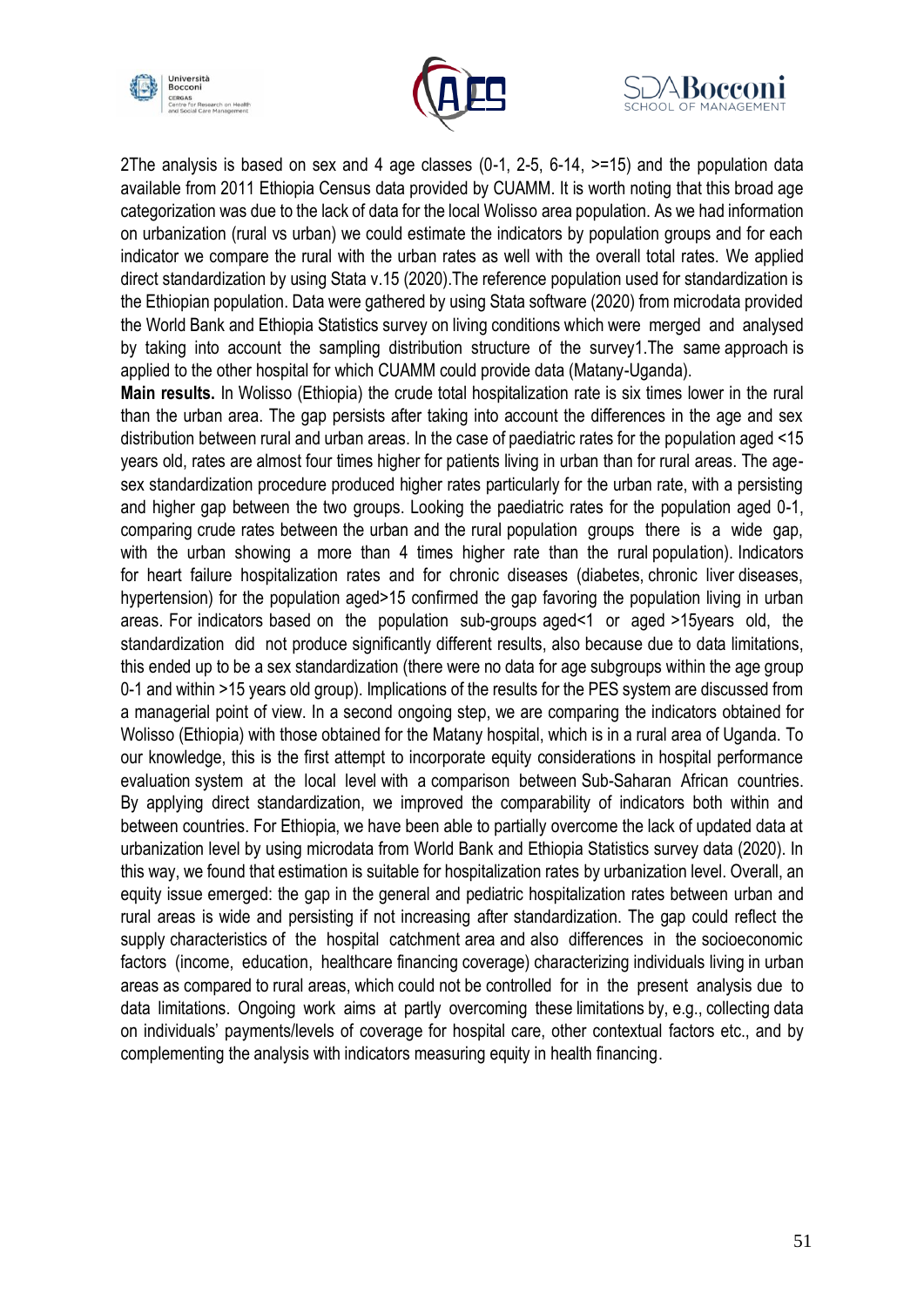





Sostenibilità economica e appropriatezza della chirurgia robotica: una applicazione alla Regione Liguria

#### **Authors**

A. Testi, E. Tanfani, F. Copello, C. Pellicanò, D. Gallo, T. Grillo Ruggieri

### **Abstract**

**Background.** Negli ultimi anni la chirurgia robotica si è diffusa rapidamente e si è estesa a quasi tutte le specialità chirurgiche. Questo è piuttosto sorprendente perché in letteratura non si riscontrano ancora evidenze così certe e unanimi di efficacia clinica ed evidenze ancora più discutibili sono desumibili da studi di "costo-efficacia", volti alla valutazione economica. Non è ancora chiaro, di fatto, se la chirurgia robotica sia un buon "investimento" per il Sistema Sanitario Nazionale. I tre principali stakeholder interessati ossia pazienti, chirurghi e decisori aziendali/regionali hanno opinioni diverse: positive i primi due, ma piuttosto perplessi i terzi, considerando soprattutto gli elevatissimi costi per il materiale monouso che rende il costo medio variabile molto al di sotto rispetto alla tariffa DRG di ogni singola procedura. Aumentare la casistica non consente di ridurre i costi anche se, come per qualunque prestazione, ne aumenta la possibilità di successo dal punto di vista clinico. L'unica possibilità per coprire la differenza tariffa /costo unitario è quella di prevedere una integrazione a livello regionale, come alcune Regioni di fatto stanno facendo. Al di là di garantire il pareggio per le Aziende interessate, questa integrazione non risolve comunque il problema di efficienza "allocativa", perché è evidente che destinare risorse alla chirurgia robotica le sottrae ad altri possibili investimenti che potrebbero creare un maggior "valore" a livello di collettività. D'altra parte non si può negare che esistano potenziali ricadute positive, sia in termini di attrattività regionale, soprattutto per alcuni tipi di interventi, con conseguente riduzione della mobilità passiva, sia in termini di crescita professionale dei chirurghi, oltre che di potenziamento delle reti professionali hub & spoke regionali, in Liguria formalizzate nei Diar (Dipartimenti Interaziendali Regionali) e, infine, del fatto che la chirurgia robotica potrebbe diventare una risorsa strategica per il sistema economico, regionale e nazionale, con ricadute importanti nei settori tecnologici coinvolti.

**Objectives.** L'obiettivo generale del presente studio è quello di approfondire in quali casi la chirurgia robotica sia più conveniente e quali possano essere gli spazi per il futuro, dal punto di vista del decisore regionale. Il punto di vista quindi non è soltanto l'analisi costo-efficacia del singolo intervento, quanto piuttosto una analisi più ampia della sostenibilità economica e equità nella distribuzione delle risorse dal punto di vista del sistema sanitario regionale. L'analisi è condotta con riferimento, come caso di studio, alla Regione Liguria, con particolare riferimento alla attività dell'IRCCS Policlinico san Martino. L'obiettivo specifico è quello di raccogliere I dati sui costi, ma soprattutto di approfondire a privilegiare lo studio sugli esiti, anche nel medio periodo.

**Methodology.** Per approfondire lo studio degli esiti, verranno analizzate due coorti di popolazione sottoposte ad intervento chirurgico negli anni 2018 e 2019, la prima con tecnica robotica e la seconda con approccio videolaparoscopico, confrontabili per sesso, età, patologia principale e comorbidità; i confondenti verranno comunque trattati con metodiche di analisi multidimensionale. Per ambedue le coorti verranno valutati i principali indicatori di esito: necessità di ricovero ripetuto per la stessa patologia, necessità di reintervento, uso di farmaci sentinella prima e post-procedura (da individuare con il supporto dei professionisti). A tal fine i dati provenienti dalle SDO vengono integrati con le informazioni desunte dalla Banca Dati Assistito ligure. relative a consumi di altri servizi sanitari. Si metterà a punto anche uno studio preliminare per stimare i Qaly nelle due coorti di popolazione.

**Main Results.** L'analisi potrebbe dare indicazioni utili per misurare l'appropriatezza della indicazione all'uso del robot in particolari e condizioni e quindi giustificare un maggior investimento specifico di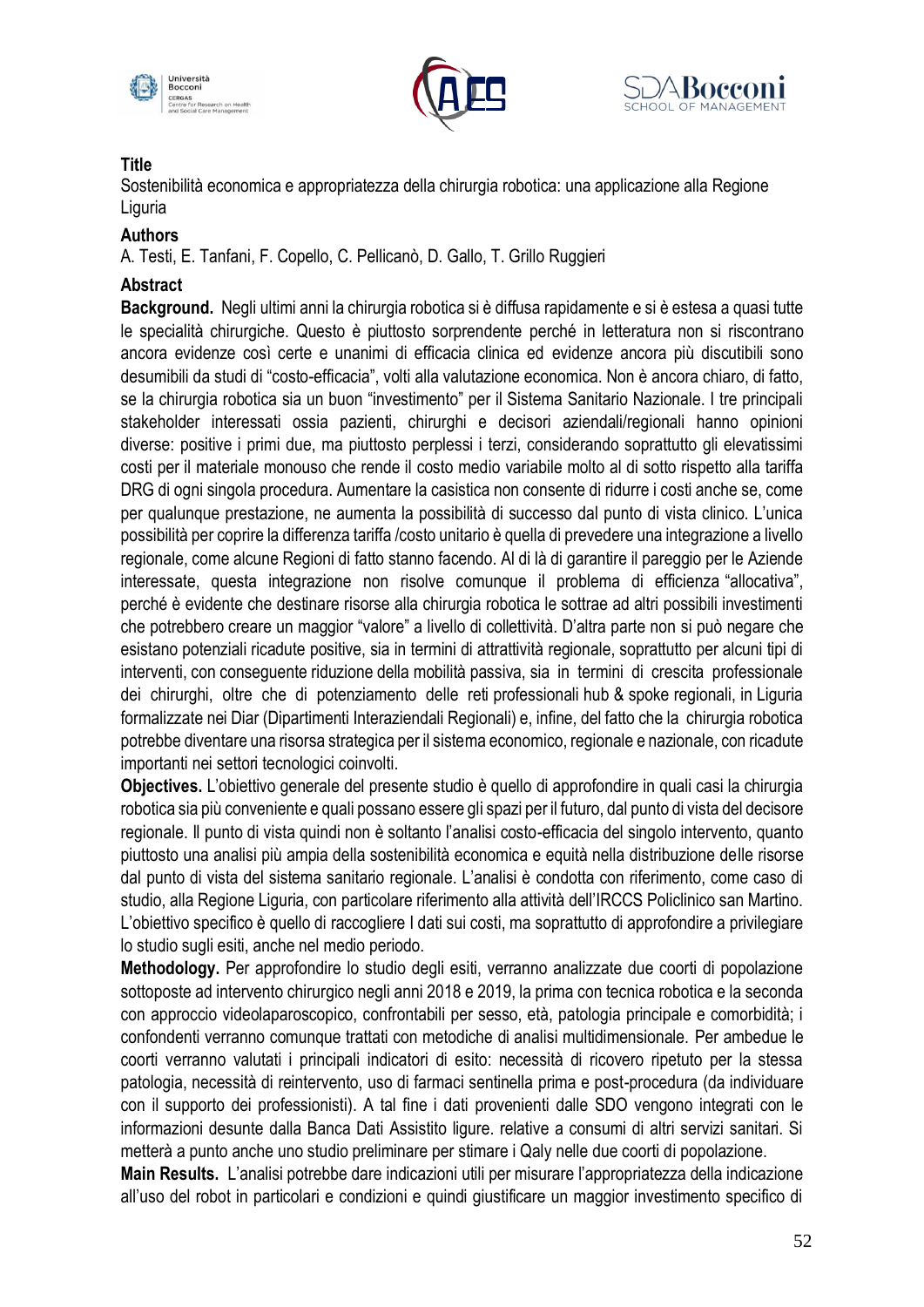





risorse da parte regionale. La conclusione generale è che l'innovazione non debba essere rifiutata, ma piuttosto governata: la domanda corretta non è se la chirurgia robotica abbia un futuro, ma come deve essere gestita e inserita nel governo del sistema sanitario.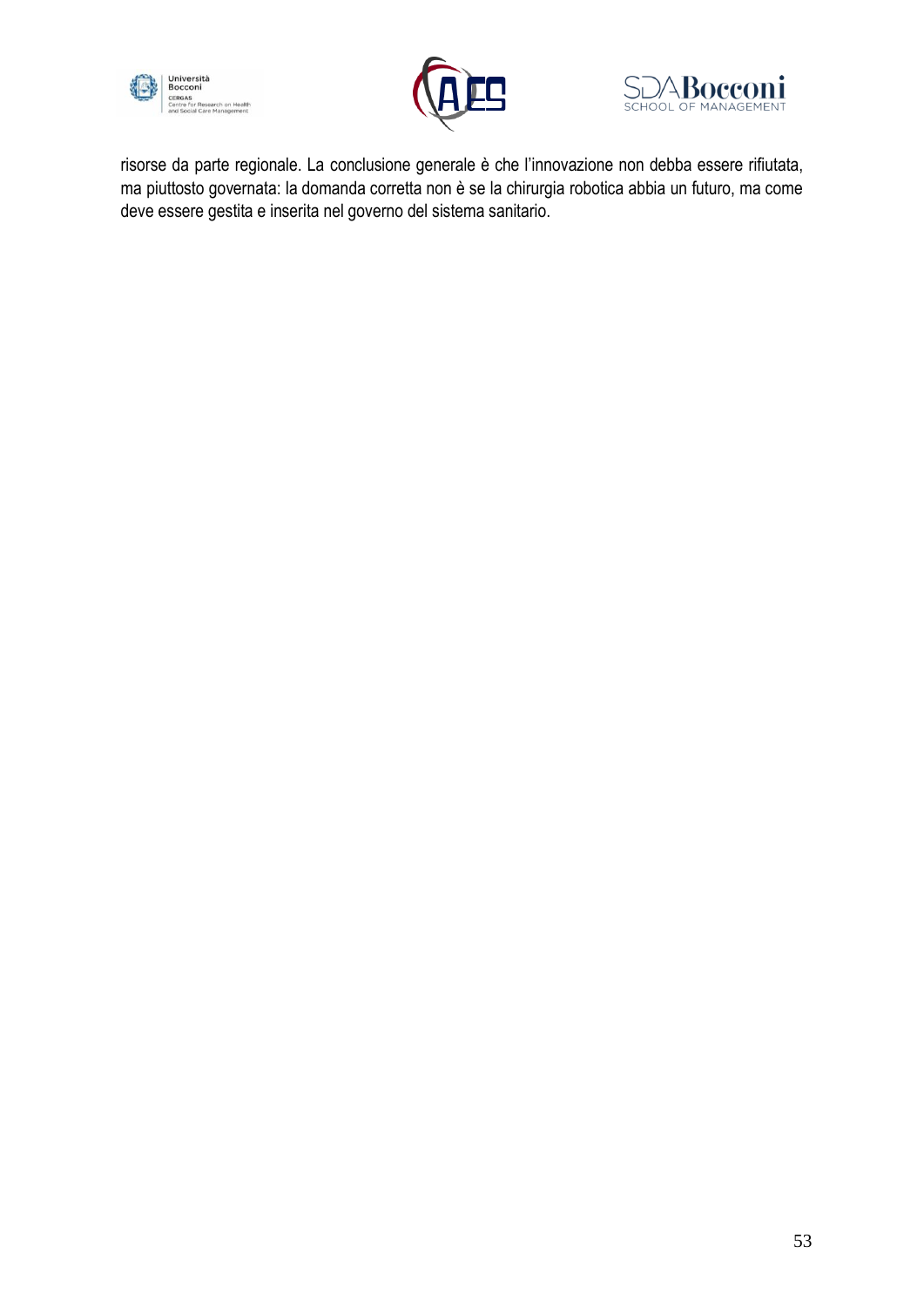





L'Ospedale di Comunità nell'era del COVID: l'esperienza di riorganizzazione dei setting di cure intermedie.

### **Authors**

E. Lo Presti, L. Rossi, F. Bellomo, A. Tomei, S. Memmini, L. Lavazza

## **Abstract**

**Premessa – Background.** La Delibera GRT n.909 del 7 agosto 2017 ha fornito i nuovi indirizzi regionali, rafforzando quanto già normato nel 2013, per l'organizzazione dei *setting* assistenziali di cure intermedie residenziali in fase di dimissione ospedaliera; sono stati individuati tre *setting*  differenziati in base alla diversa intensità assistenziale e per ciascun *setting* sono state definite le caratteristiche funzionali e organizzative richieste, oltre che una specifica tariffa di riferimento. Dopo altri atti d'indirizzo verso lo sviluppo delle cure intermedie, il sovraffollamento degli ospedali causato dall'emergenza pandemica ha generato l'esigenza di ampliare lo spettro delle cosiddette cure di transizione con la finalità di avere disponibilità di setting a bassa intensità di cura sia per evitare i ricoveri ospedalieri sia per ridurre la degenza, in modo da potere accogliere i pazienti nei reparti per acuti.

Se prima della pandemia, questo era un obiettivo di appropriatezza ed efficienza perseguito con lentezza, nel 2020 diventa un'urgenza improcrastinabile.

La Delibera n.818 de 29 giugno 2020, *Setting di cure intermedie residenziali: indicazioni alle aziende sanitarie,* ne ha preso atto, ritenendo opportuno, da un lato incrementare l'offerta complessiva di *setting* di cure intermedie, fino al raggiungimento dell'obiettivo di 0,4 posti letto per 1.000 abitanti, dall'altro definire ulteriori soluzioni organizzative, nell'ambito delle post acuzie.

**Obiettivi.** Gli obiettivi specifici sono:

- incremento dei posti letto di setting 1 e 2
- definizione dei criteri di accesso e dimissione dei pazienti con COVID
- perfezionamento del modello organizzativo delle cure intermedie
- revisione del percorso di cura del paziente e della relativa funzione delle cure intermedie nel sistema delle cure di transizione e ospedaliere

**Materiali e metodi.** Le cure intermedie setting 1, dette anche "*low care*", nell'organizzazione toscana, hanno come requisito distintivo la presenza del medico costante (24h), per accogliere pazienti in dimissione da reparti per acuti.

Risulta evidente che nelle fasi di picco pandemico, siano state necessarie soprattutto questa tipologia di cure intermedie e, in misura inferiore, quelle di setting 2 che sono caratterizzate dal tutoraggio medico per circa 6 ore al giorno.

Quindi è su queste tipologie che si è concentrato il forte sviluppo, con l'apertura di nuovi moduli.

Si è costituita una rete aziendale di cure intermedie, gestita dalle ACOT (Agenzia di Continuità Ospedale Territorio) che hanno lavorato in stretta integrazione, rendendo disponibili i posti letto a tutti i pazienti residenti nel territorio dell'AUSL Toscana Nord Ovest e in dimissione dal qualsiasi ospedale, superando così il criterio della residenza del paziente nella zona- distretto di pertinenza delle cure intermedie. Lo strumento di gestione operativa è stato un gestionale web con la logica del "*visual*" denominato *Mappa letti*, che ha consentito completa trasparenza.

La rete delle ACOT, con i referenti clinici delle cure intermedie, ha stilato una procedura aziendale per le cure intermedie COVID e sta procedendo a un riordino complessivo, con un regolamento aziendale. **Risultati e commento.** Lo sviluppo delle cure intermedie in ASL Toscana Nord Ovest è stato del 104% rispetto all'epoca pre-pandemica, di cui il 68% di setting 1, pari a 0,34/1000 ab.

L'evoluzione delle cure intermedie nel sistema dei servizi sanitari ha avuto diverse direttrici: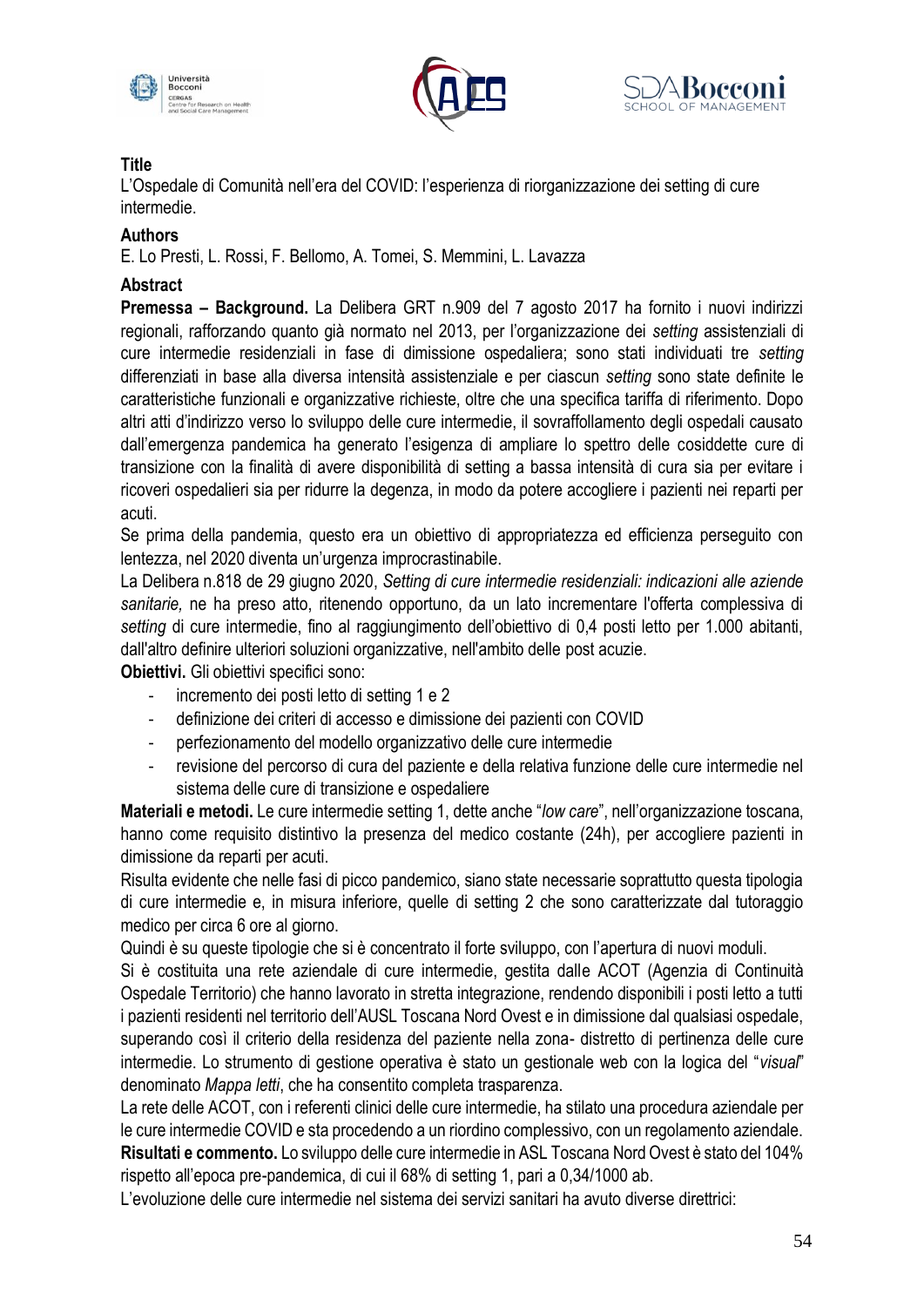





- l'innalzamento del livello di complessità dei pazienti
- una relazione molto più stretta con l'ospedale
- l'incremento degli accessi dal territorio
- il superamento del vincolo della residenza
- un percorso di cure definito per i pazienti COVID.

Le criticità di sistema restano:

- chiarezza della funzione del setting "low care", rispetto all'ospedale per acuti
- valutazione dei bisogni a cui possono rispondere setting a parziale o completa gestione del medico di medicina generale e in quale contesto di servizi integrati
- una nuova umanizzazione delle cure, particolarmente se di prossimità.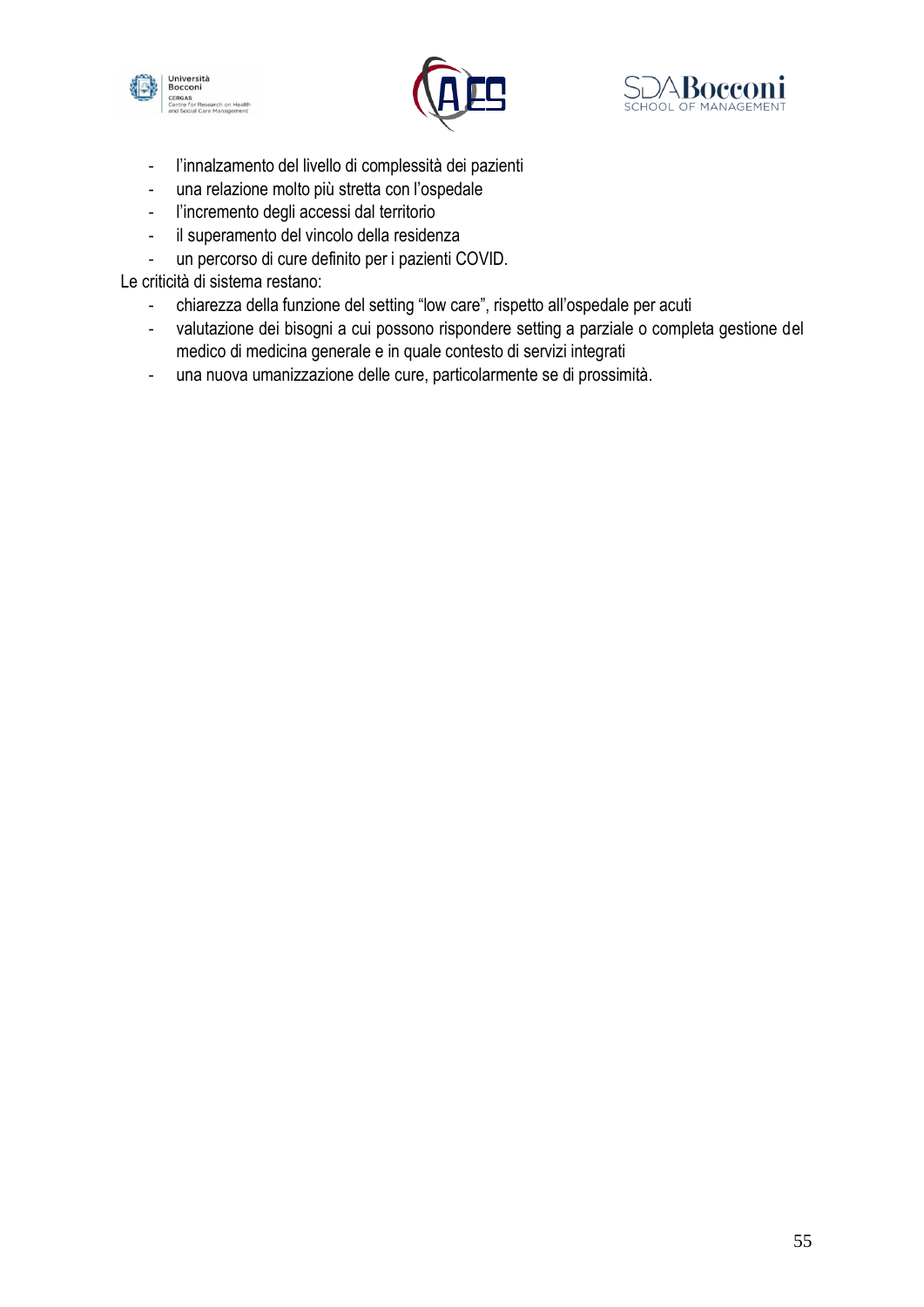





Are physicians aware about their preferences when choosing a technology? Evidence from Italian orthopaedists using two different stated preference methods.

#### **Authors**

P. Armeni, M. Meregaglia, L. Borsoi, G. Callea, A. Torbica, R. Tarricone

#### **Abstract**

**Background.** Physician preference items (PPIs) are high-cost medical devices, including hip and knee prostheses, on which clinicians express firm preferences with respect to specific manufacturer and product. Understanding physicians' choices for PPIs is of paramount importance, especially in contexts heavily impacted by cost-containment policies and efficiency-related managerial practices. Clinicians' decision-making process for PPIs is expected to be multidimensional, encompassing medical, technological, economic, and experiential elements. The determinants of this choice have been investigated so far using rating scales (e.g. Likert), but never through more complex stated preference techniques.

**Objective.** The aim of this research was to identify the most important factors considered by orthopaedists in the choice of hip or knee prostheses adoption using two stated preferences techniques, i.e., best-worst scaling (BWS) and discrete-choice experiment (DCE), and to identify potential inconsistencies between physicians' preferences regarding the choice of a medical technology when these are collected with different methods.

**Methodology.** An online survey including BWS (object case) and DCE was administered to a sample of Italian orthopaedists over a two-month period to investigate which are the most important factors in the choice of a new hip or knee prosthesis. The factors and their respective levels were identified through a systematic literature review, and validated by a clinical expert. BWS data collected through the survey were analysed through descriptive statistics (i.e., best-minus-worst score) and conditional logit model. Mixed logit regression was applied to DCE data, and a willingnessto-pay (WTP) was estimated. Models with interaction terms were run to investigate the heterogeneity of preferences.

**Main Results.** Overall, we identified six factors, namely clinical evidence, quality of supplier's products, relationship with the supplier's sales representative, previous experience of use, cost of the device and HTA recommendations. A total of 108 orthopaedists (93.5% male; mean age: 52.8) from 85 different hospitals located in 18 regions (out of 21) completed the survey. In BWS, the most important factors were 'clinical evidence' and 'quality of products', while the least relevant items were 'relationship with the sales representative' and 'cost'. DCE results suggested that orthopaedists prefer high-quality products with robust clinical evidence, positive HTA recommendation and affordable cost, and for which they have a consolidated experience of use and a good relationship with the sales representative. The WTP for robust clinical evidence was estimated at €1,829, for a high-quality product at €1,733, and for a good relationship at €2,843. Few participants' characteristics (e.g., number of implants) significantly interacted with the experiment's factors/levels. This is the first study that analysed the multidimensionality of clinician's decision-making process in selecting PPIs in orthopaedics and using stated preference techniques. Diverging results were obtained from BWS and DCE, suggesting perceptive distortions in decision-making priorities.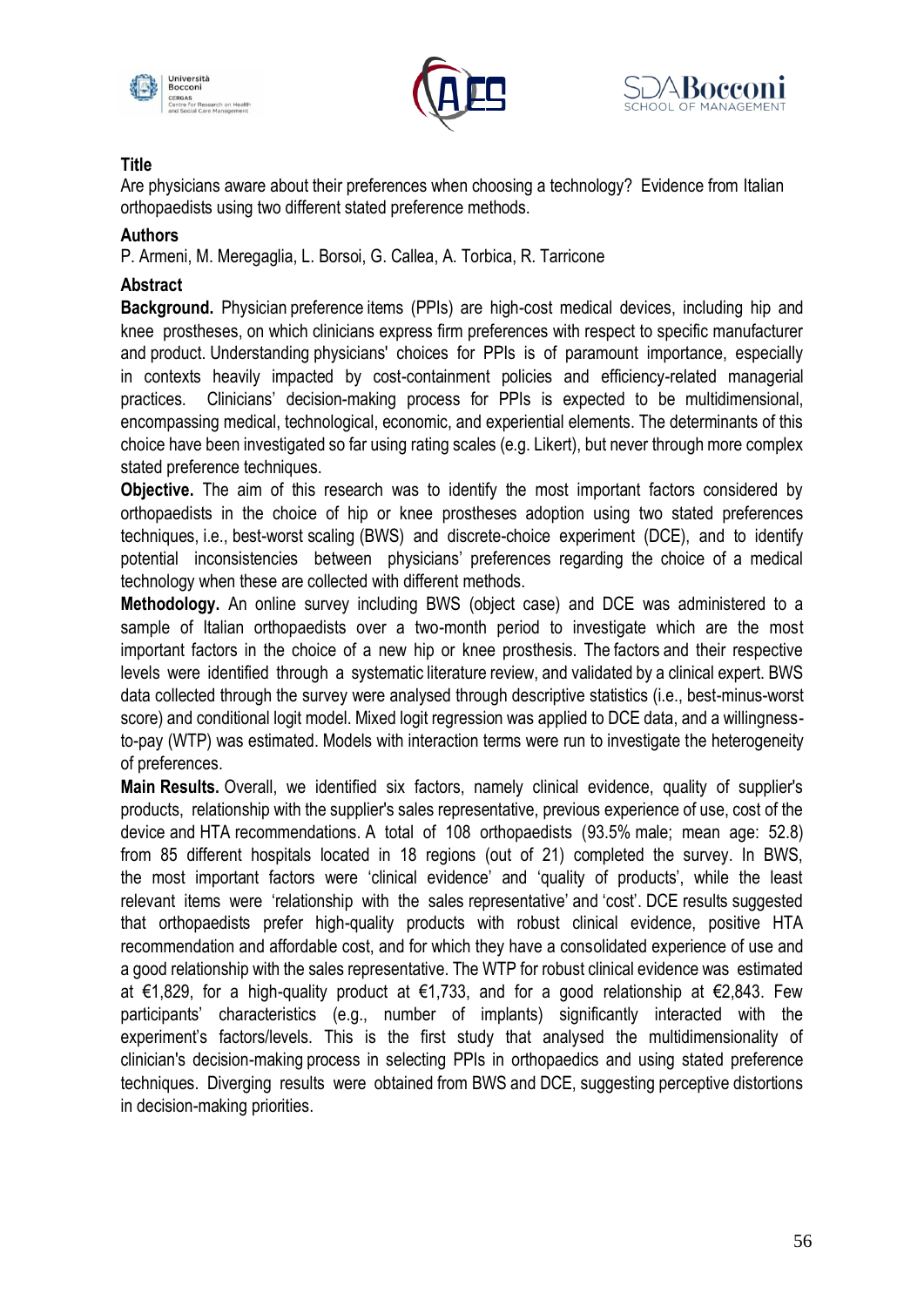





Technostress: a review in healthcare

#### **Authors**

A.Pernice, L.Giorgio, F. Morandi, A. Cicchetti

#### **Abstract**

**Background.** The Covid-19 outbreak has considerably accelerated the digitalization process in the healthcare sector. There has been a rapid increase in projects, implemented independently by individual companies throughout the national territory. After the first weeks of health emergency -in which the focus was mainly on following COVID patients (for example: IMMUNI) –there was an increment in the growth of initiatives dedicated to patients suffering from other chronic pathologies and/or subject to long-term treatments (oncology, neurology, cardiology, diabetology, etc.). The pandemic has been important to boost telemedicine. In fact, we saw the definition of national guidelines and innovations also aimed to non-COVID patients ("ALTEMS Instant Report").Increased use of digital technology poses challenges related to the capabilities and to the possiblecomplicationsconcerningtheadventofnumeroustechnologies.We performed a systematic review of the literature and we found that workers need to develop a new form of relationship with the available technology and its use. According to Agogo and Hess (2018), among the possible challenges in the relationship between workers and technologies three possible phenomena have been identified: computer anxiety, technophobia and technostress. Among those three, we focused our attention on technostress. A first definition of technostress has been provided by Bord in the 1984, affirming that technostress is a "modern disease of adaptation caused by an inability to cope with the new computer technologies in a healthy manner which can manifest as a struggle to accept information technology or an over-identification with information technology". In addition, he emphasizes the importance of being aware about the new technologies impact and about how to control the new machines, finally the author focuses on how to avoid to be influenced from technologies. Another important evidence provided is the discussion about the possible similarities between workers behavior and machines characteristics such as lack of patience, arrogance, and an inability to relate to people. Other authors defined the technostress as "any negative impact on body attitudes, thoughts, behaviors or physiology caused directly or indirectly by technology"(Rosen and Weil, 1997; Tarafdar et al., 2007), while Farrish and Edwards (2019)consider that another cause of technostress is the leadership behaviors which seem to exert a direct impact on workers. Finally, according to Tarafdar and colleagues (2007) there is a relationship between technology and organizational roles, which focus on the possible organizational strategies and managerial approaches useful to implement the adoption of ICTs. Despite, several definitions of technostress has been provided, it seem that scares evidence exists on how to manage the technostress, the development of new training methods and finally the strategies aimed at adapting the health needs capacities of worker tothe use of technologies.

**Objectives.** Thus, the aim of this paper is to understand the digitalization process limits, with a specific focus on how to manage the technostress. In particular, the objective is to analyze technostress in order to identify its determinants in healthcare sector and more properly in healthcare middle managers. In addition, this paper studies and presents the technostress triggering factors and its determinants in healthcare, thus improving the model of Agogo and Hessb (2018)

**Methodology.** In order to analyze the technostress and to identify its antecedent factors, we performed a systematic review of literature. The primary source of articles has been identified through Web of science and PubMed. The analysis of the returned articles highlighted a specific model useful to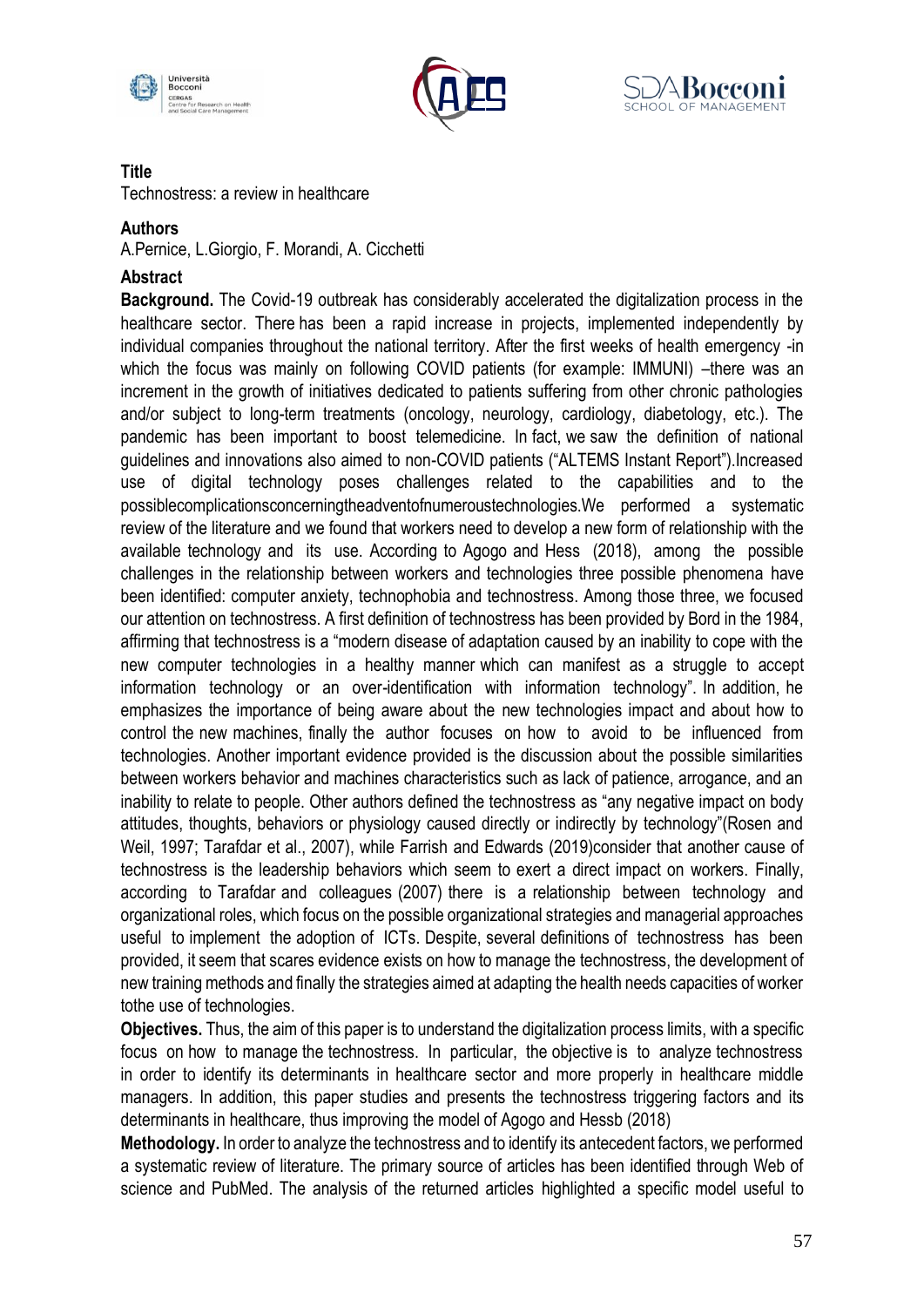





underline and to analyze the antecedent elements of technostress (Agogo and Hessb, 2018), which will be applied in the healthcare context.

**Main results.** Some antecedents of technostress have been identified using the Agogo and Hessb model. These antecedents can be classified into three different categories: technological characteristics, organizational characteristics and individual characteristics. With regard to the technological characteristics we have been highlighted the complexity connected to the use of the technologies, the reliability of the technology adopted and the pace to whom the workers adapt to technological changes. About organizational characteristics we identified as antecedents: technical support, literacy development, the engagement. Finally, in terms of individual characteristics we detected that age, gender and attitude may impact differently on manage technostress.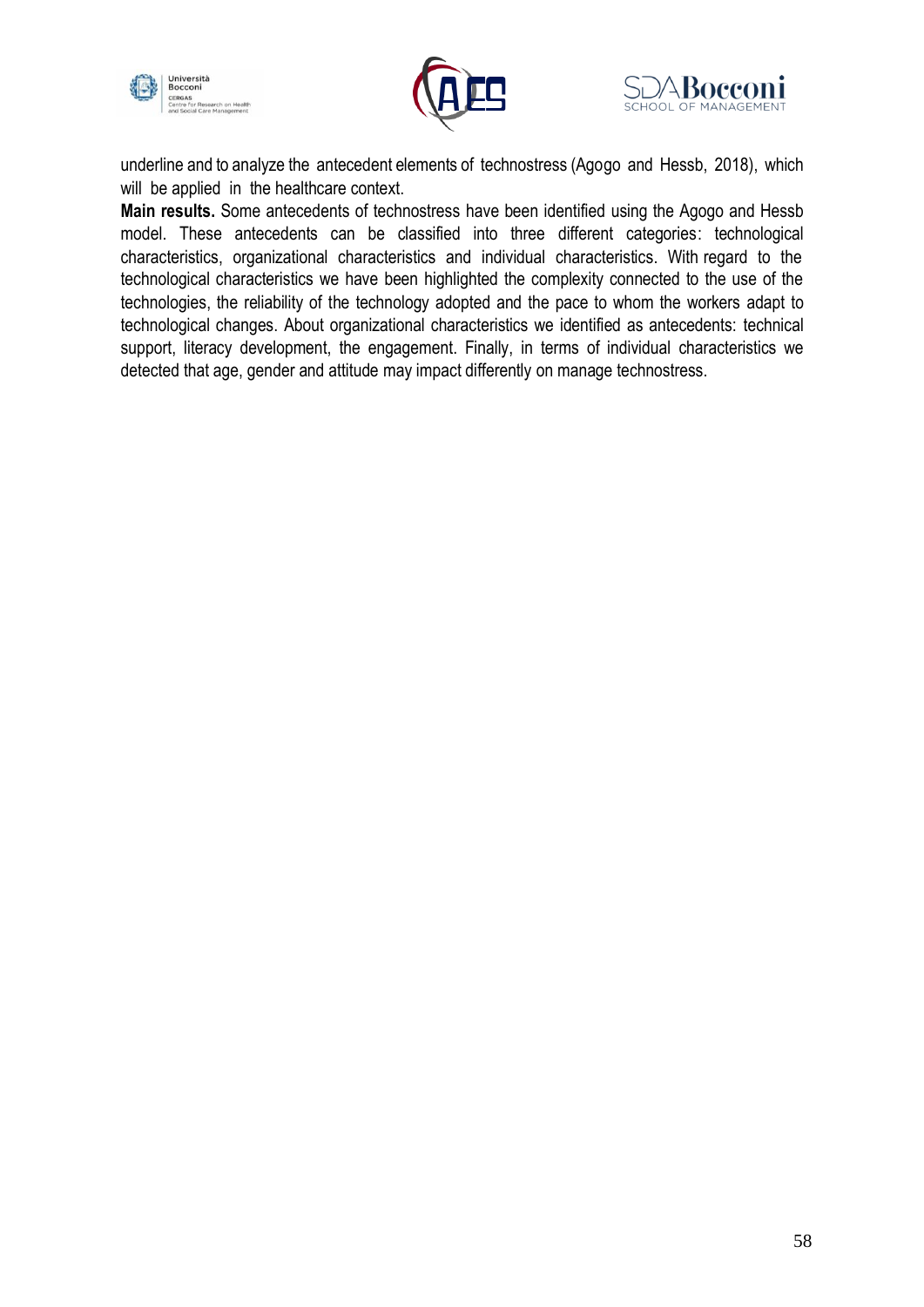





Medicines shortages of COVID-19 relevant medication in Italy, Austria and Spain during the first months of the pandemic

### **Authors**

D. I. Rodríguez Sánchez, S. Vogler

# **Abstract**

**Background.** The COVID-19 pandemic has had a major impact on several aspects of the society, including the health care system. Among others, it has shown the vulnerability of the supply chain in the provision of health technologies, such as medicines. Especially in the beginning of the pandemic, disruptions in the delivery chain which resulted in stock-outs and thus non-availability of essential medicines were reported and caused high concern.

**Objective.** The study aimed to investigate shortages of medicines relevant for the COVID-19 treatment in Italy and two further European countries (Austria and Spain) in the period of February till April 2020.

**Methodology.** The rationale for the country selection was to add as comparator countries to Italy a country that was also hit hard (Spain) and another country that was comparatively hit less in the first COVID-19 wave (Austria).

COVID-19 medication was defined as all medicines recommended for the treatment of symptoms related to COVID-19 based on the state-of-the-art knowledge in early 2020. We considered all pharmacological sub-groups (level 3 of the Anatomic Therapeutic Chemical (ATC) classification of the World Health Organization) that were mentioned in a guidance document on COVID-19 treatment of the Pan American Health Organization (PAHO) of March 2020 as well as in national COVID-19 treatment guidelines in Italy, Austria and Spain. As a result, a total of 28 pharmacological groups were searched to identify any reported shortages of medicines attributable to these groups.

The search was conducted in publicly accessible reporting systems (databases) managed by regulatory authorities (Italy: AIFA; Austria: Austrian Medicines Agency "AGES Medizinmarktaufsicht", Spain: Spanish Medicines Agency AEMPS), and in addition, reports provided by the Spanish Pharmacy Chamber. The first search was performed in February 2020, and it was repeated in March 2020 and in April 2020.

**Main results.** All three countries were targeted by shortages in the defined pharmacological groups that are relevant for COVID-19 treatment. Overall, 93 active substances were reported to be out of stock in at least one of the three countries during the study period. Variation was found in terms of the countries, the medicines targeted and the timing of the shortage. Spain reported the highest number of shortages (49 active substances), followed by Italy (27 substances) and Austria (23 substances). Esomeprazole, pantoprazole, granisetron, cisatracurium, rocuronium bromide and paracetamol were reported to be out-of-stock in all three countries in the study period. They belong to the therapeutic sub-groups of medicines for acid related disorders, antiemetics and antinauseants, muscle relaxants and analgesics. Usually medicines that were out of stock in Italy also reported a shortage in at least one of the two comparator countries. More than half of the active substances of the studied pharmacological groups subject to a shortage in Italy concerned medicines that were defined as essential medicines by the WHO. Regarding timing it was found that across the three countries an higher number of shortages was identified in March and April 2020 compared to February 2020. Shortages were reported for both originator as well as generic medicines.

The number of shortages might be underestimated since the databases only include reported cases. Still, the findings provide evidence on an important aspect of COVID-19 as the crisis led to disruptions in production and transportation at a time when medication was urgently needed. While policies implemented by the Italian, Austrian and Spanish governments to address or at least mitigate the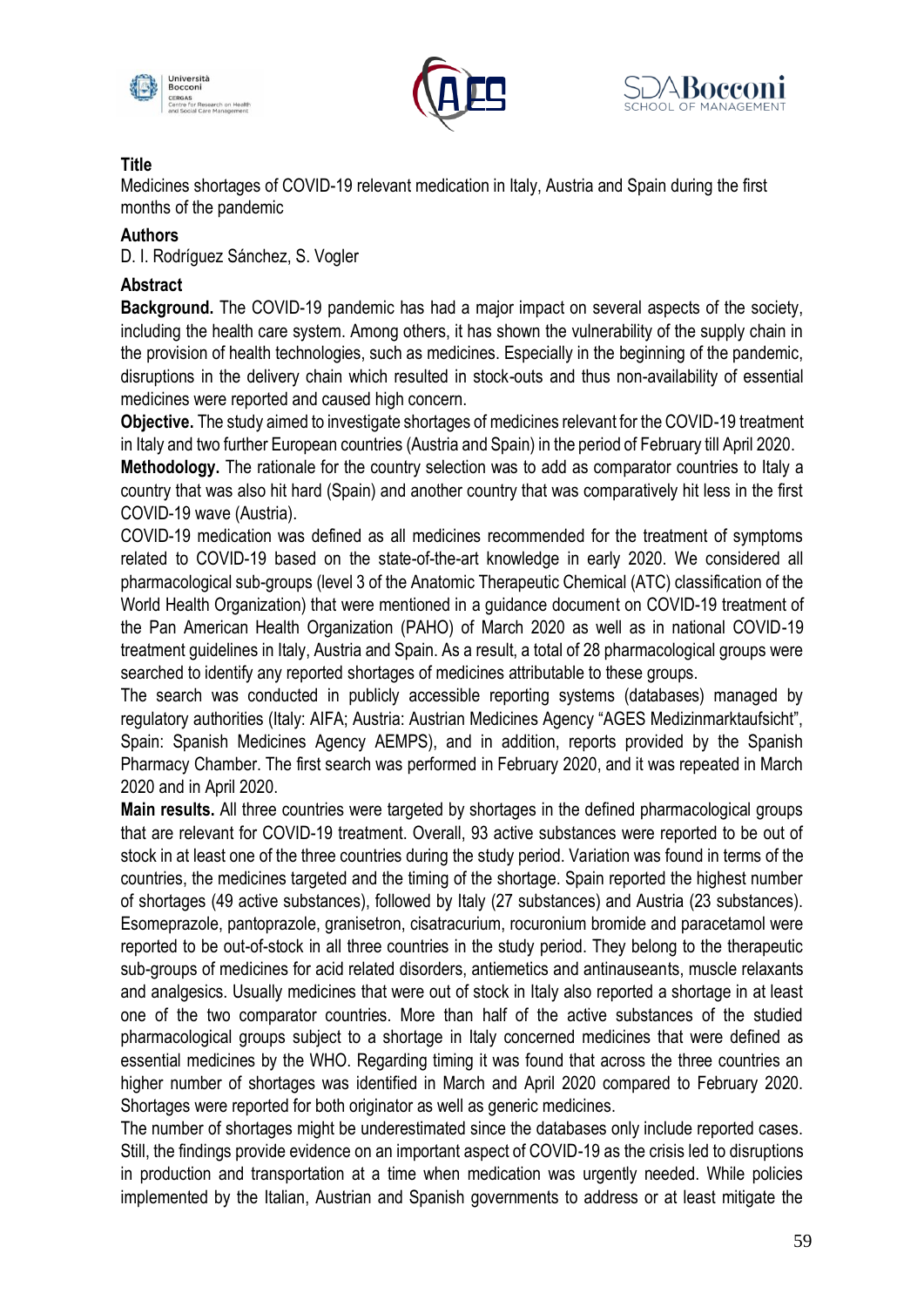





problem of shortages may have been considered as insufficient already before the crisis, the pandemic strained the health care systems and confirmed a need for a more collaborative European approach.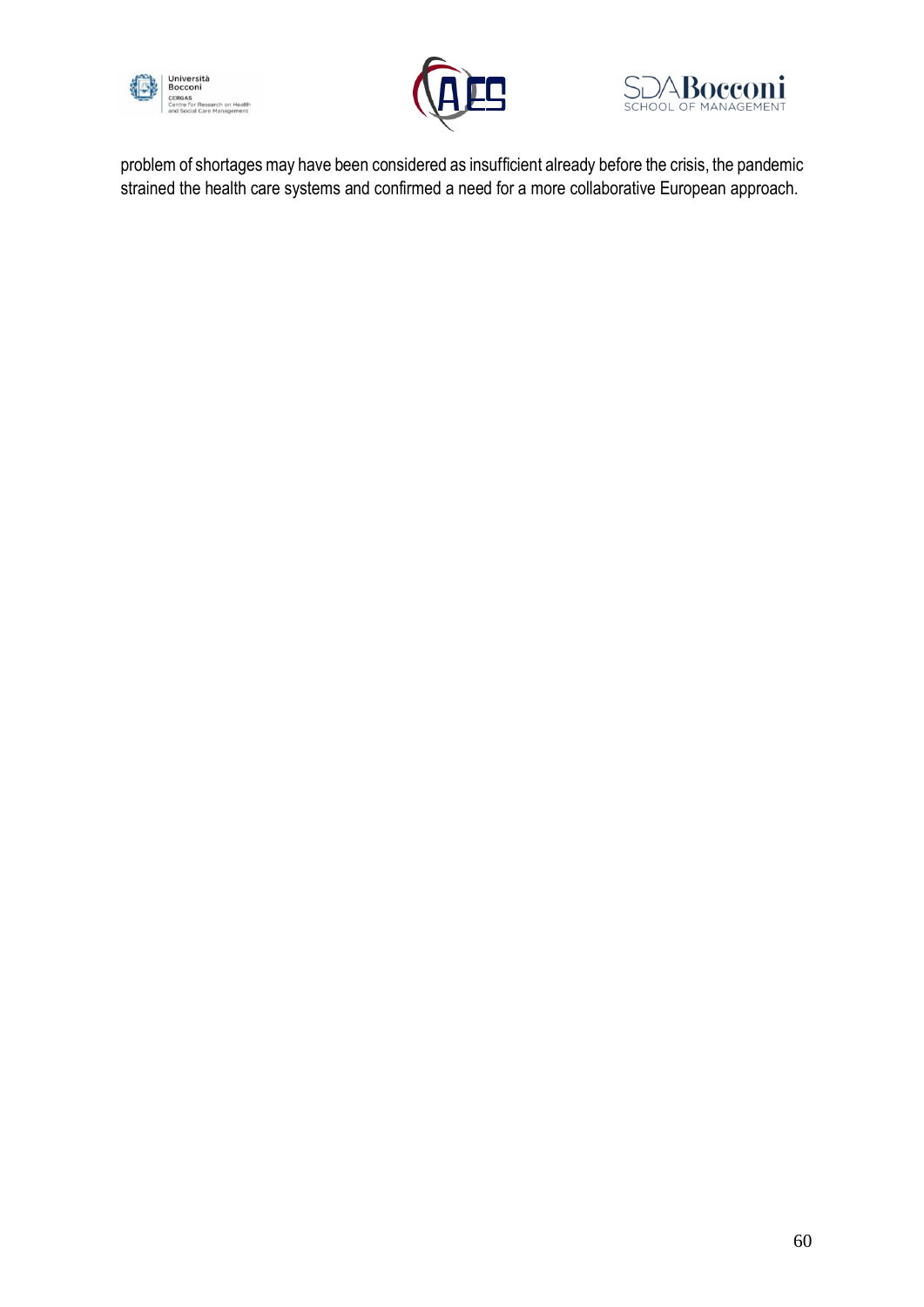





Regional organizational response models to covid-19 outbreak: one pandemic, one nation, different disaster management models

### **Authors**

A. Cicchetti, C. Cristofaro, L. Giorgio, R. Laurita, A. Pernice, R. Reina, M. Ventura, W. Vesperi

# **Abstract**

**Background.** The COVID-19 pandemic has undoubtedly been the most significant shock that the Italian National Health Service (NHS) faced since its establishment in 1978. Up to September, more than 131,000 people had died, and more than 4 million people had been infected with the virus that causes COVID-19 SARS-COV-2. The Italian institutional model allows the Government to centralize the power in case of national emergencies, but its federal healthcare system (Ferré et al., 2014) enabled every Region to manage the situation. Starting from mid-March 2020, a multidisciplinary research team has been gathered thanks to the collaboration between the Graduated School of Health Economics and Management of Università Cattolica del Sacro Cuore (Rome) and the Department of Management Studies of the University of Magna Graecia (Catanzaro).

**Objectives.** Main aim of the analysis is to compare institutional, organizational, and managerial approaches to respond to different phases of Sars-Cov 2 out-brake at Health Regional Systems Level. In particular, the research focuses on a comparison of models of response adopted by the 21 Italian Regions and autonomous Provinces of the emergency that has been monitored, from the 1st of March 2020 to the 5th of March 2021.

**Methodology.** The study is based on the analysis of data coming from different sources (Italian Civil Protection, Ministry of Health, National Institute of Health (ISS), Italian national statistical institute (ISTAT), National Agency for Regional Healthcare Services (Agenas) and on the elaboration presented within different volume of "ALTEMS Instant Report". From these sources 9indicators have been developed and different data have been collected to better explore and describe many aspects related to the regional response to pandemic health crisis. Indicators were measured at regional level and belong to the four analyzed phases: (i) Preparedness;(ii) Response;(iii) Recovery and (iv) Mitigation and Prevention.

The indicators were used are: the presence of a pandemic plan; the increasing of intensive care beds; the increasing of medical personnel; the coverage of Domiciliary care units for Covid-19 (USCA);the days used for the resumption of outpatient activities and the days used for the restart of the elective surgical activities; days used for the restart of the elective surgery activities; screening cases/total cases; total administrations (1stand 2nddose) / resident population (x100 inhabitants) that has been considered including two main peak, March 2021 and May 2021. Once the indicators have been computed we identified a score for each phase and the total score for each region.

**Main results.** The analysis of the regional scores allows to identify similar regional approaches. In particular, we identify 5 cluster of homogenous regions, based on their score in each of the phases of the disaster management model. Those clusters are: resilient, reactive, static, static and non-resilient and finally, unprepared and non-resilient.

*Resilient*: resilient regions had a pandemic plan and they responded better at the emergency. In these regions the increase of intensive care beds is over the average and, furthermore, they registered adequate level of Domiciliary care units for Covid-19 (USCA) increasing the medical personnel compared to other regional health system. *Reactive*: reactive regions are characterized by the presence of a pandemic plan but not all of these regions have been able to respond promptly to the pandemic. They generally registered an increase of Intensive care beds that is below the average, but on the contrary, they were able to provide an adequate regional coverage of Domiciliary care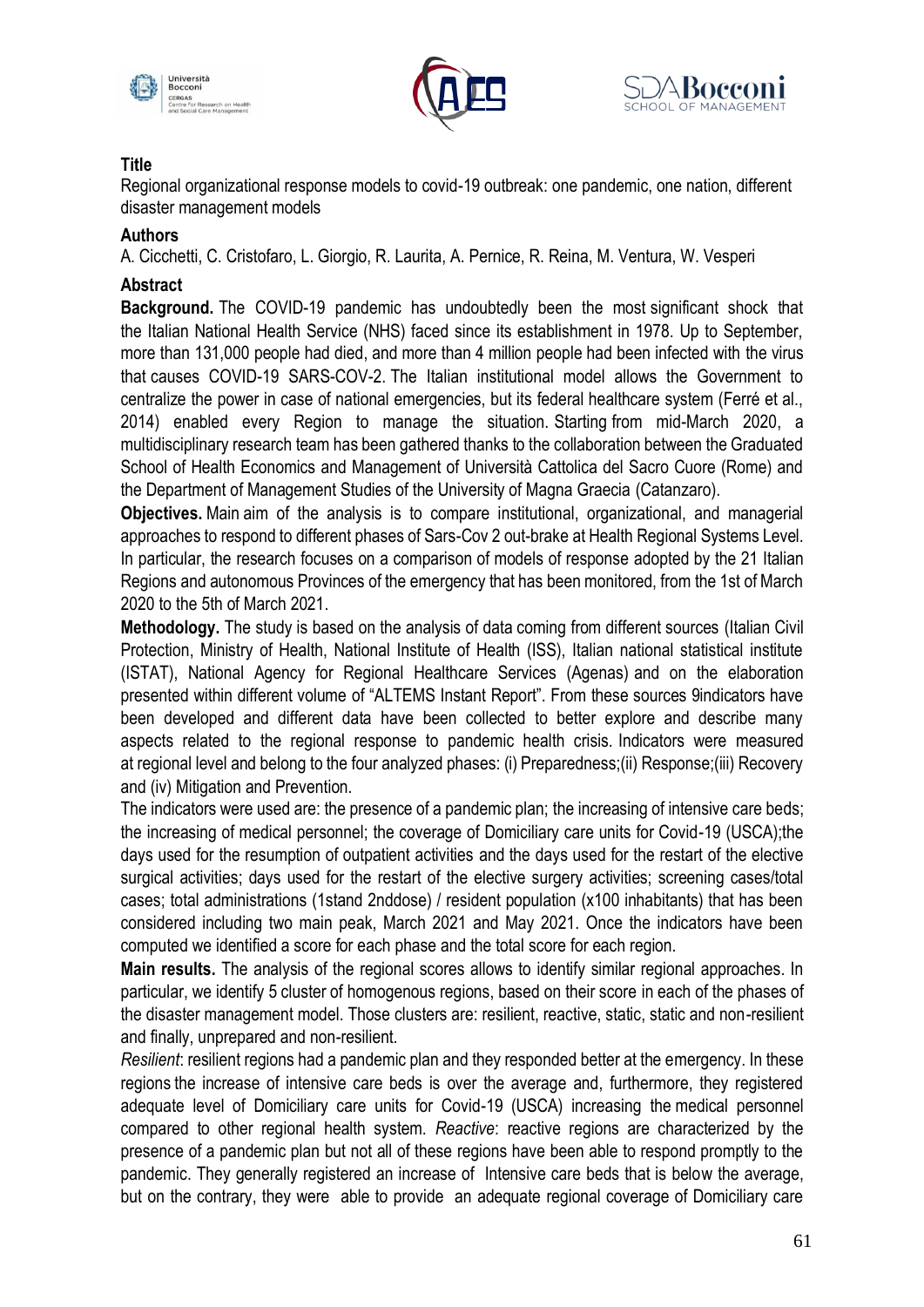





units for Covid-19 (USCA). Furthermore, for what concern the increase of medical personnel, this is above the average for the majority of these regions. *Unprepared*: unprepared regions have not a pandemic plan. In these regions the pandemic plan was not implemented before the emergency, and they are characterized by the fact that the increase of intensive care beds are below the average as well as the regional coverage of domiciliary care units for Covid-19 (USCA). Clinicians have not been hired as in other regional health system. Moreover, they were not able to respond effectively to the emergency. Furthermore, days needed for the resumption of outpatient activities and elective surgical activities are both below the average. Mitigation and prevention phase is also characterized by a low score. Concluding, unprepared regions were not ready to face the emergency, but they tried to react to the Covid-19 pandemic. *Static and non-resilient*: static and nonresilient region are characterized by the presence of a pandemic plan. The increase of intensive care beds is below the average, on the contrary the implementation of Domiciliary care units for Covid-19 (USCA) registered higher percentage compared to the average of the other regional health systems. Most of these regions did not hire many physicians. Days used for the resumption of outpatient activities and elective surgical activities are higher compared to other regions while screening cases registered lower percentage as the spreading of a vaccination program, vaccine administration is below the average. *Unprepared and non-resilient:* unprepared and non-resilient regions are characterized by a 0 score for the preparedness phase as well as for the recovery phase. The increase of intensive care beds is below the average as the implementation of domiciliary care units for Covid-19 (USCA). The intake of new medical personnel is lower compared to other regional health systems and days to restart elective surgical and outpatients activities are higher than the average. The mitigation and prevention phase are characterized by a relatively high score although a lower number of screening cases.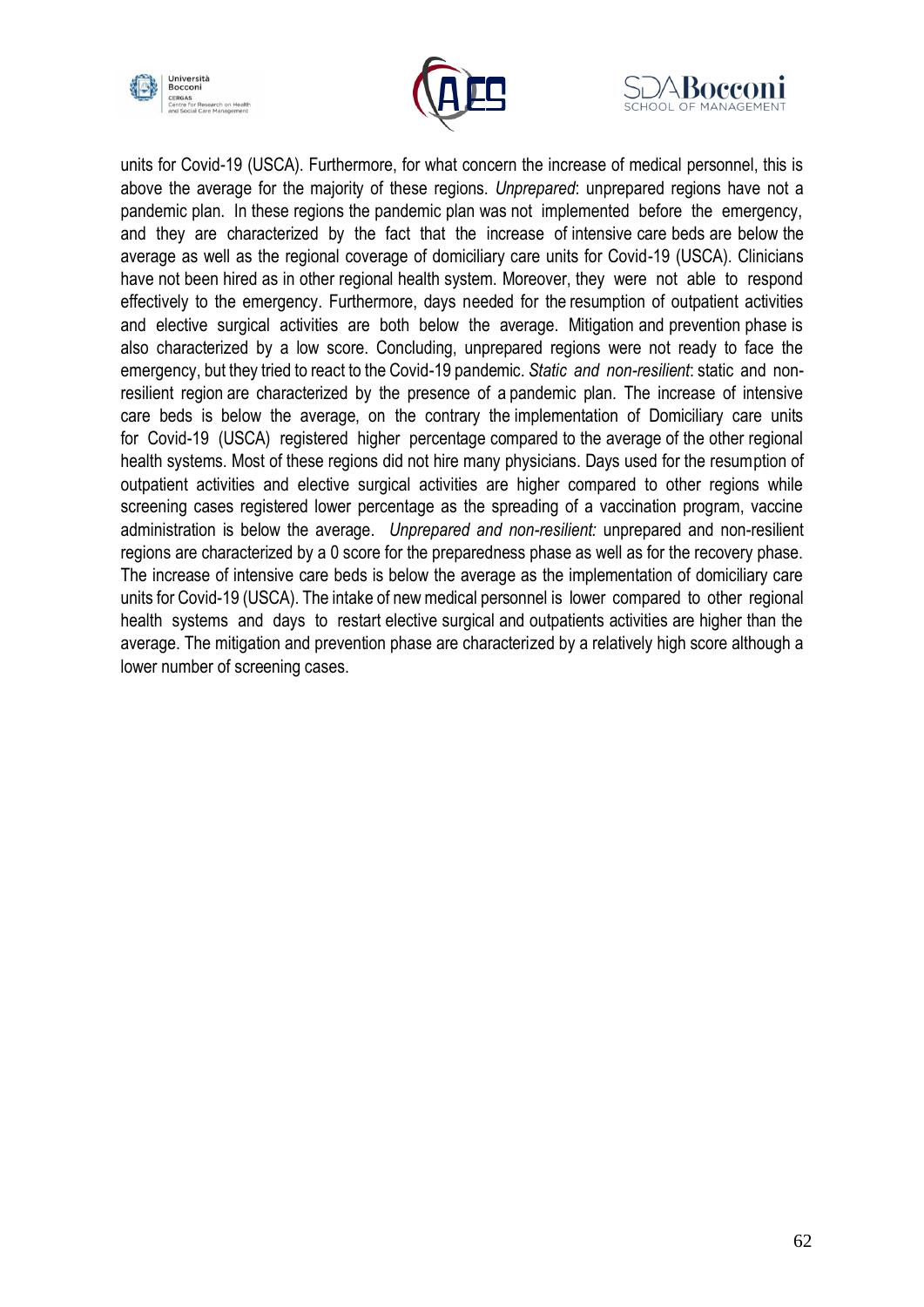





Impact of COVID-19 lockdowns on mental health: evidence from a quasi-natural experiment in England and Scotland

#### **Authors**

M. Serrano-Alarcón, A. Kentikelenis, M. Mckee, D. Stuckler

### **Abstract**

**Objective.** The COVID-19 pandemic has been associated with worsening mental health but it is unclear whether this is a direct consequence of containment measures, like 'Stay at Home' orders, or due to other considerations, such as fear and uncertainty about becoming infected. It is also unclear how responsive mental health is to a changing situation. We aim to study the causal effect of lockdown measures on mental health. Additionally, we identify which socioeconomic groups are the most affected by containment measures.

**Methods.** To disentangle the effect of lockdown measures from the impact of the pandemic itself we exploit different policy responses to COVID-19 in England and Scotland and using a difference-indifference analysis and pre and post-lockdown survey data (UK Household Longitudinal Survey). Our final sample is formed by 9,078 individuals, observed during 6waves, yielding a total of 54,468 observations. Mental health was measured by the General Health Questionnaire (GHQ-12).

**Results.** Results show that easing restrictions, by ending the Stay at Home order, rapidly improved mental health. The results were driven by individuals with lower socio-economic position, in terms of education or financial situation, who benefited more from the end of the strict lockdown, whereas they suffered a larger decline in mental health where the lockdown was extended.

**Conclusions.** Overall, mental health appears to be more sensitive to the imposition of containment policies than to the evolution of the pandemic itself. As lockdown measures may continue to be necessary in the future, further efforts (both financial and mental health support) are required to minimize the consequences of COVID-19 containment policies for mental health.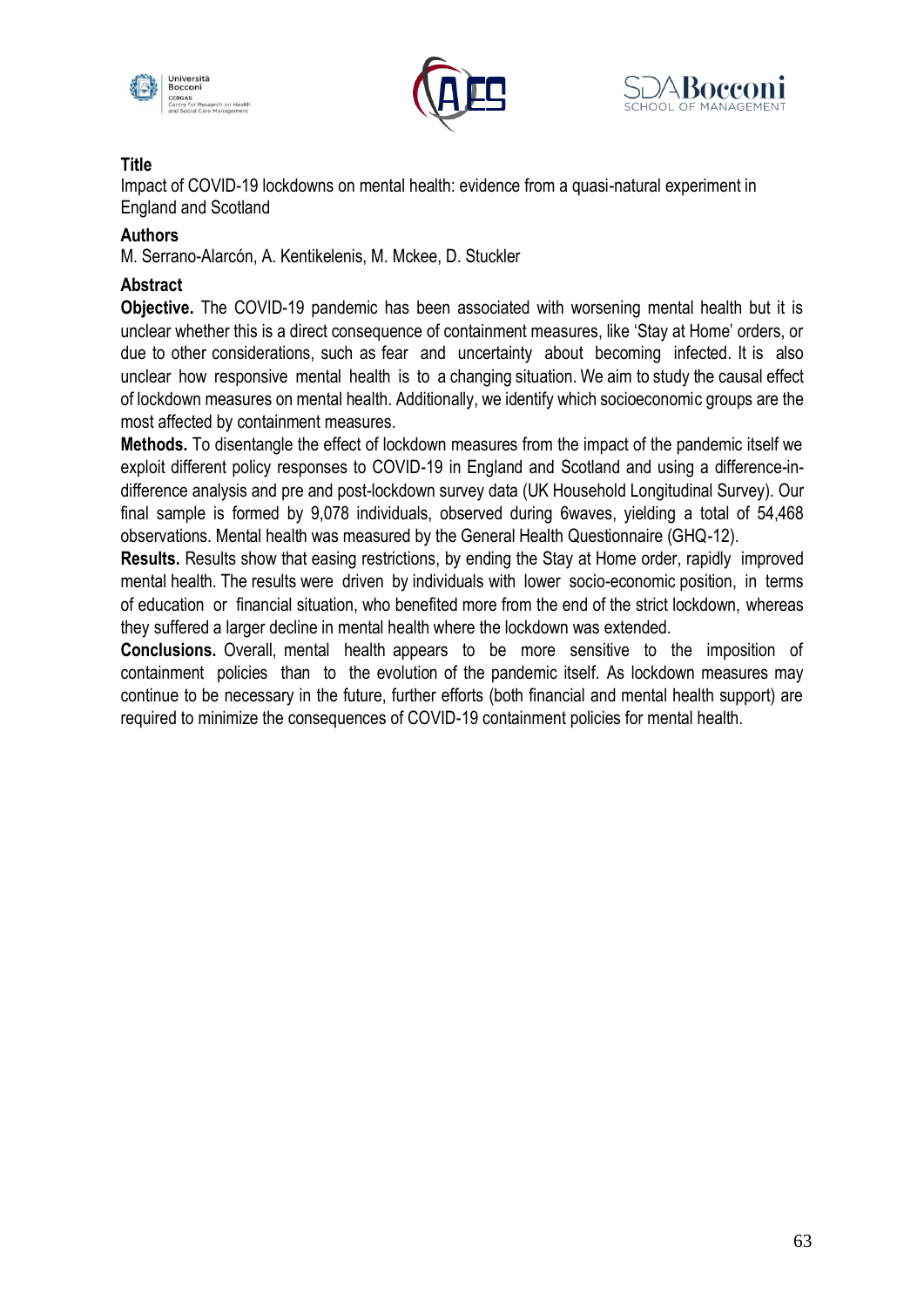





La vaccinazione anti-Hpv dell'adolescente: l'impatto della pandemia da COVID-19 e proposte organizzative per la "ripartenza"

#### **Authors**

F.S. Mennini, A. Marcellusi, M. Conversano, A. Silenzi

### **Abstract**

**Obiettivi.** L'Italia è stata il primo paese europeo a introdurre la vaccinazione universale dell'adolescente, femmine e maschi, contro il Papilloma virus (HPV). Tuttavia, vi è un quadro generalizzato di precario decollo di questa vaccinazione a cui si è aggiunto nel 2020 l'impatto della pandemia COVID-19. Obiettivo di questo lavoro è stato quello di fare il punto sulle coperture vaccinali anti-HPV alla luce dei dati ministeriali e di tentare di stimare gli impatti della pandemia sulle generazioni che hanno mancato l'appuntamento vaccinale.

**Metodo.** Attraverso l'utilizzo delle coperture vaccinali riportate dai report ministeriali più aggiornati, è stato sviluppato un modello di stima delle generazioni di 12enni maschi e femmine che non sono state vaccinate contro l'HPV nel corso del 2016-2021. In particolare, attraverso una analisi di scenario, il modello ha stimato gli impatti epidemiologici ed economici della mancata vaccinazione in termini di mancato raggiungimento dei target vaccinali previsti dal Piano Nazionale della Prevenzione (PNPV). Per le stime prospettiche di impatto epidemiologico ed economico sull'evoluzione delle condizioni HPV-correlate è stato utilizzato un modello già pubblicato in letteratura.

**Risultati.** Il modello ha stimato come per le coorti di maschi e femmine nate tra il 2004 ed il 2007 non siano stati raggiunti i target previsti dal PNPV (95% per ragazze e ragazzi) generando una coorte di oltre 910 mila soggetti non vaccinati. A questi si aggiungono le coorti 2008-2009 che, a causa della pandemia COVID potrebbero raggiungere coperture vaccinali ancora più scarse (Best-case 55% nei maschi e 61% per le femmine Worst-case: 32% nei maschi e 42% nelle femmine). Seguendo questi trend, potremmo ritrovarci oggi con oltre 1,47 milioni di ragazzi e ragazze che non hanno avuto la possibilità di essere immunizzati contro l'HPV a causa del mancato raggiungimento dei target previsti. Questo vorrebbe dire per il 26-43% dei ragazzi delle coorti vaccinabili rimarrà invariato il rischio di contrarre le patologie HPV-correlate. Il mancato raggiungimento dei target potrebbe generare nel corso della vita delle coorti considerate, oltre 86 mila casi di malattia che si sarebbero potuti evitare grazie alla vaccinazione. L'analisi economica stima un costo, in caso di non vaccinazione, di oltre 1,1 miliardi di euro per le 6 coorti analizzate. La vaccinazione stimata ad oggi consentirebbe di ridurre solo il 25% di questa spesa se le coperture nel 2019 si attesteranno ai livelli simulati nello scenario worstcase. Il raggiungimento dei target del 95% per ambo i generi potrebbe garantire, invece, una riduzione di oltre 662 milioni di euro rispetto alla non vaccinazione, al netto dei costi sostenuti per implementare il programma di vaccinazione.

**Conclusioni.**Il PNPV 2017-19 ancora in vigore, definisce un diagramma di flusso propedeutico al raggiungimento di elevate coperture tramite un sistema di 'invite and remind' ripetuto e attentamente monitorato anche nella gestione dei rifiuti, presenta le modalità operative per promuovere l'offerta attiva e gratuita delle vaccinazioni. L'implementazione di strategie che prevedano, tra i vari interventi, l'effettuazione della vaccinazione in ambito scolastico, si sono dimostrate efficaci in diversi contesti pur riscontrando difficoltà organizzative a livello locale. Stante la situazione di coperture carenti e del rischio concreto di non vaccinare più della metà dei ragazzi e ragazze nati dopo il 2004, appare speculativo fermarsi all'evidenze di letteratura e alla loro trasferibilità al contesto italiano: valutare setting vaccinali e informativi alternativi diventa un imperativo in questa circostanza.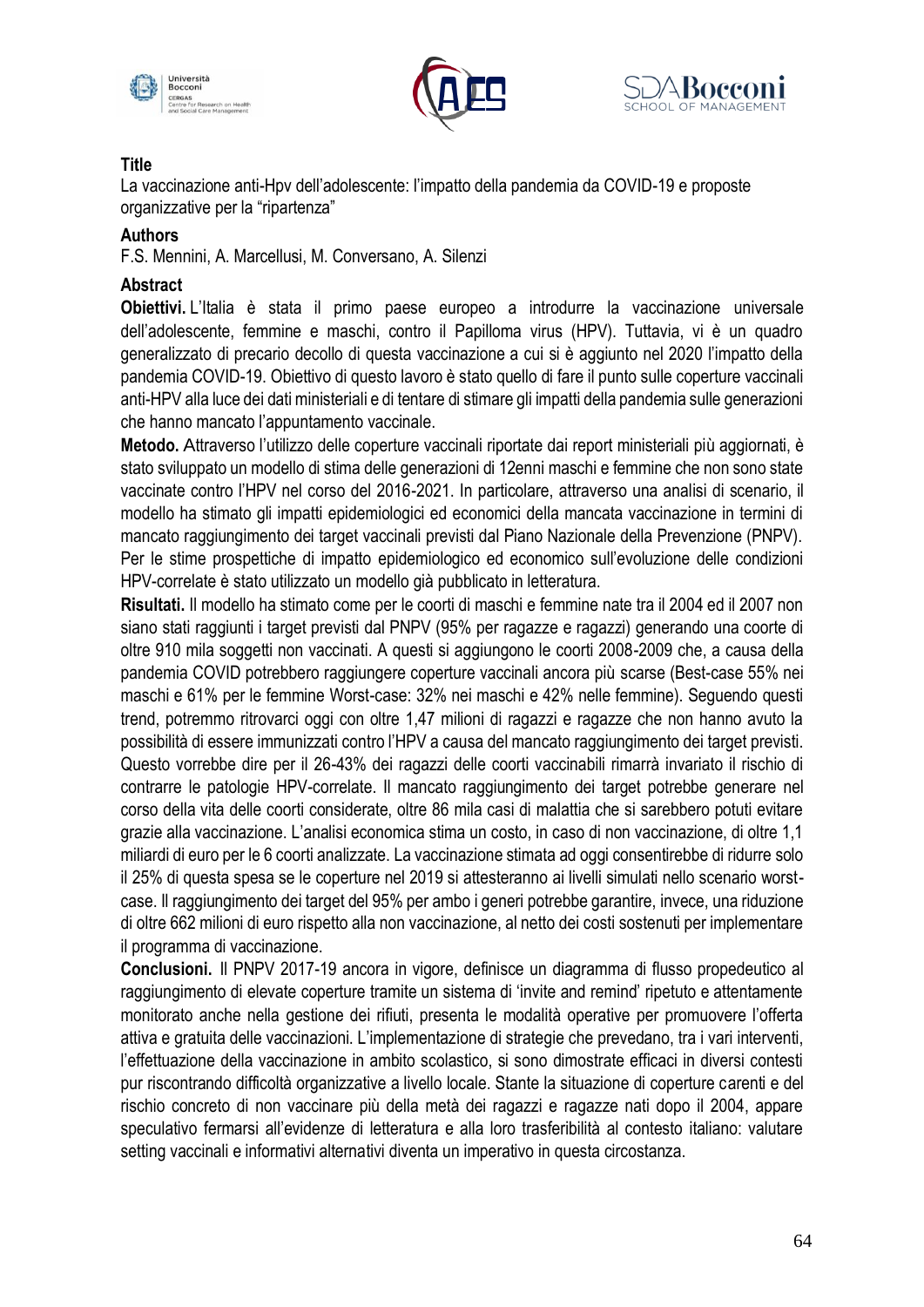





Technology and innovation adoption in healthcare and management literature: a shared or different vision?

### **Authors**

F. De Domenico, M.C. Cinici, A. Marino, D. Baglieri

### **Abstract**

**Background.** As the healthcare industry has grown in size and complexity, management and organizational theory scholars have devoted increasing attention to analyzing its traits and qualities (e.g., Sharma et al. 2016; May et al., 2021). Specifically, those interested in innovation have highlighted that due to its size, differentiation, and articulation, healthcare most requires the development and implementation of technological transformations that can simplify operational processes, decrease costs and enhance performance (Naranjo-Gil, 2009; Sheng et al., 2013).

These arguments have been reinforced by the COVID-19 pandemic that has made it clear how the vulnerability of health systems in terms of innovation adoption and implementation might have profound implications for the health of citizens (OECD, 2020). The global pandemic has emphasized the fundamental role of technological innovation, such as telemedicine, video consultations, electronic medical records, and new medical devices that, thanks to the Internet of things (IoT) and artificial intelligence (AI), might raise the efficiency of health systems (Thakur et al., 2011).

**Objectives.** The debate concerning the innovation adoption and implementation within the healthcare industry has interested both health-related and generic management journals. Based on these premises, this paper aims to understand the development of innovation studies in the two streams of literature through a bibliometric analysis. Our final intention is to compare and integrate them to provide researchers who wish to contribute to this scientific field with coalescent findings.

**Methodology.** We gathered data from Isi Web of Science by entering as author keywords "innovat\* OR technolog<sup>\*</sup>" to be searched in the manuscripts published from 2000 to 2021. On the ground of Chartered Association of Business Schools ranking, we selected only the manuscripts published by the most critical journals. We obtained a sample of 315 papers.

Firstly, we constructed, analyzed and visualized the bibliographic network of the sampled papers by using the Vosviewer software. Specifically, we used different techniques (namely, co-citation, bibliographic coupling, and keyword co-occurrence) and noted that most of the manuscripts were concerned with the "adopting innovation" theme.

Secondly, based on the previous stage's results, we performed a further bibliometric analysis made of co-citation, bibliographic coupling, and keyword co-occurrence, using a sample of papers explicitly concerned with the issue of adoption, thus obtaining a final selection of 74 articles out of 315.

Thirdly, we analyzed the issues related to the adoption of innovation in healthcare within the management literature. In line with the previous two steps, we constructed our sample by using the ISI Web of Science database and entering as keywords "(innovat\* OR technolog\*) AND (health\* OR physician\*) AND (adoption)". Additionally, we used the same period of publication, i.e., 2000 to 2021, and to avoid having repeated papers, we excluded all those included in the previous search. We obtained a final sample of 350 articles to be treated through the co-citation, bibliographic coupling, and keyword co-occurrence analyses.

**Main results and Conclusion.** Our preliminary findings suggest that while management journals are focused mainly on developing generalizable innovation theories, research published in health care journals is primarily focused on solving contextualized problems of health care organizations.

More specifically, the bibliographic analysis reveals that several author keywords appear in both pieces of literature, first of all of course "innovation" followed by "hospital", "health information technology",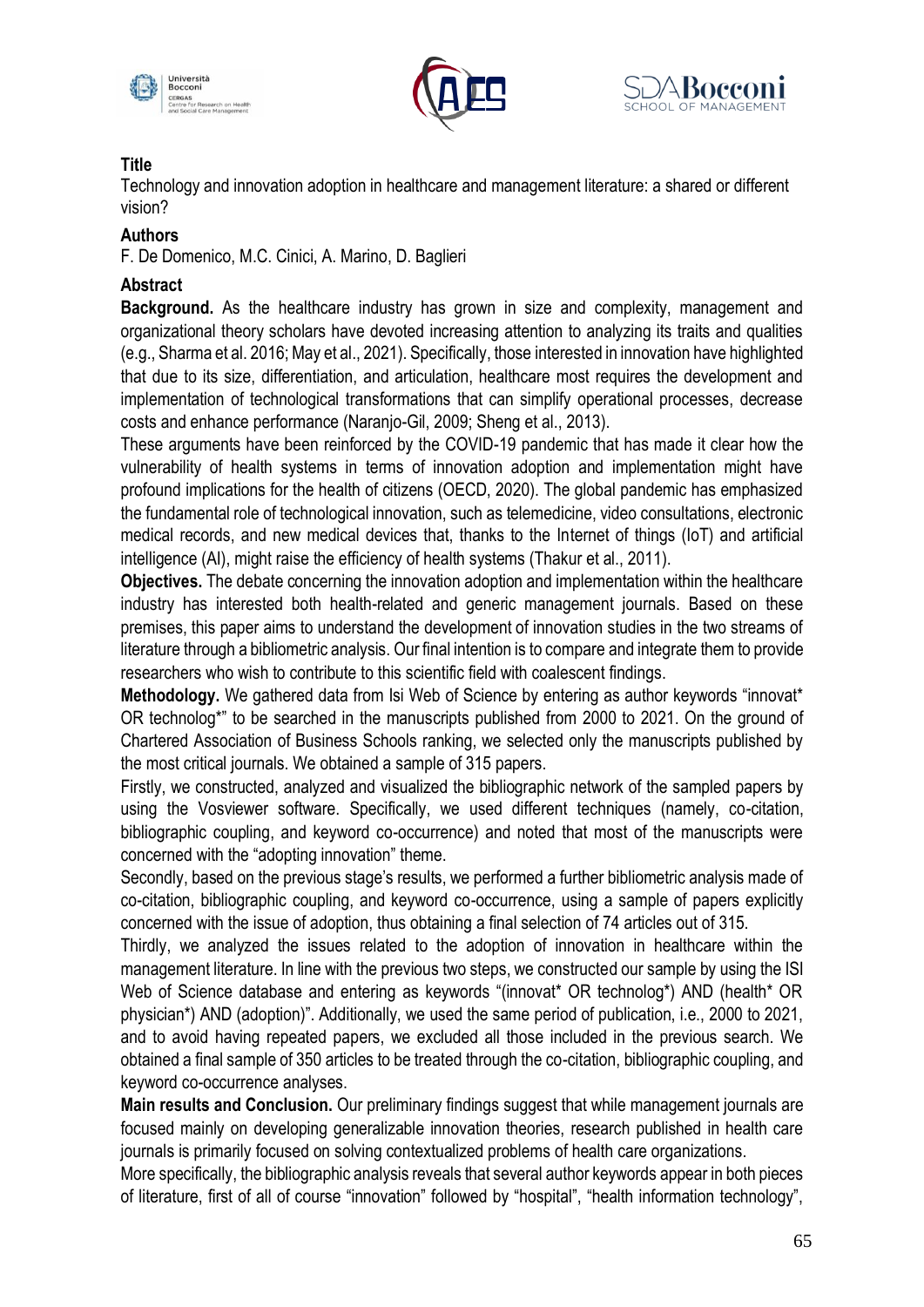





"adoption", "diffusion", "electronic health records". Actually, many keywords, although present in both kinds of literature, are linked with different keywords: more precisely, in the healthcare literature, "innovation" is linked with "adoption", "electronic medical records", "health care", "implementation", "managed care", "perceptions" and "technology", while in the management literature it is linked with "diffusion of innovation", "ehealth", "health care", "hospitals", "institutional theory", "market access", "social networks" and "sustainability".

Differences also exist among the theoretical roots upon which the two pieces of literature have developed. The co-citation analysis reveals that in the healthcare literature, the most cited papers are Hillestad et al. (2005) and Greenhalgh et al. (2004) which can also be found in the management literature among the most cited papers, another paper written by Kimberly et al., in 1981, and "Diffusion of innovation" (Rogers, 2003) (paper also found in management literature).

In the management literature we find among the most cited papers Davis, 1989, Venkatesh et al., 2003, then we find Fornell and Larcker (1981), Venkatesh and Davis (2000) and "Systematic review: impact of health information technology on quality, efficiency, and costs of medical care" (Chaudhry et al., 2006), also included in the healthcare literature.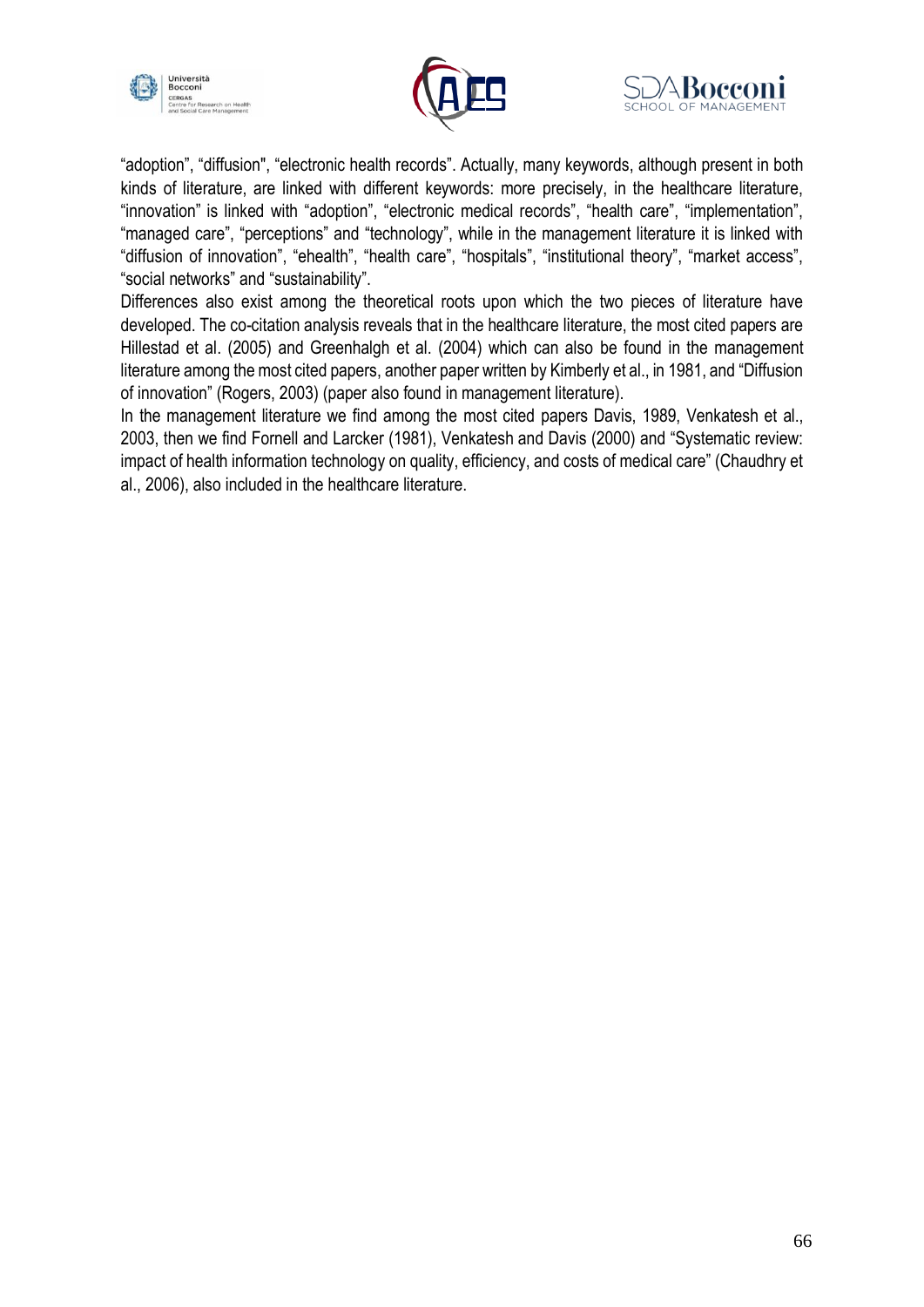





Estimating medical device recall-related costs from the perspective of the healthcare provider

### **Authors**

C. Falivena, G. Callea, A. Furnari, O. Ciani, R. Tarricone

### **Abstract**

**Background and objectives**. Field safety corrective actions (FSCA), communicated through field safety notices (FSN), are actions taken by manufacturers to reduce risk of death or serious deterioration in the state of health associated with use of medical devices (MD) that are already placed on the market. These may include return of the MD to manufacturer or its representative. As the European Medical Device Regulation has tightened up requirements to effectively guarantee safety after marketing, there is a need to identify a methodology to estimate administrative and clinical costs borne by healthcare providers and healthcare systems in case of MDs recalls. The goal of this work was to identify standard methods to use for this purpose.

**Methodology.** We conducted a review of scientific literature and court sentences. We interviewed Italian regional and hospital MDs vigilance managers asking (i) how FSCA are managed and FSN are collected by public providers; (ii) how the various actors (competent authority, regions, healthcare providers, and manufacturers) communicate and share information; (iii) whether, and according to which methodologies, expenses incurred by providers, as a consequence of MDs recalls, are estimated and refunded.

**Main results.** MDs post-marketing surveillance appeared as fragmented across the country, with Northern regions characterized by higher maturity and capacity of implementing best practices to manage FSN. All respondents, instead, underlined a weak attitude to report adverse events by physicians due to scarce culture of FSN. No standardized methods to deal with FSCA legal and economic implications have been identified in the literature or in the jurisprudence. Italian regions and hospitals have never quantified the amount of administrative costs related to MDs recalls nor developed a structured methodology to estimate them.

**Conclusions.** A theoretical framework, based on Time-Driven Activity-Based Costing, to estimate costs related to MDs recalls is under development. Empirical analyses, collaboration among stakeholders and training of healthcare professionals are warranted.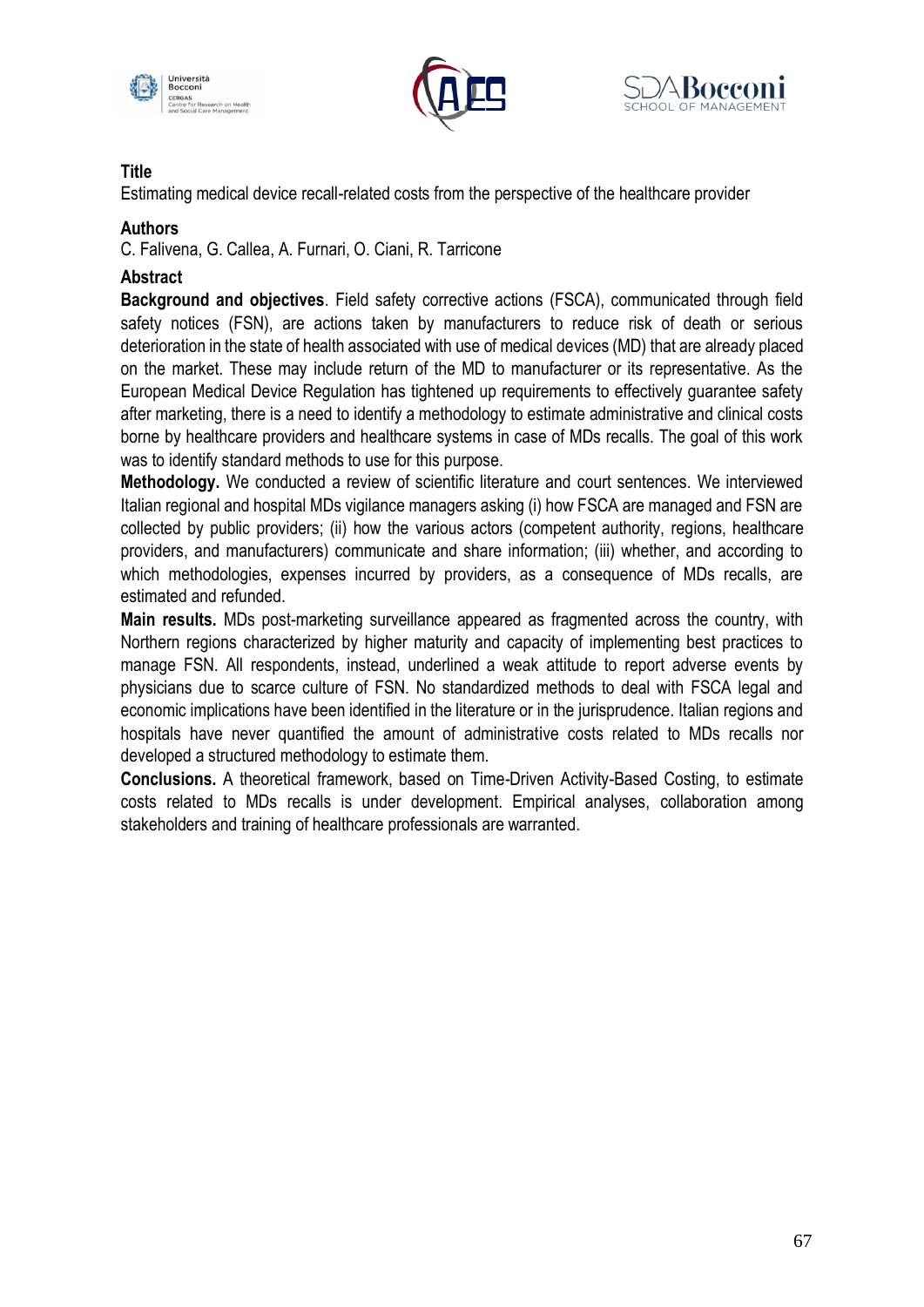





Health care systems under stress-test: lessons learned and implications for research and policy

### **Authors**

M. Bobini, G. Cinelli, F. Longo

## **Abstract**

**Background.** Negli ultimi due decenni è stata sviluppata un'ampia analisi sulla governance dei sistemi sanitari. I diversi studi si sono focalizzati su aspetti dei sistemi sanitari molto diversi, a causa della difficoltà di definire, valutare e operazionalizzare il concetti governance (Barbazza e Tello 2014).

Una classificazione ampiamente diffusa distingue tre diversi sistemi di governance: i) gerarchici; ii) di mercato; iii) network (Rhodes, 1997). I sistemi gerarchici presuppongo che il centro della rete (il governo o le regioni nel caso del SSN) stabilisca, attraverso direttive o autorizzazioni, le priorità strategiche e le modalità di esecuzione e che agli attori periferici (le aziende sanitarie) sia affidato il compito di implementare le decisioni prese dai livelli sovraordinati. Al contrario, nei sistemi di mercato il centro si limita a stabilire delle norme di funzionamento e dei vincoli e le aziende perseguono le rispettive finalità istituzionali nel rispetto di esse. In ultimo, i network si contraddistinguono per il fatto che il centro e la periferia instaurano un rapporto maggiormente dialettico e, nel caso dei SSR, le aziende sanitarie partecipano attivamente nella definizione delle priorità strategiche regionali.

Alcuni studi hanno analizzato l'associazione fra i modelli di governance e l'efficacia dei sistemi sanitari in temi ordinari. Una ricerca di Nuti et al. (2014) ha investigato la correlazione fra i differenti modelli di governance e i livelli di performance di alcune regioni italiane. Lo studio conclude che il sistema "choice and competion", adottato dalla sola Lombardia, è associato a performance migliori.

Altri studi hanno provato ad analizzare il tema del decentramento nei periodi di emergenza (*Crisis governance)*, investigando come dovrebbero cambiare i sistemi di *governance* durante rari eventi, come nel caso della diffusione di pandemie. Secondo Aoki (1986), sistemi di *governance* centralizzati (o gerarchici) sono preferibili durante periodi emergenziali: in contesti in cui le condizioni dell'ambiente cambiano velocemente forme di *governance* meno decentrate facilitano il coordinamento fra attori differenti. Schwartz (2012) ritiene che sistemi gerarchici possano favorire risposte efficaci alle pandemie perché garantiscono una maggiore velocità nei processi decisionali e una comunicazione uniforme.

Questo filone della letteratura ha avuto un rinnovato interesse dopo la diffusione della pandemia COVID-19. La diffusione della pandemia ha indotto diversi sistemi sanitari ad accentrare alcune funzioni. Negli ultimi due anni sono stati sviluppati diversi articoli che hanno analizzato la relazione fra i sistemi di *governance* e la pandemia. In particolare, tali studi hanno classificato i sistemi di governance dei sistemi sanitari di diversi paesi come "centralizzati" o "decentralizzati" e successivamente analizzato empiricamente l'esistenza di differenze statisticamente significative negli outcome di salute fra le due tipologie di sistemi di governance (Bailey et al, 2020, Doods et al., 2020). Secondo Sharma e Borah (2021), sistemi di governance centralizzati hanno favorito delle strategie di risposta "reattive" (misure di distanziamento sociale, limitazioni agli spostamenti) al COVID-19 ma non sono stati altrettanto efficaci nel garantire risposte "proattive". Secondo Angelici e Berta (2021), i sistemi di governance decentralizzati sono stati maggiormente efficaci perché hanno permesso di sviluppare politiche sanitarie – in particolare misure di distanziamento sociale – specifiche dei diversi contesti locali.

**Obiettivo di ricerca.** L'obiettivo dello studino è investigare se sistemi di governance gerarchici, di mercato o a network possono avere un'efficacia differente durante la diffusione delle pandemie.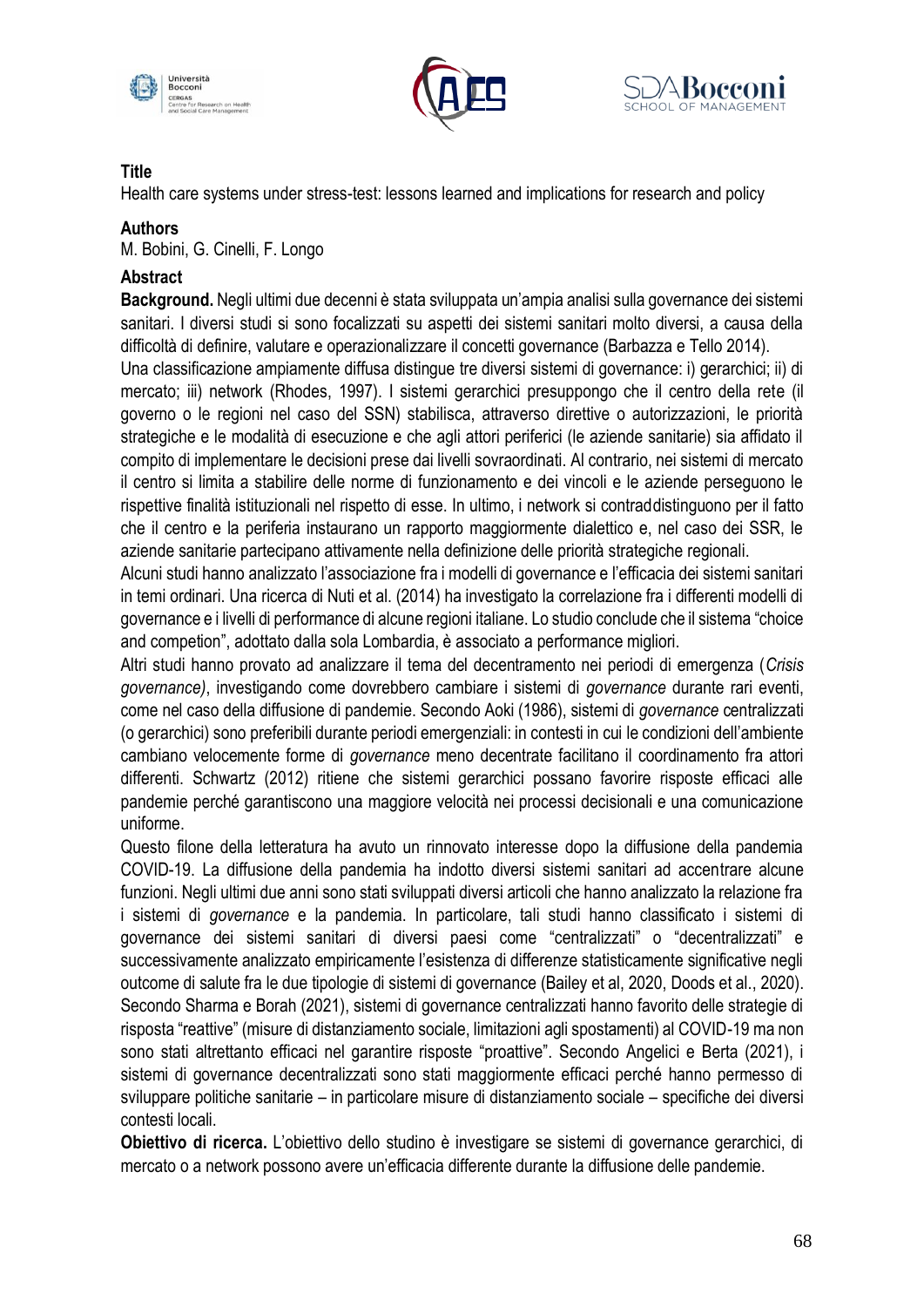





L'efficacia dei tre diversi modelli di governance è investigato attraverso l'analisi degli strumenti manageriali impiegati, e della capacità di produrre processi decisionali che generino soluzioni: i) veloci; ii) con un basso livello di incertezza; iii) adatte alle caratteristiche dei diversi contesti.

Sono analizzate tre regioni come casi studio: i) Veneto, come esempio di modello di governance gerarchico; ii) Lombardia, come esempio di modello di governance di mercato;; iii) Emilia Romagna, come esempio di modello di governance a network.

**Metodologia.** Al proposito sono state adottate tre diverse metodologie di indagine. Inizialmente è analizzato la letteratura disponibile sui sistemi di governance. In un secondo momento è stata compiuta un'analisi desk sia sulle norme che disciplinano i tre diversi SSR che sulle delibere prodotte per fronteggiare l'emergenza sanitaria innescata dalla diffusione del Covid-19. Infine, sulla base delle evidenze emerse dalle due indagini iniziali, sono state realizzate delle interviste semi-strutturate a otto key informant.

**Principali risultati.** I principali risultati della ricerca suggeriscono che modelli di governance differenti impiegano modalità di coordinamento differenti che hanno un'efficacia diversa durante periodi di emergenza. Ad esempio, in Lombardia, dove prevale un modello di governance di mercato, il coordinamento tra il centro e la periferia del sistema avviene prevalentemente attraverso la definizione di un sistema di regole (la cosiddetta "delibera delle regole" annuale). Tale modalità di coordinamento, risulta poco efficace in periodi di elevata incertezza – in cui risulta difficile stabilire delle regole – e può creare lentezza nel processo decisionale e impedire un'implementazione efficace ed uniforme delle diverse unità periferiche del sistema. Al contrario, in Veneto, prevale un a modello di governance gerarchico e il coordinamento tra il centro e la periferia del sistema avviene prevalentemente attraverso un insieme di direttive (gli incontri del board dei direttori generali) e autorizzazioni (le tre Commissioni Regionali per l'Investimento in Tecnologia ed Edilizia). In periodi di pandemia, il modello appare efficace in termini di tempestività delle decisioni, omogeneità di implementazione e assenza di incertezza per gli attori dei sistemi.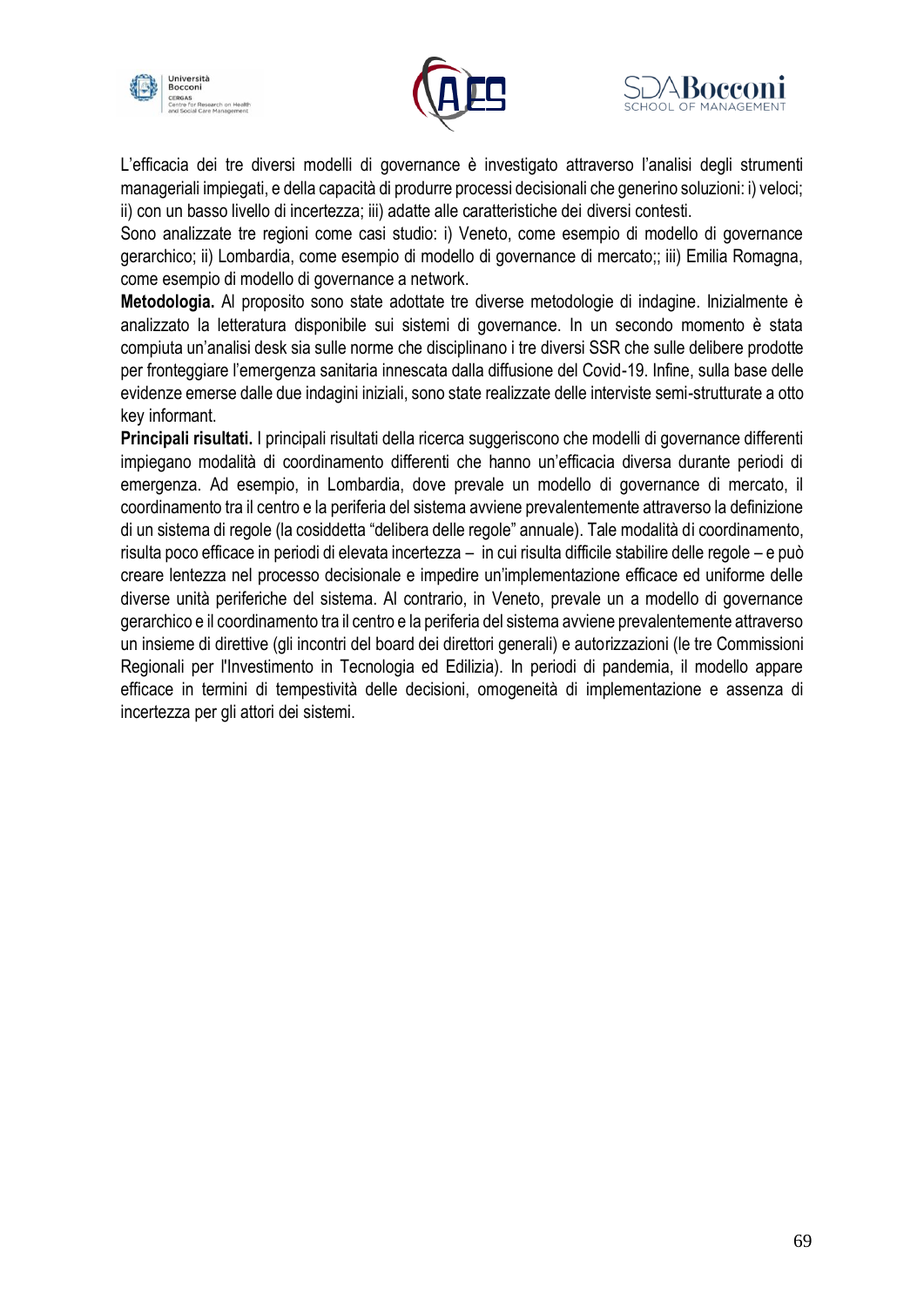





Could Next Generation EU strategy innovate European Healthcare Systems? A documental analysis of National Recovery and Resilience Plans

### **Authors**

M. Giancotti, M. Mauro

## **Abstract**

**Introduction.** The worldwide crisis due to COVID-19 pandemic had a significant impact on our economy and society. The European Union responded to the pandemic crisis with the Next Generation EU, a more than  $\epsilon$  800 billion temporary recovery instrument to help repair the immediate economic and social damage brought about by the coronavirus pandemic1. Next Generation EU is a program of unprecedented scope and ambition, which includes investments and reforms to accelerate the ecological and digital transition, modernize and promote the digital transformation of public administration and healthcare systems, strengthen the production system and intensify efforts in the fight against poverty, social exclusion and inequality. At the heart of the Next Generation EU lies the Recovery and Resilience Facility, with  $\epsilon$  723.8 billion available to European countries in loans and grants, in order to support reforms and investments to undertake for the period 2021-2027. To access the funds under the Recovery and Resilience Facility, starting from 2021, member states approved their Recovery and Resilience Plans (RRPs), which foresees reforms and investments for the next six years2. The EU4Health Programme represents a fraction of the funding available at European level applied to invest in health and well-being and to strengthen European healthcare systems3. Eu4Health is aimed at promoting improvement of health and quality of care, strengthening European health systems, their resilience and a more efficient resources allocation. Indeed, the Covid-19 pandemic has underlined some criticisms of National health systems and, in particular, the increasing levels of the national disparities, the excessive dependence on large hospitals for some European countries and, on the other hand, a shortage of several key professional figures. In this context, the objective of the RRPs is to address these issues, by promoting new strategies to enhance efficiency of national healthcare systems, including and supporting investments in digitalisation and training of staff and the establishment of new forms of cooperation within the healthcare systems.

**Objective.** The aim of this research is to analyse innovations and opportunities for European healthcare systems in the light of the newest tendencies promoted by the EU Next Generation. The objective is mapping the main innovation strategies within the National RRPs and their impact on national healthcare systems.

**Method.** Using a qualitative research methodology such as documental analysis, we review and evaluate electronic documents collected by the European Commission on its website4. This list includes the final plans of the Member states. We selected and retrieved all documents published in English and Italian language. Specifically, 25 National RRPs are available. The document analysis was carried out on published English written plans (Bulgaria, Cyprus, Denmark, Finland, Ireland, Italy, Malta, Romania, and Slovenia).

**Expected results.** We compare RRPs, drawing a map of the initiative and innovations for healthcare systems put in place by European countries, providing a critical reading of the cases examined. The results of the research are useful and interesting for the governments of the EU member states, which should have a unitary and coherent strategy to avoid economic, public health and social imbalances.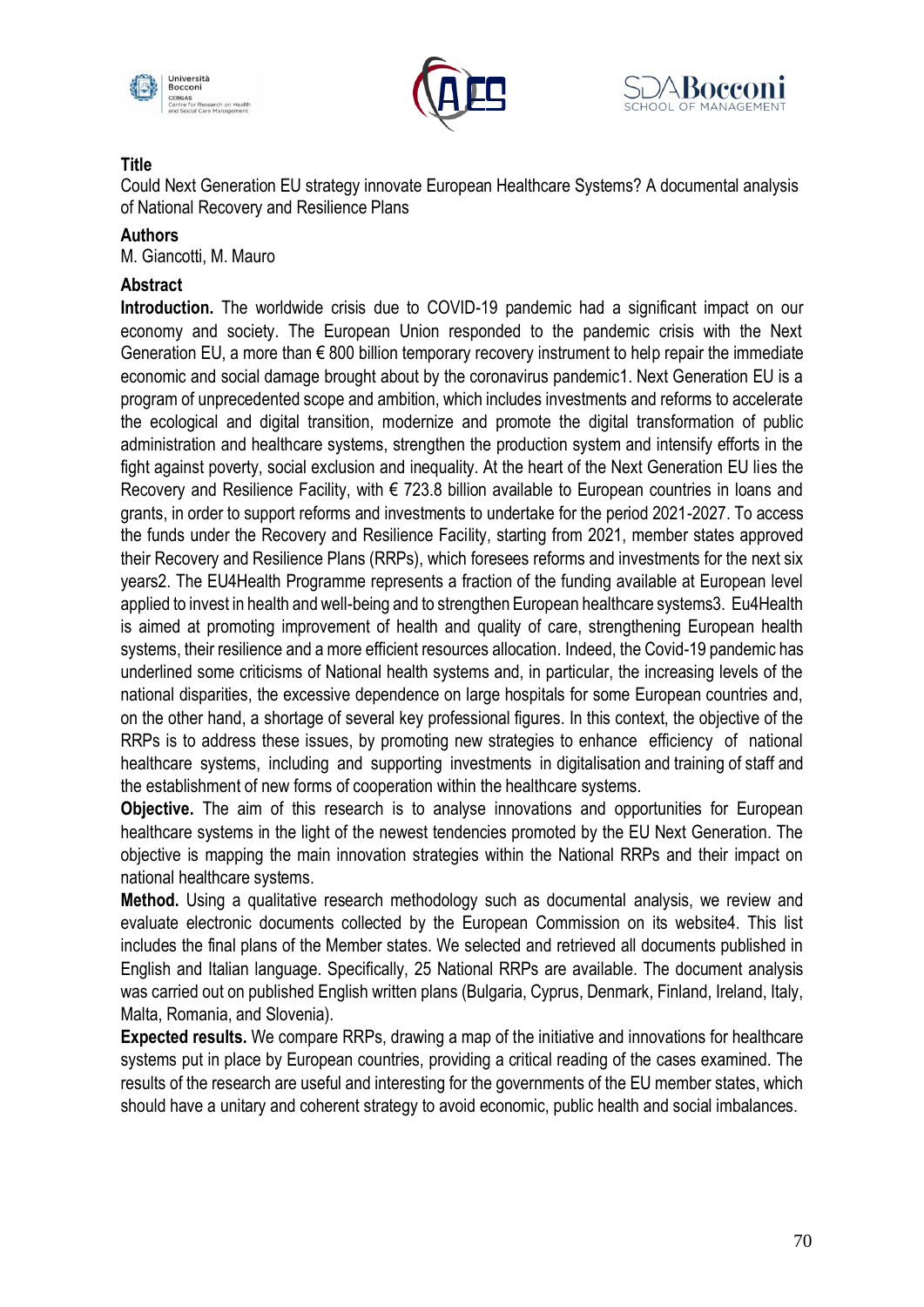





Il ricorso all'accordo-quadro per gli acquisti in emergenza Covid. Flessibilità dello strumento e aspetti di criticità

### **Authors**

F. Amatucci, G. Callea

## **Abstract**

**Background.** Tra le principali criticità emerse in maniera significativa nel periodo di pandemia, di grande rilievo è la crisi nell'approvvigionamento del materiale sanitario anti-Covid 19, caratterizzato da ritardi, mancate forniture, prezzi fuori controllo, difficoltà di reperimento di materiale uniforme, non solo a livello nazionale, ma anche locale.

Tali disagi sono testimonianza di una carente capacità di governance che ha caratterizzato complessivamente i processi di acquisto di materiale sanitario e che ha caratterizzato anche i modelli di accentramento prescelti per la gestione della pandemia. In seguito, superata la prima fase emergenziale, sono emerse ancora di più le difficoltà di programmazione, di costruzione di fabbisogni corretti e reali, di scarsa flessibilità degli strumenti di acquisto adottati.

Superata la primissima fase emergenziale, gestita soprattutto dalla Protezione civile, le Centrali di acquisto regionali hanno ripreso appieno la propria attività di committenza, soprattutto attraverso lo strumento dell'accordo-quadro, che presenta caratteristiche di flessibilità e ampia apertura al mercato. L'accordo quadro consiste, infatti, in un contratto con cui uno o più fornitori, che si impegnano ad accettare ordini dalle amministrazioni di riferimento, secondo le esigenze specifiche che mergono nel corso del contratto, fino al raggiungimento di un massimale contrattuale. Il modello di funzionamento si basa su un rapporto trilaterale, reso disponibile dalla centrale di committenza e che si perfeziona direttamente tra fornitore e amministrazione richiedente. La durata dell'accordo quadro non può superare i quattro anni, al fine di evitare meccanismi distorsivi della concorrenza. La scelta del contraente attraverso lo strumento dell'accordo quadro si articola in due fasi. Nella prima, l'amministrazione provvede all'indizione della gara, secondo le procedure ordinarie previste dalla normativa; tale fase si conclude con l'individuazione degli operatori economici idonei e la sottoscrizione del contratto. La seconda fase prevede una scelta, tra i diversi fornitori aggiudicatari, per l'assegnazione dei contratti relativi ai singoli ordinativi, al termine del quale l'amministrazione aggiudicatrice e i fornitori concludono i singoli contratti applicativi dell'accordo.

L'accordo quadro è lo strumento contrattuale maggiormente utilizzato dalle centrali di committenza, proprio per le descritte caratteristiche di flessibilità e di risposta rapida ai fabbisogni che emergono nel periodo di durata contrattuale.

**Obiettivi del lavoro.** La presente ricerca si pone l'obiettivo di analizzare la totalità degli accordi-quadro stipulati dalle Centrali di Committenza, a partire dal 2010, soffermandosi in particolare su quelli stipulati nel periodo di emergenza Covid-19, soprattutto con riferimento alle forniture sanitarie anti Covid.

Si vuole indagare il modello utilizzato dalle Centrali e verificare se le forniture in emergenza hanno comportato modifiche significative nella gestione operativa degli accordi-quadro, con riferimento ai principali elementi di interesse:

- durata dell'accordo-quadro;
- procedura utilizzata per la scelta del contraente privato;
- presenza di meccanismi di pre-selezione o pre-qualifica dei fornitori;
- tempi di aggiudicazione;
- numero di fornitori con cui è stato siglato l'accordo;
- modalità di gestione della seconda fase (scelta motivata; percentuali prestabilite; ulteriore procedura competitiva);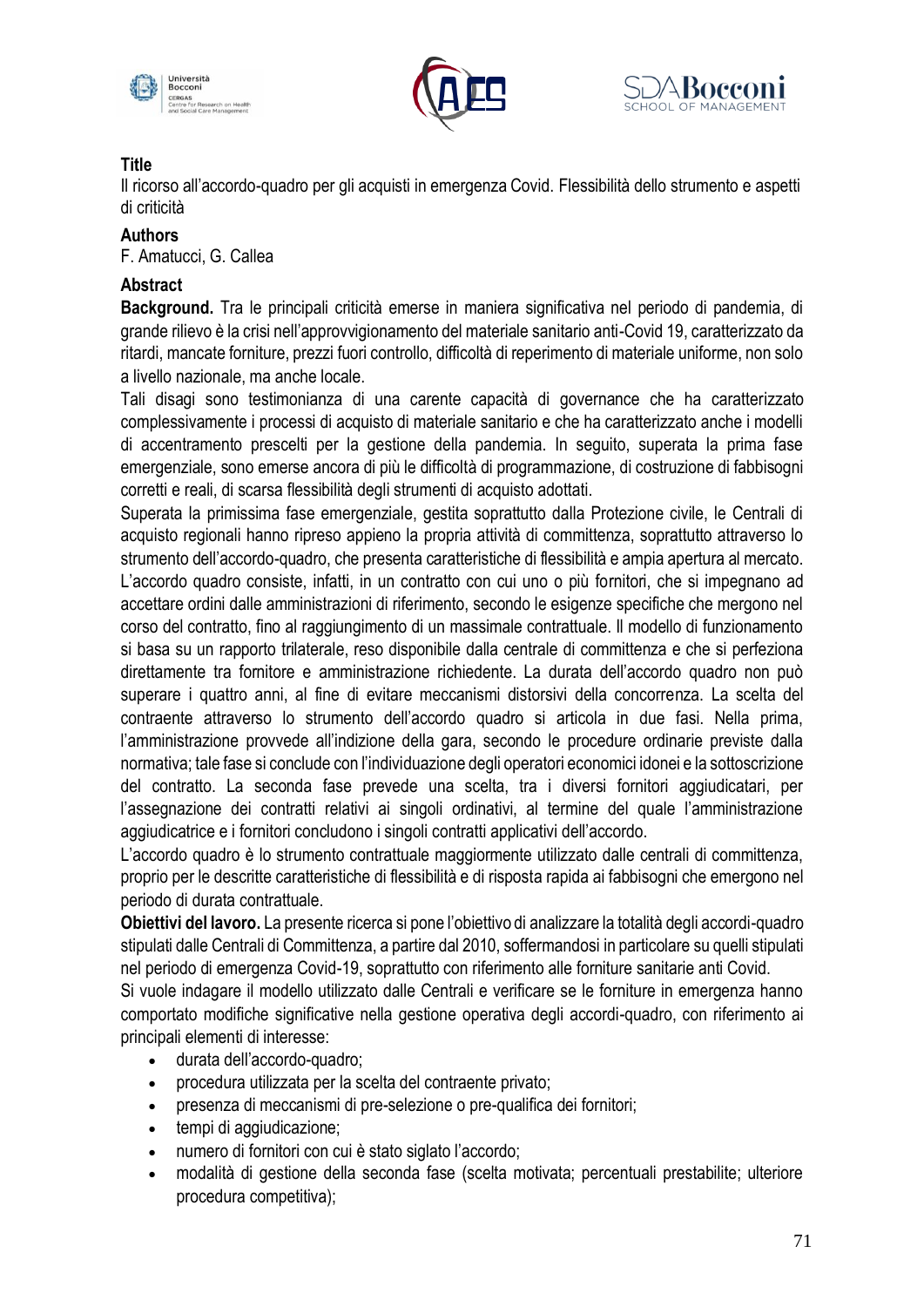





- presenza di percentuali di assegnazione dei contratti a valle;
- percentuali attribuite al primo in graduatoria.

**Metodologia.** Per rispondere alle domande di ricerca, sono stati raccolti dati ufficiali e capitolati di gara pubblicati sui siti istituzionali (es. centrali regionali di committenza e soggetti aggregatori, Portale della Trasparenza ANAC, Portale Tenders Electronic Daily - TED), analizzati report e documenti di recente pubblicazione e condotte interviste semi-strutturate a rappresentanti di centrali e imprese aderenti alla community dell'Osservatorio sul Management degli Acquisti e dei Contratti in Sanità di Cergas SDA Bocconi.

L'estrazione delle informazioni rilevanti dai capitolati di gara è avvenuta secondo un protocollo predefinito.

**Principali risultati.** L'accordo quadro è uno strumento di crescente interesse per le Centrali di committenza: il numero di procedure di gara che lo ha utilizzato mostra, infatti, un andamento crescente nel tempo a partire da 2 nel 2010 a circa 80 nel 2020. A fronte di tale rilevanza, i risultati dello studio, le cui analisi sono ancora in corso, si propongono di fornire una visione critica e formulare raccomandazioni ai soggetti deputati agli acquisti di beni e servizi per la sanità. In particolare, verrà svolta una comparazione tra il ricorso ordinario allo strumento dell'accordo-quadro e il suo crescente utilizzo per gli acquisti di materiale sanitario legato alla pandemia, al fine di evidenziare margini di flessibilità dello strumento in condizioni di difficile programmabilità degli acquisti e di gestione emergenziale.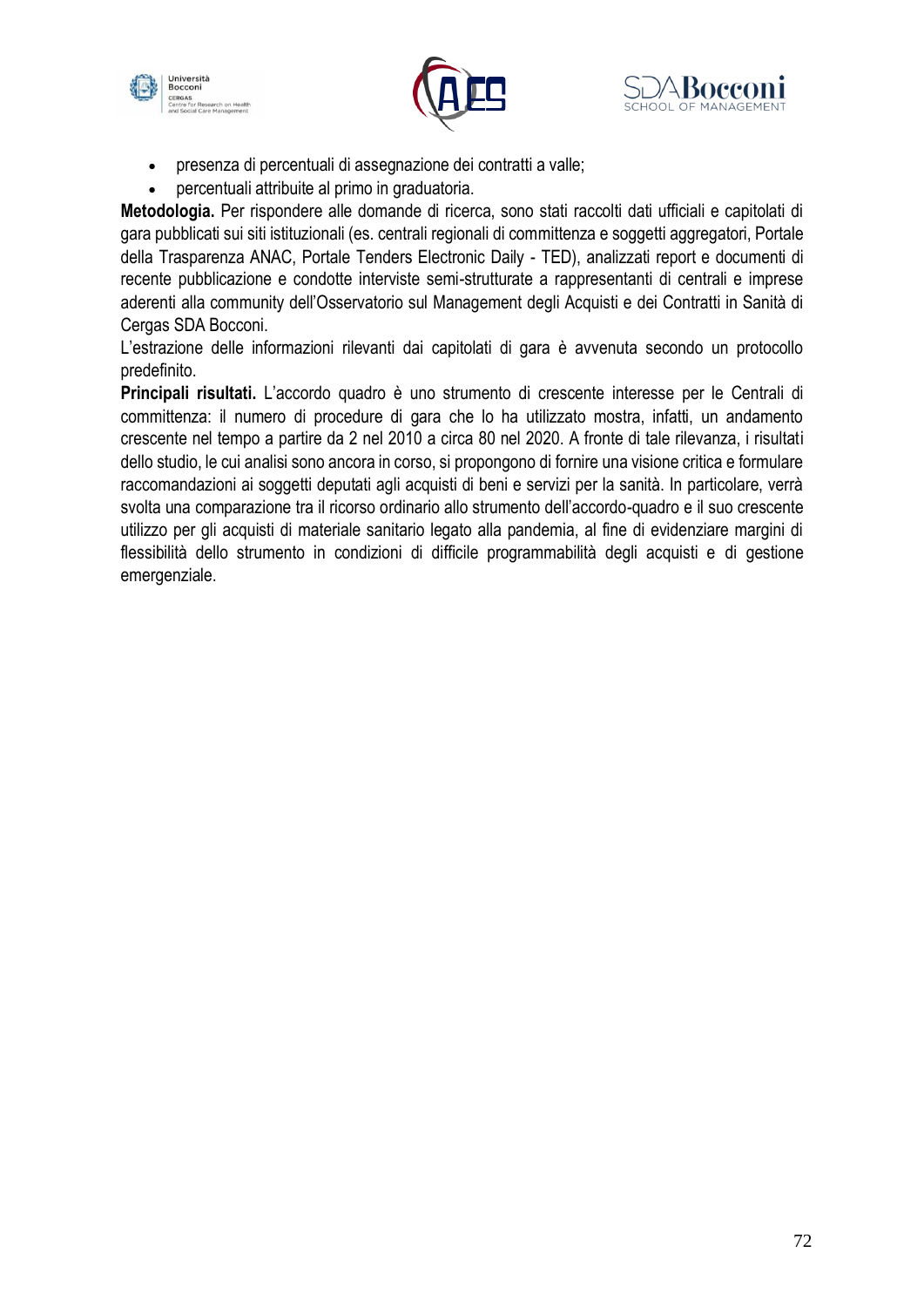





Recommendations for the design and implementation of an Early Feasibility Studies program for medical devices in Italy

## **Authors**

G. Callea, C. Federici, R. Freddi, R. Tarricone

# **Abstract**

**Background**: Between 2004 and 2009 clinical studies for MDs conducted in the US were reported to have dropped from 87% to 45% (Holmes et al, 2016) due to the FDA regulatory stringent requirements. Therefore, FDA undertook a review process to remove the barriers that contributed to this movement. In 2013, FDA introduced the Early Feasibility Study (EFS) program to accelerate American patient access to innovative medical technologies and recoup the US leading role in the premarket research. EFS are limited exploratory clinical investigations taking place early in the development of devices, in small number of patients, typically before the device design has been finalized. Their purpose is related to demonstrating proof of concept and optimizing device design when further non-clinical testing is deemed inadequate to the scope.

Currently European countries do not have a standardized procedural framework for EFS, that are either put forward as individual requests for compassionate use or submitted as traditional feasibility studies and evaluated with inappropriate criteria.

The new European Regulation on MDs (MDR), that became fully active in May 2021, is expected to make the regulatory framework in Europe more restrictive. A European FDA-like EFS program would be desirable as it may contribute to a more streamlined and efficient process for evidence generation and therefore constitutes a viable option to meeting the requirements of the MDR while acknowledging the specificities of devices development and reducing the burden for technology developers.

**Aims**: The aim of this study was to explore perceptions of relevant stakeholders about the desirability and feasibility of an EFS program in Italy and of critical factors favoring or hampering its implementation.

**Methods**: To gain insight into the characteristics of the EFS, we first conducted a structured search of the EFS registered on ClinicalTrials.gov and we performed a literature search on Pubmed, Google, and American Heart Association/American Stroke Association (AHA/ASA) journals and with searches in the main news websites. Afterwards, we applied qualitative research methods (i.e., exploratory and confirmatory focus groups) involving an expert panel of clinicians, biomedical engineers, members of ethics committees, academics, and industry representatives to collect opinions on the appropriateness and feasibility of an EFS Italian program.

**Main results**: Overall, we identified 183 EFS since 2012. The number of studies increased over time, with peaks in 2017 and 2021. The interest in the EFS Program remained stable in 2020, even during the global COVID-19 pandemic. More than half of the studies focused on diseases of the circulatory system (58%), followed by endocrine, nutritional and metabolic diseases - in particular diabetes (10%) and diseases of the nervous system (8%). Approximately three fourths (72.7%) of the studies were conducted in the US. European countries seem to have limited experience with EFS. Germany is the most experienced, followed by France, Poland and Italy.

The expert panel agreed that an EFS program would maximize the efficiency of evidence generation process, strengthen competitiveness and attract R&D investments in the biomedical area. Potential challenges relate to the need for a clear legal framework and high level of technical competencies to evaluate studies. A particular attention must be given to ethical aspects, safety and risk analysis. Any device could be eligible, but potential benefits should offset risks, and the use of the device on human subjects should be regarded as the only way to further product development.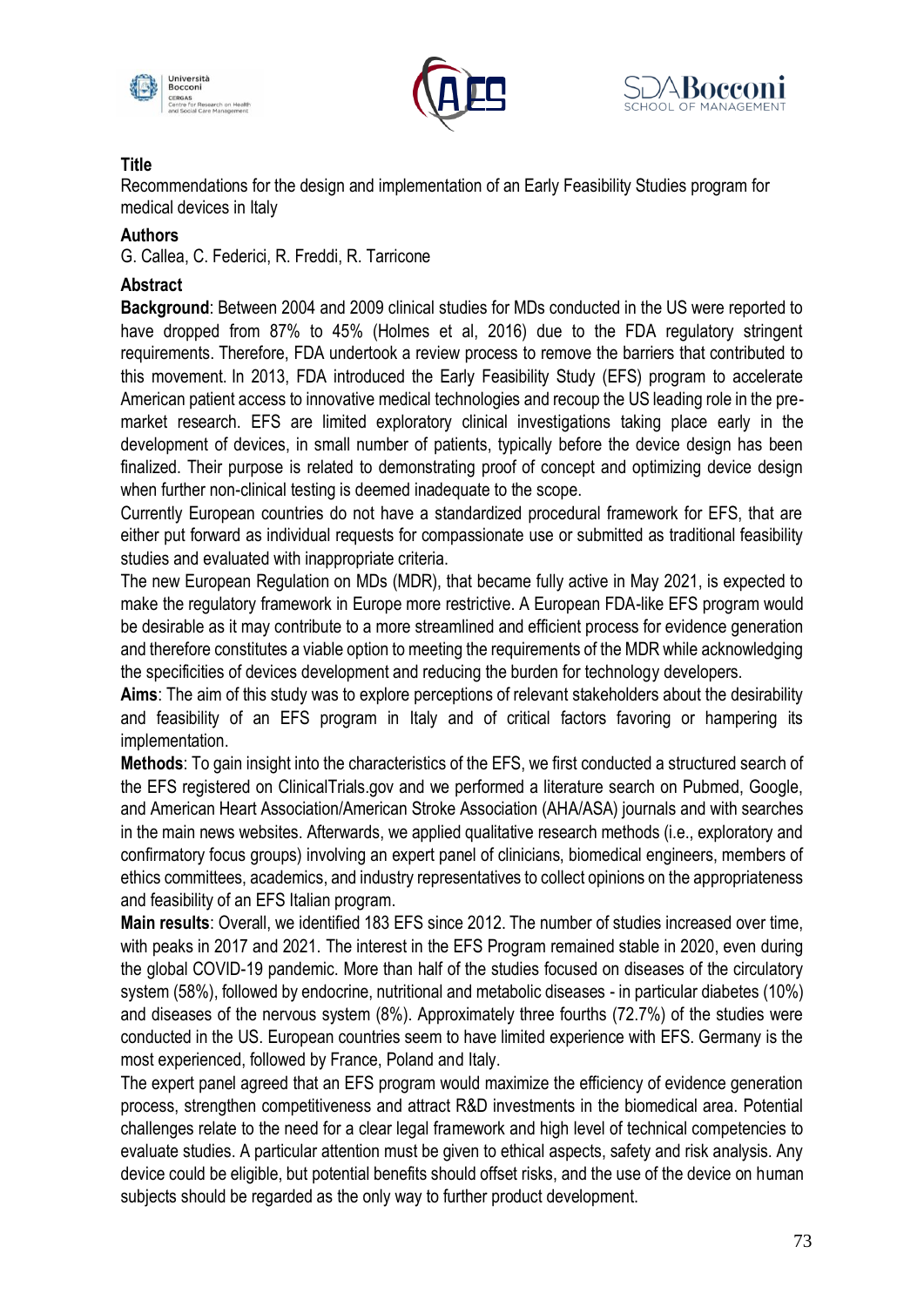





**Conclusions**: An Italian EFS program is highly desirable, however it requires trust and open dialogue between stakeholders, strong investments in capacity building, and patient protection measures to be successful. If successful, it could be scalable to the European context.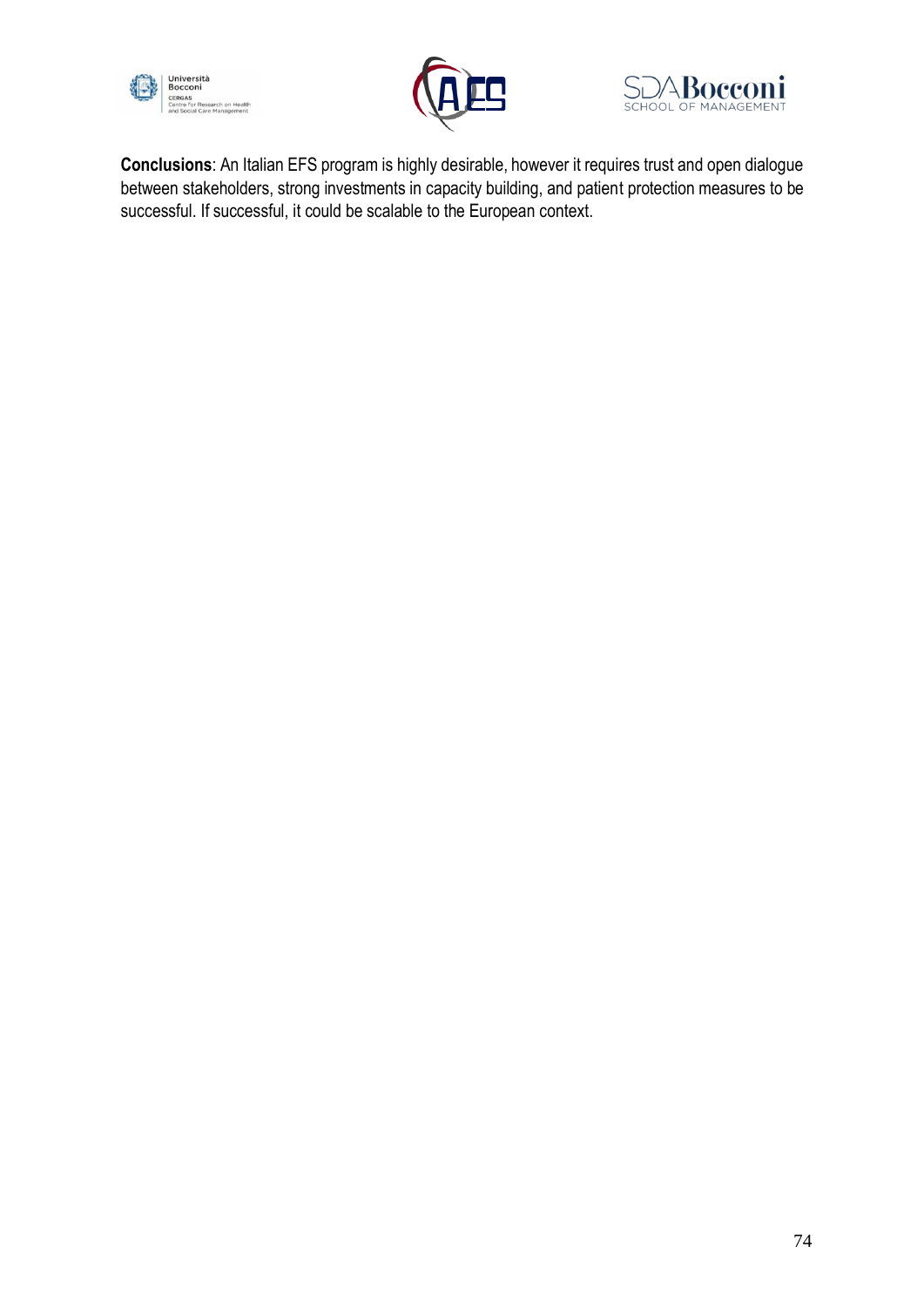





An international perspective on business models for precision medicine

#### **Authors**

F. Amatucci, P. R. Boscolo

#### **Abstract**

There are several definitions of precision medicine, but all confirm it is "an emerging approach for disease treatment and prevention that takes into account individual variability in genes, environment and lifestyle for each person"(US National Institute of Health, 2015).While some consider 'precision medicine' and 'personalized medicine' as synonym, especially in USA (Nesesini, 2020),others suggest there are conceptual differences between the two, with the first referring to a patient approach that considers their genes, genome, behaviors, environments and social contests; and the second one proposing instead a model for health care systems based on patient centrality, data and information (Ginsburg & Phillips, 2018). Whatever the definition, precision medicine is certainly related to progress in genomics and other –omics sciences (i.e.: proteomics, metabolomics). In recent times, precision medicine has gained the interest of prominent scholars and scientists all over the world with fascinating discoveries and improvements in diagnosis and patients' outcomes (e.g. Abu Elmagd et al., 2015; Bando & Takebe, 2016; Brittain et al., 2017; Moscatelli et al., 2018; Bergen S.E. & Sullivan P.F.; 2018; Nicol et al., 2017; Zhang, 2018; Qorongleh et al., 2020; Mohammed F. et al., 2018), but there are still some barriers preventing a wider diffusion. Despite the abundant scientific production, little in fact is known about how to organize precision medicine centers, how to make public and private centers, specialized in genomics, financially viable and sustainable. Technology costs have typically posed a major hurdle for the wider uptake of precision medicine; but costs are decreasing and experience is growing. The purpose of this paper is to investigate how genetic and genomic analyses are organized and financed in different countries, in order to shed light on plausible service delivery evolutions and elaborate useful suggestions on sustainable business models for new genome centers, with relevant insights also for governments and PAs that are called to align with private providers of genome analyses to sustain the trends towards a more personalized medicine. In order to collect evidence about active genomics centers, we run a literature review on financing models for genomic centers, and in parallel a desk analysis of publicly available information in order to compare different centers' business models and international financial schemes. For the literature review the following keywords and combinations of keywords were identified: "genomics" AND "business plan"; "genomics" AND "financing"; "genomics" AND "revenues"; "genomic tests payers"; "cost of genetic tests"; "genetic center" AND "cost". The search was limited to publication in English until February 2021. Publications were scanned for relevance firstly by title, later by abstracts and finally by reading the full text. We retrieved 131 publications, then excluded 84 papers based on their titles,24 based on their abstracts, and 13 based on the full texts. Papers were excluded when focusing primarily on medical aspects of precision medicine and genomics, but not on business and managerial aspects. Ultimately 10 publications were included in the review since they provide useful information about costs and revenues of genomics centers or companies, within sights also on genetic e DTC tests. Other 8paperswere instead added via snowballing. Then, once identified country by country the relevant genomic centers and companies, we searched for information about their history, partnerships, public-private relations and present offerings. Preliminary findings confirm international genomics centers performing whole genome analyses are not many, and the mix of research and services offered varies notably center by center, as well as the mix of public and private financing. While in 2006 a human genome had an estimated cost of \$20-25 million, nowadays the advent of next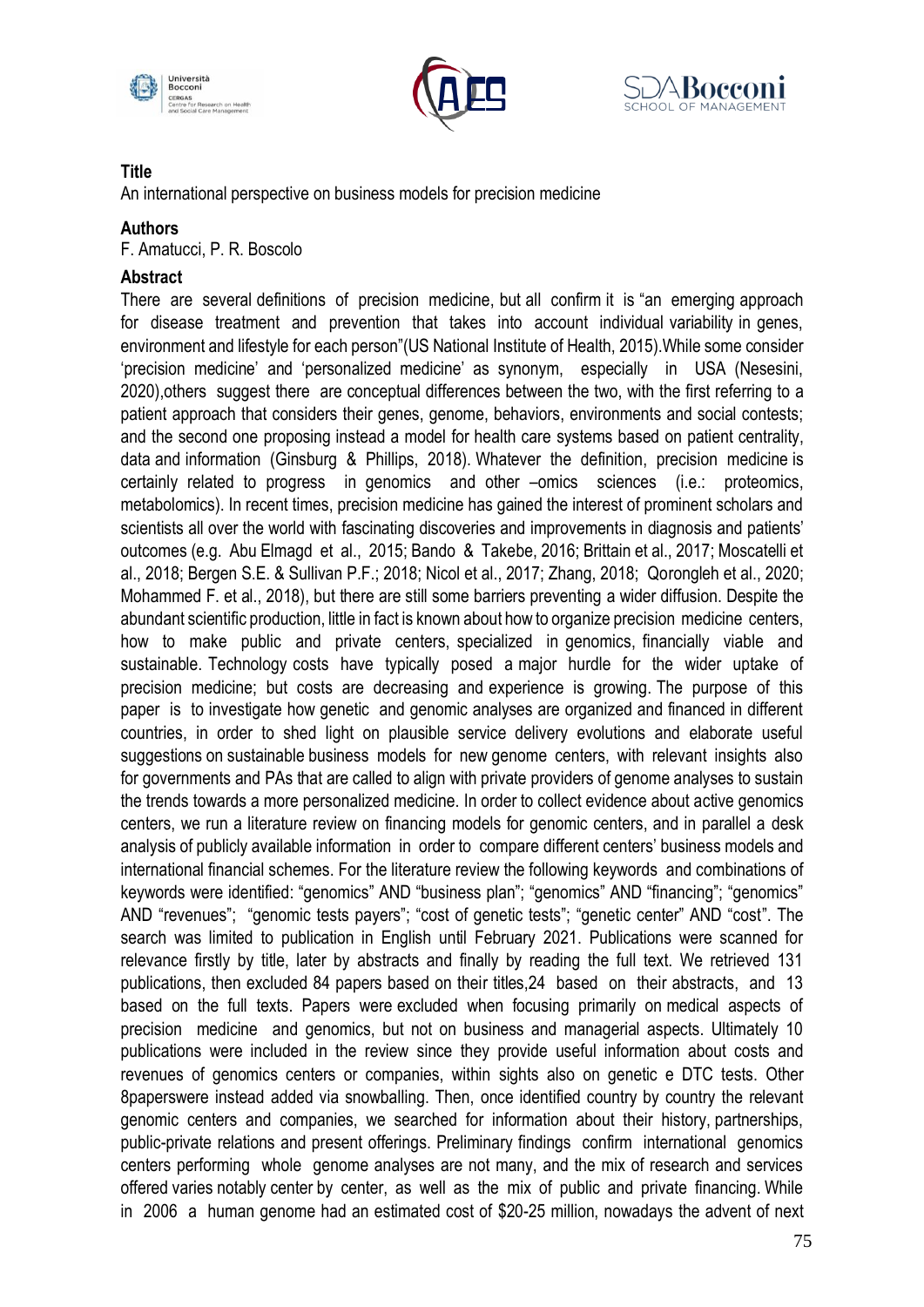





generation sequencing (NGS) technologies contributes to a regular decrease of the costs of consumables and a widespread expectation that a '\$1000 genome' will be available in few years (Schwarze et al., 2020).Since the early experience of the Human Genome Project, completed in UK in April 2003, genetic testing service companies have flourished at a high pace and wide ranges of genetic tests are now available directly to consumer(DTC)(Hudson et al., 2007; Borry, 2013). Companies such as 23 and me, de CODE, Veritas Genetics are now market leader and make million dollars profits every year. National health systems are somehow challenged by the emergence of these players, and in very few cases negotiations are currently ongoing to define how to integrate new genomic information with general patient data, and how to manage the short term implications of having detailed genome information for a larger population.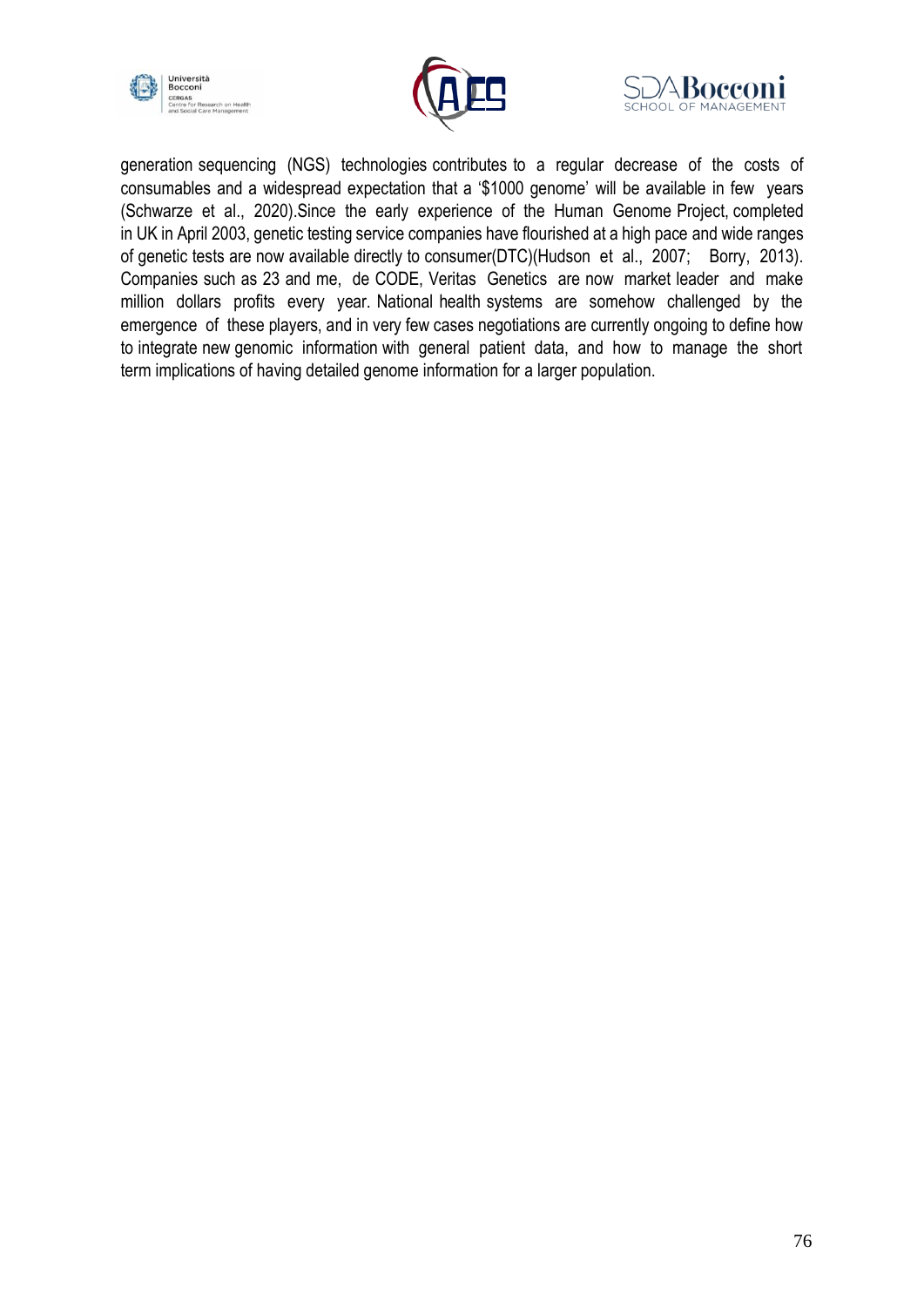





# **ECONOMICS SECTION**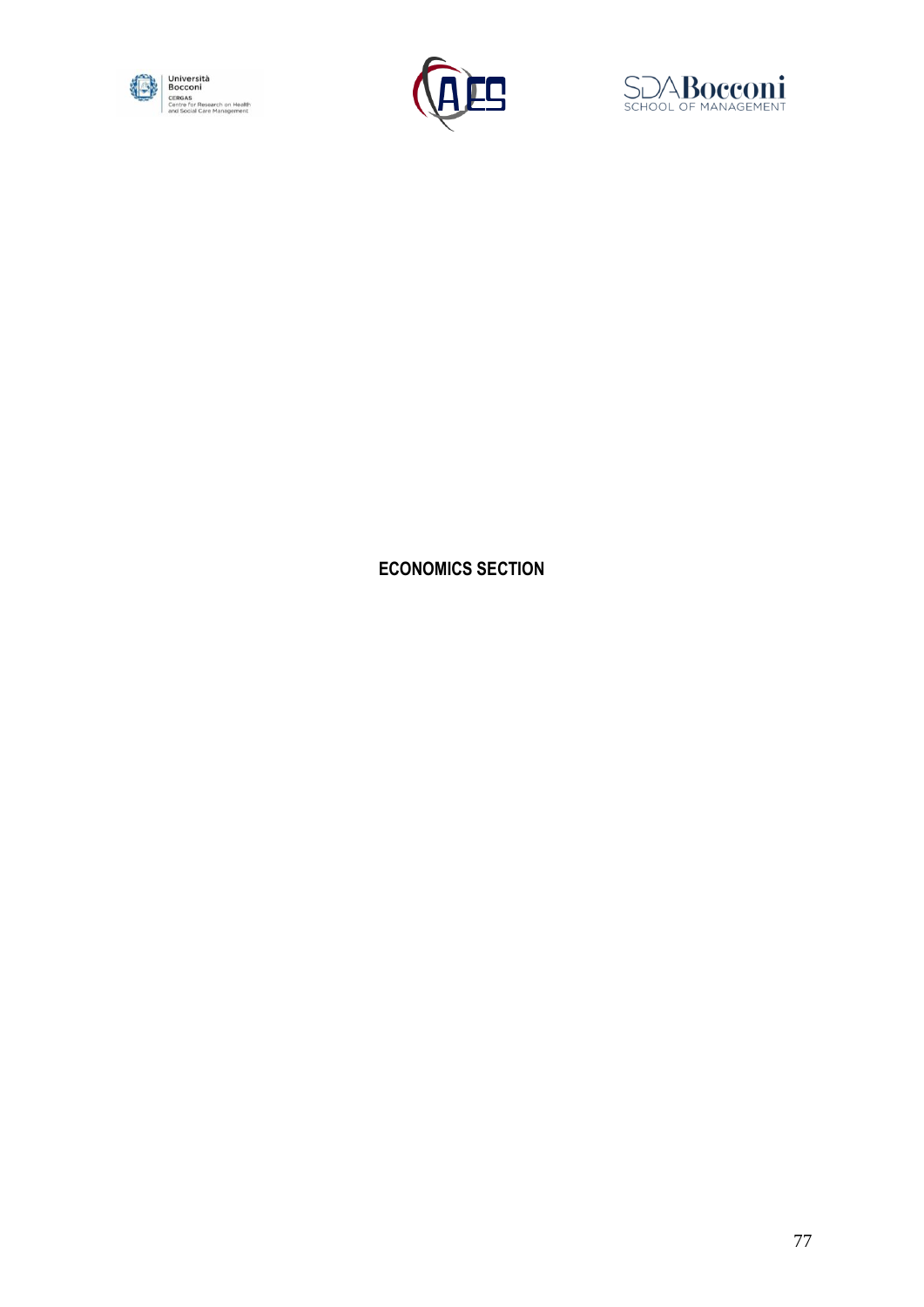





Vax Populi: Social Costs of Fake News on Childhood Vaccines

### **Authors**

M. Giaccherini, J. Kopinska, G. Rovigatti

### **Abstract**

Despite the indisputable benefits of vaccinations, due to vaccine hesitancy, herd immunity for several diseases is not reached. It is thus of substantive policy interest to quantify the spillover effects of novax propaganda for society. We study how novax propaganda on Twitter affects pediatric vaccines and vaccine-preventable health complications among individuals untargeted by immunization. In a theoretical framework, we provide a rationale for the role of social media in increasing polarization induced by exposure to stances of like-minded peers. We empirically test the model predictions with Twitter data, paired with data on vaccination rates and hospitalizations for vaccine-preventable health complications. As novax propaganda and vaccine hesitancy are inherently endogenous, we employ an IV strategy based on passive exposure to novax Twitter contents. We collect the universe of tweets containing vaccine-related keywords for 2013-2018. From user profile data we construct ego-networks evolving around users who tweet vaccine contents. The starting node within each network is a user residing in an Italian municipality, with its own stance on vaccines. Each user is exposed to its friends who we group into passive (users who do not tweet vaccine contents), and active (users who postvaccine tweets). Our IV reflects the exposure of each user to friends who passively propagate vaccine contents. In particular, we exploit a lag in the network nodes, where a user is exposed to vaccine stances within a "friends of friends" network. We estimate the effect of novax propaganda on vaccinations and hospitalizations in a Mixed two-stage least squares approach, with the user-specific lagged network in the first stage, and municipality level aggregated data on vaccinations and hospitalizations in the second stage. We find that exposure to novax propaganda causes a reduction in vaccination rates for measles, mumps, and rubella and an increase in vaccine-preventable disease hospitalization rates and costs.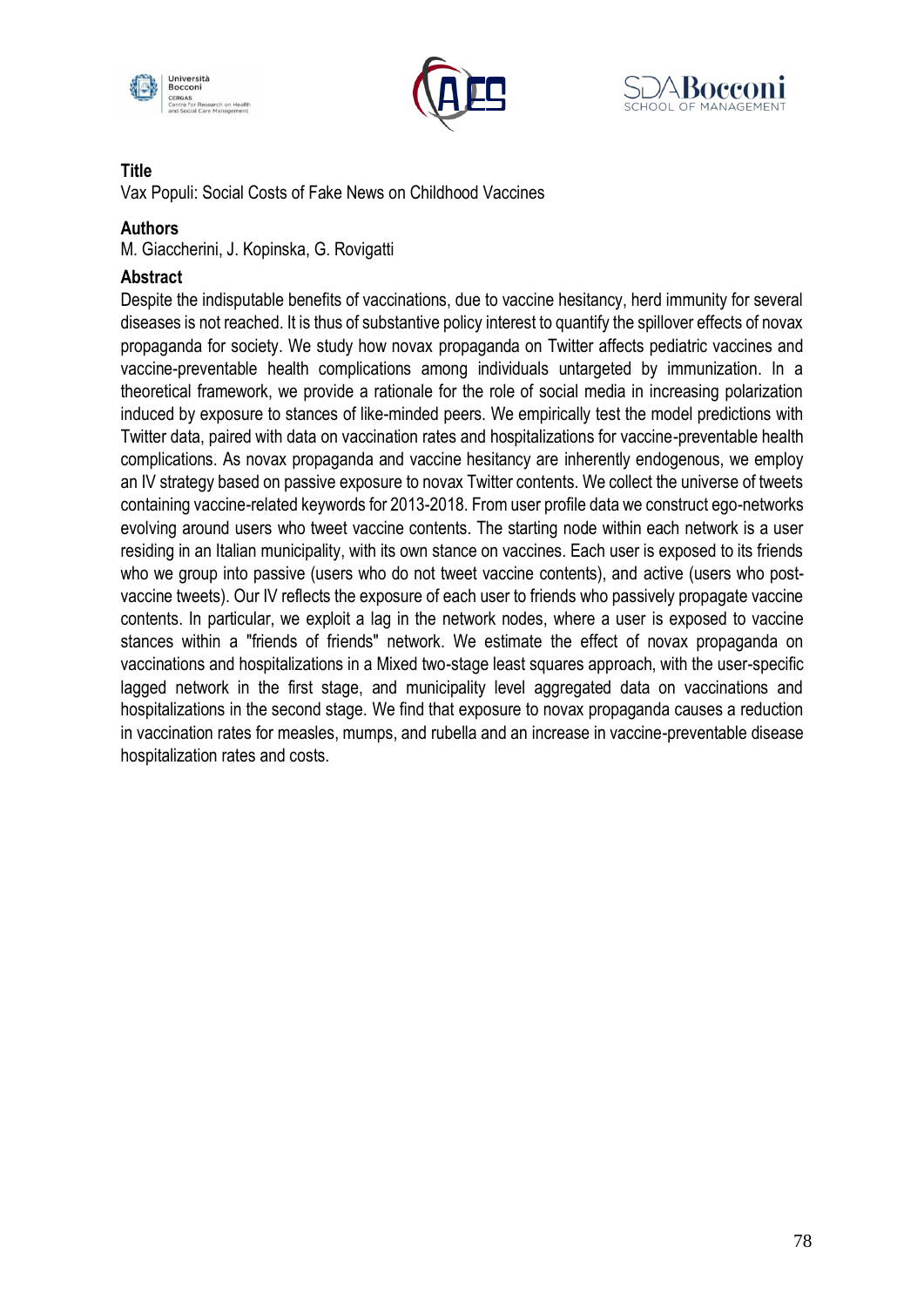





Looking for a star: evaluating the effect of the cohesion policy on Regional Well-being

## **Authors**

G. Albanese, V. Carrieri, M. M. Speziali

# **Abstract**

This paper presents new evidence on the last concluded wave (2007-2013) of the EU cohesion policy. We depart from the broadly used GDP-growth approach and evaluate the impact of EU Structural Funds (SFs) on a battery of regional well-being indicators including economic, educational, health, and demographic outcomes. We exploit the SFs assignment rule to construct a fuzzy RDD. Our results reveal an overall null effect of the policy. We further identify how regional (i) quality of local institutions (ii) human capital and (iii) urbanization impact on the policy's effectiveness. We conclude that these characteristics affect the relationship between SFs and economic outcomes only.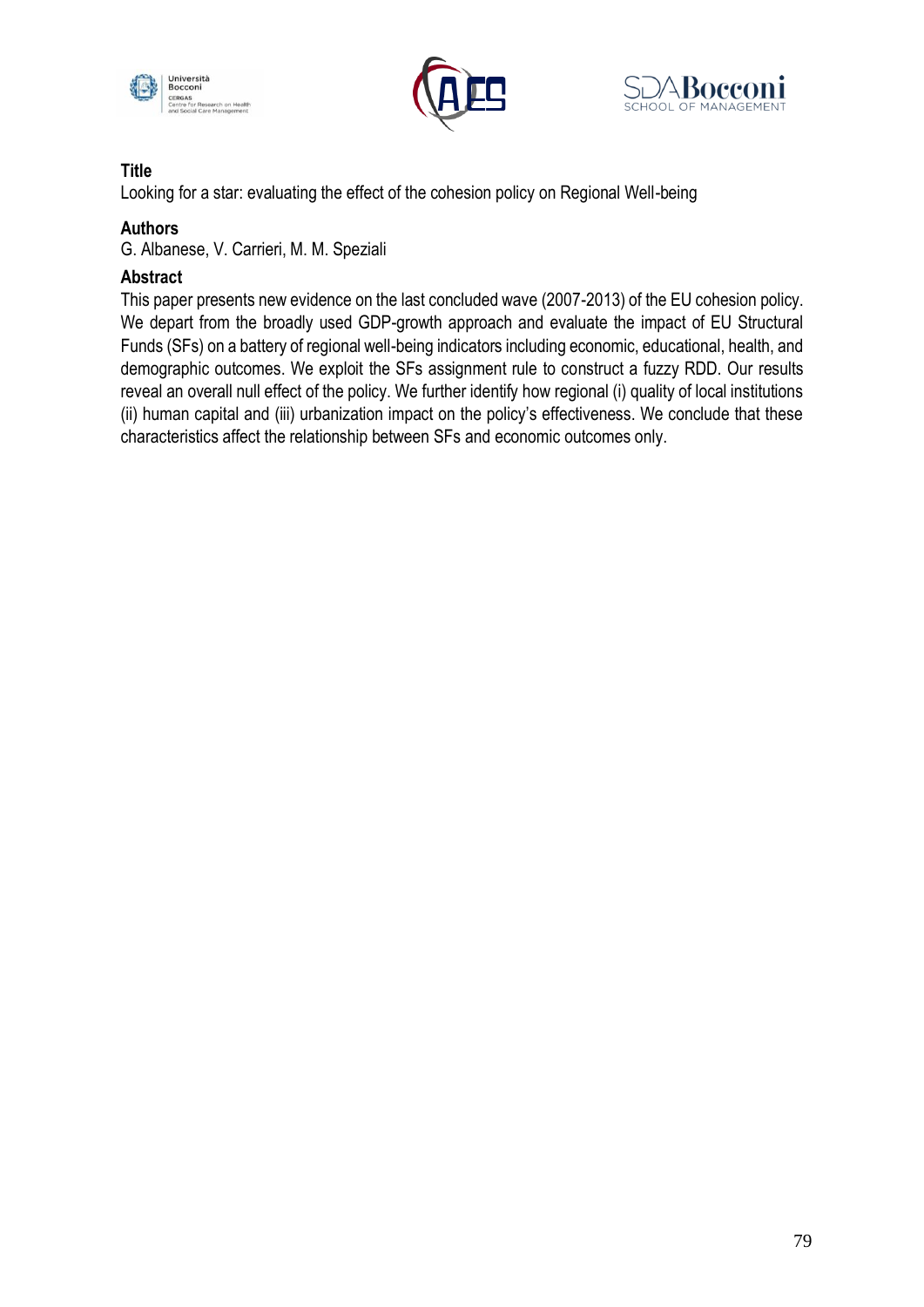





The Impact of Face-Masks on Total Mortality Heterogeneous Effects by Gender and Age

# **Authors**

G. De Giorgi, M. M. Speziali, F. Michalik

# **Abstract**

Governments around the world have been implementing several non-pharmaceutical interventions (NPIs) to fight Covid-19 spread and its associated mortality. We estimate the causal impact of mandatory face-mask wearing policy in public places on(total) mortality in Switzerland. We exploit the staggered introduction of the policy across Swiss cantons using a Difference-in-Difference and an event study approach. We find that the extension of compulsory mask wearing to public places has a heterogeneous impact on mortality, with small positive effects on male mortality entirely driven by older age-cohorts (90+). Finally, we show that adding contact tracing and stricter distancing to compulsory face-mask policy does not lead to better results in terms of mortality.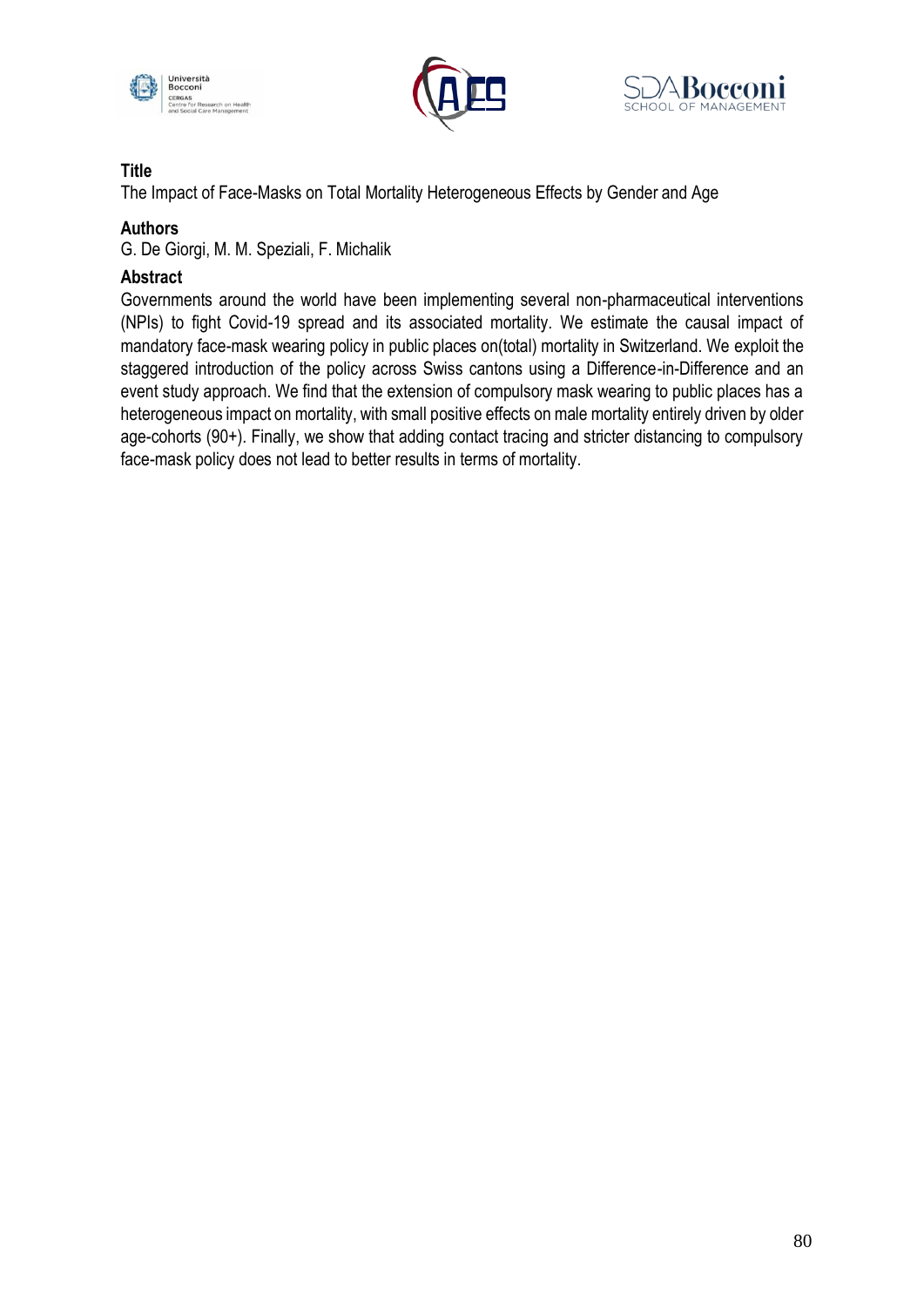





Screening, diagnoses, and mortality in Europe: the breast cancer puzzle.

## **Authors**

V. Carrieri, S. Guthmuller, A. Wübker

## **Abstract**

The European strategy for the early diagnosis and treatment of breast cancer involves a strong public intervention, i.e. the implementation of Organized Screening Programs(OSP). This paper relies on a unique data-set built by merging data on the universe of NUTS-2 level OSP in Europe, individual survey data from the European Health Interview Survey (EHIS), and cancer registries on diagnoses and death to evaluate the effects of OSP on mammography uptake, efficient targeting, breast cancer diagnoses, and mortality. We employ multiple complementary quasi-experimental approaches that exploit regional heterogeneity in the availability of OSP, in the age eligibility criteria, and the timing of OSP introduction. We find that OSP increases mammography uptake by more than 30% and reaches women more at risk of developing cancer and/or not undertaking appropriate prevention measures. However, we find that while OSP increase substantially the number of breast cancer diagnoses, their effects on 5-10-15 years mortality are insignificant. These results point to the need of redesigning such programs and limit over diagnosis.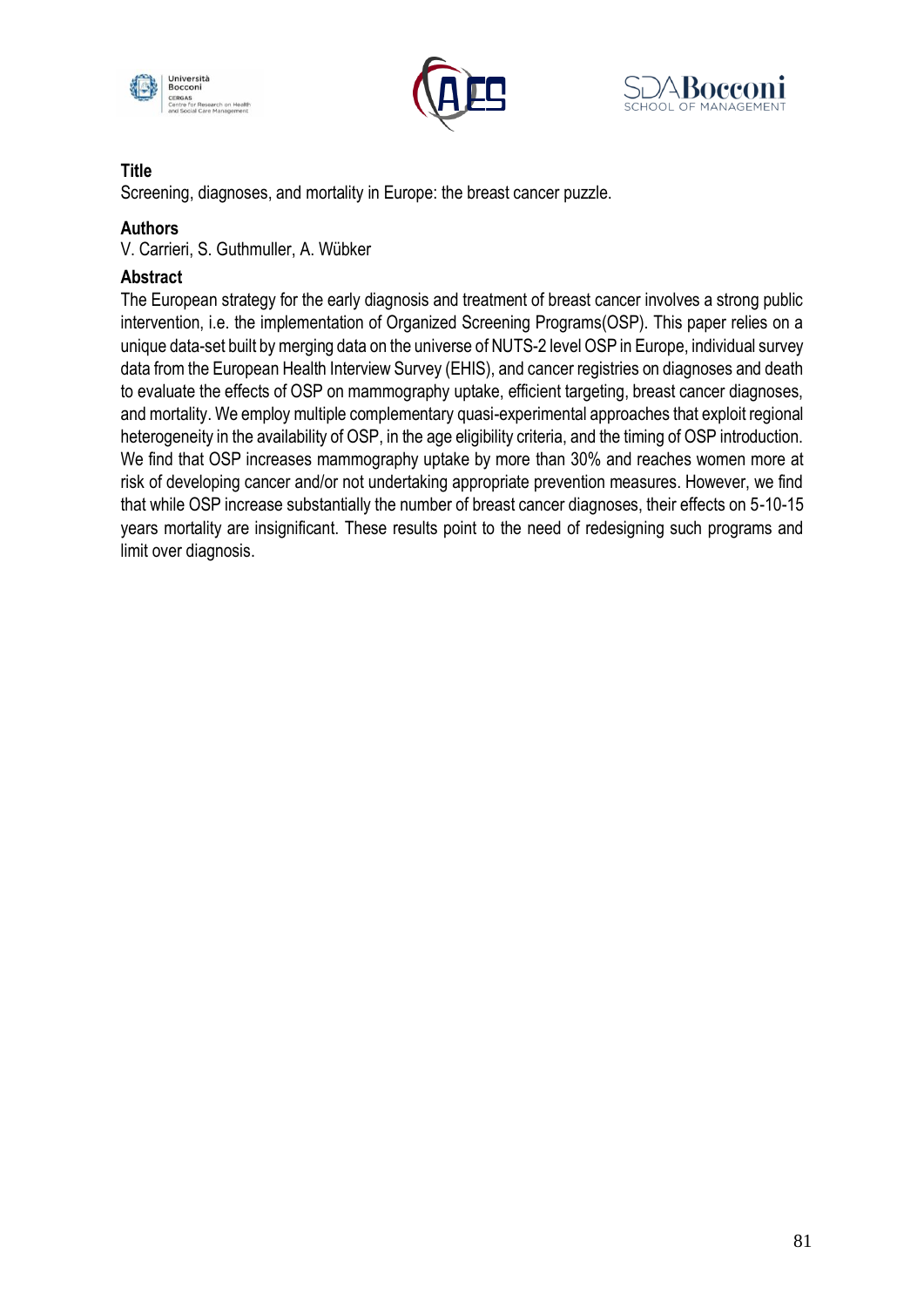





Visiting Parents in Times of COVID-19: the Impact of Parent-adult Child Contacts on the Psychological Health of the Elderly

## **Authors**

A. Brugiavini, C. Di Novi, C. E. Orso

## **Abstract**

The novel coronavirus pandemic (COVID-19) and the consequent restrictions imposed by governments worldwide have affected individuals' health and well-being globally. The most significant public health costs of lockdown restrictions include potential adverse effects on mental health. In the recent literature on symptoms of depression in the elderly due to the COVID-19 pandemic, one of the neglected topics is the impact of disrupting parent–adult child contacts on their psychological and emotional well-being. Using data from the 8th wave of the Survey of Health, Ageing and Retirement in Europe (SHARE) and the SHARE Corona Survey, this study aims to fill this gap, providing additional insights into the psychological status of, and strain on, older people during the COVID-19 outbreak and contributing to the body of research on the negative association between social isolation and the psychological well-being of the elderly. Our findings show that the interventions deemed essential to reduce the spread of the pandemic, such as the "stay-at-home" order, have necessarily disrupted personal parent–child contacts and the social processes that facilitate psychological well-being, with negative consequences on the mental health of elderly parents.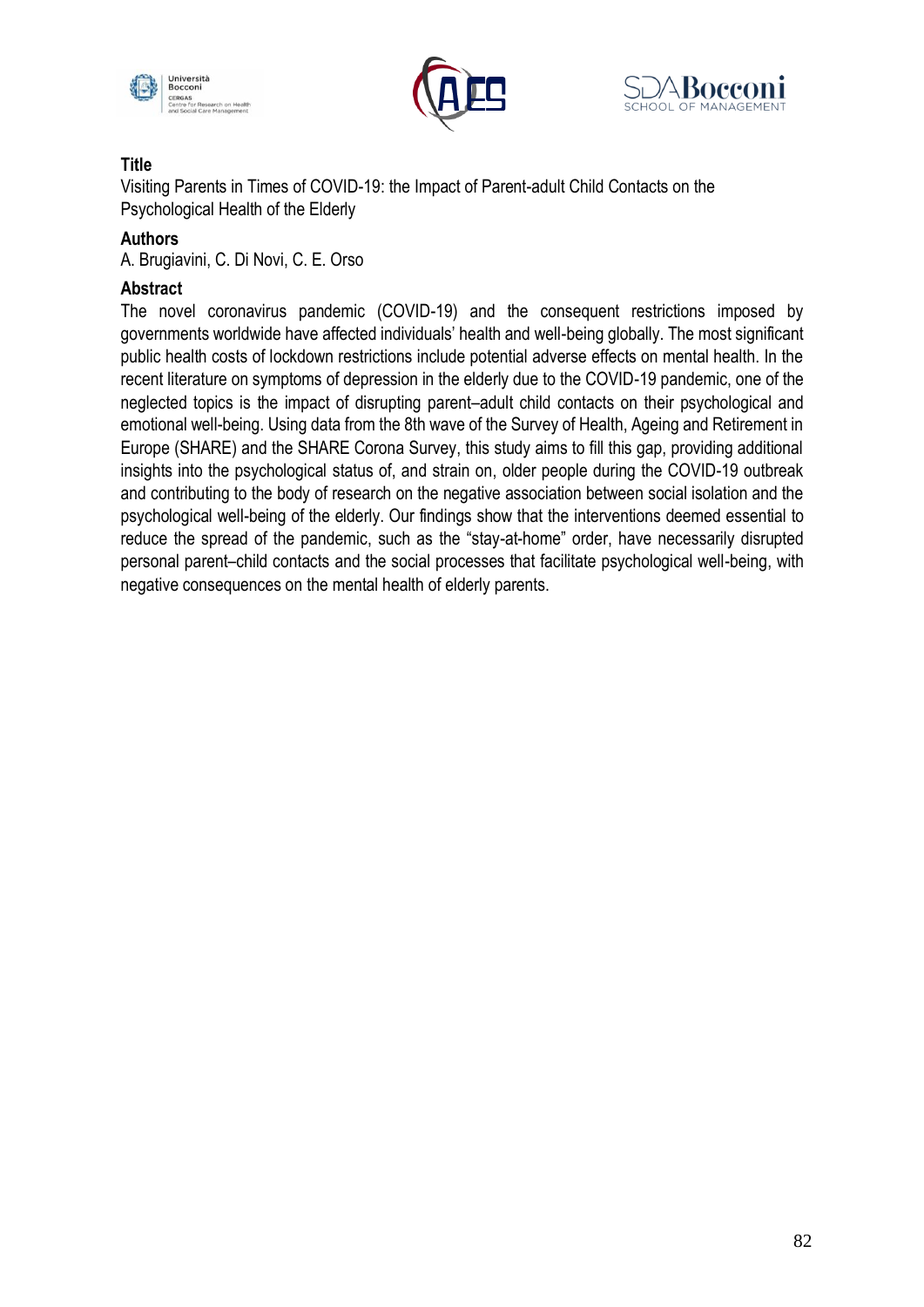





Assessing the impact of the COVID-19 pandemic on patient-reported data in elective oncological robot-assisted surgery

#### **Authors**

S. Manetti, A. Ferrari, C. C. Zirafa, F. Melfi, M. Vainieri

### **Abstract**

**Background.** The Coronavirus disease 2019 (COVID-19) pandemic has disruptively changed healthcare routine practice and affected the delivery of elective care. Italy has been one of the most affected countries by COVID-19 in Europe. Hospitals and frontline healthcare professionals had to face and manage unexpected pressures to sustain ordinary activities in extraordinary conditions, while patients might have felt abandoned and neglected alongside their journey because of the lack of family support and the difficulty in communicating with doctors.

**Objective.** To investigate how the current pandemic might have influenced the patient-reported outcome and experience (PRO and PRE) data of oncological patients involved in ongoing clinical research and medical care.

**Methods.** Using a systematic and continuous data collection strategy implemented in Tuscany Region, Italy, since January 2018, we employed PRE and PRO measures routinely collected from oncological patients requiring elective robot-assisted surgery for lung, prostate, or colorectal cancer at four different time points, during the hospitalization for the intervention (T0) and 1-, 3-, and 6-months after surgery (T1, T2, and T3). We analyzed two separate patient samples (pre-COVID-19 group: N = 482vs.COVID-19 group: N = 238) by including individuals with similar socio-demographic characteristics and lifestyle habits. Patients belonging to the reference pre-COVID-19 group completed their last follow-up by February 2020. We evaluated PROs by using a validated tool, the EORTC QLQ-C30 questionnaire, which provides an overall score computed from nine sub-dimensions. PREs were assessed by using open questions capturing the perceived experience and quality of care. Given the multidimensionality of the patient journey's perceptions, it was necessary to adopt a mixed research methodology that successfully combined quantitative and qualitative techniques. We used both linear regression models and multilevel models for repeated measures to investigate potential changes induced by COVID-19 on the EORTC QLQ-C30 sub-dimensions and overall scores, respectively. We further conducted a sentimental analysis around patients' experiences.

**Results.** We found significant between-group differences during hospitalization (T0) in the PRO scores for five subdimensions (global health, cognitive functioning, social functioning, fatigue, nausea). Similarly, the overall score during hospitalization (T0) was higher in the COVID-19 group (p=0.009). We also observed relevant changes on emergent themes related to experience and satisfaction levels, with significantly higher (p=0.021) rates of positive comments in the COVID-19 group during hospitalization (T0). On the contrary, there were no between-group differences in the PRO scores, nor in the proportion of positive open comments, at the following time points outside the hospital (T1-T3).

**Conclusions.** During the COVID-19 pandemic, hospitals and frontline healthcare professionals have been able to guarantee high standards of care delivery in elective surgery. As a matter of fact, during the hospitalization for surgery, patients reported higher PRO scores and greater quality-of-care perception and experience compared with the reference pre-COVID-19 group. In contrast, our findings imply that patient-reported data collected during the follow-up after hospital discharge can be used with confidence in clinical research despite the pandemic, as no statistical pre vs. post difference was detected.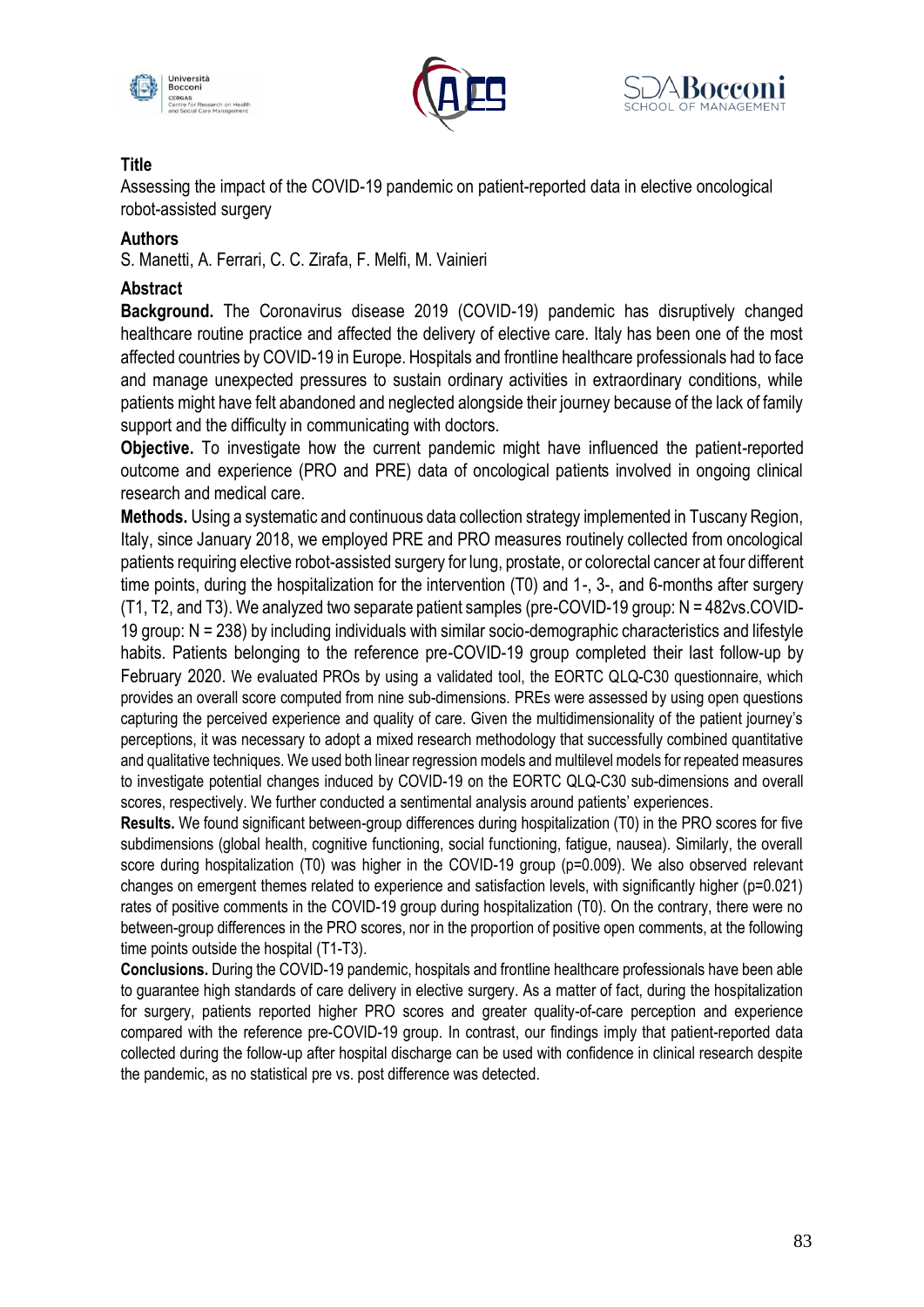





Women in Distress: Mental Health and the COVID-19 Pandemic

## **Authors**

E. Barili, V. Grembi, A. C. Rosso

## **Abstract**

**Background.** The COVID-19 pandemic has, thus far, triggered two types of emergencies: a health care emergency, ranging from the fear of being infected to the inability of national healthcare systems to deal with the subsequent waves of patients, and an economic emergency, with massive layoffs due to the limitations to economic activities, the rearrangement of working conditions, and the restrictions to mobility. These two emergencies, joint and protracted in time, have brought unexpected and unprecedented disruption to everyday life. Among the consequences of this situation, repercussions for mental health appear to be the most ignored by policy makers so far. However, the only somewhat comparable and not-so-remote experience of the 2008 Great Recession has provided a plethora of evidence of both the mental health costs of economic downturns (Frasquilho et al. (2016), Dagher et al. (2015), Browning et al. (2006), Kuhn et al. (2009)) and the need to target relief policies to specific population groups that tend to be more fragile than others in times of distress (Hoynes et al. (2012), Bertoli et al. (2021)).

**Objectives.** We investigate the main determinants of women's mental distress during the first wave of the COVID-19 pandemic in Italy. The focus on a specific population group, women, allows us to go in depth into the peculiar drivers of self-reported mental well-being affecting them. Women are selected because they are and will continue to be among the most penalized by the downturn of the economy due to the pandemic (Alon et al. (2020), Profeta (2020), Dang and Viet Nguyen (2020)). Moreover, differently from men that tend to externalize mental distress through risk taking behaviors or antisocial conducts, women tend to internalize it, resulting in a higher probability of developing disorders like depression or anxiety (Rosenfield and Mouzon (2013)).From a policy-making perspective, it is crucial to understand the relative role of drivers to define better priorities for intervention and shape communication strategies for the population.

**Methodology.** Exploiting a unique survey run at the end of the first wave of the COVID-19 pandemic (July 2020) on more than 4,000 women aged 20-65 in Italy, we explore the relative role of two groups of drivers, present issues and expectations, in affecting mental well-being. To capture mental wellbeing, we propose a new mental distress index (i.e., synthetic measure based on self-assessed statements of having very often or constantly experienced feelings of depression, anxiety, panic, fear that something bad could happen, or sleeping problems). Present issues are defined as factors that already occurred in the experience of the respondent, as for the incidence of the COVID-19 outbreak in the province of residence or changes in employment status pre-post first wave, while expectations consist of speculations about future events, such as the expected impact of the pandemic on access to health care or potential changes in employment conditions in the short run.

**Main Results.** Our results show that present issues play a minor role compared to expectations. Concerns over the respondents' future employment status represent the lion's share (+48.1%) in explaining the variation in mental distress compared to similar concerns about the employment status of the partner (+25.6%). Since both incomes contribute to the household wealth, these findings highlight the relevance of employment status per se and its links to respondents' social status. More general expectations regarding the effects of the pandemic on the labour market and access to care explain a +31% and +24.6% increase in mental distress, respectively. The explanatory power of the controls related to expectations is far larger than that of any other variable, sustaining the hypothesis that pessimistic expectations have a major impact on respondents' mental health. Examining present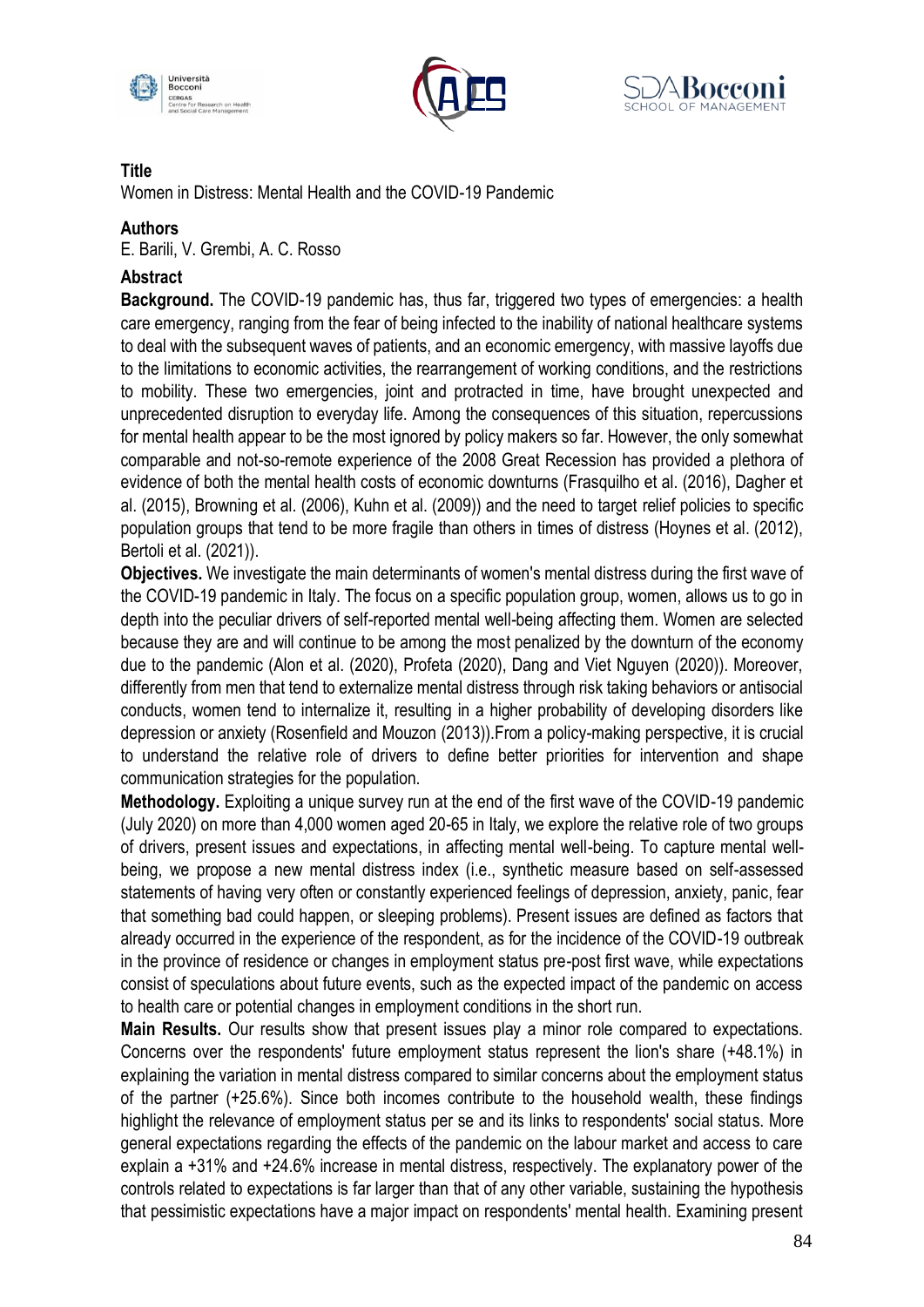





issues, a one standard deviation increase in the incidence of the COVID-19 outbreak, as proxied by administrative data on the COVID-19 mortality rate, explains a +4.6% increase in mental distress, although the effect is not robust through all specifications and outcomes used in the analysis. On average, younger women (i.e., below 35) and women lacking a high school degree face higher levels of mental distress, while regardless of the restrictions in access to childcare services and schools during the first wave, having (school-aged) children plays a minor role. Using a panel fixed effects model that includes respondents to a re-call run in February 2021, we show that there was no adjustment to the new normal. Finally, using data on gender norms, we show that where the role of women is conceived in a more traditional way, the level of mental distress as driven by future employment is lower, suggesting that women's expectations for their role in society do play a relevant role in self-assessed well-being.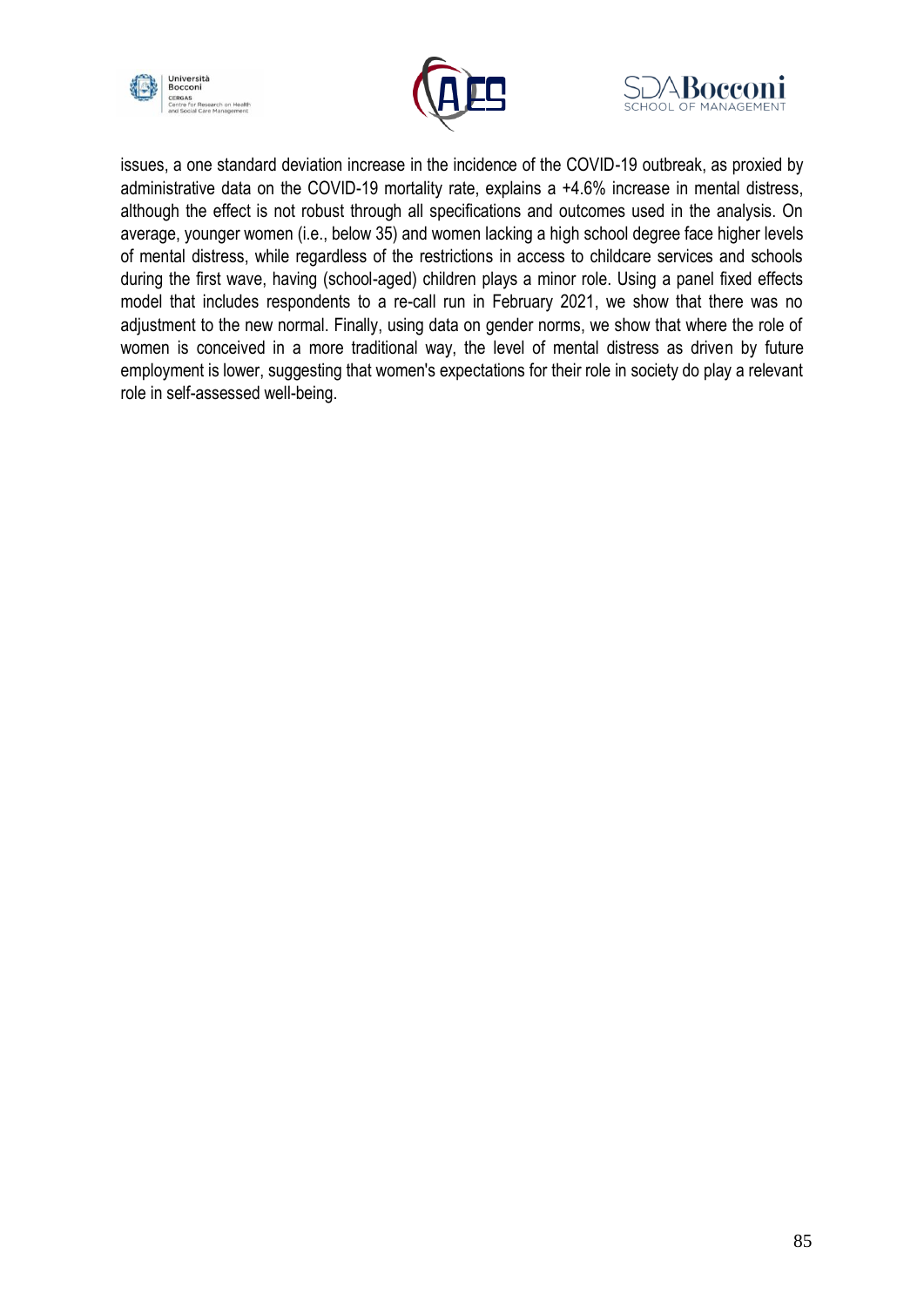





Regional devolution and productivity of the Italian hospital sector: Catching up or falling behind?

# **Authors**

C. Guccio, G. Pignataro

## **Abstract**

This paper analyses productivity growth in the Italian hospital sector over a period characterized by substantial reforms that shifted the responsibility of both managing and funding from central to regional governments. One of the main goals of these reforms was to improve the accountability and efficiency of the Italian NHS. In a country characterized by large disparities across the different jurisdictions, along the different dimensions of the provision of healthcare services, one would expect that regional autonomy should provide a powerful incentive to improve the efficiency of provision, above all for those regions lagging behind. As a result, we should observe a closing gap in the efficiency level of the different regions and a general increase in the national level of efficiency. Of course, this is something that needs to be tested over a sufficiently long timespan. This study explores for the first time the dynamic effects of delegation of healthcare policies to Italian subnational governments, on hospital sector productivity levels. We use the latest advances of time-dependent robust nonparametric frontier analysis to assess the effects of these reforms on hospital efficiency levels. It utilizes conditional orderm robust frontiers to model the dynamic effects of decentralization on a large sample of Italian hospitals over the period 1999–2010to disentangle the dynamic effects alongside the effects of decentralization on productive efficiency levels between geographical area. The analysis shows that the effects of the reform have been mixed for the regions as a whole, further widening the efficiency gap between the hospital sectors in the North and the South of the country.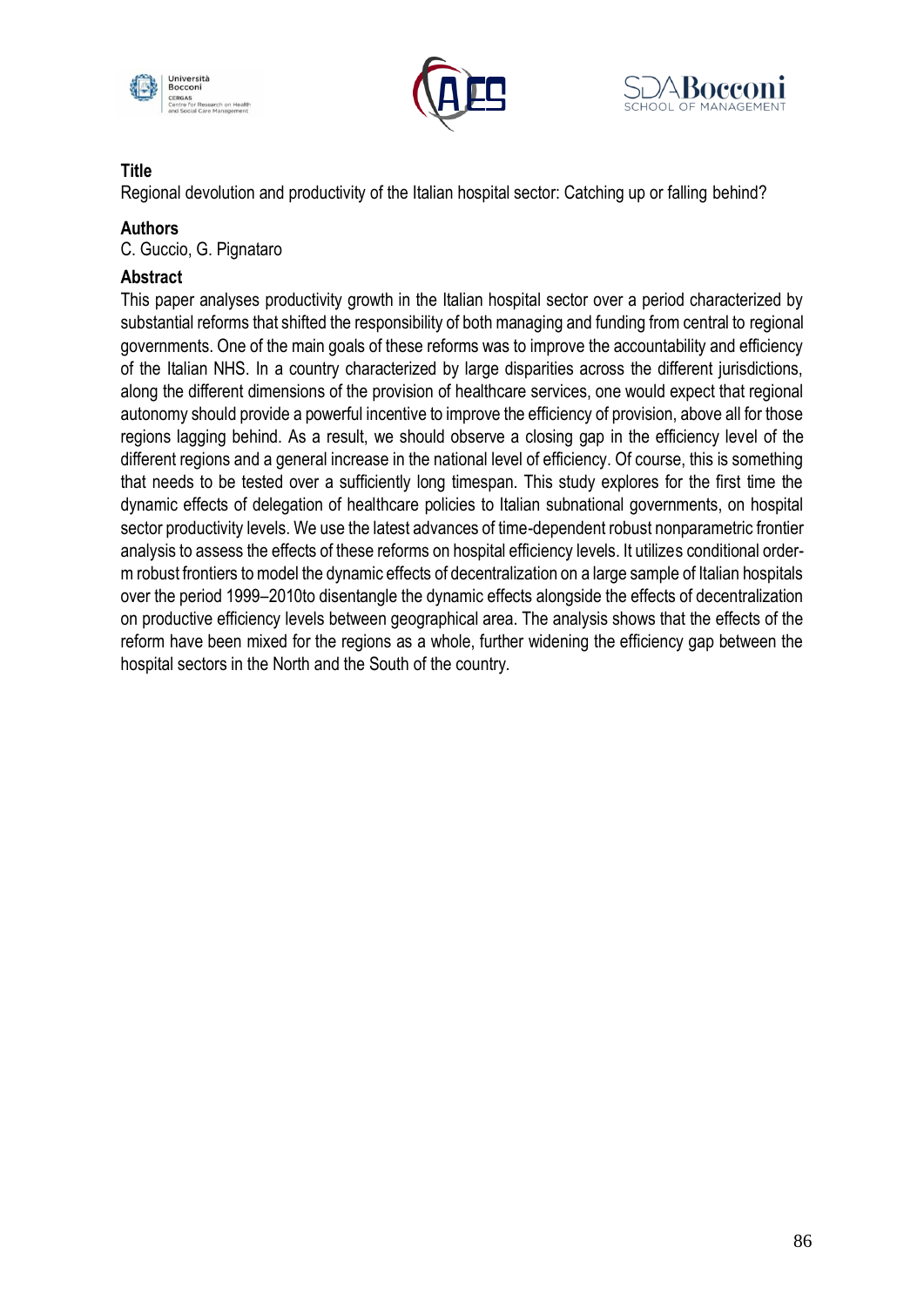





Should I care for my mum or for my kid? Sandwich generation and depression burden in Italy

### **Authors**

E. Brenna

#### **Abstract**

**Setting and objective.** In Italy, over the last decades, elderly care has been mostly provided by family members, especially adult offspring, and in particular daughters. This paper investigates the relationship between informal caregiving and mental distress among Italians aged 35 to 59, with a focus on gender effect and parenthood responsibilities.

**Data.** The dataset is the European Health Interview Survey (EHIS), second wave, year 2015. As far as it is known, the Italian EHIS has not been used for studies on ageing and caregiving.

**Methods.** Using selected subsamples, a Propensity Score Matching between caregivers and noncaregivers aged 35 to 59 is implemented, with the aim of measuring the difference in level of depression, if any, between the two groups.

**Results.** Findings show that women providing their frail relatives with informal care are less likely to suffer from mental distress compared to non-carers. However, results change radically if they have children aged less than 15at home, and a higher probability of being depressed is detected for women overwhelmed by the double responsibility of assisting both dependent relatives and their own children. Results are not significant for men.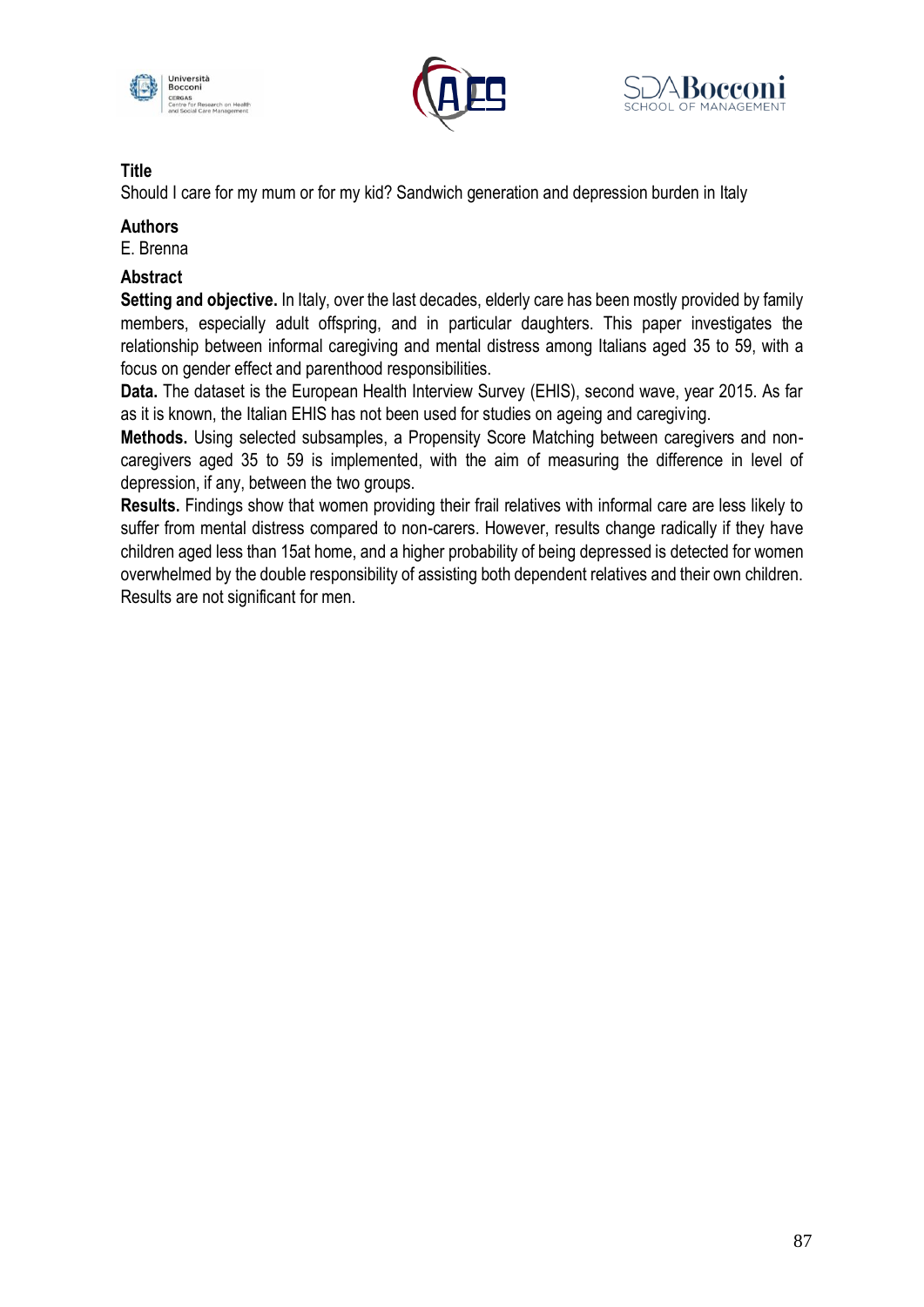





COVID Angels Fighting Daily Demons? Mental Health of Healthcare Workers and Religion

## **Authors**

E. Barili, P. Bertoli, V. Grembi, V. Rattini

# **Abstract**

**Background.** An increasing number of studies shows the negative impact of theCOVID-19 pandemic on mental health regardless of the different institutional contexts and responses to the emergency (Adams-Prassl et al., 2020; Giuntella et al., 2021; Oreffice and Quintana-Domeque, 2020; Proto and Quintana-Domeque, 2021).Consistent with evidence on past disease outbreaks (Gershon et al.,2016; Lee et al., 2018;Shah et al., 2020) and with the effects detected in the overall population, by the end of the first wave of COVID-19, healthcare personnel had experienced a dramatic deterioration of their mental health, showing clear signs of post-traumatic stress disorder (PTSD) and burnout (Cabarkapa et al., 2020; Giusti et al., 2020; Muller et al., 2020;Pappa et al., 2020; Preti et al., 2020; Vindegaard and Benros, 2020). Understanding the role of potential mechanisms to help cope with the stress triggered by the traumatic situations has important consequences for both the health of specific categories of workers and the general well-being of the population (Bohlken et al.,2020; Cai et al., 2020; Chew et al., 2020; Donget al., 2020; Labrague and De Los Santos, 2020; Maraqa et al., 2020; Shechter et al., 2020;Xiao et al., 2020). It goes beyond the specific traumatic situation experienced due to theCOVID-19 pandemic, possibly applying to other events which are out of the control of individuals. **Objectives.** This paper assesses the effectiveness of a specific coping mechanism that can be used to deal with memories of traumatic events: religiosity. The propensity of people to use religiosity to cope with negative events is known as religious coping (Pargament, 2001). Differently from previous studies that limit their discussion to descriptive analysis (Koenig, 1998; Shariffet al., 2016), we aim at estimating the causal effect of religiosity on reported mental health.

**Methodology.** We isolate the effect of religiosity running an experiment through an online survey administered to healthcare workers in Italy between June and August2020. The experiment directly manipulates the salience of individual religiosity through implicit priming (Benjamin et al.,2016): participants were randomly assigned to one of the two versions of the survey differentiated by the presence/absence of "sacred" words among statements unscrambling task. Overall, we collected more than 15,000questionnaires from health workers. Based on the answers to the frequency of feelings of distress in the previous months, we construct our main outcome of interest, Mental distress, which captures the memories of severe mental distress statuses, and an index for the level of Concerns, which groups the potential causes of poor self-assessed mental health. Since both measures refer to the period from the end of February to June 2020, our estimated effects refer to coping with past traumatic events, in the spirit of the literature on dealing with PTSD.

**Main results.** We show that priming religiosity decreases self-assessed mental distress by -9.5% in the full sample (at the mean of the outcome). The baseline results are stronger in the subsample of respondents working in Northern regions, the area most affected by the virus during the first wave. These findings are robust to controlling for a rich set of covariates and to the use of regional fixed effects. The effects on Mental distress are confirmed through an analysis of the impact on Concerns. Based on the assumption that the priming effects should be stronger when the traumatic experience has a potentially deeper impact, we address the role of religiosity as a coping mechanism in two ways. First, we run the baseline analysis on subcategories of workers who were, on average, under more distress as far as mental health is concerned (i.e., women-(Astbury, 2001)) and who were more exposed to the first wave (i.e., hospital workers). Priming religiosity generates a reduction in reporting extremely poor mental status of -9.9% in the subgroup of women, while a reduction by -11.2% among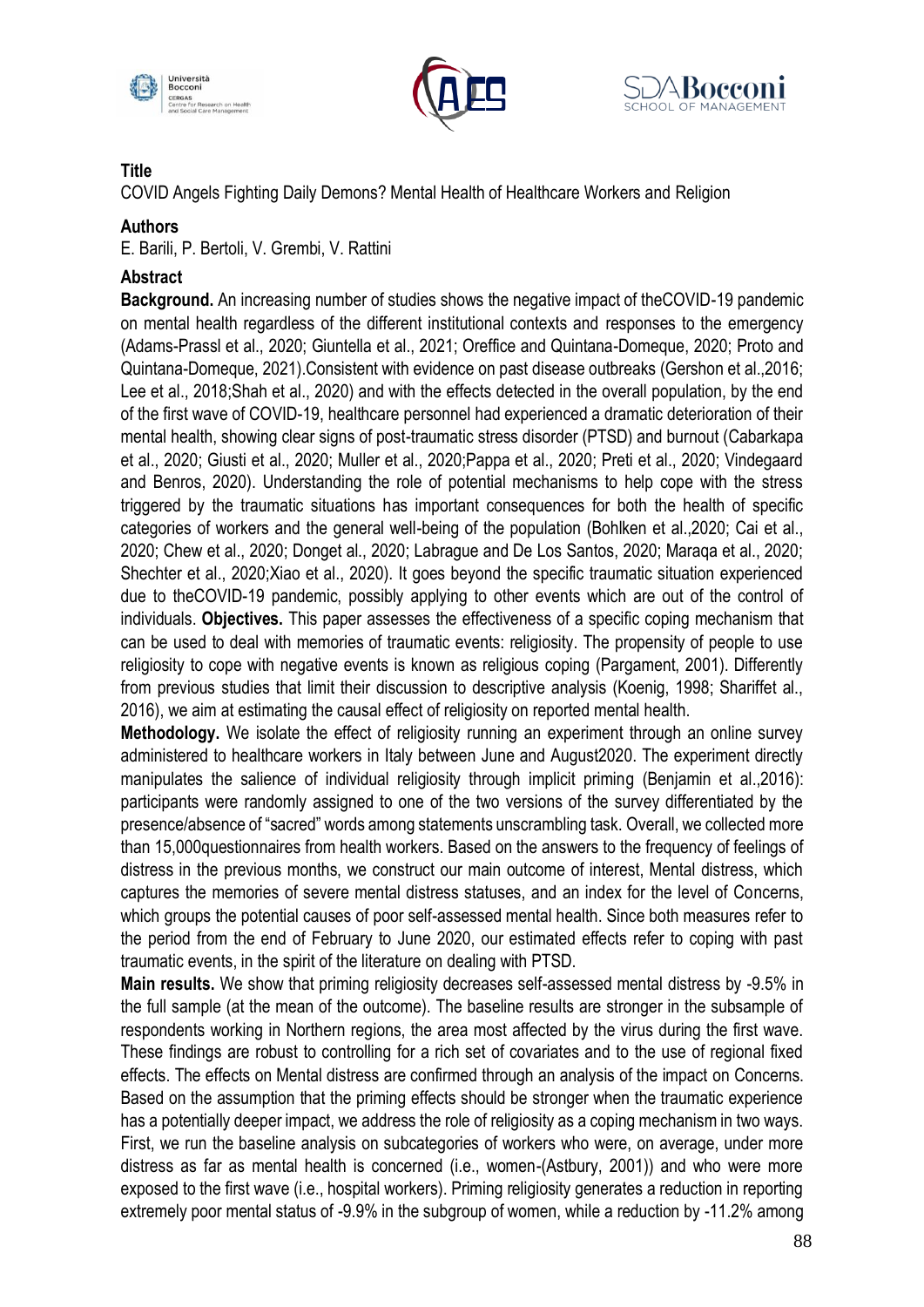





hospital workers. Second, we look at the type of situation experienced during the first wave. The results show that the effect of priming is stronger in situations regarded as more stressful (e.g., perceived lack of medical personnel). When we analyze the heterogeneous effects of the stressful situations across categories of workers, we observe a profession-specific response to priming. Finally, we check whether priming religiosity implicitly activates a strictly defined inner religious identity. We consider both a more subjective proxy (i.e., self-classification as a religious person) and a less subjective proxy (i.e., prevalence of religious weddings in the province of birth) to identify respondents with different degrees of religious identity. We test the results on several subsamples, observing that when the difference more/less religious respondents is significant, more religious respondents report a stronger effect of the priming.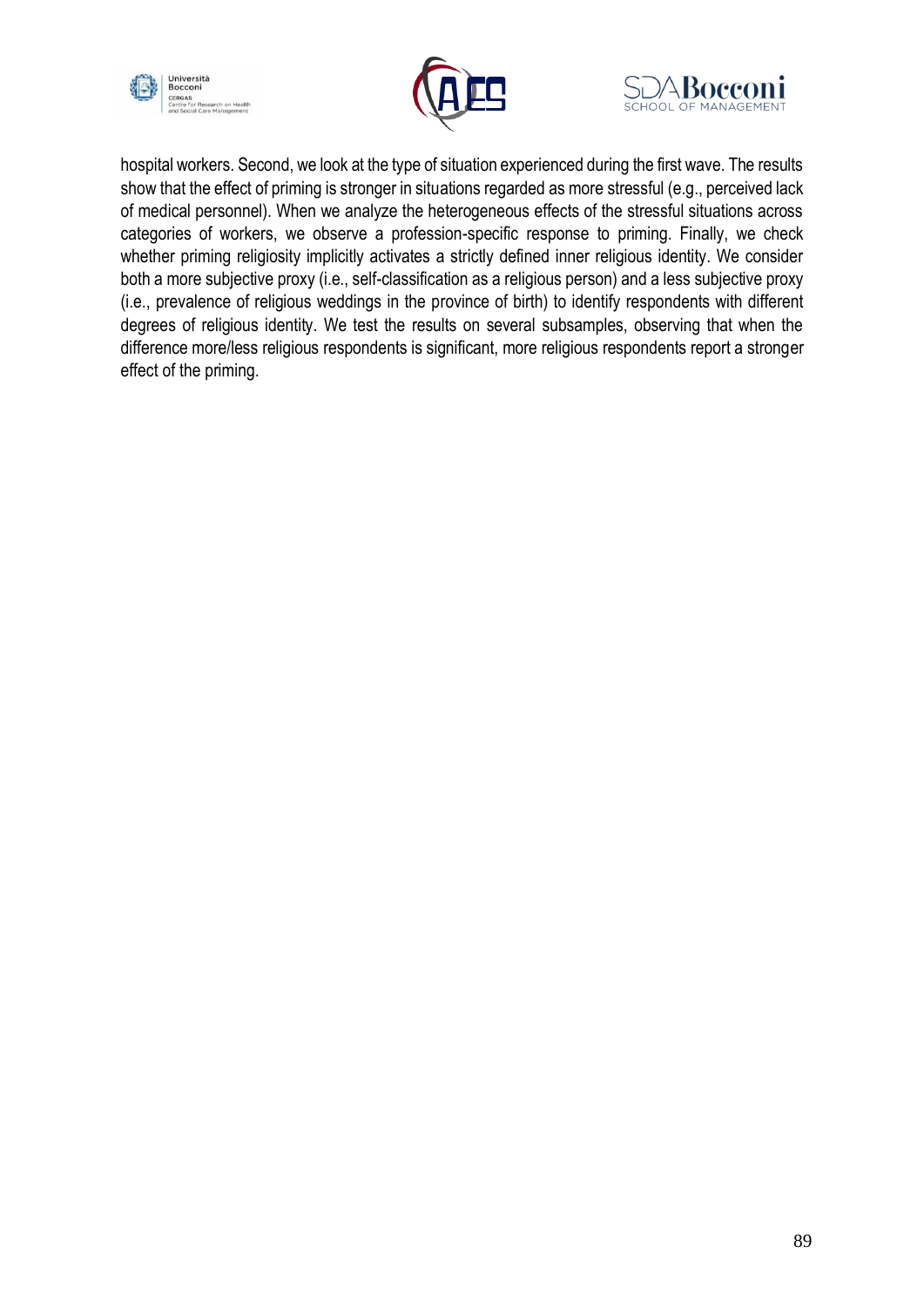





The impact of Governmental counteracting measures to COVID-19 pandemic on retail trade: some preliminary evidence from Europe.

### **Authors**

M.D. Giammanco, L. Gitto

### **Abstract**

**Background.** Economists agree that the crisis due to COVID-19 contains aspects related both to demand and supply shocks (Baldwin & Weder di Mauro, 2020; Brinca et al., 2020). While a supply shock reduces the economy's ability to produce goods and services at given prices, a demand shock, on the other hand, reduces consumers' ability and willingness to purchase goods and services. From this viewpoint, the impact of COVID pandemic on the retail sector activity may be seen as relevant for both the demand and the supply side. Governmental reactions to face the COVID-19 pandemic threat are varied and characterised by diverse intensity. Restrictive measures, accompanied by economic support measures have been taken to control the pandemic, although the same actions have determined economic fallouts that need to be faced by other governmental interventions, such as additional measures of social welfare support. The question concerning the type and the intensity of the governmental actions is still an open issue in the public debate.

**Objectives.** This study carries out a preliminary reflection on how different sectors of economic activity have reacted to the crisis engendered by COVID-19in the first nine months of the pandemic. Using monthly Eurostat data on 29 European countries, the relationship between the adoption of governmental measures and, respectively, the turnover of volume of sales (the percentage change on previous period) of the retail sale of food, beverages and tobacco and of the internet retail sector has been investigated.

**Methodology.** Explanatory variables employed encompass the government response to COVID-19 pandemic, as measured by the Oxford University team led by the Blavatnik School of Government, through a government response index, a stringency index, a containment and health index and an economic support index employed in their lagged values. In order to limit the use of independent variables, the consumer confidence index has been chosen as control variable, because of its stable relation with relevant macroeconomic variables. Two generalised least squares models have been estimated (one for each dependent variable), controlling for heteroskedasticity across panels and autocorrelation.

**Main results.** As far as the first model is concerned, the results outlined a positive relationship between consumer confidence and the percentage change on previous period of the index of deflated turnover of retail sale of food, beverages and tobacco. Instead, a negative relation between the dependent variable and restrictive governmental measures has been observed. With respect to the second model, there is a negative relation between consumer confidence and the percentage change on previous period of the index of deflated turnover of retail sale via mail order houses or Internet. Instead, it emerged a positive relation between governmental measures aimed at stringency and the percentage change on previous period of the index of deflated turnover of retail sale via mail order houses or Internet. The results of the analysis offer preliminary insights on consumers' response to governmental action to tame the COVID pandemic state of emergency. Although foods, beverages and tobacco satisfy primary needs and they should be not significantly affected by stringency measures, it emerges that consumers are suffering because of such stringency. On the other hand, internet retail trade shows an opposite pattern, probably because of the limitations to free circulation.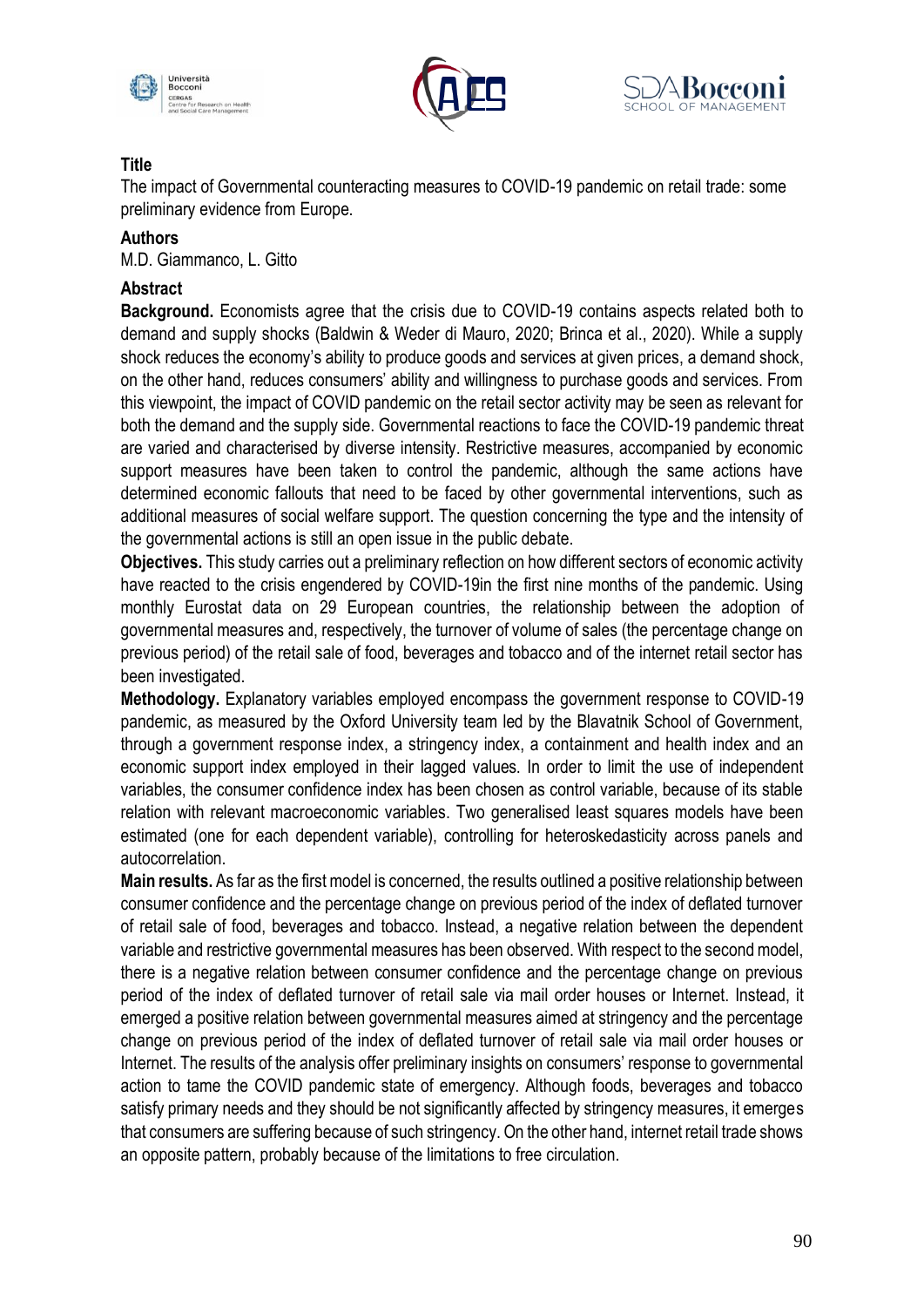





The impact of medical equipment shortage on COVID-19 mitigation in Italy. A nonparametric twostage approach.

## **Authors**

C. Guccio, G. Pignataro, D. Romeo

## **Abstract**

**Background.** The outbreak of Covid-19representsa huge challenge to any healthcare system. Especially in the first stages of the pandemic, local and international governments as well as public health experts were found unprepared to respond to the emergency (Bosa et al., 2021). To address the growing number of acutely ill patients, healthcare systems were forced to make every effort to increase their production capacity (De Filippo et al., 2020). Focusing on Italy, our country was underequipped in terms of both ventilators and intensive care units (ICU) available (only tenth in Europe for ICU in 2012, Rodhes et al., 2012). For this reason, new hospital facilities were built, additional healthcare workers were employed but first the number of ICU beds was increased by 65% in the most severe phase (Aimone Gigio et al., 2020). Additionally, hospitals shifted resources from elective activities and services to the treatment of Covid-19 infected patients (Bosa et al., 2020). Access to urgent care (for instance: care for chronic conditions) was globally delayed and prevention programs were interrupted. According to a global expert response study, most surgical operations would have been cancelled or postponed (Banghu, 2020). To provide an example, in Italy, on average 50,55 operations per week were cancelled over the three-month period of the epidemic peak (Bosa et al.,2021).

**Objectives.** Italy has been among the most seriously hit nations. In fact, the coronavirus pandemic had a significant impact on the population, dropping life expectancy by 1,2 years (4,3 for Bergamo)1, according to the National Statics Agency (ISTAT). This questions the capacity of the country's response strategies adopted to contrast Covid-19 transmission and, more generally, widespread emergency occurrences. The Covid-19 experience, in other words, questions the strong efficiencyoriented healthcare policies, implemented in the last twenty years, which brought the hospitals' capacity dimensioning to be exclusively based on cost-saving arguments. Moreover, as shown by Capano (2020), lack of experience to face a pandemic makes a country's health response dependent on its organizational capacities. Italy's decentralized regional system, therefore, led to very different health policy outcomes (Capano and Lippi, 2021). The purpose of this study is to estimate the performance of Italian NHS, at local level, to contrast Covid-19, and to investigate the impact of medical equipment endowment on this performance.

**Methods.** For this purpose, we employ a two-stage approach. Specifically, we first assess the relative efficiency in minimizing the spread of the pandemic at the local level, through a nonparametric frontier approach using a smoothed data envelopment analysis (DEA) bootstrap procedure. Then, in the second stage we assess the role of medical equipment endowment in the relative performance at local level using a semi-parametric technique that produces a robust inference for an unknown serial correlation between efficiency scores. In the first stage, in line with recent literature in the field (e.g. Su et al., 2021), we use data on COVID-19 spread provided by the Civil Protection Department and available at national, regional and provincial levels on a both daily and weekly basis (Morettini et al., 2020).In the second stage although it does not exist a unique measure of technology in hospital (see Spetz and Maiuro, 2004), drawing from Finocchiaro Castro et al. (2014), we will build an aggregate index of medical equipment, which combines the number of pieces available with the vector of their estimated normalized price. Such index is computed per millions of inhabitants to allow comparisons between regions which differ in the number of residents.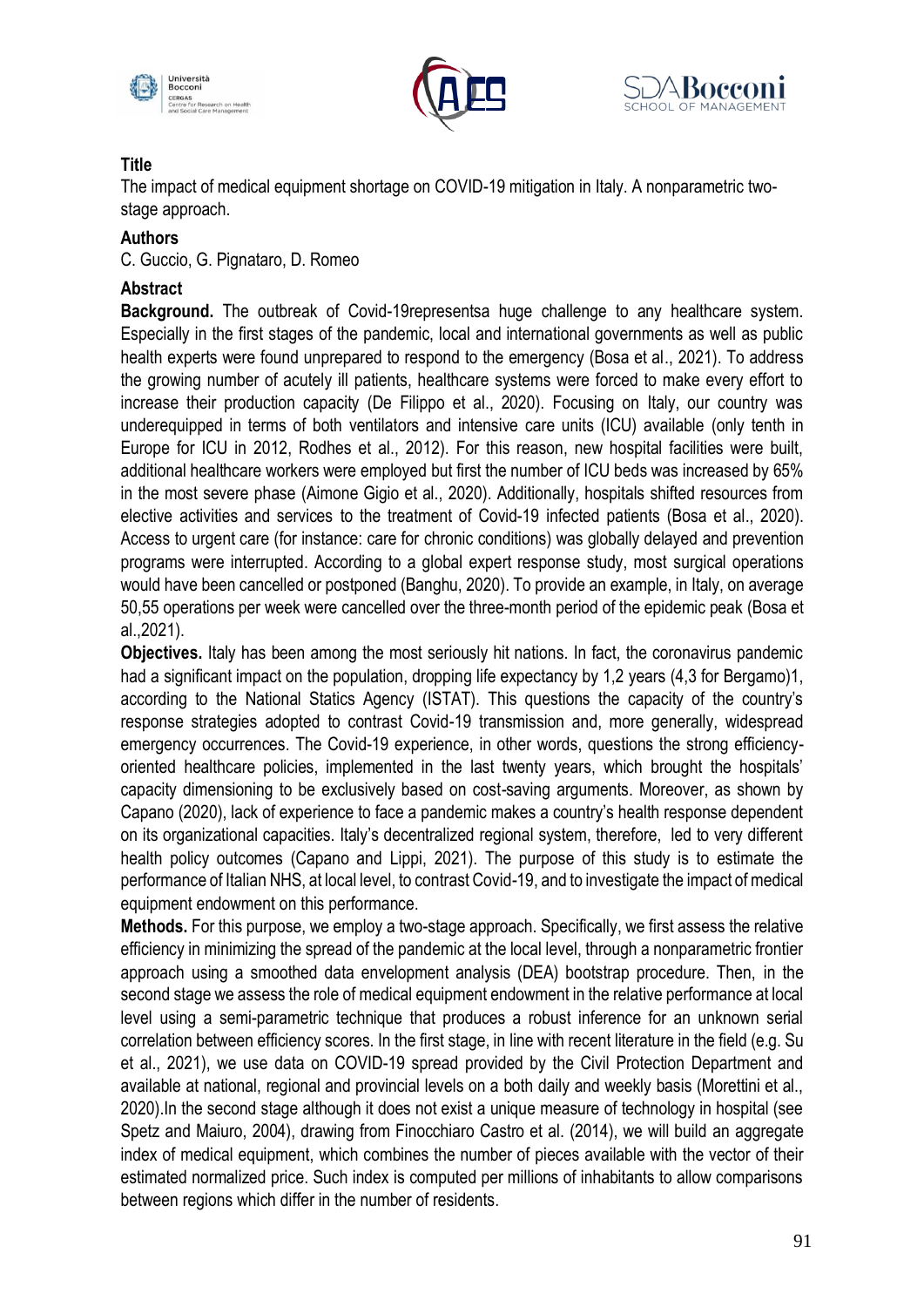





**Expected results.** Although our study provides an efficiency analysis of Covid-19 response strategy, like Su et al. (2021), it is unique in that it focuses on a single country at a regional and even local level, going down to the local sanitary units' performances. Furthermore, in the second stage of our analysis, we try to find a connection between the Italian hospitals' technology equipment and their capabilities to deal with the recent infection.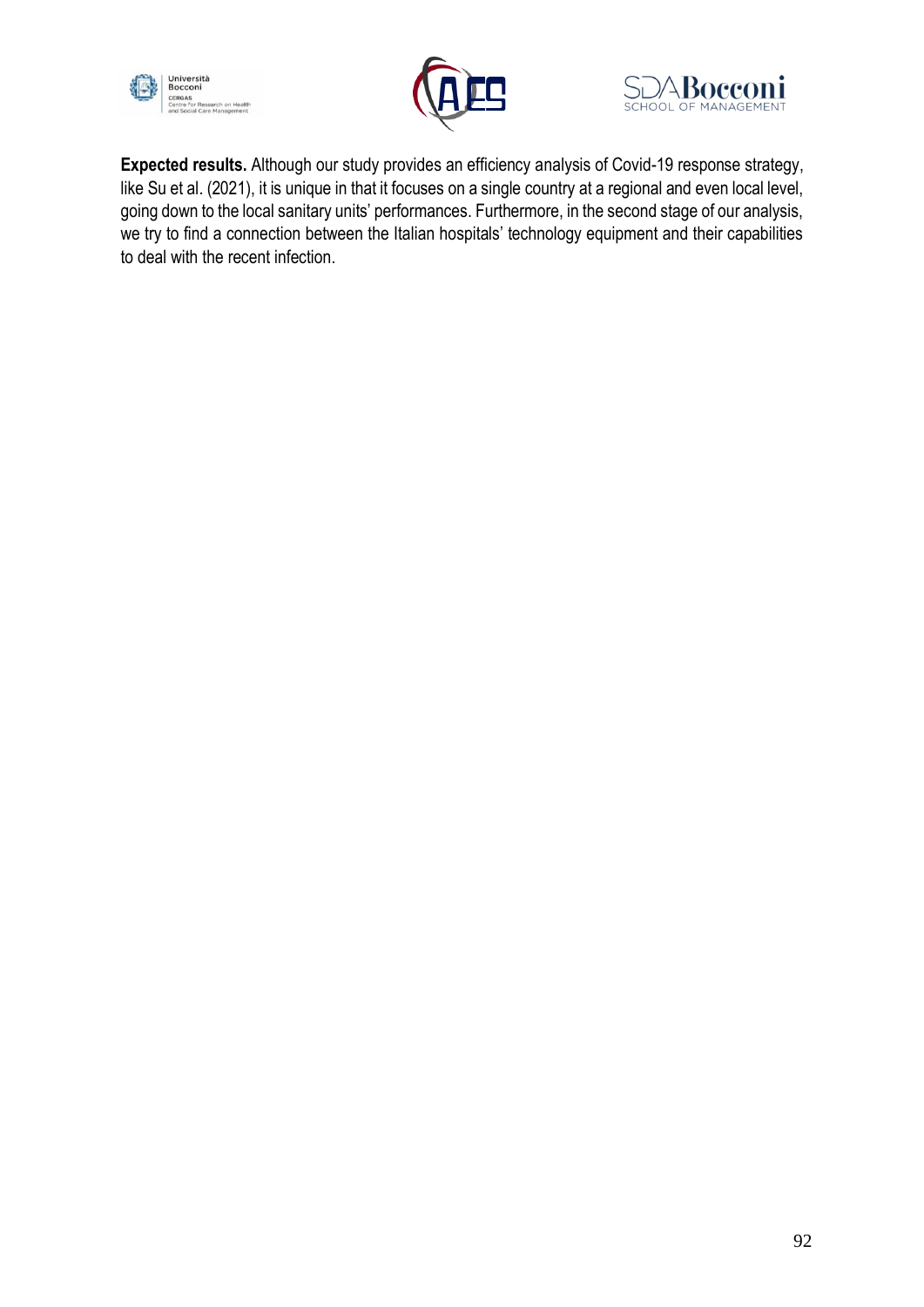





The Economic Burden of Obesity in Italy: A Cost-of-Illness Study

## **Authors**

M. d'Errico, M. Pavlova, F. Spandonaro

# **Abstract**

**Background.** Obesity is a complex health disorder that significantly increases the risk of several chronic diseases, such as diabetes, cardiovascular diseases (CVDs), and several types of cancer, and it has been associated with a 5 to 20-year decrease in life expectancy. The prevalence of obesity is increasing steadily worldwide and Italy follows this trend with an increase of almost 30% in the adult obese population in the last three decades. An estimated 2–4% of the total health expenditure in Europe is attributed to obesity and it is projected to double in the next 30 years. Detrimental effects have also been described in the work environment (i.e., sick leave, reduced productivity, reduced employment), where obesity is projected to cause the loss of the equivalent of 6 million full-time workers by 2050. Accurate measures are essential for raising awareness around this issue and eventually for developing effective public health interventions to address it.

**Objectives.** Even if the national and international literature already provides information on the magnitude of the obesity burden, the current knowledge does not yet offer an accurate description and projection of the phenomenon for Italian policy-makers, and the most relevant estimates for Italy are derived from international studies. Therefore, the aim of this study is to estimate the economic burden of obesity in Italy, taking 2020 as the reference year and estimating direct and indirect costs.

**Methods.** Based on data collected from the literature, a quantitative cost-of-illness (COI) study was performed from a societal perspective focusing on the adult obese population (Body Mass Index (BMI) ≥30 kg/m2) in Italy. This study adopted a top-down (population-based) approach, using aggregate data on mortality, morbidity and other disease-related costs and indicators. After identifying in the literature data on the prevalence of obesity and obesity-associated pathologies, such as diabetes and CVDs, costs were calculated using a prevalence-based approach. More specifically, costs were estimated using the Population Attributable Fraction (PAF), which allowed the estimation of the percentage of the patient population, for each pathology, attributable to obesity.10The evaluation of direct and indirect costs considered both costs solely attributable to obesity (i.e., bariatric surgery) and costs attributable to obesity-associated pathologies. A deterministic (one-way) sensitivity analysis and a probabilistic sensitivity analysis (PSA) for the base case were performed to address the uncertainty of the data included in the model and to validate the study results.

**Main results.** The study indicated that the total costs attributable to obesity in Italy amounted to €13.34 billion in 2020 (95% credible interval: €8.99billion < μ < €17.80 billion). Direct costs were €7.89 billion, with cardiovascular diseases (CVDs) having the highest impact on costs (€6.66 billion), followed by diabetes (€0.65 billion), cancer (€0.33 billion), and bariatric surgery (€0.24 billion). Indirect costs amounted to €5.45 billion, with almost equal contribution of absenteeism (€2.62 billion) and presenteeism (€2.83 billion). Direct healthcare costs represented 59.2% of the overall costs, while indirect costs accounted for the 40.8%. Obesity has been therefore associated with high direct and indirect costs, and cost-effective prevention programmes are deemed fundamental to contain this public health threat in Italy.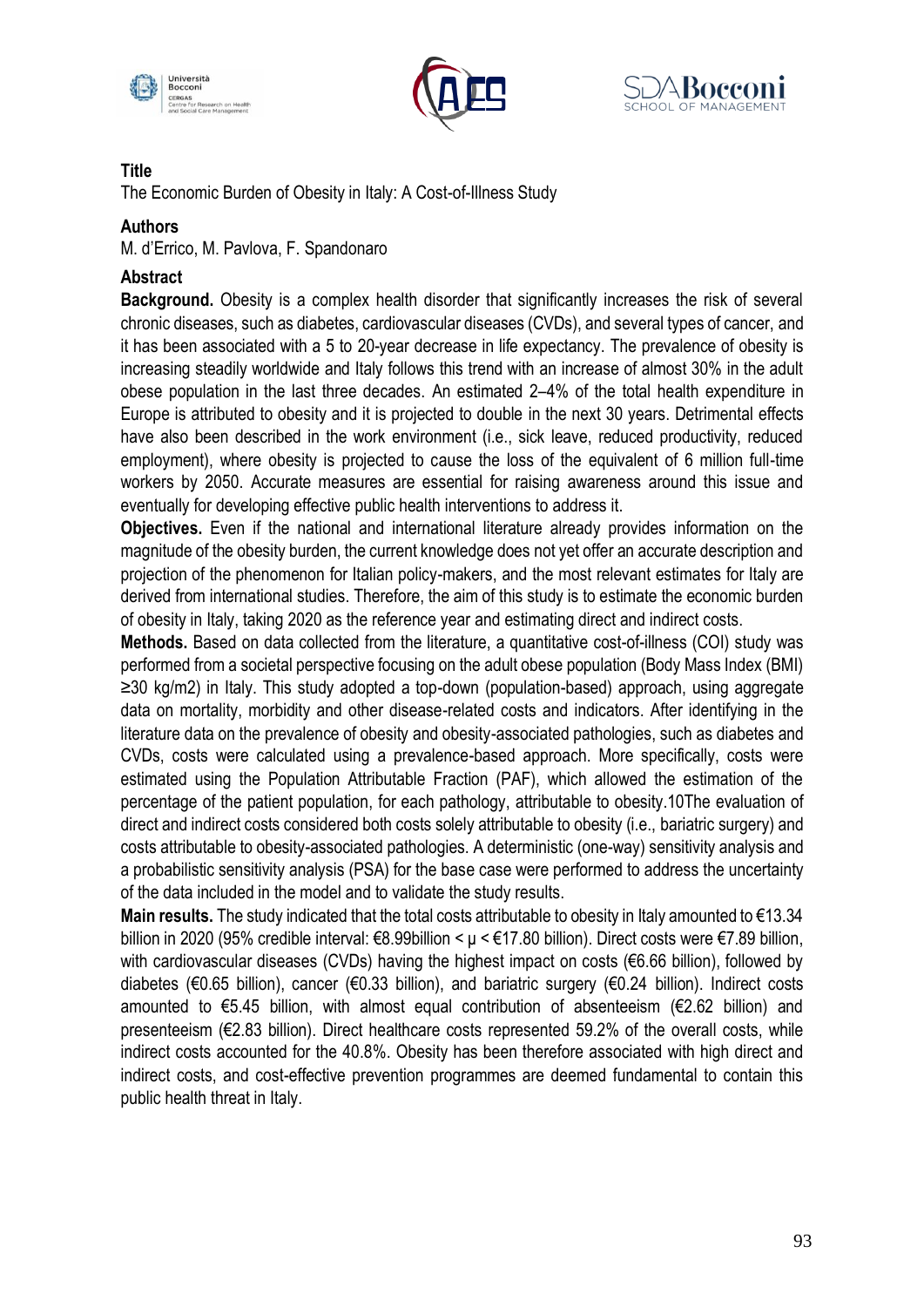





Bio-psycho-social frailty and its effects on healthcare consumption among elderly Europeans: a cross-national longitudinal analysis

## **Authors**

S. Calciolari, C. Luini

# **Abstract**

**Background.** Frailty represents an emerging challenge for Europe and has major implications for clinical practice, public health and the sustainability of health systems. Itis a geriatric condition, related to but distinct from disability and multimorbidity, and defined as state of vulnerability resulting from physiological declines in reserve capacity and fitness across multiple organs. Notably, such condition results in increased adverse outcomes in older people. More recently, however, it has been argued that the concept of frailty should be widened to adopt a multidimensional approach, including cognitive and social components. In this respect, Gobbens and colleagues (2010) define frailty as "a dynamic state affecting an individual who experiences losses in one or more domains of human functioning (physical, psychological, social) that are caused by the influence of a range of variables, and which increase the risk of adverse outcomes". Therefore, both biologic and psycho-social aspects should be considered to embrace a more integrated approach to frailty.

**Objectives.** The analysis aims to provide evidence on the importance of taking a broader approach in defining the condition of frailty, by investigating the role of its physical, social and psychological subdomains in predicting healthcare consumption in elderly Europeans. The outcome variables considered are hospital admission and number of doctor visits.

**Data and Methods.** The study uses the Survey of Health, Ageing and Retirement in Europe (SHARE), a multidisciplinary and cross-national panel database of micro data on health, socio-economic status and social and family networks. The analysis is based on the information from 12 European countries included in wave 4 (n=47,323), wave 5 (n=56,736) and wave 6 (n=52,899), collected in years 2011, 2013 and 2015 respectively, with a total number of observations equal to 156,958. The physical frailty index is built following the phenotype definition by Fried et al. (2001), while psychological and social frailty are constructed to proxy the Tilburg Frailty Index. The analysis investigates the relationship between the three dimensions of frailty on: 1) the likelihood of being hospitalized; 2) the number of doctor visits. The study uses two regression models (logit and poisson, according to the nature of the outcome variable) exploiting the longitudinal structure of the data to control for time-fixed unobserved characteristics and including regressors to correct for demand-side factors (health status; socioeconomic status; and behavioral risk) as well as for country-specific characteristics (country binary variables).

**Main Results.** Prevalence of physical frailty increases with age (61% vs. 39%, respectively, in 70-80 and 50-60-years old people) and is highest among respondents with multi-morbidities (80% vs. 20%, in people with and without, respectively). Similarly, prevalence of social and psychological frailty is highest in presence of multi-morbidity (60% vs. 40% and 73% vs. 27%, respectively), despite they are substantially uncorrelated with age. After controlling for the main correlates and for unobserved individual effects, the study shows that physical frailty, in line with previous findings, increases the likelihood of hospitalization and doctor visits. Social frailty, instead, is negatively associated with both outcomes. Results indicate potential health access inequalities. Lastly, psychological frailty increases the likelihood of visiting a doctor and reduces the likelihood of being hospitalized: the latter finding is perhaps due to the activation of different care settings and deserves further attention. In conclusion, the study suggests that taking a multidimensional approach to frailty has the potential to better predict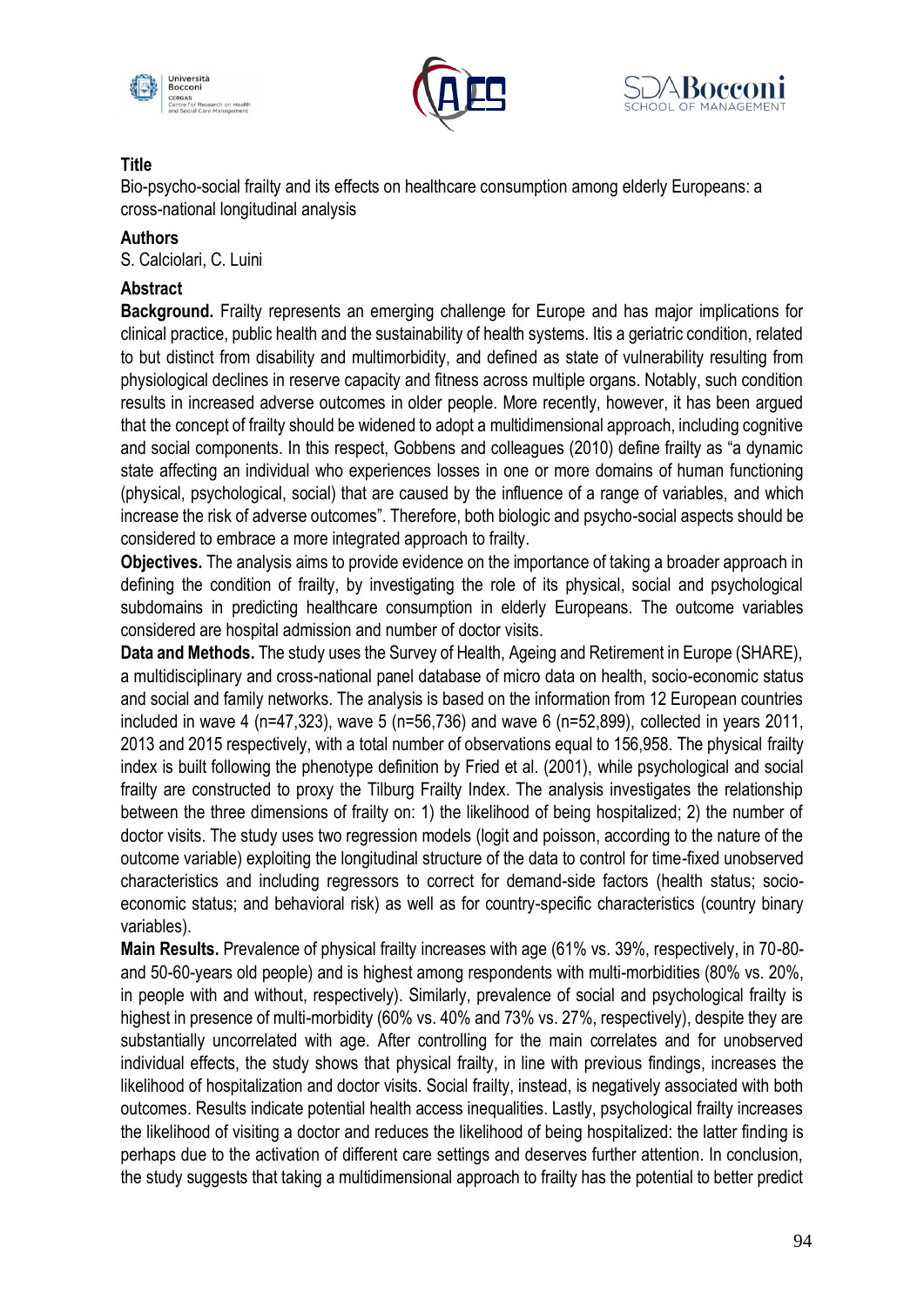





complex needs of the elderly and shed a light on the need to further investigate the role of psychosocial frailty in predicting healthcare utilization in the elderly.

#### **Title**

Uncovering Sources of Heterogeneity in the Effect of Maternal Smoking on Birth Weight and APGAR Score

#### **Authors**

J. Zenzes

#### **Abstract**

**Background.** Maternal smoking during pregnancy is strongly associated with birth weight reduction as well as fetal growth restriction. It is a matter of debate, whether smoking is more harmful to newborn health in some pregnancies than others. Only few studies have examined the possibility, that effects differ with mother's characteristics, but provide unclear causal interpretation. Understanding possible drivers of heterogeneity is important in identifying those mothers most at need for intensified care and assistance with smoking cessation.

**Objectives.** This study aims at learning about driving factors of heterogeneity in the effect of smoking on newborn health. Understanding the drivers of heterogeneity in the effect of smoking on birth outcomes is very important. In case strong heterogeneity exists, one would want to be able to intensify care and support smoking cessation for those mothers harming the health of their newborn most when smoking. This would not only help in increasing newborns' health, but saving enormous costs associated with low health at birth.

**Methodology.** Using recent advances in the intersection of econometrics and machine learning, allowing treatment effects to differ with observables, individual treatment effects can be estimated. However, detection of driving factors remains unclear. We estimate the effect of smoking on birth weight conditional on mother's characteristics using a causal forest and decompose the distribution of conditional average treatment effects (CATE) in order to isolate driving factors of heterogeneity. This way, we are able to isolate differences in effects that are only driven by one single variable, while keeping other characteristics comparable.

**Main Results.** We apply this framework to decompose the effect of maternal smoking on birth weight (standardized for gestational age and sex of newborn) and the 5-minute Apgar score. Using a comprehensive data set by the National Center for Health Statistics, abstracted from US birth certificates, we find strong modifying effects for mother's age, parity, BMI and weight gain for the effect of smoking on birth weight. Increased age and parity amplify the effect of smoking on birth weight, where increased age can explain up to 75 grams (when comparing mothers aged 23 or younger and mothers older than 34) of difference in treatment effects. For increased BMI and weight gain, we find mitigating effects, thus being overweight or obese and increased calorie intake can alleviate the effect of smoking on birthweight. Considering the 5-minute Apgar score as an additional measure for newborn health, we see a slightly different picture than for the birth weight decomposition. Decomposition for mother's age show similar patterns as for birth weight, increased mother's age amplifies the effect of smoking on Apgar score. For the weight related characteristics, such as BMI and weight gain, we cannot find any positive effect of increased weight or calorie intake on Apgar score. Thus, suggesting that birth weight increased through overweight and excessive weight gain does not result in better infant health.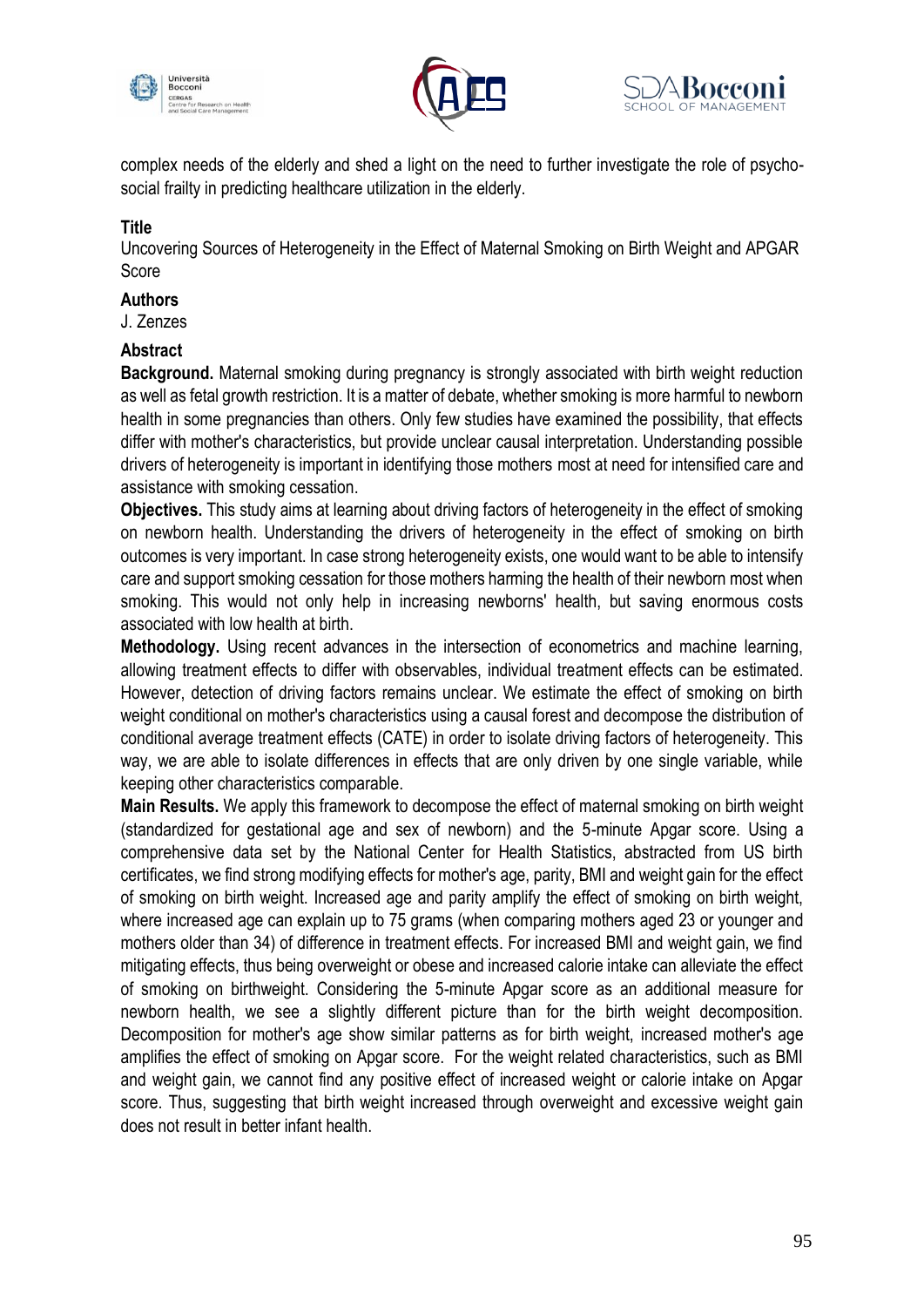





Optimal consumption, portfolio, and long-term insurance in a dynamic framework

# **Authors**

L. Leporatti, R. Levaggi, F. Menoncin, R. Miniaci

# **Abstract**

**Background.** Demographic changes, ageing in particular, as well as related public expenditure on health and long-term care (LTC), are a source of concern in many European countries. Public health and LTC expenditure have already been growing over the last decades in all European countries and are expected to increase even more, given the significant improvements in life expectancy. As a result, expenditure on LTC is expected to rise from 1.3 per cent of GDP in 2007 to 2.9 per cent in 2050 (Lipszyc et al. (2012); De la Maisonneuve and Martins (2014)). While demographic ageing impacts on public expenditure have been widely analyzed and assessed in depth, much less attention has been paid to the economic consequences of demographic changes for individuals and households. In OECD countries, the risk of needing long-term care (LTC) is likely a very important driver of savings because it is insured to a lesser extent than medical expenses and it is expensive when paid out-of-pocket. The increasing demand for health and LTC and the financial vulnerability of older persons might create a significant financial burden for the elderly if related costs are not covered by social protection systems. In particular, out-of-pocket (OOP) expenditures occurring on account of deficits in financial protection might have severe impacts, given their regressive nature, and thus increase inequities between the rich and the poor (Scheil-Adlung (2012)). Given the increasing budget pressure faced by governments in developed countries, voluntary private policies covering LTC will become more and more important in the next decades. However, long term care OOP expenditure is still mainly financed with saving (Palumbo (1999); Brown and Finkelstein (2011); Beuren (2017); Crainich et al. (2017)). Thus, understanding the relationship between saving and the purchase of voluntary LTC private insurance is crucial to assess individuals' portfolio choices and future needs for LTC public coverage. Specifically, we aim to assess the nancial consequences of LTC expenditure for the elderly, in particular the impact of this expenditure on consumption, assets allocation and wealth accumulation when a private insurance policy is available. Our model allows to explain the evolution of LTC private insurance during the individual life cycle and the reasons leading the individual to decide against a 100% LTC insurance. **Objectives.** We study the effects of LTC private insurance coverage on individual choices. Our model aim at answering some important questions:

- what are the individual strategies to reduce the financial risks related to LTC expenses?
- which type of age profile has this insurance? Do older individuals increase or reduce their insurance level?
- LTC changes the optimal portfolio decision?

**Methods.** We solve the problem of an agent who maximizes the expected discounted (HARA) utility of his inter-temporal consumption over a stochastic life time horizon (mortality risk). The agent can invest on a complete and arbitrage free financial market, and faces a health risk which takes the form of a jump Poisson process. If the negative health shock realizes, recovery is not possible and a constant and permanent flow of resources must be devoted to LTC expenditure. The agent may hedge against this risk by subscribing an insurance contract, on which we assume there exists a mark-up, and that reimburses a given fraction of the amount to be paid for LTC in every period. We find a closed form solution for the optimal consumption, the optimal portfolio, and the optimal insurance hedge. Similarly to Pauly (1990), we interpret LTC insurance as a contract reimbursing to the policy holder an annuity that covers (part of) LTC expenditure if a permanent impairment of everyday life activities realizes. In our model many subsequent permanent health shocks may realize and cumulate in the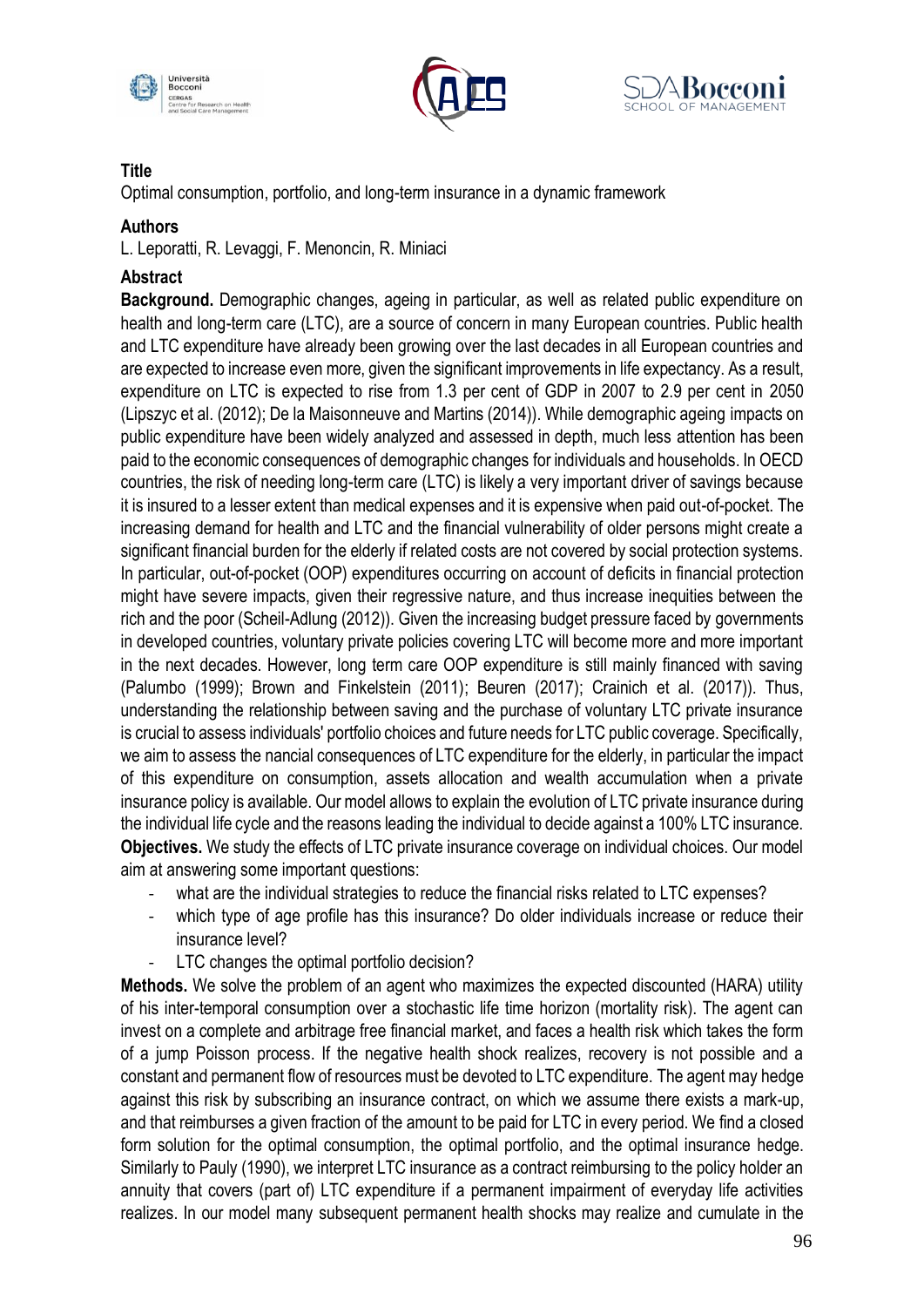





long run so that we can study the evolution of private coverage purchase and how private coverage for LTC interacts with saving and dissaving. On the continuously open financial market 2 assets are listed:

- a riskless asset whose price  $G_t$  solves the ordinary (scalar) differential equation

$$
\frac{dG_t}{G_t} = rdt \tag{1}
$$

where r is the (instantaneously) riskless interest rate;

a risky asset whose prices  $S_t$  solve the stochastic differential equation

$$
\frac{ds_t}{s_t} = \mu dt + \sigma dW_t , \qquad (2)
$$

in which  $dW_t$  is a Wiener process whose mean is zero and whose variance is dt. An agent aged x and time t<sub>0</sub> whose demographic profile is summarized by his force of mortality  $\kappa$ . The agent needs some life-saving medications whose total price is mt. This variable evolves in a stochastic way, depending on the agent's health. In particular, we assume that it evolves following a jump process as follows

$$
dm_t = \phi d\Pi_t \t{,} \t(3)
$$

where dΠt is a Poisson process whose intensity  $\lambda$  measures the frequency of the jumps, and  $\varphi$  is the width of the jump, that is the increase in the expenditure for life-saving medications due to a worsening in the agent's wealth. This contract is fair if the expected value of the discounted cash flows paid by the agent is the same as the expected value of the discounted cash flows paid by the insurance. The consumer is endowed with an initial level of wealth which accrues by a constant ow of income w. Resources are used to buy consumption (ct) and LTC insurance (pht). Savings are invested on the financial market. In particular, the consumer optimally chooses the number of risky assets θt and riskless asset θt, G to be held in portfolio. The agent receives utility only from the consumption that exceeds the amount of money spent for buying life-saving medications. In particular, if we assume that the agent's preferences belong to the Hyperbolic Absolute Risk Aversion (HARA) family. We solve the problem presented above to find the optimal consumption path, the optimal portfolio and the optimal LTC insurance. The results of theoretical model will be tested using actual data...

The results of the theoretical model will be tested and calibrated by the use of actual data derived from the Health and Retirement Study (HRS, Rand data files), a biannual longitudinal panel study that surveys a representative sample of approximately 20,000 people in America. For the purpose of our analysis, we have exploited 8 waves covering a period between 2000 and 2014, selecting individuals aged between 55 and 85. The HRS dataset is merged with the Consumption and Activities Mail Survey (CAMS) to observe data corresponding to consumption. The simulation analysis of the theoretical model will then be calibrated by using the parameters (e.g. income; probability of health shock; impact of a health shock) estimated from HRS-CAMS data.

Results. The preliminary results of the model show that individuals may reduce their (marginal) insurance coverage through their life time. More interestingly, when reducing private coverage for LTC they simultaneously dissave. Specifically, the model predicts substitutability between private coverage and saving as a mean to finance LTC expenditure, and also show that such substitutability increases with the individual's age. Finally, we show that, in response to a health shock requiring LTC, the individual uses its assets to keep up the level of consumption, in other words, it prefers to smooth consumption patterns rather than wealth, in line with the Life-Cycle Model.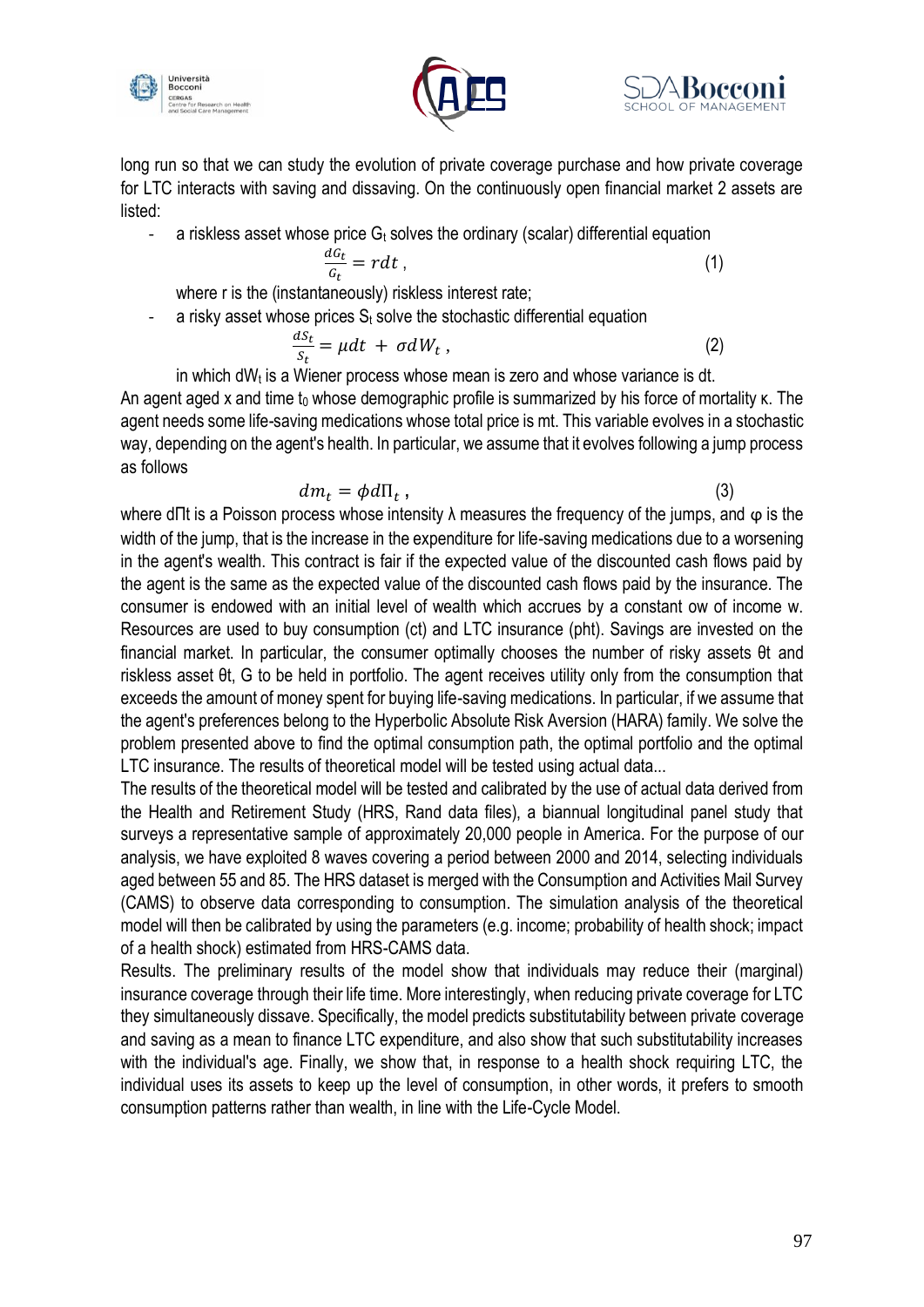





Consideration of others and consideration of future consequences predict cooperation in an acute Social Dilemma: An application to COVID-19.

## **Authors**

M.A.J. van Hulsen, K.I.M. Rohde, N.J.A. van Exel

### **Abstract**

**Background.** This paper examines the role of future and social orientation in explaining cooperation in a social dilemma. In the Netherlands, the COVID-19 pandemic raised an acute social dilemma where citizens could decide whether to comply with the precautionary measures recommended by the government. Because of this, we could study whether Consideration of Others and Consideration of Future Consequences can predict compliance to the precautionary measures put in place to prevent the spread of the coronavirus in the Netherlands during the first wave of the pandemic.

**Methods.** Through an online survey (N=1019), send out during the peak of the first wave (March 2021) to a representative sample of the adult population of the Netherlands, consideration of future consequences (CFC), consideration of others (COO) and compliance with the precautionary measures were measured. The data is analyzed in a two-step approach. First, we compare full compliers (maximum compliance score) to those that did not fully comply with a series of Wilcoxon rank-sum tests. Then we run hierarchical regression on the subsample of partial compliers.

**Results.** Results show that both an increase in COO and CFC are associated with increased compliance. Moreover, COO and CFC interact: the marginal effects of COO and CFC are lower for higher values of CFC and COO, respectively. Gender, age, perceived risk for others, perceived compliance by others and opinion about government response to the pandemic also have a significant association with compliance.

**Conclusion.** These findings emphasize the importance of both social and future orientation in the prediction of cooperation in social dilemmas. Additionally, it shows that social orientation is an important predictor of compliance to measures.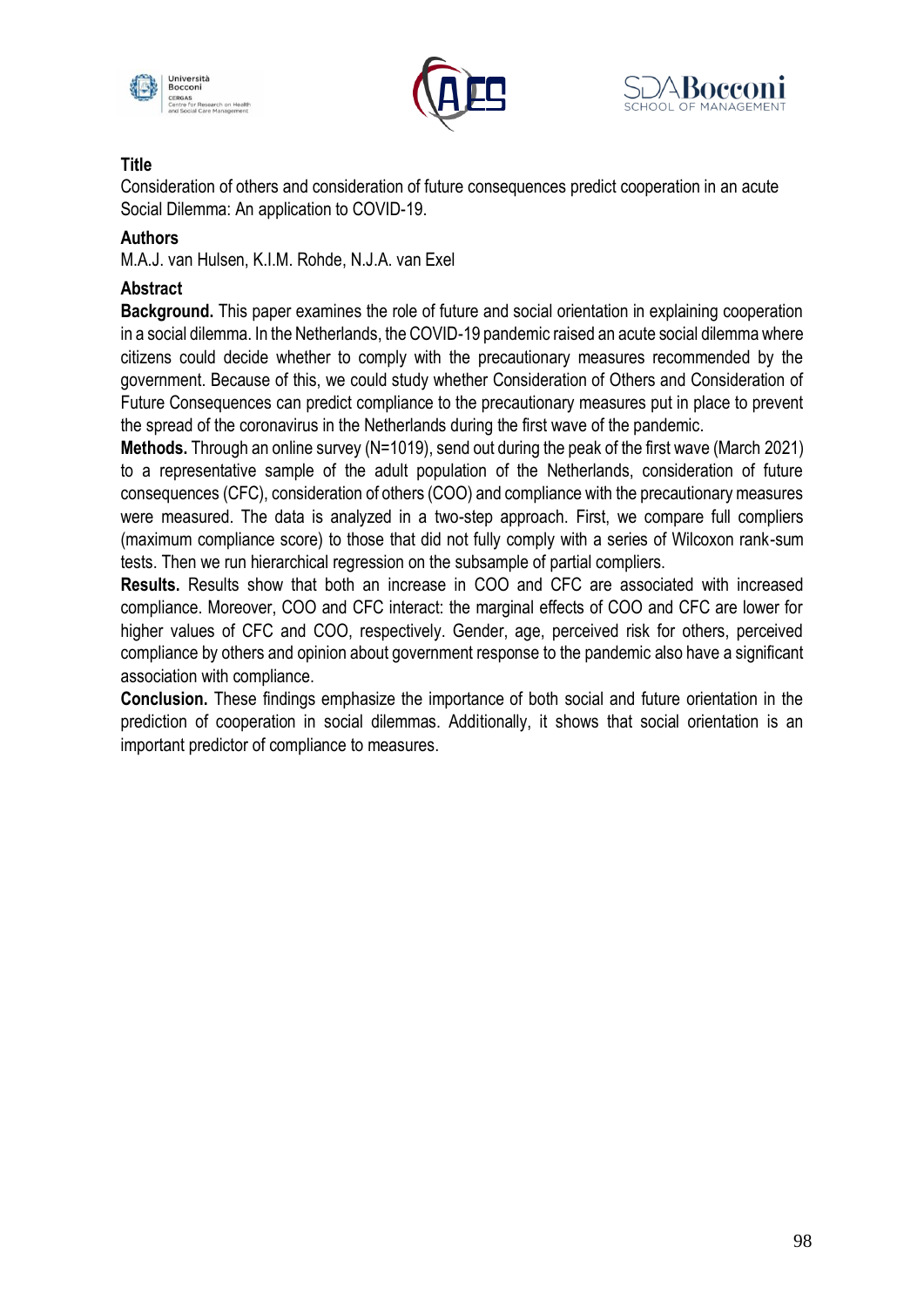





The effect of minimum wages on health in China

# **Authors**

D. Liu, G. Turati, S. Robone

## **Abstract**

**Background and Objectives.** Since 2004 the employment regulations in China require that nominal minimum wages should be adjusted at least once every two years in all the provinces of this country. Previous literature mainly focuses on the effects of minimum wages on the employment conditions and income, however the possible effects on the health of workers have received little attention so far. A minimum wage increase might have a positive impact on health through the channel of income or income distribution. However, it might also be adversely linked to health due to a worsening of working conditions (such as the request of higher productivity and/or more working hours). Thus, a priori, the net effect of minimum wages on health is uncertain. By using data from the Wave 1 of the World Health Organization's Study on Global Aging and Adult Health in China (2007-2010), in our study we estimate this net effect.

**Methods.** We use ten health and well-being domains (mobility, memory, learning, sleep, vision, pain, discomfort. depression and anxiety) as the dependent variables. Since such domains are self-reported and measured on a 5-point categorical scale, the issue of reporting heterogeneity might bias the results of our analysis (King et al. 2004). In order to address this issue, on the top of estimating standard Ordered Probit (OPROBIT) models, we exploit the "vignettes" questions which are provided in the WHO dataset and we estimate Hierarchical Ordered Probit (HOPIT) models. We regress each of the aforementioned health and well-being domains on the real minimum wage, by controlling for standard socio-demographic characteristics, employment and working conditions and characteristics of the living environment (such as safety of the neighbourhood and population density). We also control for unobserved residual heterogeneity by including province level fixed effects and year fixed effects

**Results.** Results from the OPROBIT suggest that the real minimum wage is negatively and significantly related to several health outcomes. When we consider the results from the HOPIT model, the negative effect of minimum wage appears even larger. As an example, a 100 RMB increase in minimum wage decreases the likelihood of having mental health issues by 6.22%, pain by 13.22% and cognition problem by 15.63%. These negative effects are mostly found for men, for employee in the private sector and with a full time contract.

**Discussion.** The negative effect of minimum wage on health might be explained by the worsening of working conditions (increase of working days or working effort) which workers experience in response to the increase of minimum wage. To prevent such negative effect, the Chinese Government should pay more attention in regulating the working conditions of workers.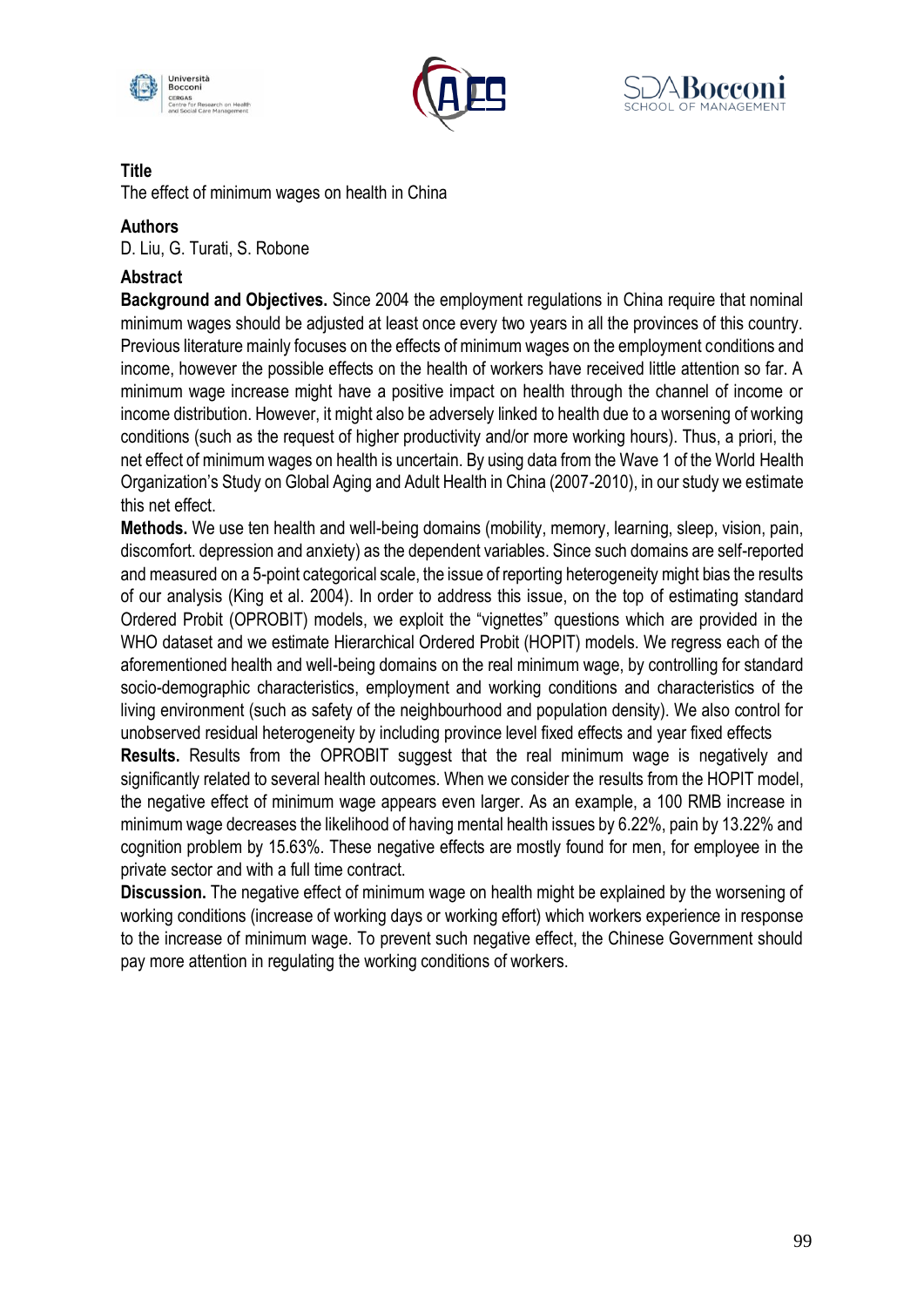





Ethnicity and Health at Work during the COVID-19

## **Authors**

J.E. Madia, C. Nicodemo

## **Abstract**

This paper explores how health-work related illnesses and injuries have changed during theCOVID-19 pandemic for different ethnic groups and by gender. We found that not all the groups are being affected in the same way. While almost all men ethnic groups were in average less likely to work during the pandemic period, women from White British, Mixed, Indian, Pakistani and other Asian and Blacks were more likely to work. We also find that Mixed Ethnic and Pakistani women who reported a higher probability of working in the reference week, they also have higher risk of illness/injuries at work. Contrarily, White man and Other ethnic with reduced probability of working during the pandemic have lower risk of illness/injuries at work. Finally, looking at having a long-term illness, we also found ethnic and gender differences. In particular, there are opposite signs between man and woman: while men in White British, Pakistani, Other Ethnic experienced a reduction in physical and sensory health issues, women in the same ethnic groups experience an increase of these issues. Similarly, among Mixed ethnic group, woman experienced larger mental health issues while men experienced a reduction. Analyses distinguishing by essential and non-essential workers suggest that there have not been particular differences between these types of workers.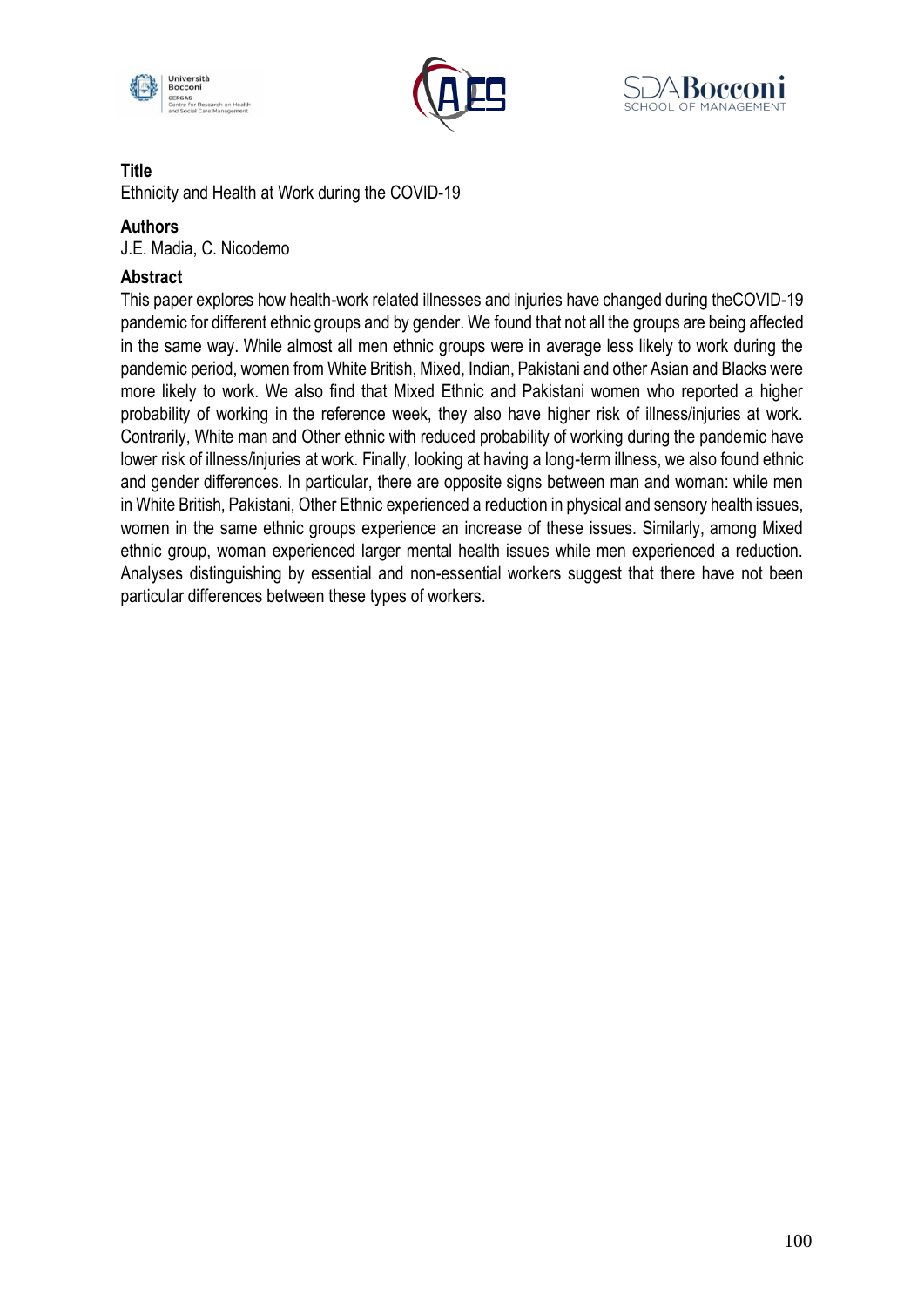





What properties should a hypothetical point-of-care diagnostic test possess? Early economic modelling capturing to inform a Target Product Profile for new rapid tests for Clostridioides difficile infection

# **Authors**

P. Cocco, A. Smith, K. Davies, C. Rooney, R. West, B. Shinkins

# **Abstract**

**Background.** In the midst of the ongoing COVID-19 pandemic, international and national health organisations are in the process of developing Target Product Profiles (TPPs) as a means to steer the innovation pipeline of new diagnostic tests towards urgent clinical and public health priorities. TPPs are strategic documents, targeted at test developers, summarising at early development stages the key properties a new test should possess in order to fulfil an unmet clinical need. In a methodology review we conducted, several methodological limitations with TPPs were identified, including a lack of cost-effectiveness considerations when defining test requirements, poor methodological transparency and reliance on subjective data (e.g. expert consultations and literature findings). Early economic evaluation (EEE) is increasingly performed at early development stages as a means to inform the optimal trajectory of future research for new health technologies. In this study, we applied the EEE methodology to a case study example – a new point-of-care test for Clostridioides difficile infection (CDI) – to explore how EEE methodology could be integrated within the TPP development process to help define acceptable and desirable performance specifications for new tests. CDI is a healthcareassociated infection which causes diarrhoea resulting in longer hospital length of stay and increased healthcare costs. In the UK, inpatients with suspected CDI are typically isolated in single rooms while awaiting test results to prevent transmission, until confirmation of non-infectious diarrhoea. Slow testturnaround hinders de-isolation of non-infected patients, causing ineffective utilisation of infection control infrastructure.

**Objectives.** A rapid point-of-care test (POCT) for CDI is under development as part of a Medical Research Council-funded programme grant (MR/N029976/1). To ensure that the test is 'fit-forpurpose', a TPP will be developed outlining the necessary characteristics of the test. To inform the TPP for rapid POCT for CDI, this model-based early economic evaluation has the following objectives: -To explore the impact that a hypothetical POCT could have on infection control infrastructure, clinical decision-making, infection spread and costs.

-To identify the necessary characteristics of a POCT for CDI to be cost-effective compared to standard care from a UK NHS perspective.

**Methodology.** A discrete event simulation model was built in SIMUL8 to reflect the Leeds Teaching Hospitals NHS Trust (LTHT) care pathway for patients with suspected CDI. The model compares the hypothetical test against the current two-step testing algorithm at LTHT over a two-month time horizon. Parameters are taken from observational data, published literature and expert opinion. Extensive model validation was conducted.

Primary outcomes are the total number of secondary cases and quality-adjusted life years lost due to infection. Secondary outcomes assess the impact of the hypothetical test on the clinical workflow, CDI treatment and costs. Headroom, threshold and sensitivity analyses are conducted to determine the characteristics for the hypothetical test to be cost-effective compared to standard CDI testing (e.g. diagnostic accuracy, speed of diagnosis, maximum cost).

**Results.** To be confirmed in November 2021.

**Discussion.** TPPs are increasingly of interest to healthcare decision-makers seeking to accelerate the innovation pipeline for new tests towards areas of clinical need. The COVID-19 pandemic has put a spotlight on the need for TPPs to provide clinically meaningful and evidence-based performance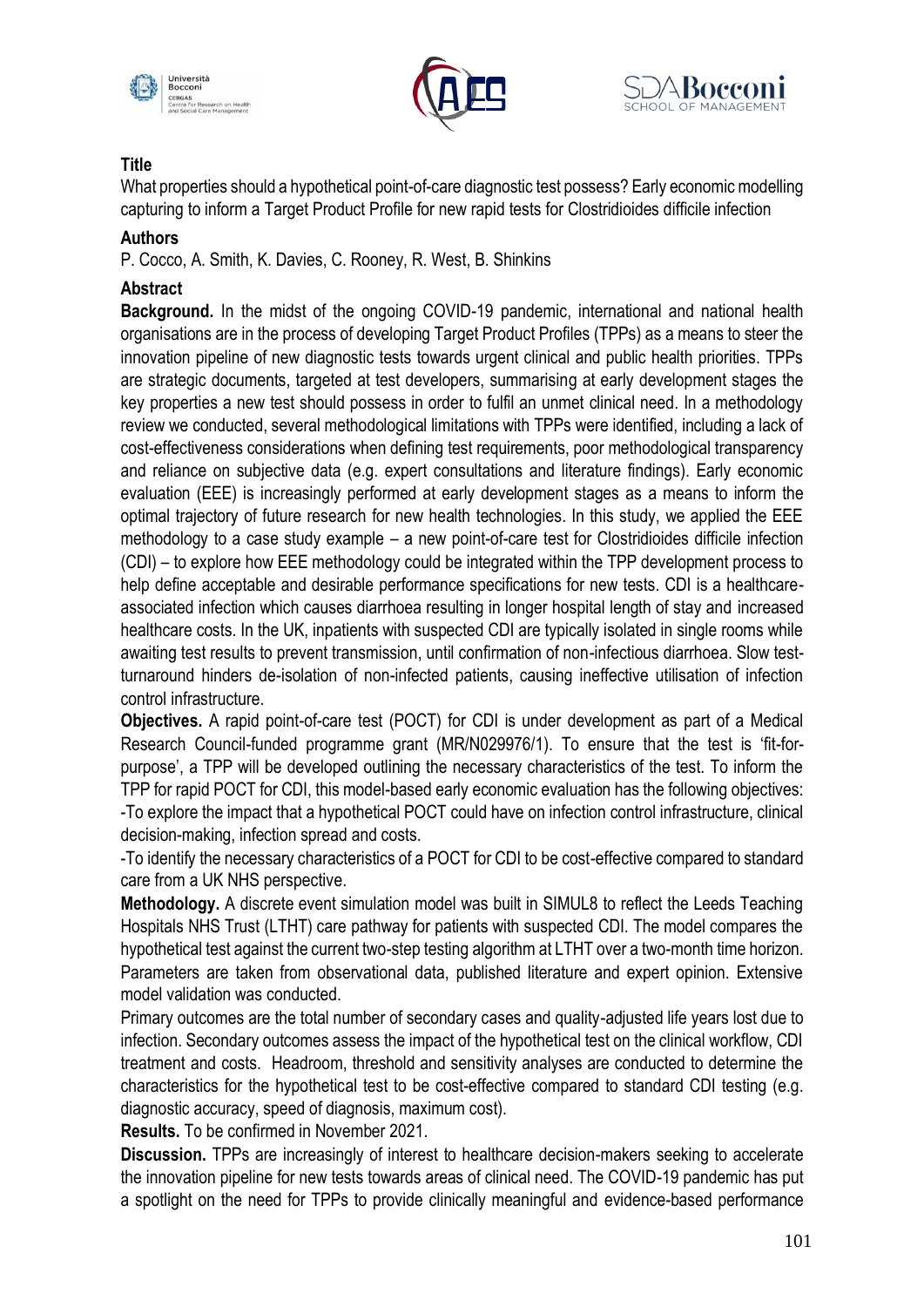





specifications for new diagnostics. This novel work applies early economic modelling to inform what requirements a new hypothetical test for CDI should possess to be clinically- and cost-effective, whilst also identifying any limitations with this approach which could be addressed in future research.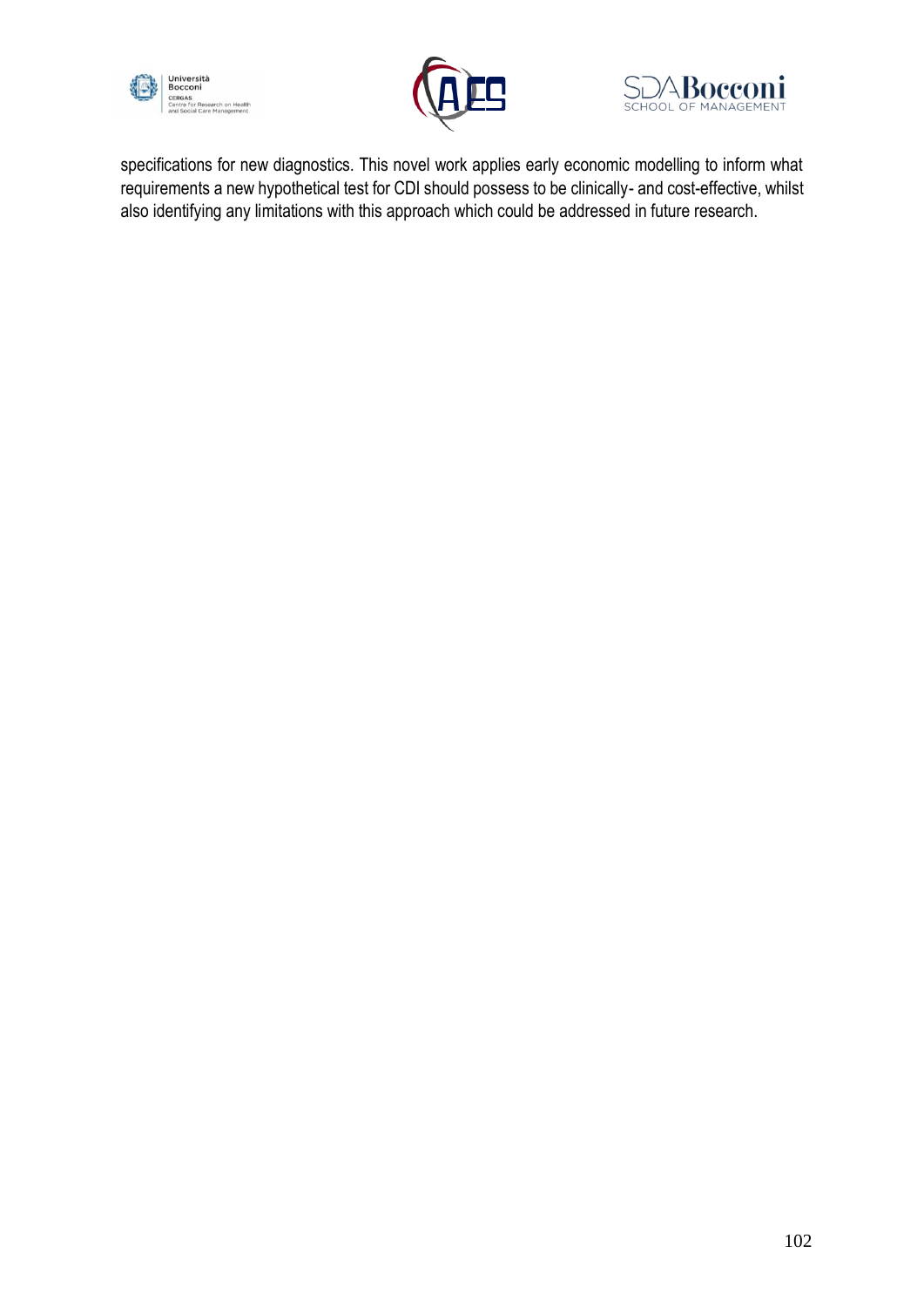





EQ-5D-5L population norms for Italy

#### **Authors**

M. Meregaglia, A.P. Finch, F. Malandrini, O. Ciani, C. Jommi

### **Abstract**

**Background.** The EQ-5D is a commonly used family of instruments to describe and value health in a wide range of conditions and populations. The EQ-5D-5L version is composed by five dimensions (i.e., mobility, selfcare, usual activities, pain/discomfort, anxiety/depression), articulated into five levels each (from no problems to extreme problems), and accompanied by a visual analogue scale (EQ-VAS, from 0 to 100). The description system generates3,125 (55) health profiles that can be transformed into utility values for health technology assessment using a country-specific value set.

**Objectives.** The present study is part of the EQ-5D-5L valuation study conducted to derive a value set for Italy. It aimed to provide normative data for the EQ-5D-5L questionnaire, together with some additional information on health and socio-economic conditions, collected from a nationally representative sample during the valuation study. This study also allowed to outline the health status of the Italian population during the second wave of Covid-19 pandemics.

**Methods.** The target participants were a sample of the Italian adult population (aged 18and above) and were recruited through a market research company (Pepe Research). Due to the Covid-19 emergency, one-to-one interviews were conducted using a videoconferencing software (Zoom)and a survey web application (LimeSurvey) by eleven trained interviewers between November 2020 and February 2021.The distribution of answers was estimated for the descriptive system of the EQ-5D-5L, and descriptive statistics were calculated for the EQ-VAS in the whole sample and in relevant subgroups (e.g., by age and gender). Data analysis was performed using Stata (StataCorp).

**Results.** The sample was composed of 1182 people and fully represented the Italian population (2020) in terms of gender and geographical area. Mean age was 48.3; men were 48.7%. Of the health states potentially generated by the instrument, only 106 (3.4%) were selected, and the two most common (i.e., '11111' and '11112') were chosen by half of the sample. Mean VAS was 81.8, and steadily decreased with increasing age (from 87.0 in the 18-24 group to 75.1 among the over 75). In participants affected by chronic illness (39%), mean VAS dropped to 75.5. Lower values were also observed in people with low educational level (78.2) and low income (78.8), pensioners (77.5) and housewives (78.8), divorced (79.3) and widowed (76.5), carers of a severe disabled (79.3), and social assistance recipients (77.5). In terms of EQ-5D-5L dimensions, at least one problem (from slight to extreme) was reported by 12.1% of respondents for mobility, 4.2% for selfcare, 11.6% for usual activities, 43.3% for pain/discomfort, and 41.2% for anxiety/depression. The frequency of problems generally increased with age, except for the last dimension, where 56% among the youngest (18-24) reported complaints versus 30% of people aged 75 and above. Moreover, self-reported anxiety/depression was far more common in women (49.7%) than in men (32.3%).

**Conclusions.** EQ-5D-5L population norms provide useful insights into the health status of the Italian population and can be used as reference values for other surveys using the same instrument. The mean EQ-VAS registered in this study (81.8) was higher than values observed in similar studies performed in other western countries, such as Netherlands (80.6), Germany (79.4), France (79.0) and United States (80.4), but lower than in Canada (82.7). The mean VAS also resulted considerably higher than the one (77.1) obtained in the previous instrument version (EQ-5D-3L) valuation study, which, however, recruited a higher proportion of elderly people. In synthesis, the overall health status of Italians captured using EQ-5D-5L was good, with more than one thirds selecting the 'perfect health' status (i.e., 11111). However, over 40% of respondents reported various levels of anxiety and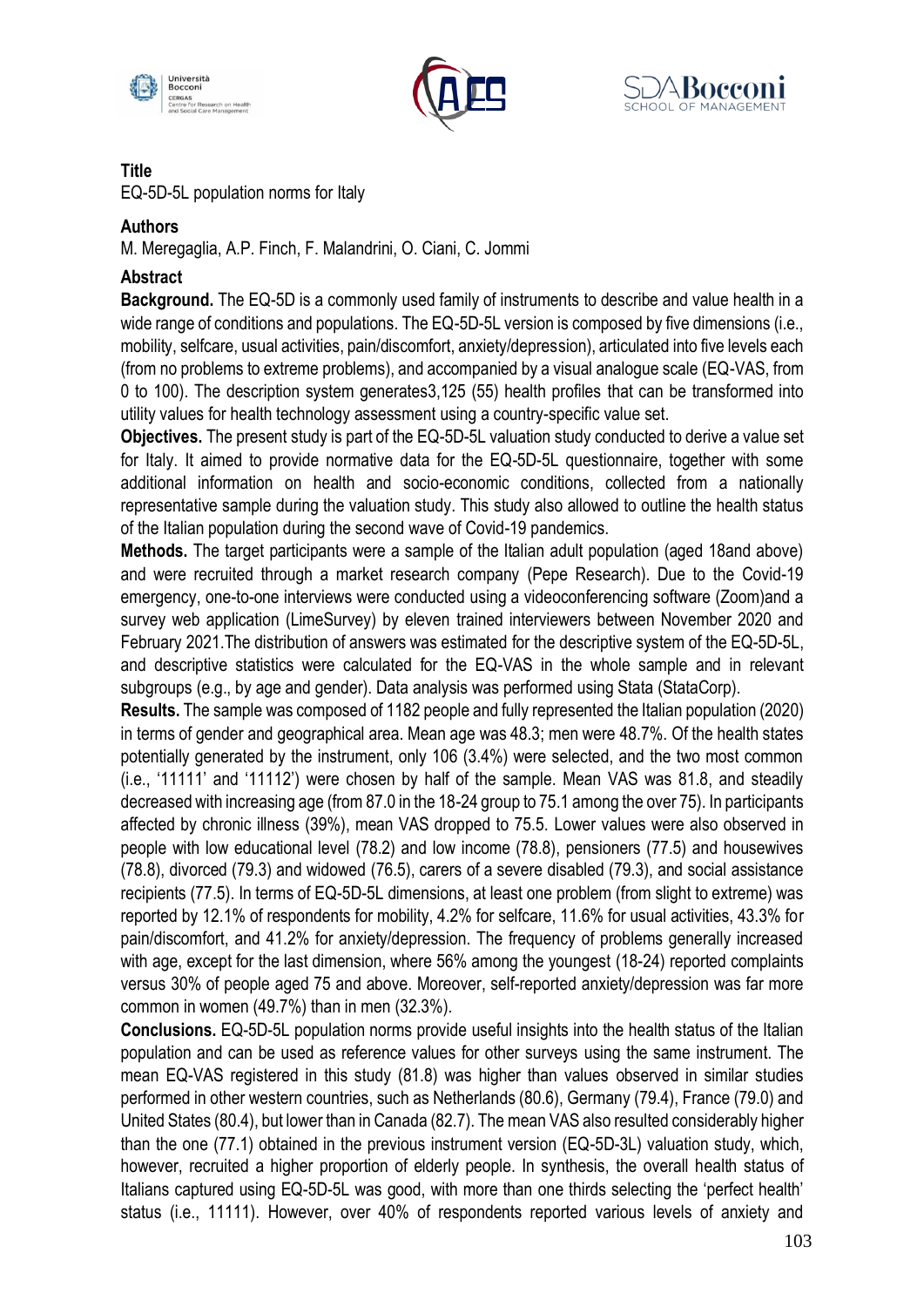





depression, especially in the youngest age classes (below 35), which, as shown in other studies, resulted more affected by mental disorders during the Covid-19 pandemics.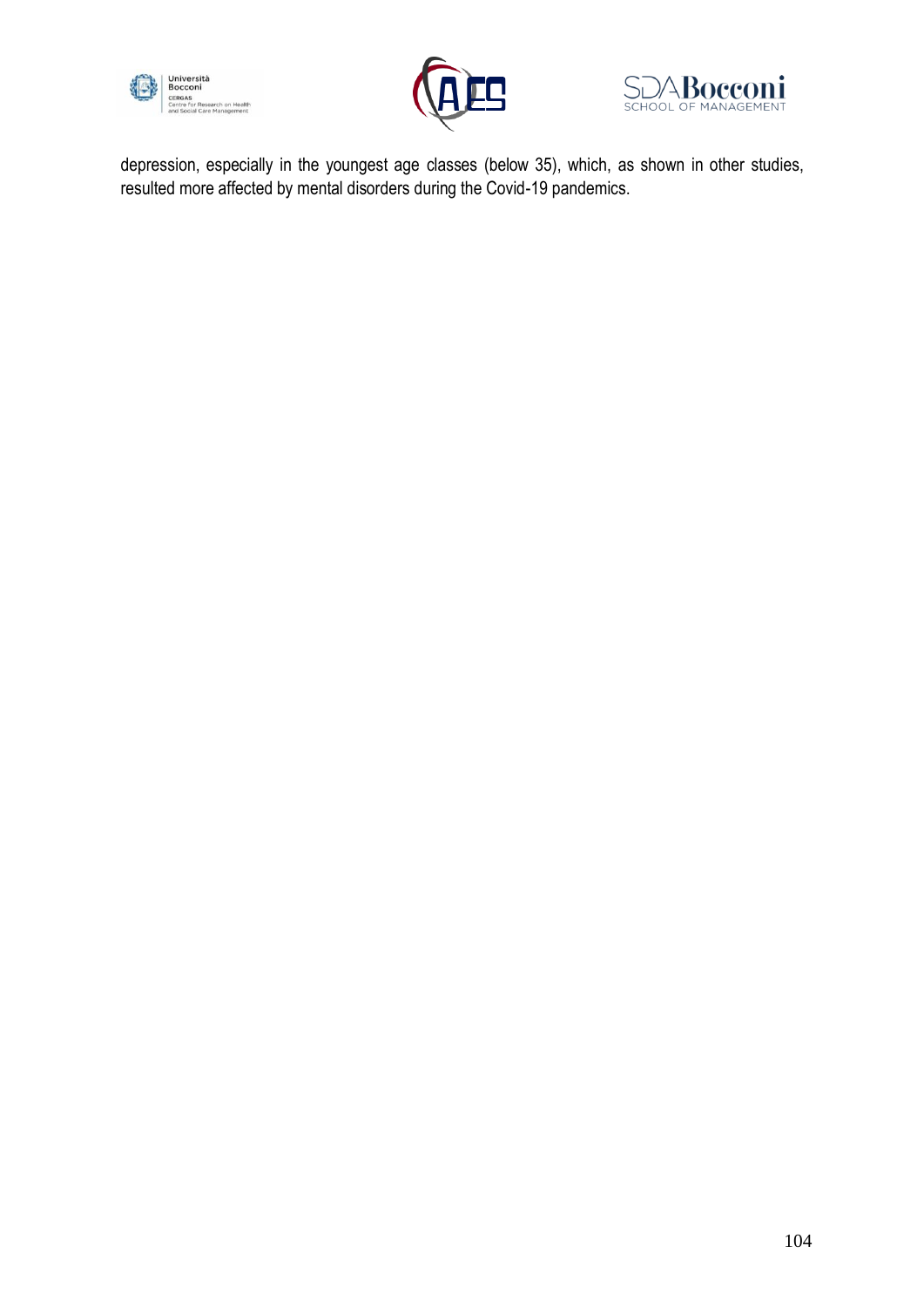





Education and COVID‐19 excess mortality

### **Authors**

P. Bello, L. Rocco

#### **Abstract**

COVID-19 mainly spreads through close contact from person to person. Hence, people potentially have a great deal of control over the risk of getting infected. For instance, they can keep social distancing, reduce mobility, use face masks and adopt specific hygiene practices. However, adopting these protective strategies requires a profound change of long-established and deeply interiorised social behaviours. Changing is difficult because of inertia (Ornaghi and Tonin, 2018), and because these strategies limit social interactions and freedom of movement. The decision to adopt protective strategies depends on their perceived costs and benefits, and individuals comply only if perceived benefits exceed perceived costs. The balance between costs and benefits is influenced by several factors, including gender, age, occupation, income, trust in the government and beliefs (Galasso et al. 2020, and Desmet and Wacziarg 2021, among others). Several papers also show that compliance is stronger in areas richer in social capital (Barrios et al. 2021, Durante et al. 2021, Brodeur et al. 2020), where social benefits are more likely to be factored in individual decisions. Assessing the size of the benefits crucially depends on one's ability to acquire and process information, to judge the effectiveness of alternative strategies, the level of own risk of infection, the credibility of alternative information providers, the ability to discriminate between evidence-based and fake news. Quite obviously education is crucial in this respect, as individuals with higher education enjoy higher numeracy, literacy, cognitive and analytical abilities. Hence, they are less likely to believe in conspiration theory, or fake news (Freeman et al. 2020) and are able to take better decisions in the health domain (Reyna et al. 2009). It is surprising that so little attention has been spent studying the role of education in determining the spread and intensity of the COVID-19 pandemic. Many studies control for education, but very few focus primarily on education. We exploit the mortality data provided by the Italian National Statistics (ISTAT), by municipality, date of death, and age, from 2012 to 2020. These data allow to examine (excess) all-cause mortality in 2020 compared to the previous years in detail. All-cause mortality captures mortality both directly and indirectly related to COVID-19, the latter being the one caused by possible disruptions of the healthcare system at the peak of the epidemic, the delay in programmed treatments, surgery and screening. We believe that all-cause mortality is a more accurate account for the intensity of the epidemic compared to the number of COVID-19 cases, hospitalizations or fatalities. We consider mortality in the population aged 60 and over, which is the age group that almost exclusively suffered the worst consequences of COVID-19, and distinguish four periods in the epidemic, January and February 2020, which is essentially pre-COVID-19; March to May, which corresponds to the first COVID-19 wave; June to September, which corresponds to the fading out of the first wave and the ease of mobility restrictions; and, finally October to December, which corresponds to the rise of the second wave. We also distinguish between Northern and Central-Southern Italy, because the former experienced both waves while the latter was spared between March and May. For each period and each area, we estimate a continuous event study model to establish if and to what extent the increase in mortality rates registered in 2020 compared to the period between 2012 and 2019 depends on the proportion of municipality residents with at least an upper secondary school diploma, our main measure of education. Our data permit us to test parallel trends in a very long pre-COVID-19 period and to neutralize confounding seasonal effects, such as the flu, representing a major value-added compared to the literature. As the identifying condition of parallel trend holds, we can safely attribute the differential excess mortality we observe in 2020 to education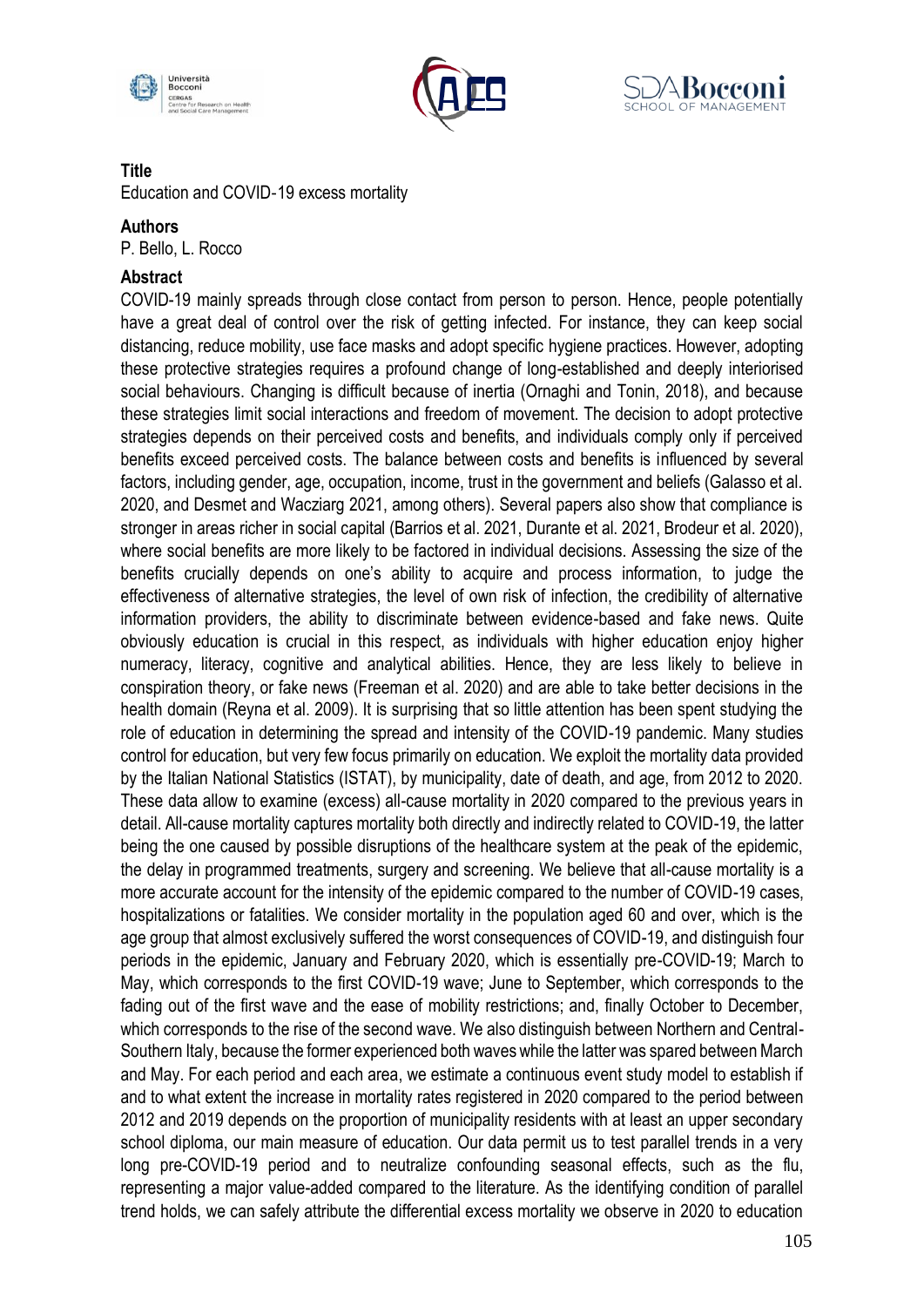





and not to pre-existing diverging trends across municipalities. We find that in Northern Italy, during the first wave, education played a significant protective role. The excess mortality rate among the over 60 was much smaller among the more educated municipalities than among their less educated counterparts. Specifically, a 10 percentage points increase in the share of residents with at least secondary education was associated with a 0.64 deaths per 1000 inhabitants lower excess mortality, which correspond to about 36 percent of the average excess mortality registered in the North between March and May. During the second wave, which regarded the whole country, we do not find any significant differential effect related to education, neither in the North nor in the Centre-South. Interpreting this pattern of findings is difficult especially for lack of timely and geographically detailed data on individual behaviors, information and perceptions. We start by ruling out explanations which point to correlations between education and urbanization, home working or preference traits. Our preferred interpretation calls for the interplay between education and information. We argue that when information is contradictory, as it was the case during the first wave, the more educated are better able to discriminate among different opinions and are more likely to take the right side. Differently, when information is easily accessible and univocal, as in the second wave, everyone adopts the right strategy, independently of their education.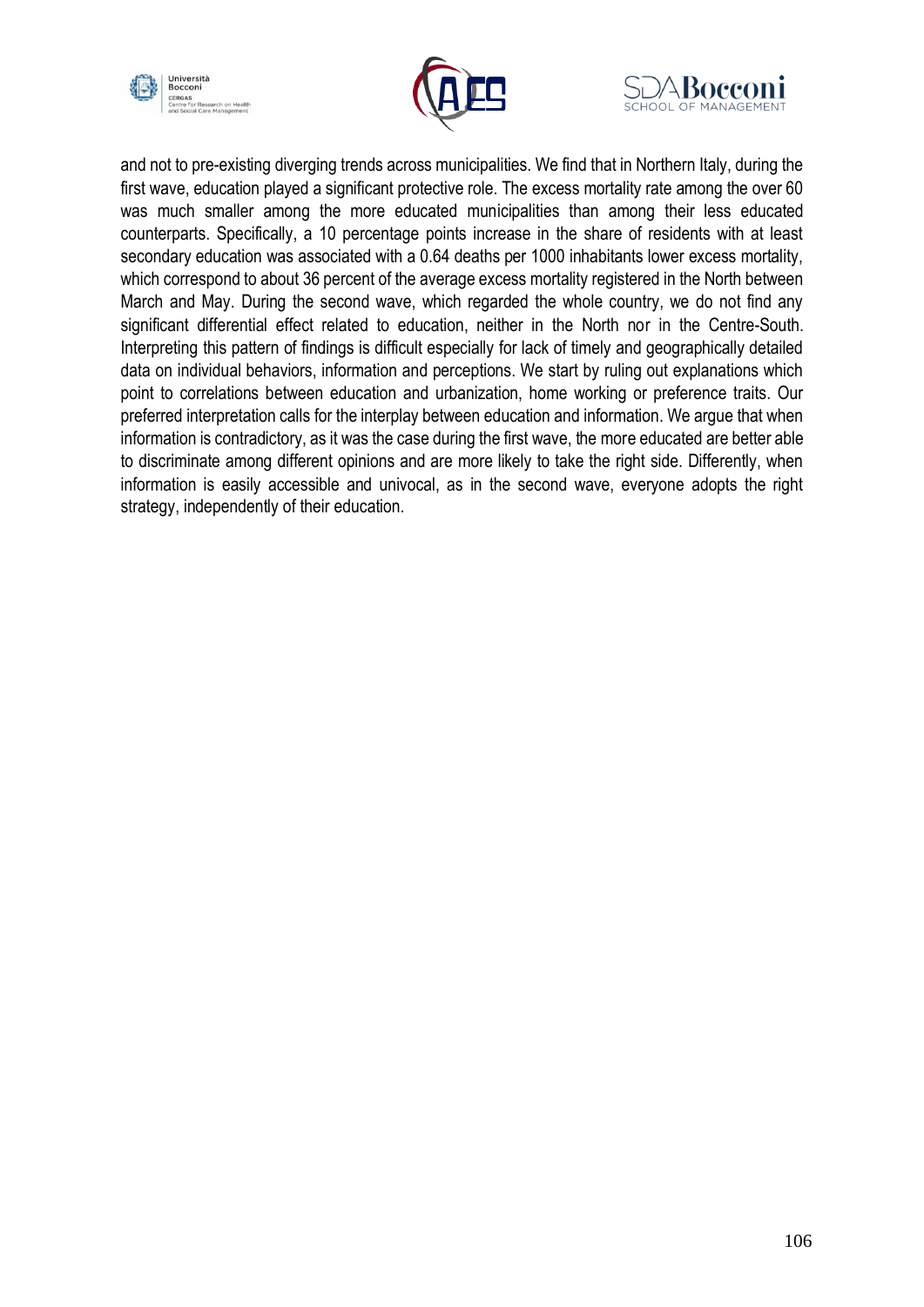





Risky Behaviours: A Matter of (Relative) Age

## **Authors**

L. Fumarco, F. Principe

## **Abstract**

**Background and aims.** Does classroom age composition affect health behaviours? Despite the emerging research examining the impact of classmates' characteristics on several outcomes, the answer to this question has not been studied directly. Adolescents' health risky behaviours, such as smoking tobacco and marijuana or drinking alcohol, affect school performance and thus labour market outcomes. On top of that, risky behaviours cause externalities that negatively affect the healthcare system. In general, as argued by Cawley and Ruhm (2011), the identification of the causes of adolescents' health risky behaviours may "lead to improvements in public health policy that enhance social welfare". One possible cause of adolescents' health risky behaviours that has been so far neglected is the policy of grouping students born up to one year apart in the same class; this policy is widespread but costly in terms of human capital formation, and likely to affect risky behaviours as well. The aim of our study is to fill this gap.

**Data and methods.** This paper uses data from the international survey "Health Behaviour in School-Aged Children" (HBSC), on adolescents from most European countries (see Fumarco & Baert (2018) for more details on the list of included countries). We use four waves: 2001/2, 2005/6, 2009/10, 2013/14; about 500,000 observations. The HBSC survey has a unique feature compared to more popular students' surveys (e.g. PISA, TIMMS, PIRLS): respondents' target age range is between 10.5 and 16.5 and, hence, it allows the disentanglement of absolute age from relative age. The possibility to accomplish this disentanglement sets the main difference between our study and those on the related literature of age at school entry effects (ASEs; Ponzo & Scoppa, 2014; Mühlenweg et al., 2012; Sprietsma, 2010; Bedard & Dhuey, 2006). So far, to the best of our knowledge, only one study has conducted this disentanglement: Peña and Duckworth (2018), who used unique survey data from Mexico. To identify the causal effects of relative age on a set of risky behaviors, we set up an instrumental variable strategy, which exploits the variation in cut-off dates for school enrolment across countries as a source of independent variation in relative age.

**Preliminary results.** We find that relatively younger students are more likely to engage in risky behaviours, such as smoking, drinking alcohol and substances use. In particular, we find that an increase by one month in relative age decreases the chances to smoke once a week by 0.2%, the chances to have been drunk at 13 years of age or earlier by 0.1%, the chances to have ever been drunk by 0.4%. These results imply that a twelve-month increase in relative age (i.e. the hypothetical maximum age gap between regular students) increases these probabilities by 2.4%, 1.2%and 4.8%, respectively. Concerning alcohol consumption, we find that an increase by one month in relative age decreases the chances to drink at least once a month by 0.6%. Concerning substances use, we find that an increase by one month in relative age decreases the chances to have ever been smoked weed by 0.2% the chances to have smoked weed at 13 years of age or earlier by 1.8. Finally, an increase by one month in relative age increases the chances to have ever had sex by 0.2%. Differently from previous studies (Mühlenweg, 2010), we do not find that relatively young students are more likely of having been bullied or cyberbullied. However, we still find that an increase by one month in relative age increases the chances to have been in a fight or to have bullied someone else by 0.3% and by 0.1%, respectively.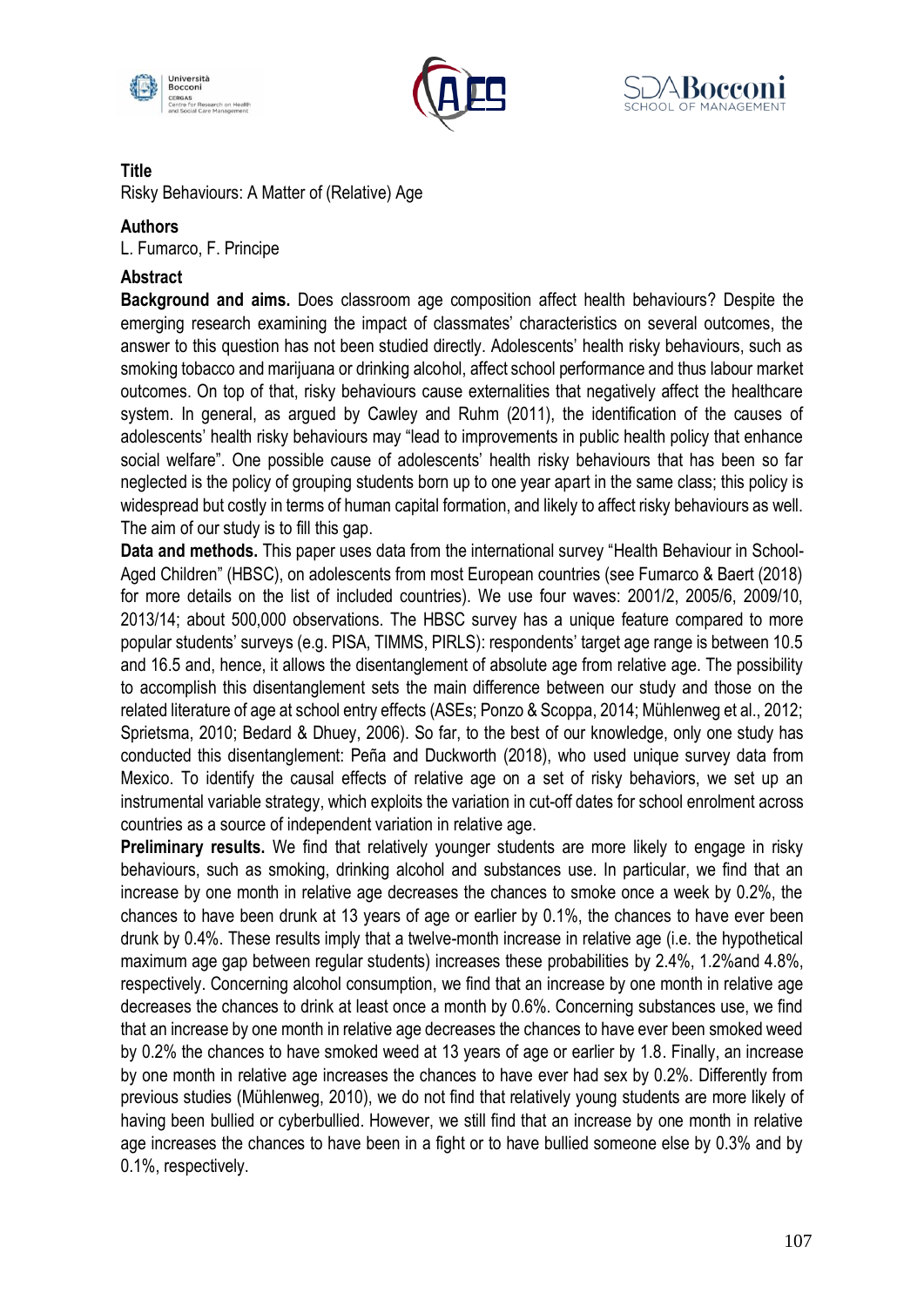





Determinants of CoViD-19 infections among nursing home residents and staff: a case study of Tuscany

## **Authors**

S. Barsanti, A. Bunea, E. Pardini

# **Abstract**

**Background.** In the first months of the coronavirus pandemic, numerous infections occurred among elderly living in nursing homes (NHs) all around the world. In the western European countries up to May 2020, the proportion of deaths in NHs for CoViD-19 was between 26% (UK) and 66% (Spain) of the total deaths from CoViD-19 (Danis et al., 2020).

During the first wave, Italy was one of the hardest hit countries by the pandemic. An Italian National Institute of Health (ISS) survey showed that 7.4% of the NHs' patients who died between February 1st and April 30th, 2020 were infected with CoViD-19. However, other 33.8% had flu-like symptoms (ISS, 2020). Thus, the crisis highlighted even more the weaknesses of the Italian NH sector, due to the complexity and fragmentation in terms of competencies and resources among institutional and noninstitutional actors (Berloto et al. 2020).

**Objectives.** The aim of our research is: (i) to analyse managerial practices in the NHs, February – June 2020, and (ii) to identify the determinants of the presence of CoViD-19 cases among NH patients and staff during the first months of the pandemic.

**Methodology.** We submitted a survey to the 328 NHs located in Tuscany to collect data about how the structures reacted to the pandemic and coped with its effects during the first critical wave of contagion. The questionnaire was created with the open-source software LimeSurvey and is divided into the four sections: procedures, personnel and process management, management of clients and possible cases, critical issues and good practices. We received 225 responses, thus a 68,6% response rate.

We also inserted in the model some control variables: ownership, size, territorial distribution and the participation at the evaluation system and data regarding some characteristics such as: service externalisation, certifications, evaluation scales and personnel. This information was gathered from previous surveys conducted by our research team.

After collecting the data, we carried out a statistical analysis to identify possible factors associated with the presence of positive cases for CoViD-19 among NH patients and staff. We use the stepwise method (Efroymson, 1960) to automatically select predictor variables at 95% significance level for logistic regression among numerous independent variables inserted in the model.

**Main results.** In both the analyses, for residents and staff, the probability of having infections with CoViD-19 is lower where there is greater satisfaction with the general coordination between general practitioners and NHs and higher for NHs located in areas most affected by the virus.

Additionally, the probability of having CoViD-19 positives among residents is lower for NHs that have (internal staff or freelancers) at least two of the following professional figures: social-health coordinator, nursing coordinator, facility doctor and quality manager, whereas the probability of having CoViD-19 positives among staff is lower for NHs that have provided specific training to nurses for the management of CoViD-19 positive patients in the first two months (February and March) compared to those who have undergone training starting from April.

Our results highlight the importance of the coordination with the general practitioners and the presence of professional figures in the structure in reducing the spread of the virus among residents. However, being part of an area affected by the virus increases undoubtedly the probability to have positive cases (among residents or operators) in the structure, a variable beyond the manager's control. This stresses the need for regional and state intervention to reduce the overall infections on the territory.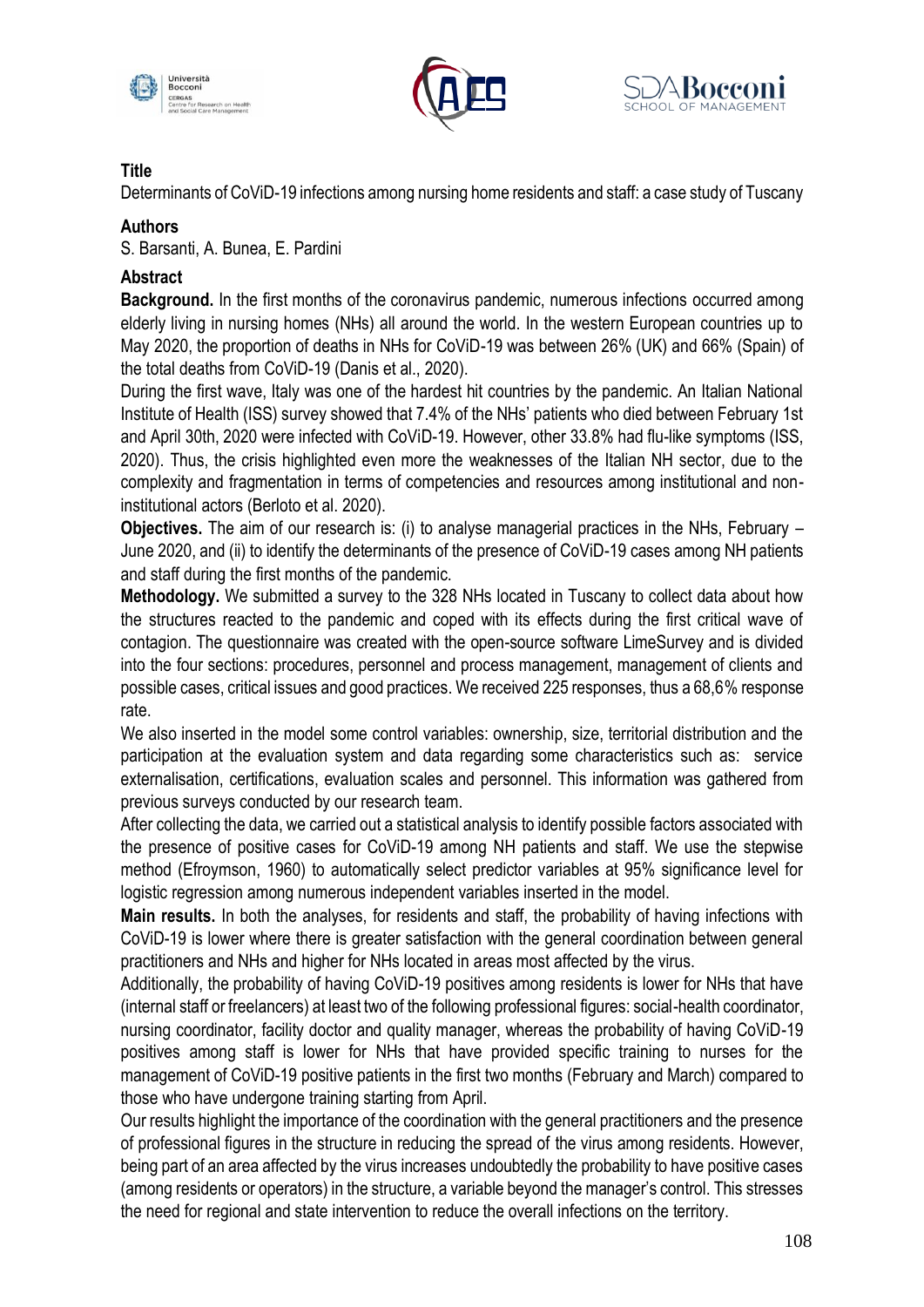





Some actions did not have a significant impact on the likelihood of having covid-19 cases neither among residents nor staff. Notable examples are the type of property (public or private), the size of the facility, and the presence of pandemic plans.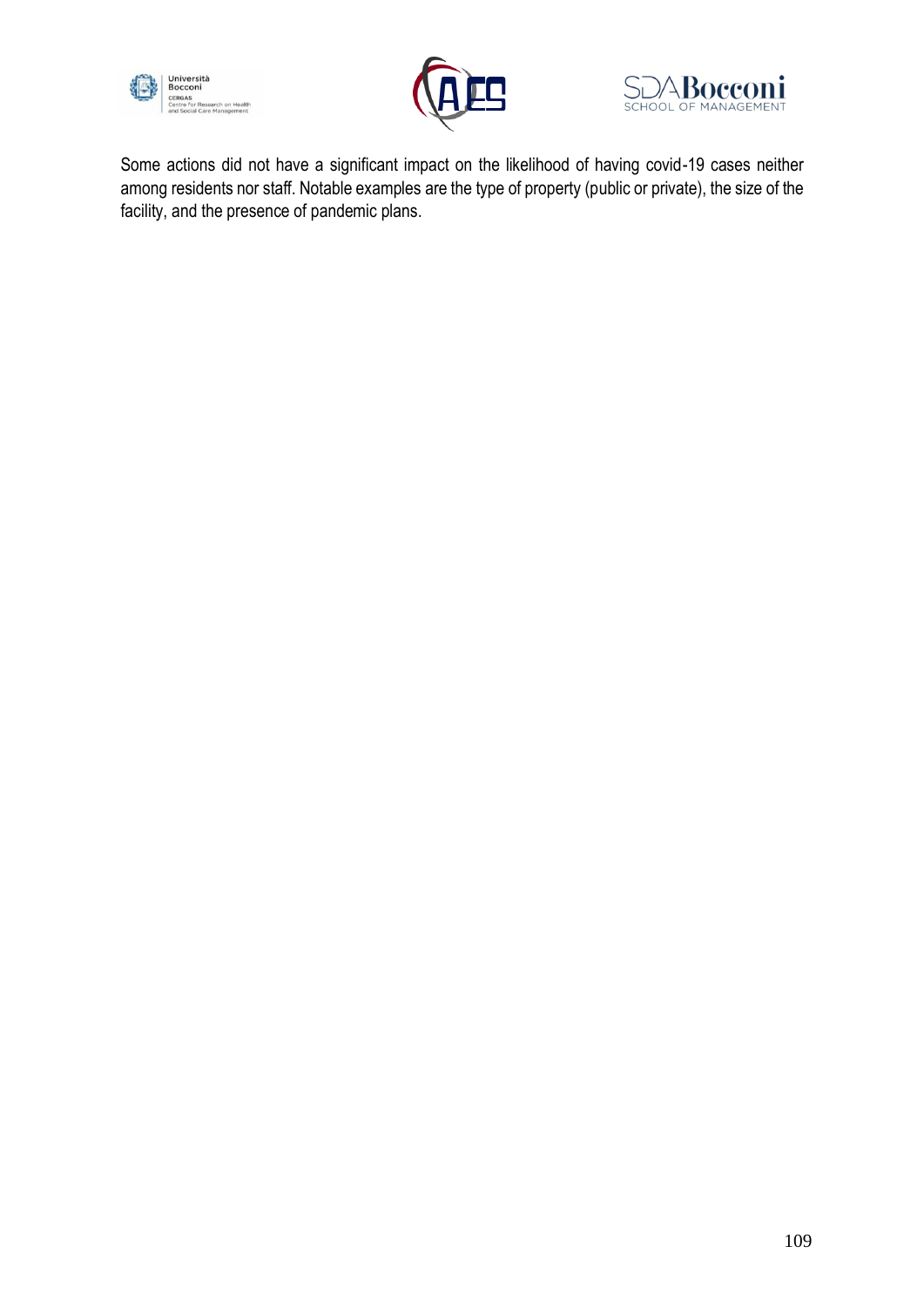





Severe Health Shocks and Disability Take-Up in Italy: Targeting, Choices and Timing

#### **Authors**

I.Simonetti

#### **Abstract**

Over the past 25 years, the occurrence of cardiovascular diseases (CVDs) has increased in most European countries, including Italy. CVDs are a source of major human and economic costs -direct health costs, productivity loss and informal care costs –as they lead to physical and mental impairments, limiting daily activities and the ability to work. Nowadays, a widespread of monetary (and non-monetary) programs aimed at protecting against the consequences of disability have been developed by many social care systems. However, the increase of the social care expenditure, and its foreseen consequences for the already tightened public purse, have recently stemmed policy debate on the role and the effectiveness of these benefits (Walness, 2006; Berthoud and Hancock, 2008; Pudney, 2010). The design of each public program requires targeting, especially when addressed to the disabled. Indeed, if the take-up by eligible individuals is low, then the targeted program may fail to reach the goal of providing a minimum bundle of goods for the target group. On the contrary, if the take-up by ineligibles is too high, then government revenues will be diverted from other productive uses (Currie, 2006). Empirical evidence has shown the role played by complex application processes and administrative costs for incomplete take-up rates in public programs (Currie and Grogger 2001; Bitler, Currie, and Scholz 2003; Daly and Burkhauser 2003; Currie, 2006; Aizer 2007). No less important when evaluating programs' effectiveness is the timing of provision, that is whether these benefits are promptly received after the onset of the disability (Zantomio, 2013). By focusing on different health-related supports in Italy, namely disability and civil incapacity benefits, I provide new evidence on the relationship between individuals' socio-demographic and economic characteristics and the take-up of disability programs. Do personal features influence the accessibility of specific programs and the timing of the benefit receipt? The attention on alternative programs –diverse in terms of eligibility criteria, duration and generosity -provides insight into individuals' preferences and/or constraints when asking for a specific benefit. Moreover, while researchers are often concerned about recognizing that any set of disability indicators may give an imperfect description of the concept of disability (Hancock et al. 2015), the identification of the first hospitalization for a CVD shock that occurred in the last two years allows us to define it more accurately. This study is based on a new Italian administrative dataset - WHIP&Health - which covers the work and social security histories (1990-2012) of a random sample drawn from the Social Security archives (INPS, Istituto Nazionale della Previdenza Sociale), linked to individuals' hospital discharge records from all private and public hospitals since 2001. We consider male blue-collar workers aged 18-64 who experienced a severe form of CVD shock between 2003 and 2005. Preliminary findings from a sample of 1,658 individuals show that the take-up probability of a benefit as well as the timing of receipt is clearly affected by personal characteristics that should not influence eligibility. For instance, people coming from underdeveloped countries are found 18 percentage points less likely to get none of the available health-related programs within one year after the time of the CVD shock (T). Interesting results also appear when looking at the area of work at time T: with respect to workers in the northern regions, those employed as blue-collars in central and southern areas are also more likely to get at least one benefit, 12 and 16 pp respectively. The feeling of significant heterogeneities among areas of work – potentially reflecting a different development of the labour market -are also depicted by the multinomial analysis: the take-up of a civil incapacity benefit (as the first one) appears determined by the past labour income as well as by working in southern regions. The hazard ratios estimated through a Cox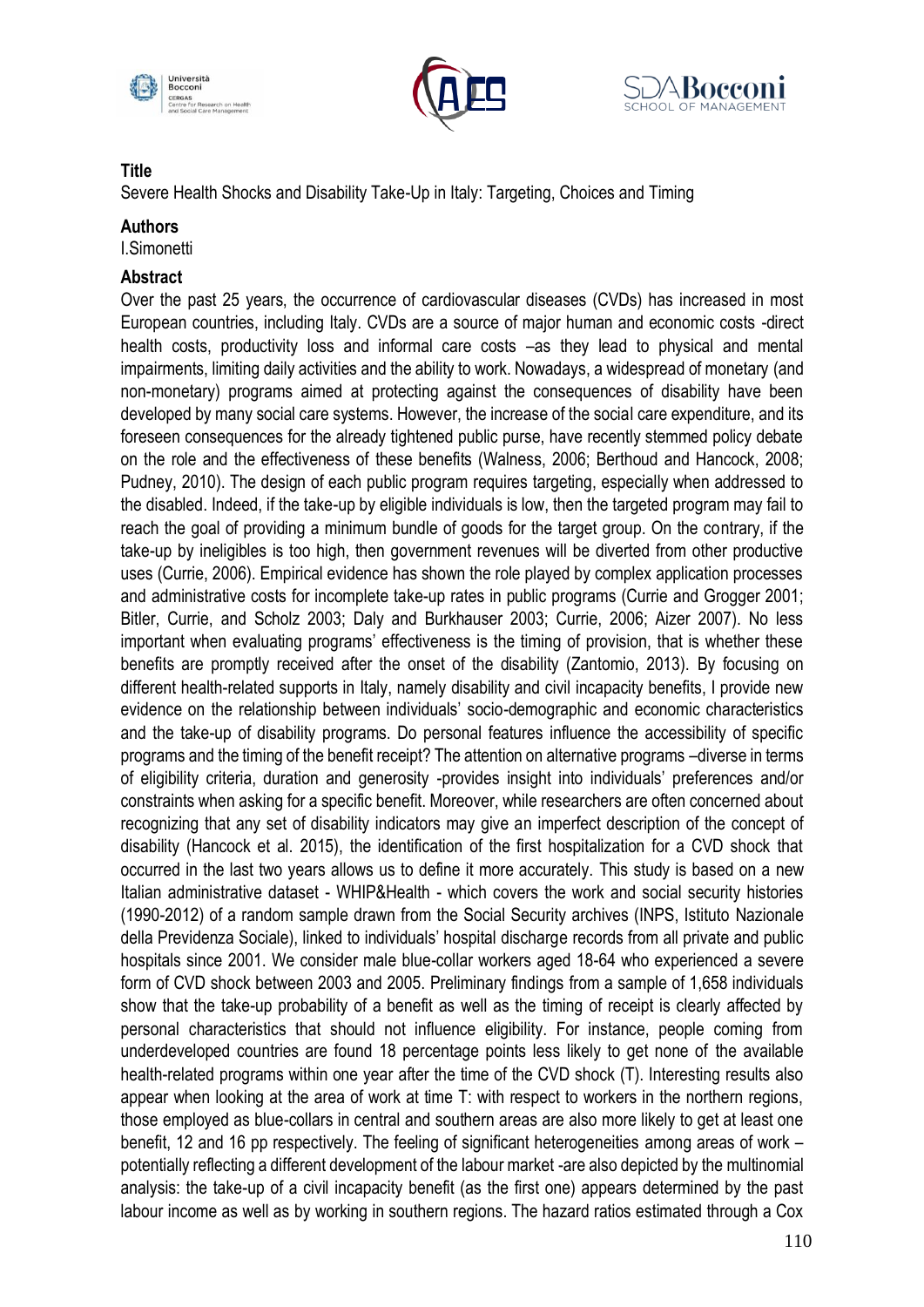





proportional hazard model on the elapsed time between the reference hospitalisation and the time they received the benefit also confirm these results. All these findings depict specific individuals' characteristics –that are irrelevant with respect to the eligibility for the payment –as confounders in the benefit assignment mechanisms, both in terms of selection as well as the timing of the claim. To the extent that such results reflect delays in pursuing a claim, rather than administrative delays, health and social care professionals' referrals could play a crucial role in improving the targeting and fostering horizontal equity of public financial support for disability in older age.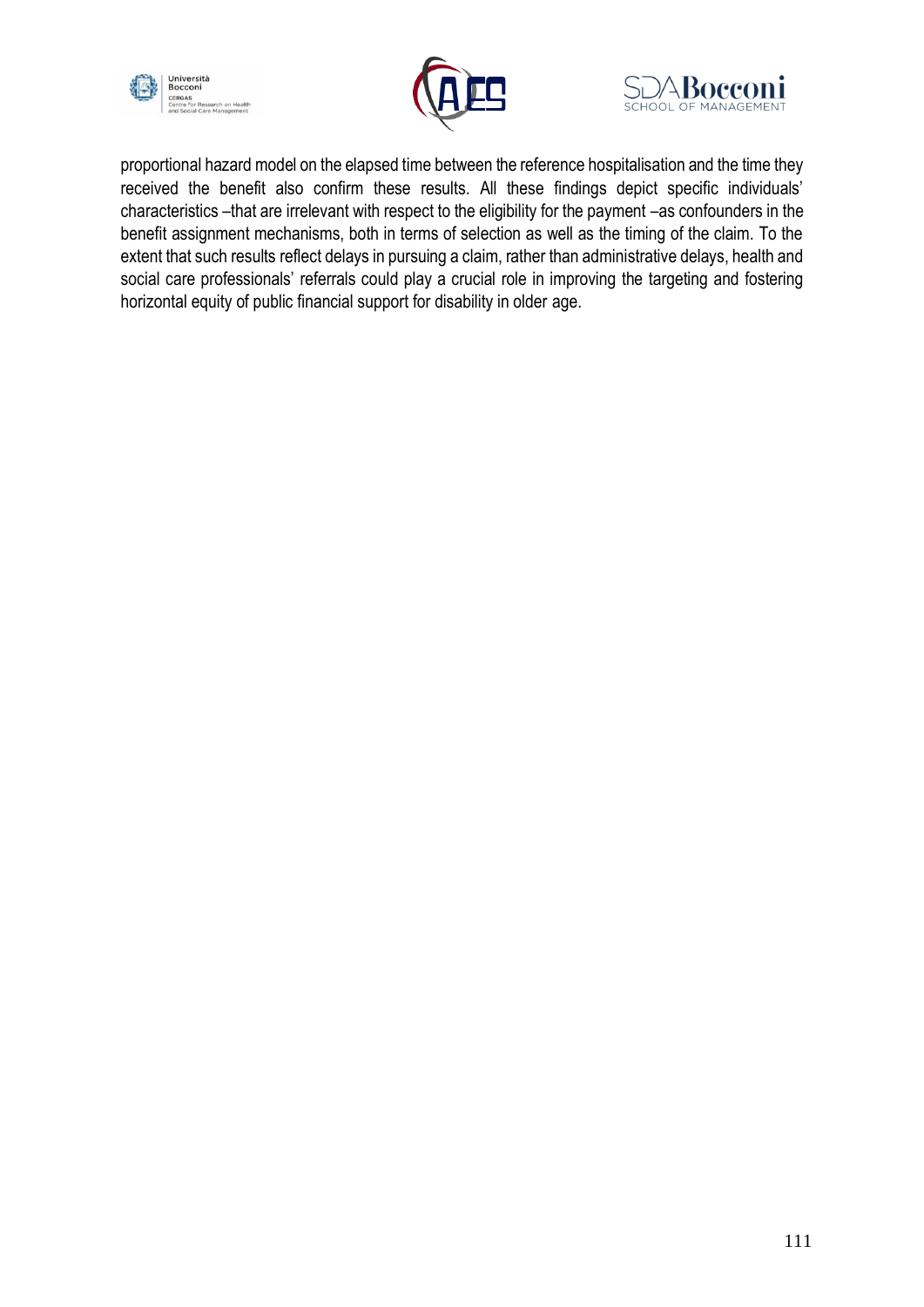





An EQ-5D-5L value set for Italy using videoconferencing interviews and feasibility of a new mode of administration

### **Authors**

A.P. Finch, L. Borsoi, C. Falivena, R. Freddi, B. Roudijk

### **Abstract**

**Background.** Generic preference-based measures (GPBMs) are prescored utility measures. These are commonly used for calculating quality adjusted life years in cost-utility analysis (CUA) of health care interventions. The 2020 guidelines of the Italian Drug Agency(AIFA) states that CUAs are a mandatory component of the national-level pricing and reimbursement dossier, and that utility data should be referred to the Italian context. The EQ-5Dis the most widely used GPBM of health, but an EQ-5D-5L value set is not available in Italy. EQ-5D-5L value sets are developed based on a standardized protocol, an important requirement of which is the conduct of face-to-face interviews. Due to the COVID-19 pandemic, travel restrictions, establishments closures and limitations of inperson meetings were imposed by the Italian government, preventing the possibility of conducting face-to-face interviews. An alternative mode of administration that may preserve the required interaction between interviewers and interviewees is videoconferencing (VC) administered interviews. Yet, the feasibility of this mode of administration has not yet been tested for the conduct of valuation studies.

**Objectives.** To test the feasibility of using VC administered interviews and, conditional on a positive assessment, to derive an EQ-5D-5L value set for Italy.

**Methods.** Preferences were collected using the EuroQol standardized valuation protocol (EQ-VT) administered via VC. Two valuation methods were employed, composite time trade-off (cTTO) and discrete choice experiment (DCE). Technical, organizational and protocol feasibility were tested in a pilot of 198 interviews using both quantitative and qualitative metrics. Upon positive assessment, data collection continued with a target sample of 1000-1200participantsincluding the pilot. Quality control(QC) procedures were employed to monitor interviewers' performance during the pilot and the data collection. Data were modelled using GLS, Tobit and Hybrid models with different error specifications. Monotonicity of coefficients, statistical significance, and theoretical considerations informed the model choice.

**Results.** Technical problems occurred in 13%of the pilot interviews and dropouts in 6% of them. Protocol compliance was demonstrated with significant improvements in QC parameters and limited interviewers' effects, for all interviewers. Overall, interviewers were satisfied with this mode of administration, highlighting it allows flexibility and efficient scheduling. Based on these results, VC was deemed a feasible mode of administration. The study collected preferences for 1182 responders, including the pilot interviews. The demographic characteristics of the sample were representative of the Italian general population for age, gender and geographical macro-areas. The linear random intercept model showed monotonic coefficients, but mobility level 2 was non-significant. The Tobit random effect model had a non-significant parameter, and the Tobit random effect heteroscedastic model had a non-monotonicity and an inconsistency. The hybrid Tobit heteroscedastic model without constant was consistent and significant in all parameters. This model estimated on the full sample (including pilot) was selected for the derivation of the value set. Values ranged from -0.571 for the worst health state (55555) to 1 for the best health state (11111). Pain/discomfort registered the largest decrement, followed by mobility, anxiety/depression, self-care, and usual activities. 523 health states were worse than dead.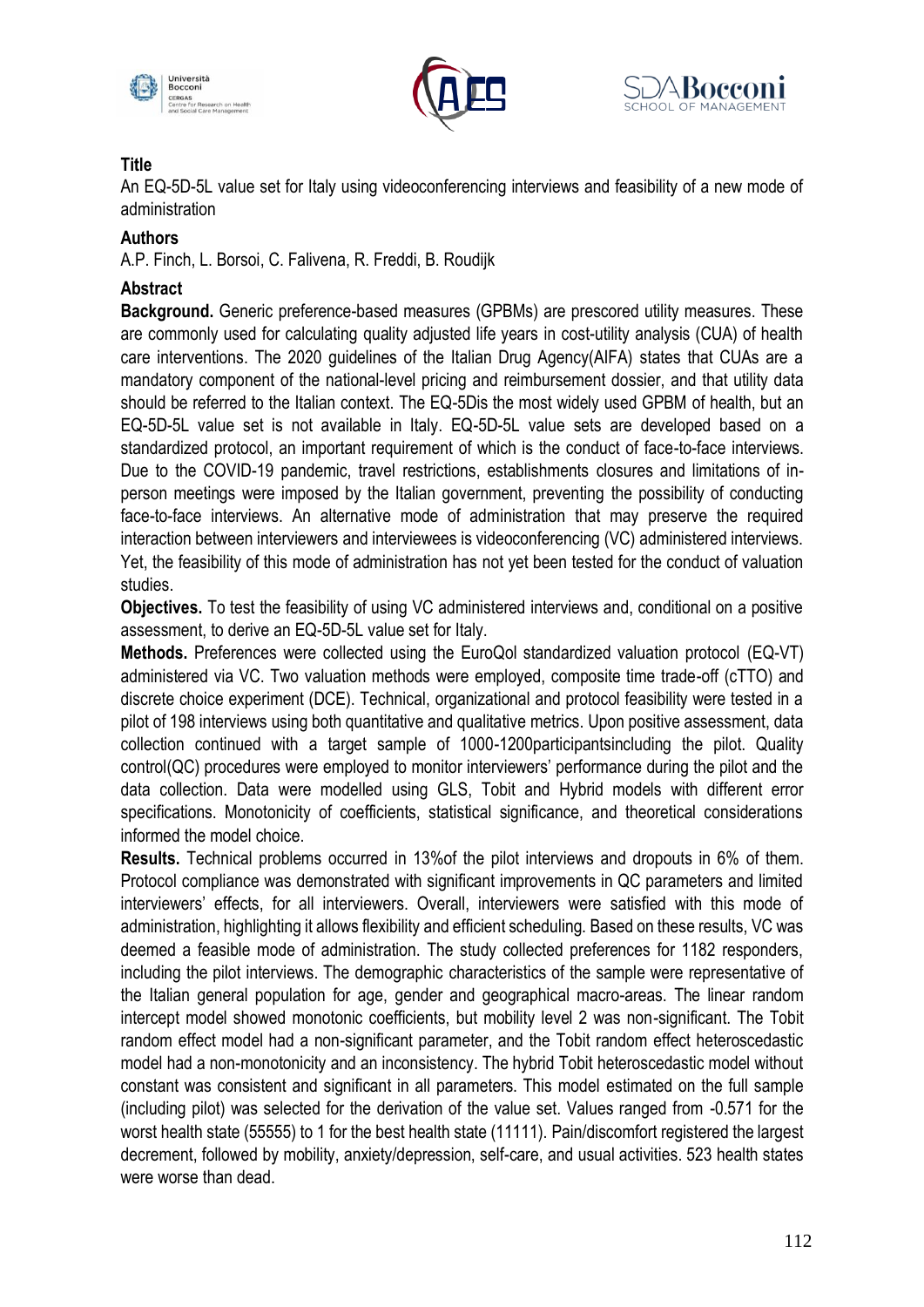





**Conclusions.** VC appears a viable approach for the conduct of valuation interviews using both cTTO and DCE. Based on this mode of administration, an Italian value set for the EQ-5D-5L was developed. This can be used for value determinations of drugs and other health technologies in Italy and enables cross-country comparisons.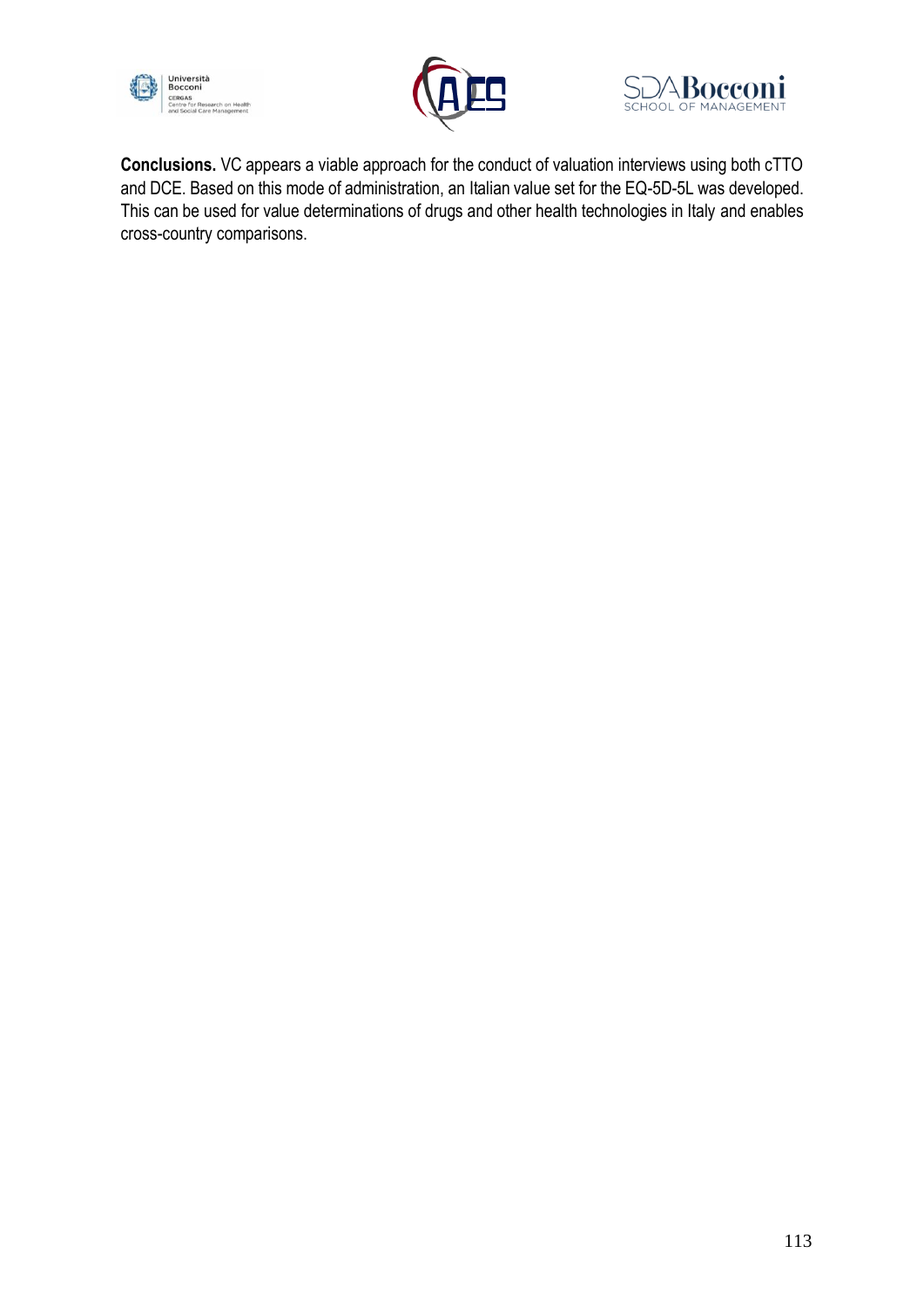





The Returns to Preventing Chronic Disease in Europe and the United States

## **Authors**

V. Atella, F. Belotti, D. Goldman, A.P. Mortari, M.S. Ryan, B. Tysinger, J.C. Yu

# **Abstract**

Since the 1950s, life expectancy in Europe and the United States has improved at a steady pace, driven mostly by gains at older ages. However, these lives are punctuated by more chronic disease than ever before, contributing to substantial morbidity and disability. Using the Future Elderly Model, we simulate longevity and disability over the remaining lifetime for cohorts of older Europeans and Americans.

The model simulates total longevity and disability over the course of a lifetime for representative cohorts of older Europeans and Americans. We then consider two counterfactual scenarios. In the first, we reduce the presence of the chronic illness at age 50, if present (i.e., the impact of removing stock). In the second, we reduce the incidence of chronic disease after age 50, among those developing disease after this age (i.e., the impact of removing flow). We then assess the impact on the treated and the average effect on the overall cohort, in terms of life-years (LYs) and disability-free lifeyears (DFLYs). We study Europe and the US to understand how differences in older age prevalence and incidence between the two regions influence the burden of disease, as well as the trade-offs between treatment and prevention by disease.

We see that investment in both treatment and prevention for cancer, diabetes, and heart disease show tremendous promise for breaking Europe and the United States out of the expensive equilibrium we now find ourselves in as a result of demographic gains.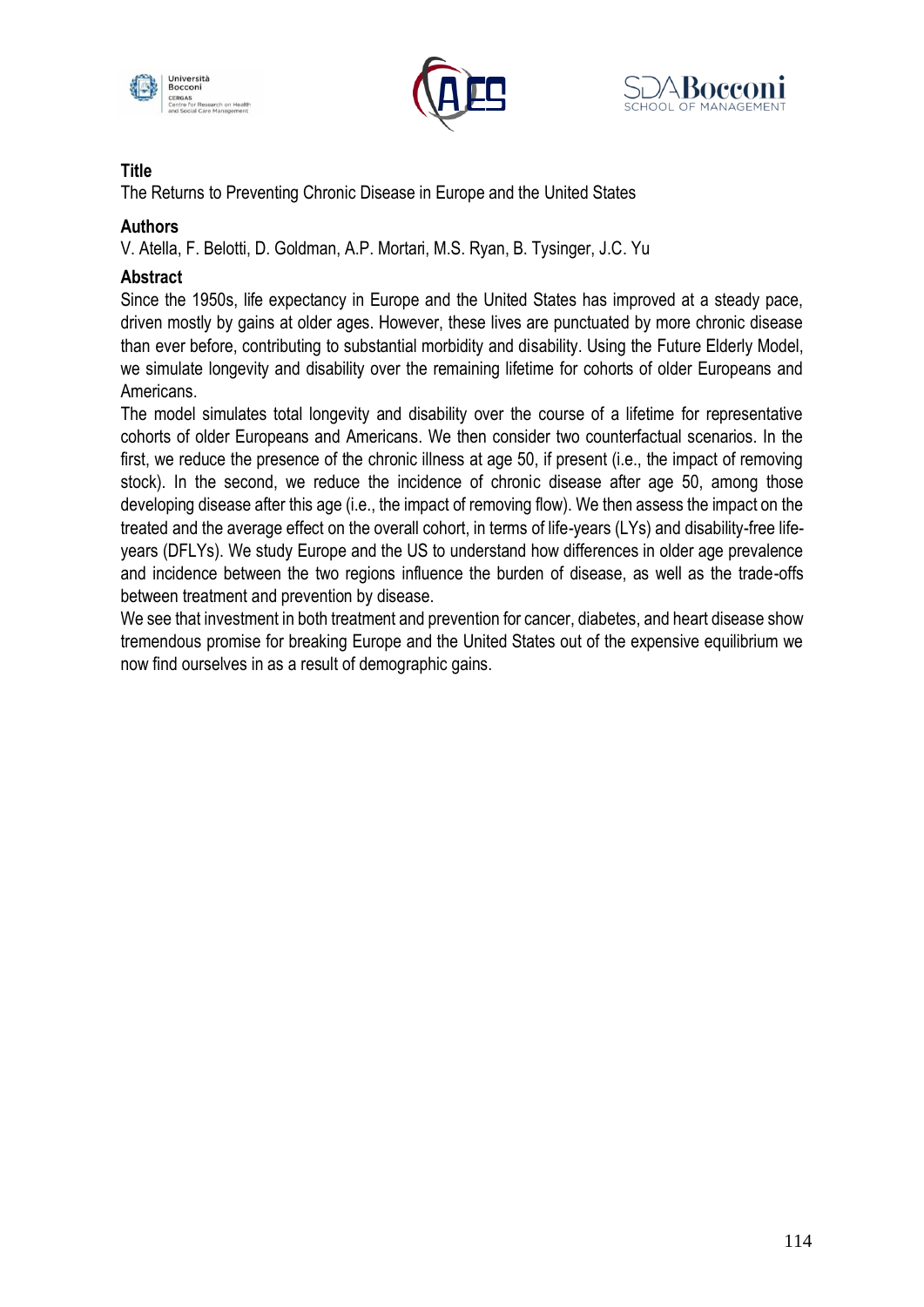





Studying informal care during the pandemic: mental health, gender and job status

#### **Authors**

J.E. Madia, F. Moscone, C. Nicodemo

### **Abstract**

Unexpected negative health shocks such as COVID-19 has put pressure on households to provide more care to relatives and friends. Using UK data survey, and exploiting the pandemic, we are able to estimate if people who provide care report more mental health problems with respect to people who do not provide it. We found that people who start to provide care have more mental health issues and work less hours. Further, women are the ones who are most affected when they start to provide care after the pandemic. Our evidence show how these "invisible" workers are vulnerable and why they need the same social protection of formal carers.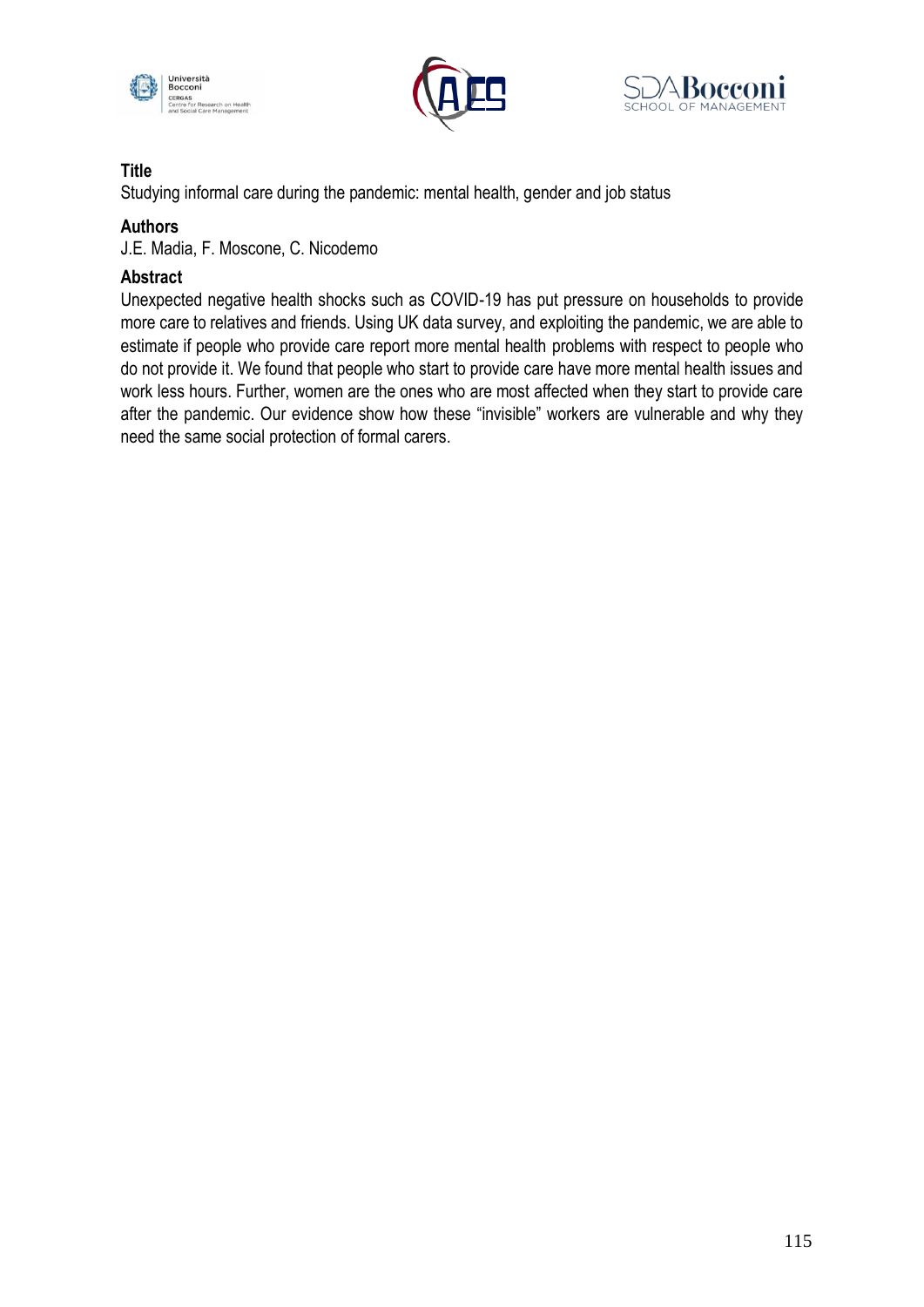





Standardising policy and technology responses in the immediate aftermath of a pandemic: A comparative and conceptual framework

#### **Authors**

N. Moy, M. Antonini, M. Kyhlstedt, G. Fiorentini, F. Paolucci

#### **Abstract**

The initial policy response to the COVID-19 pandemic has differed widely across countries. Such variability in government interventions has made it difficult to compare what has happened and the effectiveness of interventions across nations. To examine the impact government interventions and technological responses have on epidemiological and economic outcomes, this health policy paper proposes a conceptual framework that provides a qualitative taxonomy of government policy directives that allows for a better understanding and evaluation of the effectiveness of policies that were implemented in the immediate aftermath of the pandemic announcement and before vaccines were implementable. This framework assigns a gradient indicating the intensity and extent of the policy measure, and applies the gradient to four countries that have different COVID-19 experiences: Italy, New Zealand, the United Kingdom and the United States of America. In doing so we provide a measure that examines the effect of dominant policy initiatives on health and non-health related outcomes. We demonstrate the value of the categorisation process using interventions for the SARS-CoV-2 pandemic in four countries.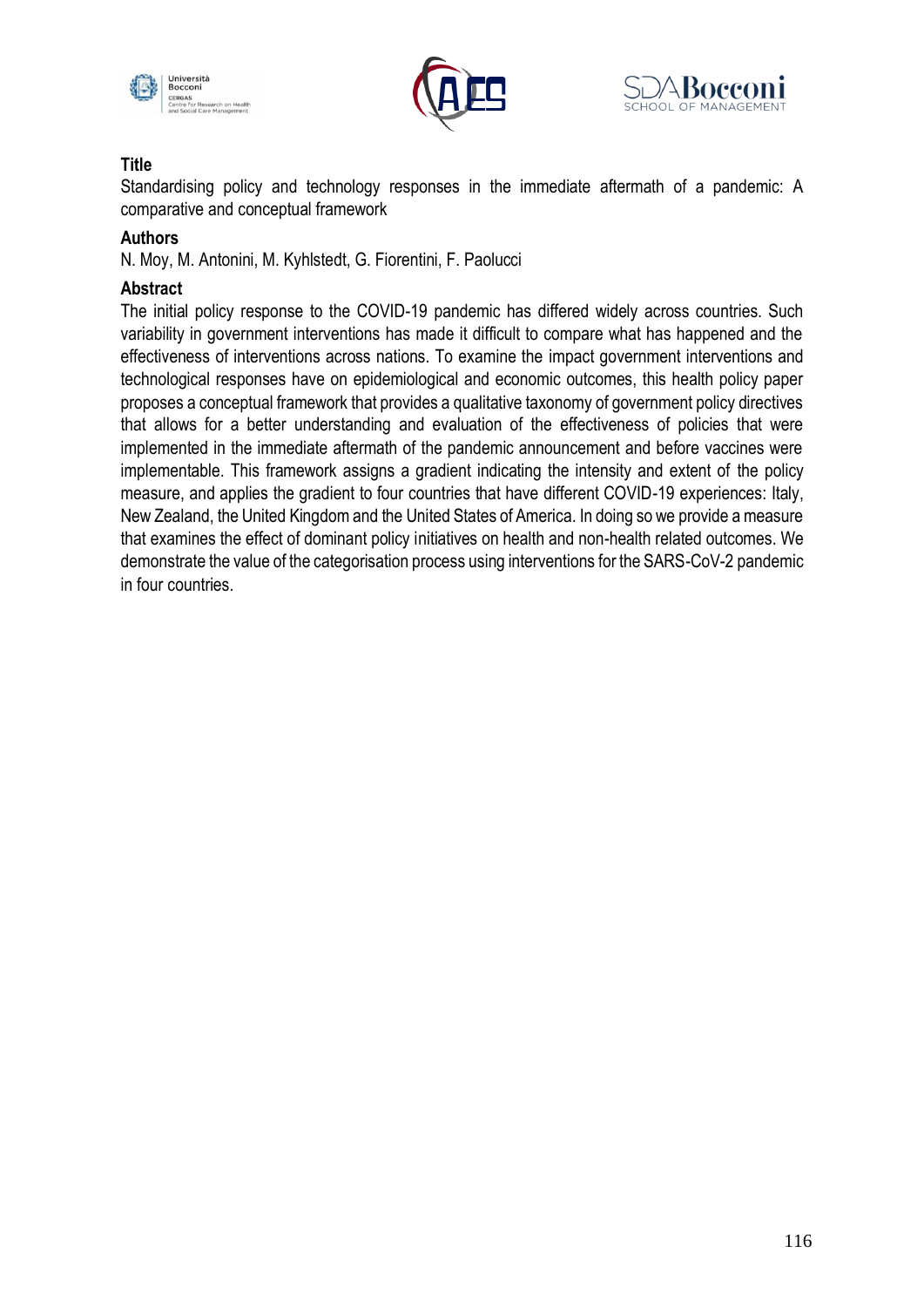





The COVID-19 pandemic in Italy: Policy and technology impact on health and non-health outcomes

### **Authors**

C. Berardi, M. Antonini, M.G. Genie, G. Cotugno, A. Lanteri, A. Melia, F. Paolucci

## **Abstract**

**Background.** Italy was the first Western country to experience a major coronavirus outbreak and consequently faced large-scale health and socio-economic challenges. The Italian government enforced a wide set of homogeneous interventions nationally, despite the differing incidences of the virus throughout the country.

Objective. The paper aims to analyse the policies implemented by the government and their impact on health and non-health outcomes considering both scaling-up and scaling-down interventions.

**Methods.** To categorise the policy interventions, we rely on the comparative and conceptual framework developed by Moy et al. (2020). We investigate the impact of policies on the daily reported number of deaths, case fatality rate, confirmation rate, intensive care unit saturation, and financial and job market indicators across the three major geographical areas of Italy (North, Centre, and South). Qualitative and quantitative data are gathered from mixed sources: Italian national and regional institutions, National Health Research and international organisations. Our analysis contributes to the literature on the COVID-19 pandemic by comparing policy interventions and their outcomes.

**Results.** Our findings suggest that the strictness and timing of containment and prevention measures played a prominent role in tackling the pandemic, both from a health and economic perspective. Technological interventions played a marginal role due to the inadequacy of protocols and the delay of their implementation.

**Conclusions.** Future government interventions should be informed by evidence-based decision making to balance, the benefits arising from the timing and stringency of the interventions against the adverse social and economic cost, both in the short and long term.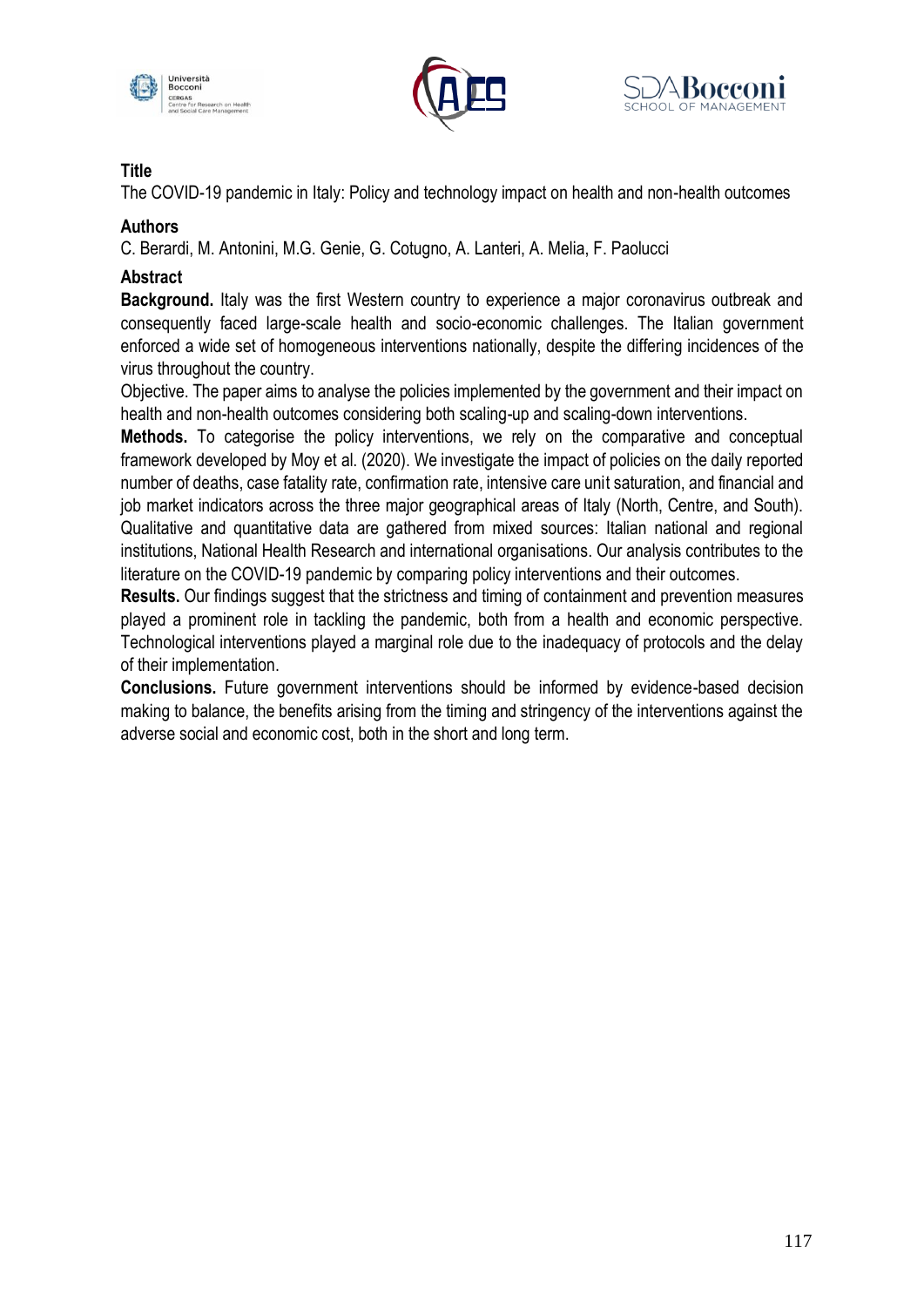





La crescita delle prestazioni previdenziali: un'analisi delle determinanti per l'Italia

## **Authors**

F.S. Mennini, C. Nardone, S. Gazzillo, V. Sciannamea, R. Migliorni, M. Trabucco Aurilio

# **Abstract**

**Background.** Negli ultimi 15 anni, in Italia, il numero di richiedenti di prestazioni previdenziali è cresciuto significativamente, causando un incremento dell'impatto economico e sociale.

**Obiettivi.** Gli obiettivi dello studio sono stati quello di identificare ed analizzare le determinanti della crescita del numero di prestazioni previdenziali, e quello di fornire una stima dell'impatto economico relativo a tali prestazioni.

**Metodologia.** Per analizzare la relazione tra le prestazioni previdenziali ed alcuni fattori economici, sanitari e demografici, è stato sviluppato un modello di regressione su dati panel a effetti fissi. A partire dai dati real-world ottenuti dall'Istituto Nazionale della Previdenza Sociale (INPS), lo studio si è focalizzato sulle domande accolte per prestazioni previdenziali effettuate dai lavoratori malati di tumore, in ciascuna regione italiana, nel periodo 2006-2018. È stato analizzato come le domande accolte per prestazioni previdenziali siano influenzate dal tasso di occupazione (fattore economico), dall'indice di vecchiaia (fattore demografico) e, come proxy della salute della popolazione, dal numero di pazienti ospedalizzati con una diagnosi primaria di tumore (ottenuti dai Sistemi Informativi Sanitari). Inoltre, i costi previdenziali relativi ai pazienti malati di cancro in Italia, dal 2009 al 2015, sono stati stimati tramite un modello probabilistico con una simulazione Monte Carlo.

**Principali risultati.** Lo studio, basato su dati real-world, ha dimostrato l'esistenza di una relazione diretta tra le domande accolte per prestazioni previdenziali e i fattori di tipo economico, sanitario e demografico identificati tramite letteratura. I dati panel hanno consentito di analizzare alcune dinamiche, proprie di alcune regioni, che esistono in Italia. In termini di impatto economico, le prestazioni previdenziali relative al gruppo patologico dei tumori determinano un costo medio annuo di circa € 2 miliardi. La spesa è cresciuta costantemente nel periodo di analisi.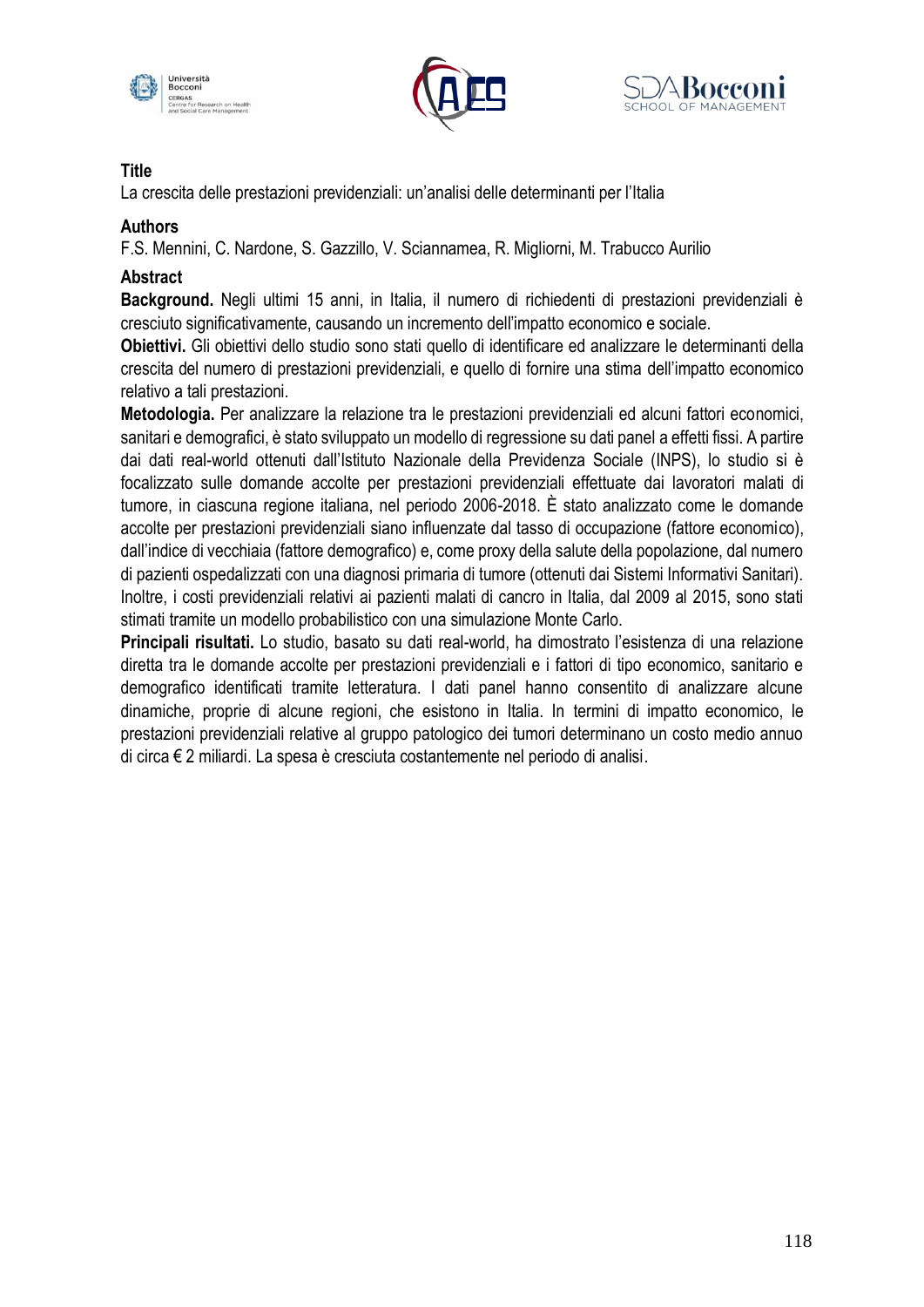





Determinants of consumer behavior in drug purchase: patient Vs physician

### **Authors**

E. Barili, L. Leporatti, M. Montefiori

# **Abstract**

**Background.** Adherence to drug therapy is probably the most important determinant of health for patients with chronic diseases. The onset of chronic diseases is strictly correlated to aging. If, on the overall population, the percentage of people suffering from at least one chronic pathology is 40.9 per cent, this value rises to 85.4 per cent when looking at the over 75 population (AIFA2020). Still referring to data provided by ISTAT, it emerges that 90.2 per cent of people over 75 declared they had consumed drugs in the two days prior to the interview (AIFA2020). Unless the relevance of adherence, little is known regarding the relative role of physicians and patients in determining different individual behavior. Analyzing the contribution of physician-specific, patient-specific and drug-specific factors, Koulayev (2017) recently suggest that physicians can exert substantial influence on patient compliance to drug therapy. Still, they report large differences in magnitude of the effects across types of drugs and observe that patient sorting has a large impact in explaining the result.

**Objectives.** The aim of this study is to estimate the relative role of patient and physician's components in determining individual behavior in drug purchase. Specifically, we focus on the purchase of drugs belonging to the class of lipid modifying agents (ATC code: C10). Hypercholesterolemia is indeed an interesting case study since it is a highly prevalent condition in the adult population and, given its association with cardiovascular diseases, has relevant consequences on health outcomes. Moreover, medications in the treatment of hypercholesterolemia are highly effective. On the other hand, failure to adhere to the therapy has negative effects in terms of health outcomes (e.g., coronary heart disease, stroke, heart failure, kidney failure) and costs (hospitalizations, use of Emergency Department, examinations, specialist visits, etc.) (AIFA2019, Di Novi et al. 2020, Leporatti et al. 2021). Several studies suggest that adherence to statin treatment (i.e., prevalent treatment of hypercholesterolemia) is limited, causing a loss of efficacy, both in primary and secondary prevention, as well as an increased risk of adverse events (AIFA, 2019). The AIFA report on the use of drugs in Italy estimates a percentage of non-compliance with statins around 42 per cent in the general population (AIFA, 2019). **Methodology.** We analyze consumer behavior in drug purchase observing the frequency in individual purchases referred to drugs within the class of lipid modifying agents (ATC code: C10). We assume that frequency in purchases is strictly correlated with adherence to therapy, with more frequent purchases signaling higher adherence. The frequency in purchases is alternatively measured as a continuous (i.e., number of days between two refills) or dichotomous (i.e., dummy equal to one in case the number of days between two refills is lower than predetermined thresholds -15 days, 30 days, 45 days, 60 days-) variable. We estimate two alternative models imposing either physician or patient fixed effects, while controlling over a rich set of controls (both on the patient and the physician side). The study uses a unique dataset from Liguria. Liguria is of extremely interest in the study of pathologies, such as hypercholesterolemia, strictly correlated to age. According to our estimates, 77 per cent of people with hypercholesterolemia are aged 65+. Here the importance to study data from Regione Liguria which is the oldest Italian region with a percentage of individuals 65+ that exceeds the 28.4 percent of its entire population (EUROSTAT 2018). The analysis we conducted refers to the period 2013-2018. Physicians are individually identified as those producing the prescription. Patients are allowed to switch between physicians. Patients and physicians were assigned a ''numeric ID'' to guarantee their anonymity and privacy.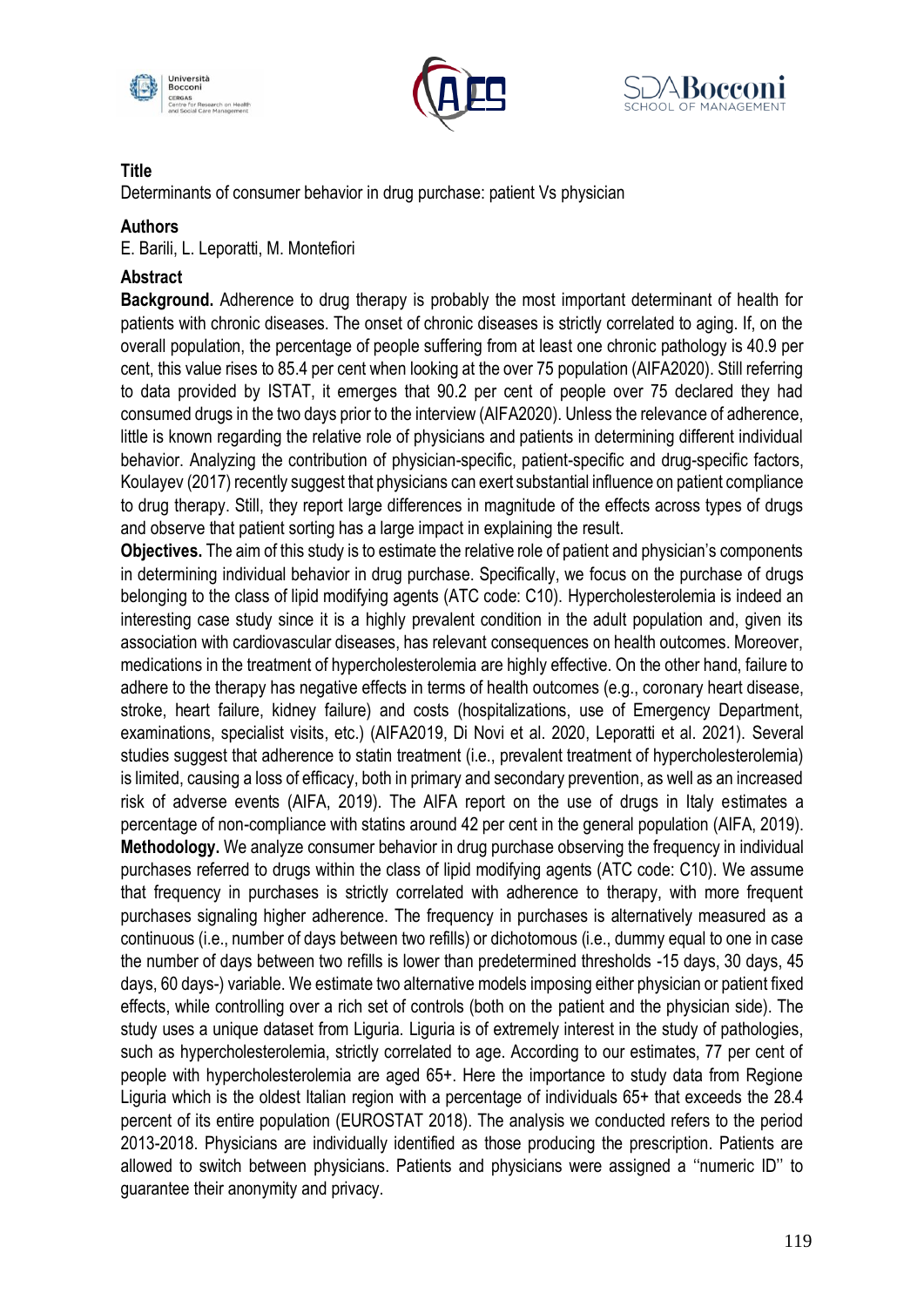





**Main Results.** We observe that physicians have a larger role in explaining frequency in purchase, with respect to the patient component. The results are consistent throughout the alternative specifications of the outcomes. We observe that the inclusion of physicians fixed effects rather than patient fixed effects produces higher explicative capacity of the models along all indicators considered (overall R2, within R2, between R2).Still, individual patient characteristics matters, with being males, younger and with cardiovascular chronic conditions determining more frequent purchases, while having a low socioeconomic status (proxied by the grant of an exception to drug payment due to low household income) decreases the frequency in purchases. An increase in copayment required to patients decreases the frequency in purchase as well. Moving to the physician side, being a male physician is correlated with a decrease in the frequency of purchases, while having on average younger patients in their case-mix and interactions with a larger number of patients increases the frequency in purchase.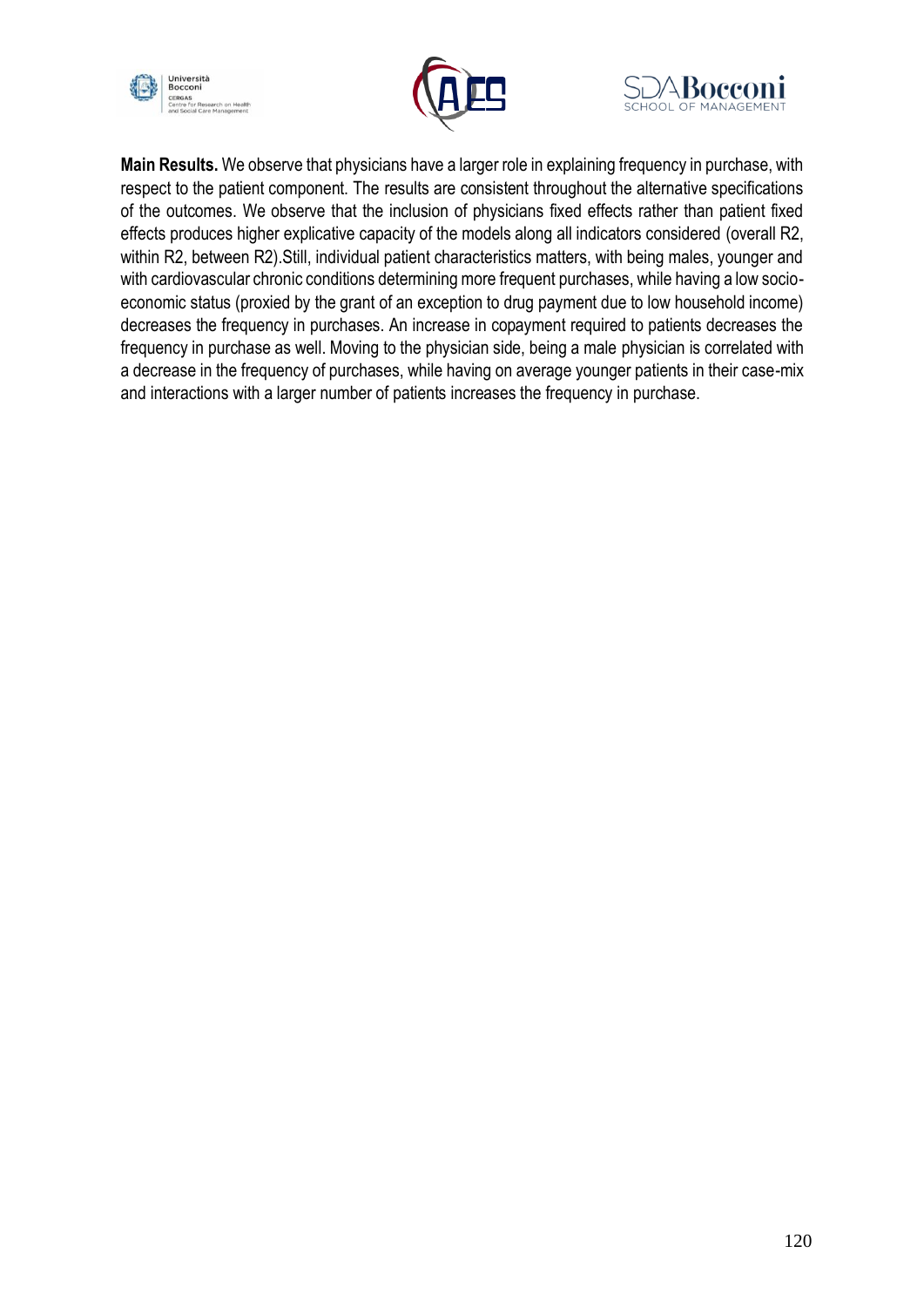





Jumping the queue. Willingness to pay for faster access to COVID-19 vaccines in seven European countries.

#### **Authors**

S. Neumann-Böhme, I. Sabat, N.E. Varghese, A.E. Attema, J. Schreyögg, W. Brouwer

#### **Abstract**

**Background.** Once the first vaccines to protect against COVID-19 were approved by regulators, many countries set up priority lists to manage the demand for the limited number of vaccines available.

**Objective.** The aim of our study is to estimate the willingness to pay for a COVID-19 vaccine, or more specifically, quicker access to this vaccine in seven European countries in January 2021 and investigate what influenced the willingness to pay. The ECOS data allows us to investigate the determinants of the willingness to pay as well as other aspects such as the behavioural factors associated with the demand for access to a COVID-19 vaccine.

**Methods.** We report data from the European COVID Survey (ECOS) consisting of representative samples of the population from Denmark, France, Germany, Italy, Portugal, the Netherlands, and the UK(N=7,068) in terms of age, gender, regional distribution and education. The data presented here consists of the fifth ECOS data collection conducted from January 19 until February 1, 2021. We elicited the willingness to pay for access to two hypothetical COVID-19 vaccines (100% and 60% effective). Respondents were asked how much they would be willing to pay to get an immediate COVID-19 vaccination rather than to wait for a free offer through the public system. By using this method as opposed to just eliciting the willingness to pay, we avoid the dominant no treatment effect methodologically and practically the problem that in the ECOS countries, citizens never directly faced the cost of the vaccine since it was paid for by national governments. Willingness to pay values were elicited with a modified version of the payment scale, adjusted for the country purchasing powers and converted into Euros (in the case of Denmark and the UK).

**Results.** Respondents gave mean willingness to pay of 54.96 Euros (median 37Euros) for access toa hypothetical 100% effective COVID-19 vaccine and 44.32 Euro (median 32.79Euros) for one with an effectiveness of 60%. Our results indicate that age category, country of residence, income, health state and well-being are important determinants for the WTP. In January 2021, 67.76% of respondents were willing to be vaccinated, 17.57% were unsure, and 14.67% stated they were unwilling to be vaccinated. As expected, being unsure or unwilling to receive a vaccination was associated with a lower WTP. We furthermore find that a higher perceived risk of infection with or health risk of COVID-19, trust in the safety of vaccines and the expected waiting time are associated with a higher WTP for access to a vaccine. In total, 72.6% of respondents were willing to pay for immediate access to a 100% effective vaccine and 69.9% for one that is 60% effective, ranging from the lowest share in the Netherlands (65.5% / 58.4%) to the largest in Portugal (83.1% / 80.9%).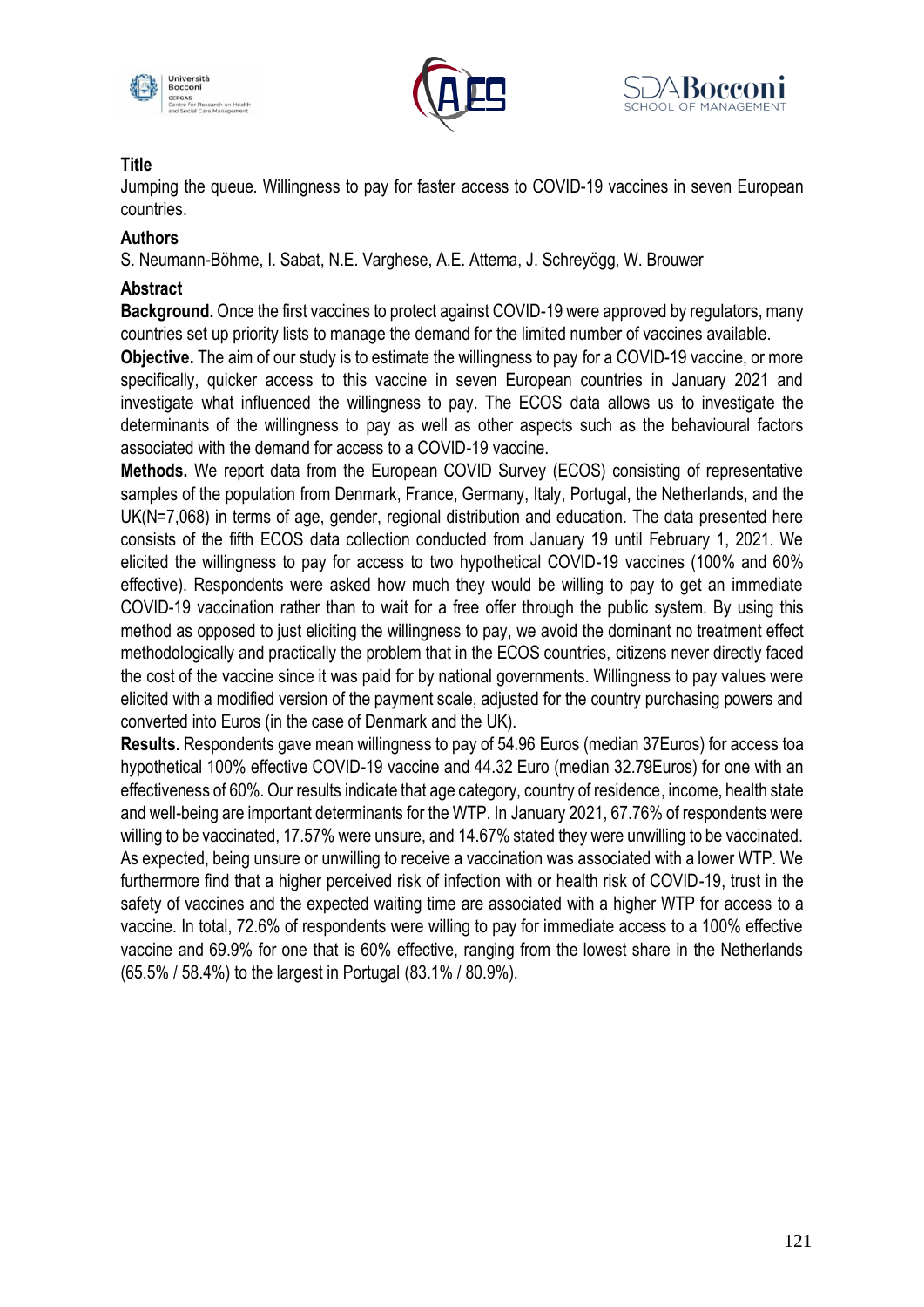





That colleague knows the answer! An explanatory study on team characteristics and boundary spanning ties in healthcare organizations.

#### **Authors**

R. Laurita, L. Giorgio, A. Cicchetti

## **Abstract**

**Rational and Research Purpose.** The purpose of this research is to shed a light on the antecedents that facilitates team members to establish inter-organizational collaboration. Nowadays, organizations, especially those who are knowledge intensive, heavily rely on work group and interprofessional collaborations to reduce knowledge fragmentation and develop solutions to complex problems (Mascia, Cicchetti & Fantini, 2011) achieving a competitive advantage (Nahapite & Ghoshal, 1998; Wright, Dunford, & Snell, 2001). In that context, the COVID-19 pandemics revealed that, due to the high presence of complex problems and adverse events, team resilience, intended as the capacity to cope and recover from difficulties (Alliger et al., 2015), plays an important role. Interprofessional collaboration is intended as composed by actions that a team engages to establish relationships with external actors who can assist it in meeting its objectives (Marrone, 2010) and it emerges from team members' combined knowledge, skills and abilities (Kozlowski & Klein,2000). The antecedents of these type of relations are grounded in the concept of team itself that is in evolution: scholars have traditionally defined teams as a bounded and stable set of individuals that work interdependently for a common purpose (Aldefer, 1977), but in recent years, teams have becoming more fluid, overlapping, and dispersed (Mortensen & Haas 2018).Existing research demonstrated that interprofessional collaboration are important for team effectiveness (Ancona & Bresman, 2007) and they may contribute to many important collaborative outcomes such as innovation (Nonaka and Takeuchi 1995). Literature concerning teamwork is wide but the design choice and the effects of boundary spanning activities seems to be scarce (Marrone 2010). For this reason, the aim of this research is to enhance this literature, by analyzing the characteristics that drive team members to create interprofessional relations, making team more resilient.

**Background and hypotheses development.** Researchers previously recognized that interaction in small groups and teams is inherently structural in nature (Katz & Kahn, 1978; Stogdill, 1959), occurring in patterns that are complex, dynamic, discontinuous, and nonuniform. They also tried to assess the implications, for team effectiveness, of the relationships that are instrumental, understanding the extent to which a person asks for an advice (Crawford et al., 2013). However, if great attention has been devoted to the study on internal team dynamics' (Mathieu et al., 2008), it seems that less attention has been given to boundary spanning activities. Benefits of boundary spanning therefore seem clear, but what drives team members to create external ties? Employees are influenced by the context in which they operate, since it "provides constraints on or opportunities for behavior and attitudes in organizational settings" (p. 32 Johns, 2001). We attention individual perceptions of team characteristics and on how this perception influences the creation of ties outside the team. Specifically, we focus on the perception of team cohesion and on the perception of team heterogeneity. Cohesion increases knowledge sharing, open communication (Ensley et al., 2002; Lester, Meglino & Korsgaard, 2002) and trust (Büchel and Raub, 2002), which in turn are related to stability and routinized interactions (Jones and George, 1998). Moreover, team cohesiveness is essential for understanding group dynamics in teams describing the degree to which team members like to each other and identify themselves positively with the team(Shaw, 1981). In this sense, socially cohesive groups can perceive external actors as threat to the group's collective identity (Turner and Pratkanis, 1998), refraining from creating boundary spanning ties. In addition, scholars have acknowledged the effects of diversity on team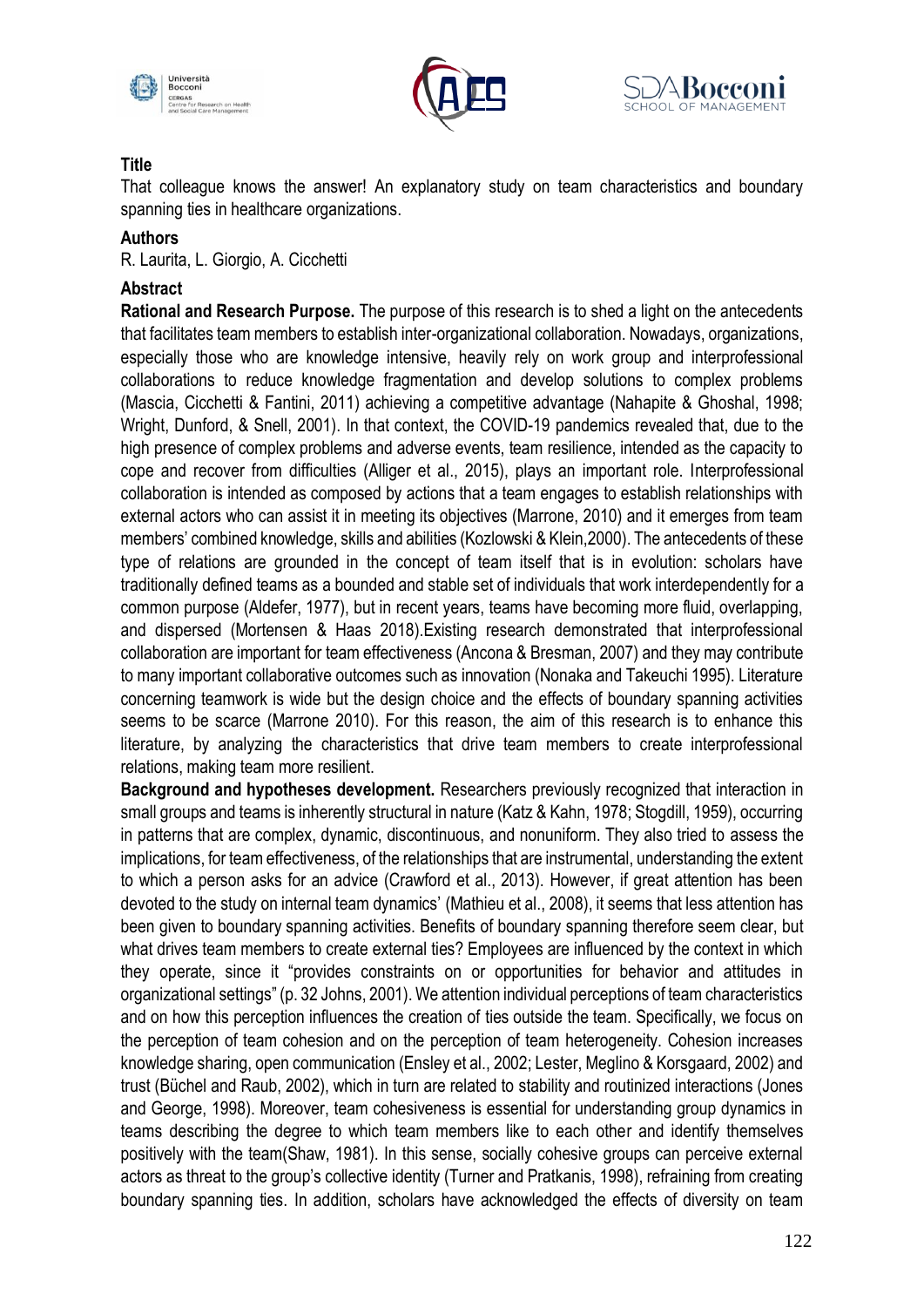





performance stressing different dimensions of heterogeneity including differences in skills and abilities and educational background highlighting the possibility for teams to draw on different sources of information and enabling creative problem solving (Page, 2007). Thus, when individuals perceive the group as different enough, they will tend not to seek external knowledge.

**Research Methods.** We tested our research hypothesis on a sample of healthcare professionals working in 12 hospitals located in Italy and part of multidisciplinary teams. In this study we used a sample of 174 professional belonging to 22 different multidisciplinary teams. In the healthcare context clinical decisions are based on heterogeneous knowledge that require a continuous interaction between different professions (Tasselli, 2015) through the implementation of multidisciplinary teams.

**Results & Contributions.** Results coming from our analysis demonstrated some features that are associated to the creation of inter-professional collaboration and that could enhance or reduced them, contributing to the creation of more innovative and thrive organizations. The perception of cohesion is negatively correlated with the number of external relations, in fact, when the cohesion is low individuals are more prone to establish external relationships. Even the perception of heterogeneity is negatively correlated to the creation of boundary spanning ties. When members perceive the team scarcely heterogeneous, they will be more prone to create new boundary spanning ties. We believe that our results are important for almost three reasons. First, we provide fresh insight on the inter-organizational collaboration literature, determining under which conditions members are more prone to establish team external boundaries in a situation of emergency. Moreover, this study offers insight on how individual act in response to their perception of the environment in which there are embedded. Finally, we expect that this study contributes to the broad literature on knowledge exchange and multidisciplinary teams in healthcare organizations.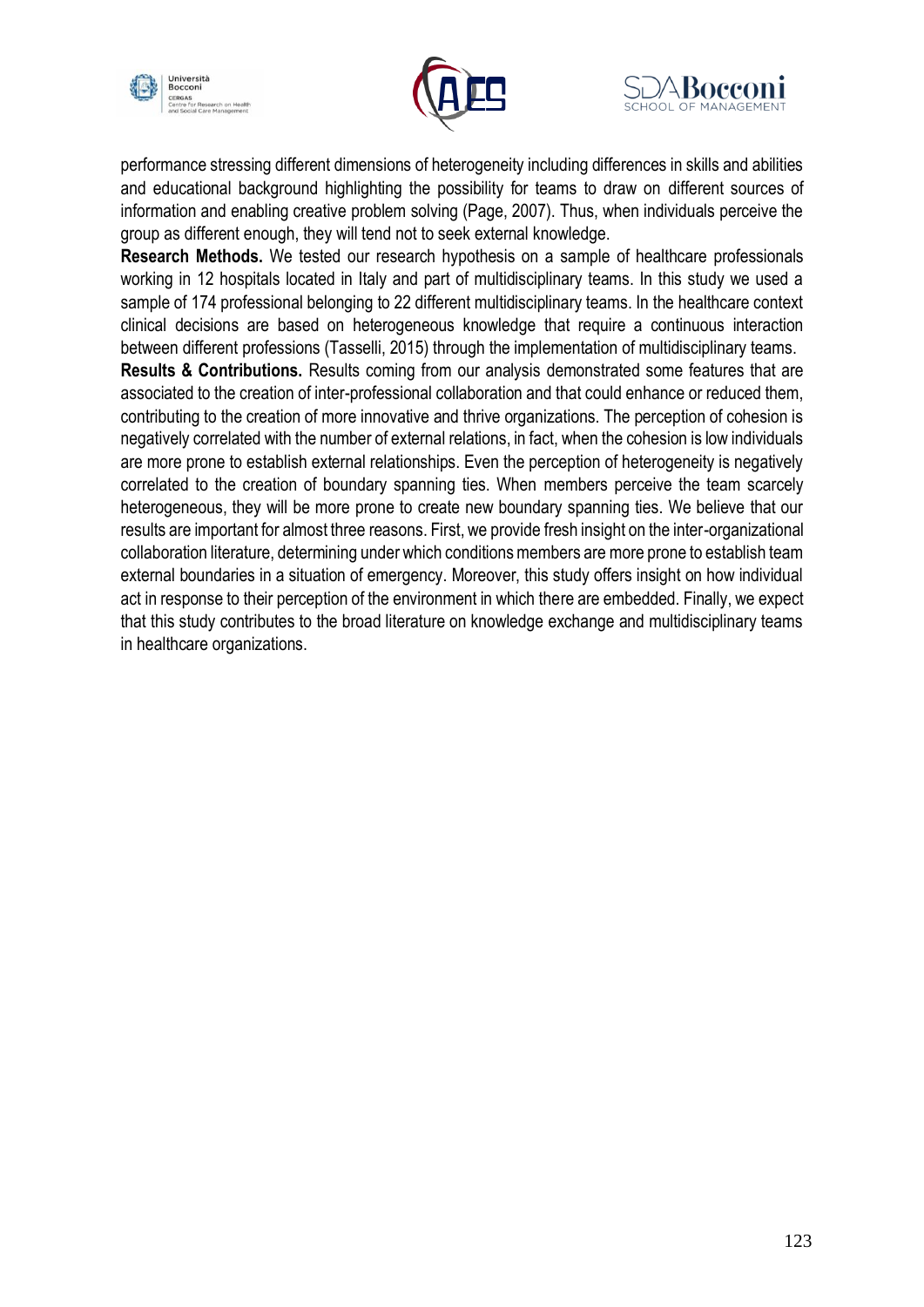





Income-related equity in access to healthcare and in healthcare financing in a decentralized healthcare system: The case of Italian regions

#### **Authors**

G. Citoni, D. De Matteis, M. Giannoni

#### **Abstract**

**Objectives.** The aim of this paper is to compare and to map: a) income-related horizontal equity in access to healthcare, with b) vertical equity in healthcare financing, across the Italian regions. There is evidence that equity in Italy decreased over time, particularly regarding healthcare utilisation. However, to our knowledge no study has evaluated and compared the regional pattern of both horizontal and vertical equity.

**Methods and data.** We tested for Income-related equity in health care use applying the indirect standardization by regression methodology (see Kakwani, Wagstaff and van Doorslaer, 1997; van Doorslaer, 2006; Wagstaff and van Doorslaer, 2006; O'Donnell et al.,2008). We analyse equity in access to healthcare by estimating models for the probability of reporting unmet needs for medical visits and for dental care. Self-reported unmet need is our measure of access (or lack thereof). We conduct the analyses for the country as a whole, and within each of its main regions. We use a set of both socioeconomic and need factors at individual level for the estimation of horizontal inequity index (HI). According to the principle of horizontal equity in health care, access should depend only on need, while socioeconomic factors unrelated to need should not influence utilization (O'Donnell et al.,2008). The horizontal inequity index (HI) is defined the difference between income-related inequality in the observed health care use (CM) and income-related inequality in 'need-expected' use (CN).The concentration index CM is positive (negative) whenever the better-off (worse-off) use dental care more than the worse-off (better-off). If the need distribution is favouring the worse-off (better-off) then we will observe that the value of CN will be negative (positive). There is no inequity in access to care when CM equals CN or the difference is not statistically significant. A positive (negative) value of the inequity implies inequity favouring the better-off (worse-off). Conversely, when the dependent variable measures unmet access to dental care, a negative (positive) value of HI implies inequity favouring the better-off (worse-off). Regarding vertical equity, we draw on our previous study on the progressivity of healthcare financing systems at the regional level (see for a review Citoni et al., 2020). This was based on the Kakwani index (KI)methodology, as applied to vertical equity in health care financing measurement by O'Donnell et al. 2008; Wagstaff et al. 1992 and Wagstaff et al. 1999. This is the most widely used summary measure of progressivity in both tax and health finance literature. KIs are reported by region and by health financing sources. We also present first estimates of the impact on existing inequities due to changes in the financing mix caused by the economic crisis following the Covid-19outbreak.We used cross-sectional data from ISTAT Household Budget Survey (n = 15,013 households) for 2015 and from Eurostat EU-SILC microdata (n = 17,985 households) for 2015. Moreover, a matching of the two surveys was performed for the estimation of vertical equity.

**Main Results.** There are significant inequities in access to medical care at the national level and at the regional level. Moreover, there are much higher and significant pro-rich inequities in access to dental care in all areas. There are vertical inequities in healthcare financing at both the national and the regional level. OOP (out-of-pocket) payments and value added tax are slightly regressive; income taxation on firms and households is progressive. A regional divide emerged: overall regressivity is higher in the south and lower in the north. However, this is partly compensated by the interregional equalisation mechanism, based on the redistribution of VAT from northern to southern regions. We graphically map the main results obtained at the regional level from both horizontal and vertical equity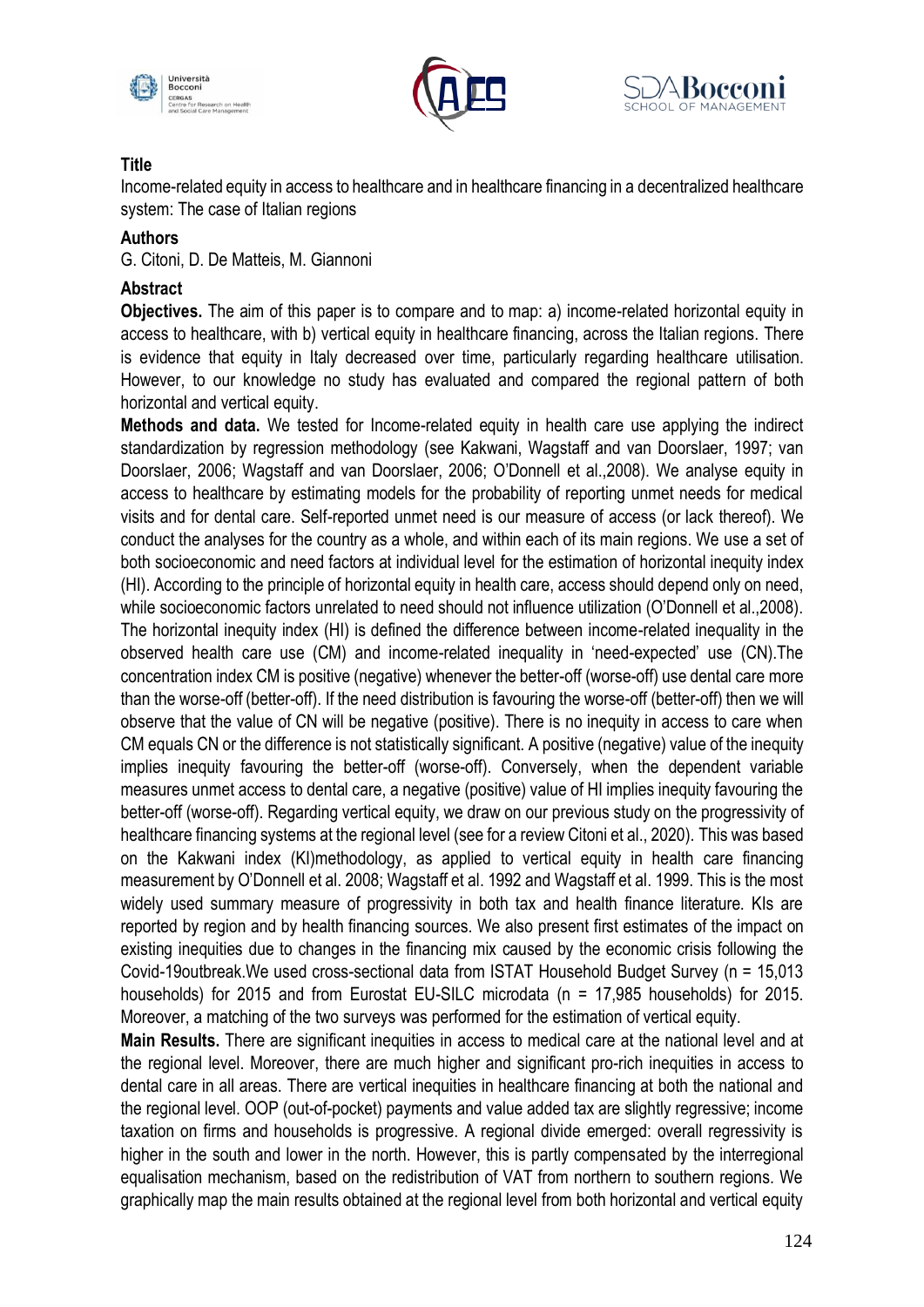





analyses and discuss their implications for the Italian healthcare system. In times of policy interventions aiming at recovering the economy during the COVID-19 pandemic, it is important to monitor equity in access to healthcare and healthcare financing.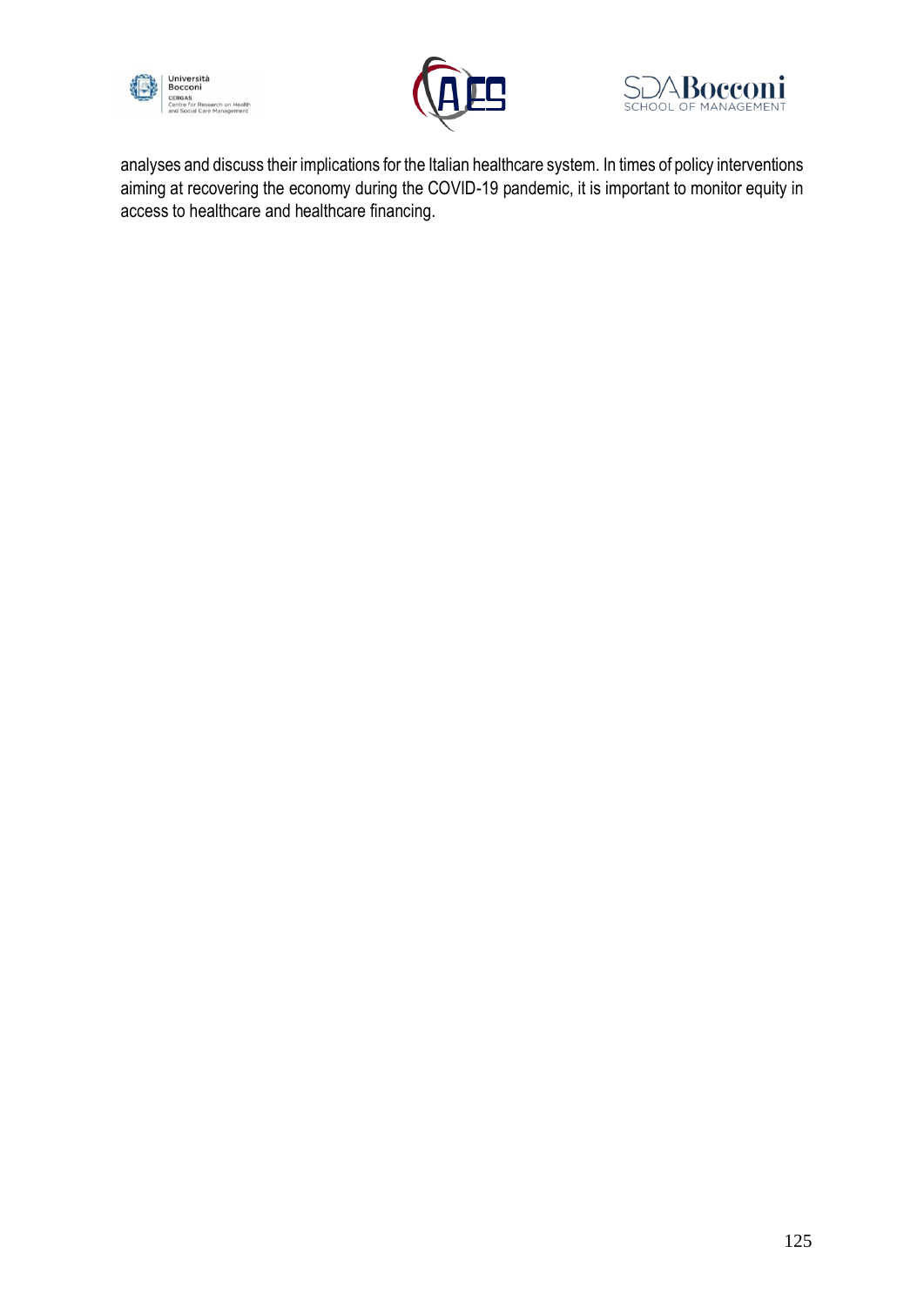





Lifetime obesity costs: new evidence using ECRs data from Italy.

#### **Authors**

V. Atella, F. Belotti, M. Giaccherini, A.P. Mortari

### **Abstract**

Obesity prevalence has increased dramatically over the past 40 years, doubling in more than 70countries, and Italy is not an exception on this ground. As it represents a major contributor to total healthcare costs understanding its dynamic is extremely important. Using Electronic Clinical Records at individual data of a representative sample of more than 1.5 million patients aged between15 and 80 years from the HS-SiSSI database and by exploiting the longitudinal dimension of the data over the period 2004-2018 we study how patients belonging to different BMI classes generate differential cost profiles for the National Health System. Adopting a cohort approach and limiting the analysis to outpatient costs (drugs, specialist visits and diagnostic tests), for the first time we are able to compute the lifetime health care costs for individual at different levels of BMI (obese, overweight, and normoweight). In order to achieve this goal we account for selection and attrition problems that could potentially affect our data. Furthermore, given the richness of information in our data we are able to identify only the costs related to diseases associated with excess of BMI. Our results clearly show that for any cohort studied the cumulative healthcare expenditure at the end of the 15-year period is higher for the obese group compared to the normoweight. Furthermore, overtime this differences increases more for the adult cohorts (25-55) compared to elderly ones (60+).Overall, the life time cost of obese individuals seems to be four times greater than normoweight ones.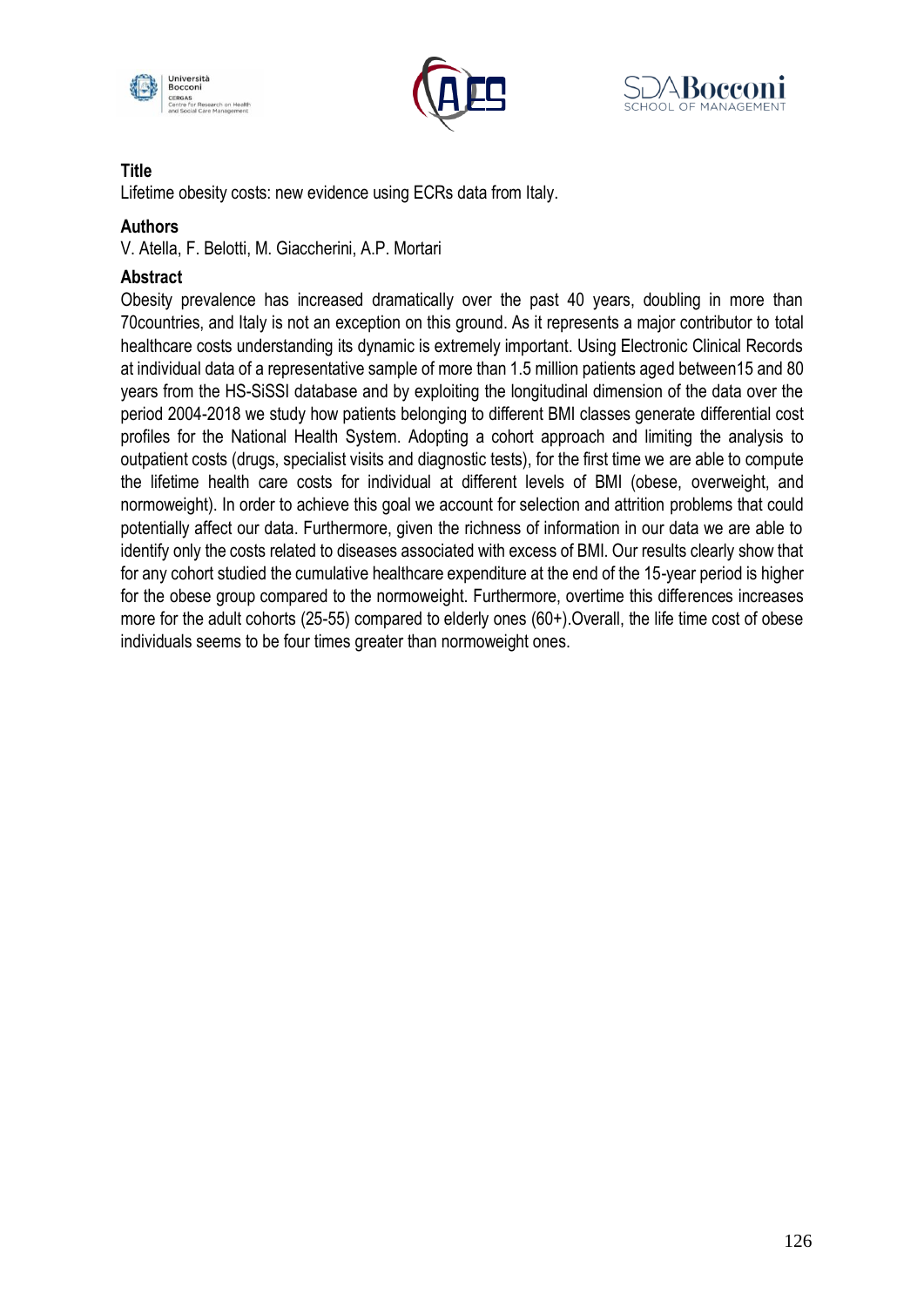





The impact of COVID-19 outbreak on childbirth experience and the effectiveness of a measure to ensure labour companionship: results from an interrupted time series and qualitative analyses conducted in the Tuscany Region

#### **Authors**

I.Corazza, M. Bonciani

#### **Abstract**

**Background.** After the Covid-19 outbreak in Italy, all areas of the health sector were under pressure and most of the resources available were redirected towards the management of the pandemic, while many health activities were temporarily suspended. One area of care that did not stop is that related to maternal and childcare, as pregnant women always continued seeking healthcare services related to pregnancy, delivery and post-partum. However, although the maternity services, especially regarding the phase of childbirth, were always accessible, the measures taken by the Italian Government for the containment of contagion required some restrictions on the presence of partners and other caregivers for mothers and newborns, forcing them to isolation during the hospitalization. Nevertheless, the labour companionship, which refers to support provided to a woman during labour and childbirth, is considered fundamental for providing respectful maternity care (Bohren et al. 2019; Shakibazadeh et al. 2018; Bohren et al. 2017) and the WHO recommended guaranteeing it also during COVID-19to ensure a positive childbirth experience and to maintain high quality of maternal and newborn care (WHO 2018). In order to preserve the labour companionship that was a widespread practice in the birth hospitals of Tuscany(Italy)before the Covid-19 outbreak, the Regional Health Authority(RHA) issued a regional resolution (DGR 510 of14/04/2020) providing partners with the possibility to be present during labour and childbirth for non-asymptomatic women.

**Objectives.** In this study, the authors aim at:1) Analysing the impact of the pandemic on the labour companionship in terms of significant reduction of the possibility for women to be accompanied by a trusted person during labour and childbirth, and its consequence on the childbirth experience; and 2) Ascertaining if the resolution issued by the Tuscany Region was effective in containing the reduction of labour companionship, determined by the safety provisions undertaken in response to the Covid-19 emergency.

**Methodology.** This study used the data from the longitudinal and continuous survey on the experience of women in using the maternal and childcare services in the Tuscany Region, which was designed, developed and implemented since March 2019 by the Management and Healthcare Laboratory of the Sant'Anna School of Advanced Studies. The survey investigates the various phases characterizing the maternity pathway from pregnancy until one year after childbirth through eight web questionnaires composed of closed-and open-ended questions. This study used the data collected in the questionnaire concerning childbirth until December 2020(more than 10,000 questionnaires). The authors used mixed-methods in order to pursue the above-mentioned research objectives. More particularly, they used a quantitative method, by performing Interrupted Time Series (ITS) analysis to assess the impact of Covid-19 outbreak in the Tuscany Region in altering the labour companionship, which allowed measuring the trend variation of the possibility for women to be accompanied by a trusted person during labour and childbirth. In addition, a content analysis of the comments left by women on the childbirth experience was performed in order to categorize the positive and negative perceptions of women concerning specifically the labour companionship.

**Main results.** The percentage of women reporting to have had the possibility to have with them a trusted person during labour and childbirth passed from around 90% before March 2020 to less than 50% in the following two months. The trend observed for childbirth was from around 80% to around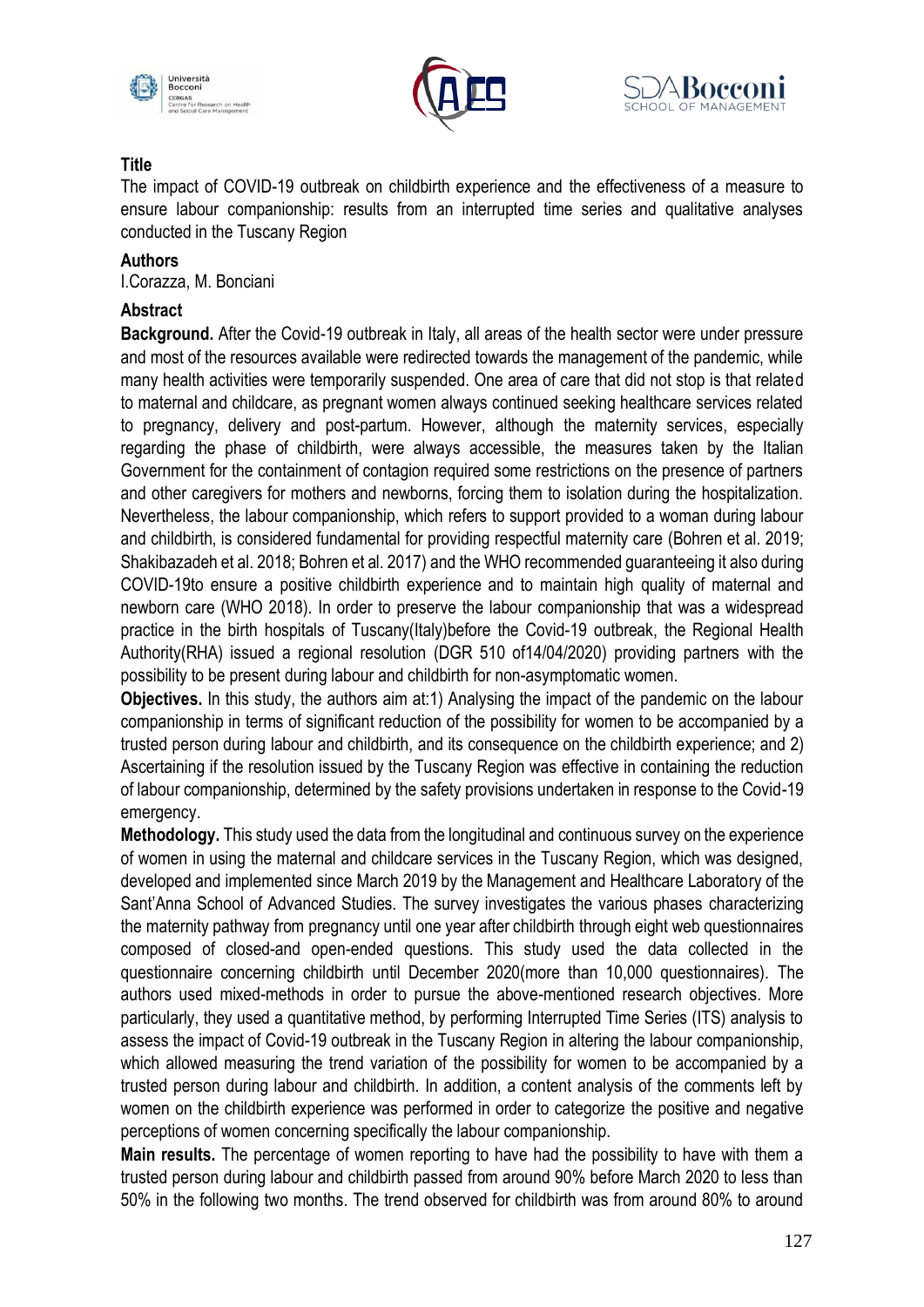





70%. Regarding the dimension of proximity of women to beloved and/or trustworthy people, the authors present in turn the results of the labour and childbirth phases. As far as it concerns the labour phase, the ITS analysis showed that there was a significant decrease(P<0.0001)in the womenreported experience of labour companionship in the month of the Covid-19 outbreak in Tuscany(February 2020)followed by a slight increase in the upcoming months. An analogous significant trend (P<0.01) emerged also as far as it regards the women-reported experience of labour companionship relative to childbirth phase. Particularly the reversal of the trend in both cases was observed after April 2020, month in which the regional resolution was approved, and this may suggest that the measure implemented in Tuscany worked quite effectively on ensuring labour companionship. However, the pre-Covid-19 level of labour companionship was not reached again at the end of 2020. In fact, the results of content analysis showed that the lack of a trust worthy person during labour and childbirth is one of the aspects that impacted most negatively the experience of women, who report instead a good perceived quality of care in general. The feeling of loneliness and lack of involvement were strongly perceived by women during the Covid-19 period. While such contingency was accepted and considered as inevitable immediately after the Covid-19 outbreak, the perception of women became more critical against the restriction concerning labour companionship in the second part of 2020. These results suggest continuing monitoring the correct implementation of the good practice of labour companionship in the Tuscany Region.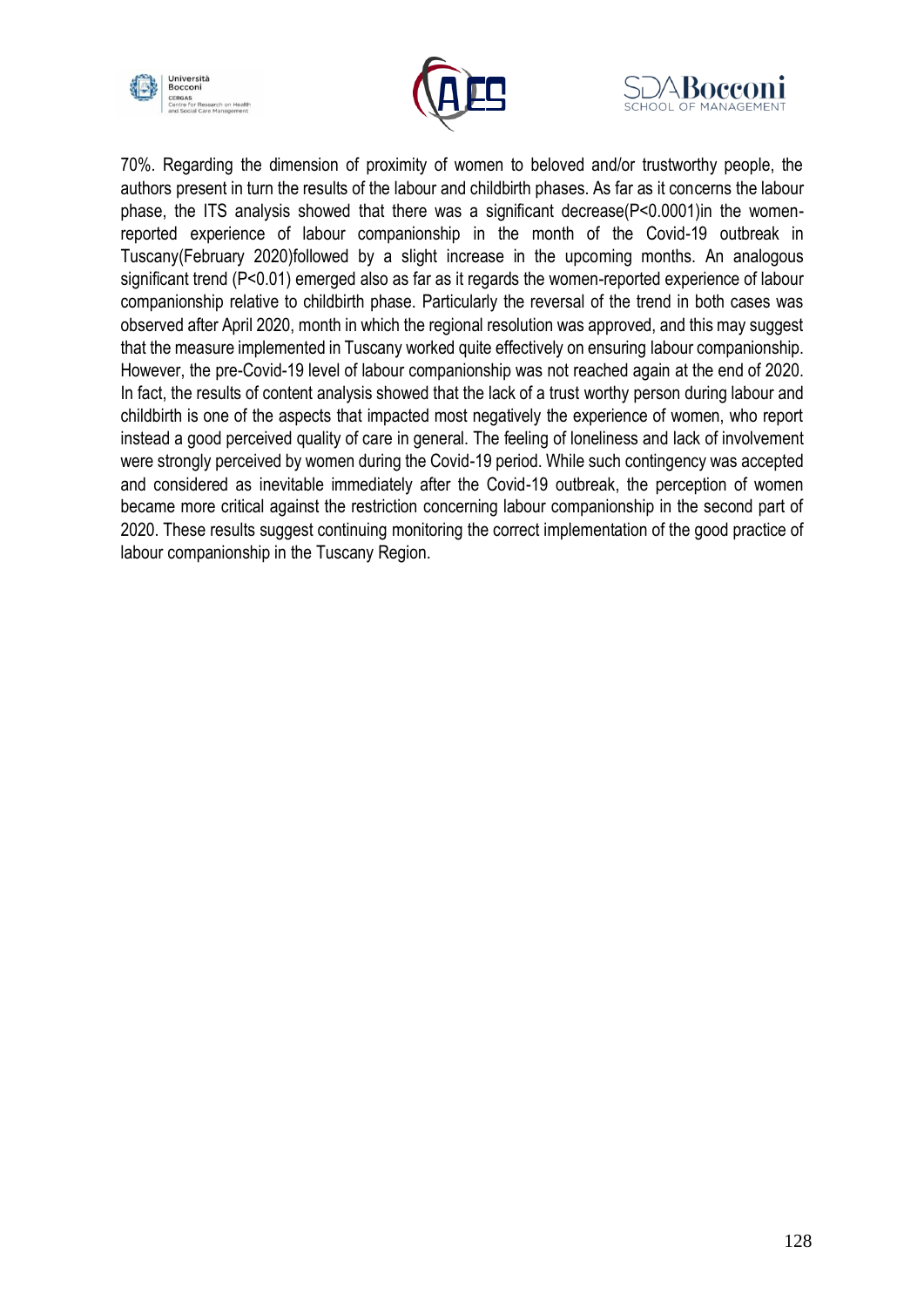





Il cost-of-illness della sedazione palliativa nel setting assistenziale italiano

#### **Authors**

M. Basile, A. Cicchetti

#### **Abstract**

**Background.** Ricevere cura e assistenza finalizzate al controllo della sofferenza fisica e psichica e al supporto sociale del paziente rientra tra i diritti che devono essere garantiti a ogni cittadino, al fine di migliorare la qualità della sua vita. Nondimeno la sofferenza del paziente è da considerare come parte integrante della malattia che il medico è chiamato a curare. È in questo contesto che si inserisce la sedazione palliativa. La sedazione palliativa consiste nella intenzionale riduzione della coscienza del paziente fino al suo possibile annullamento, al fine di alleviare i sintomi refrattari fisici e/o psichici.

**Obiettivo.** Questo studio di pone l'obiettivo di stimare il costo associato all'erogazione delle principali alternative terapeutiche ad oggi disponibili per la gestione del dolore mediante sedazione palliativa nelle fasi terminali del percorso terapeutico.

**Metodologia del lavoro.** Al fine di determinare i parametri utili alla costruzione del processo di erogazione della terapia per la sedazione palliativa dal momento dell'inizio della stessa fino alla sua conclusione, è stato predisposto un questionario che informasse su una serie di driver specifici tra cui: la durata degli interventi, la terapia farmacologica utilizzata, i materiali e driver specifici per la stima dei costi indiretti gravanti sul paziente e sul suo caregiver. La compilazione del questionario ha visto la partecipazione di sette clinici con comprovata esperienza nella gestione del paziente mediante sedazione palliativa. Al fine di informare l'analisi economica sono stati considerati sono stati considerati i valori medi di ciascun parametro determinati mediante la somministrazione del questionario con l'obiettivo di poter generalizzare i risultati ottenuti e renderli compatibili alla molteplicità di contesti in cui si struttura il Servizio Sanitario Nazionale Italiano (SSN). La valorizzazione economica dei driver individuati è stata condotta secondo le metodiche dell'Activity Based Costing (ABC). L'analisi considera quattro macrocategorie di assorbimento risorse legate all'erogazione delle terapie oggetto di analisi: costi diretti sostenuti dal SSN e relativi all'erogazione della terapia in termini di tipologia e posologia di principi attivi impiegati per la realizzazione del trattamento; costi diretti sostenuti dal SSN e relativi all'erogazione della terapia in termini di numero e natura dei professionisti coinvolti; costi diretti sostenuti dal SSN e relativi all'erogazione della terapia in termini di numero e tipologia di materiali utilizzati; costi indiretti relativi alle perdite di produttività del caregiver per il tempo destinato all'erogazione della terapia. I risultati sono, dunque espressi in termini di costo pieno della sedazione palliativa per paziente trattato e per setting di riferimento e totale pesato per la percentuale di pazienti gestiti nel setting ospedaliero/residenziale e domiciliare. Nel presente studio è stata altresì condotta un'analisi univariata al fine di determinare i parametri la cui variazione determina lo scostamento maggiore rispetto ai risultati inizialmente ottenuti.

**Risultati lavoro.** Dall'analisi di tutti i parametri considerati nello studio, nonché del costo unitario di ciascuno di essi, è stato possibile determinare il costo pieno di gestione del paziente mediante sedazione palliativa: tale trattamento risulta associato ad un assorbimento di risorse per ciascun paziente pari in media a €721,81 per il setting ospedaliero/residenziale e a €802,60 per quanto concerne il setting domiciliare per un costo medio complessivo indipendentemente dal setting di riferimento pari a €775,67. Dal punto di vista della perdita di produttività da parte del caregiver, il ricorso alla sedazione palliativa implica un assorbimento di risorse pari a €86,80. la voce di costo associata all'assorbimento di risorse maggiore tra quelle considerate nell'analisi sia quella relativa al personale, che costituisce l'75,37% del costo della terapia erogata nel setting ospedaliero/residenziale e l'73,82% del costo del trattamento erogato nel setting domiciliare. il parametro la cui variazione influenza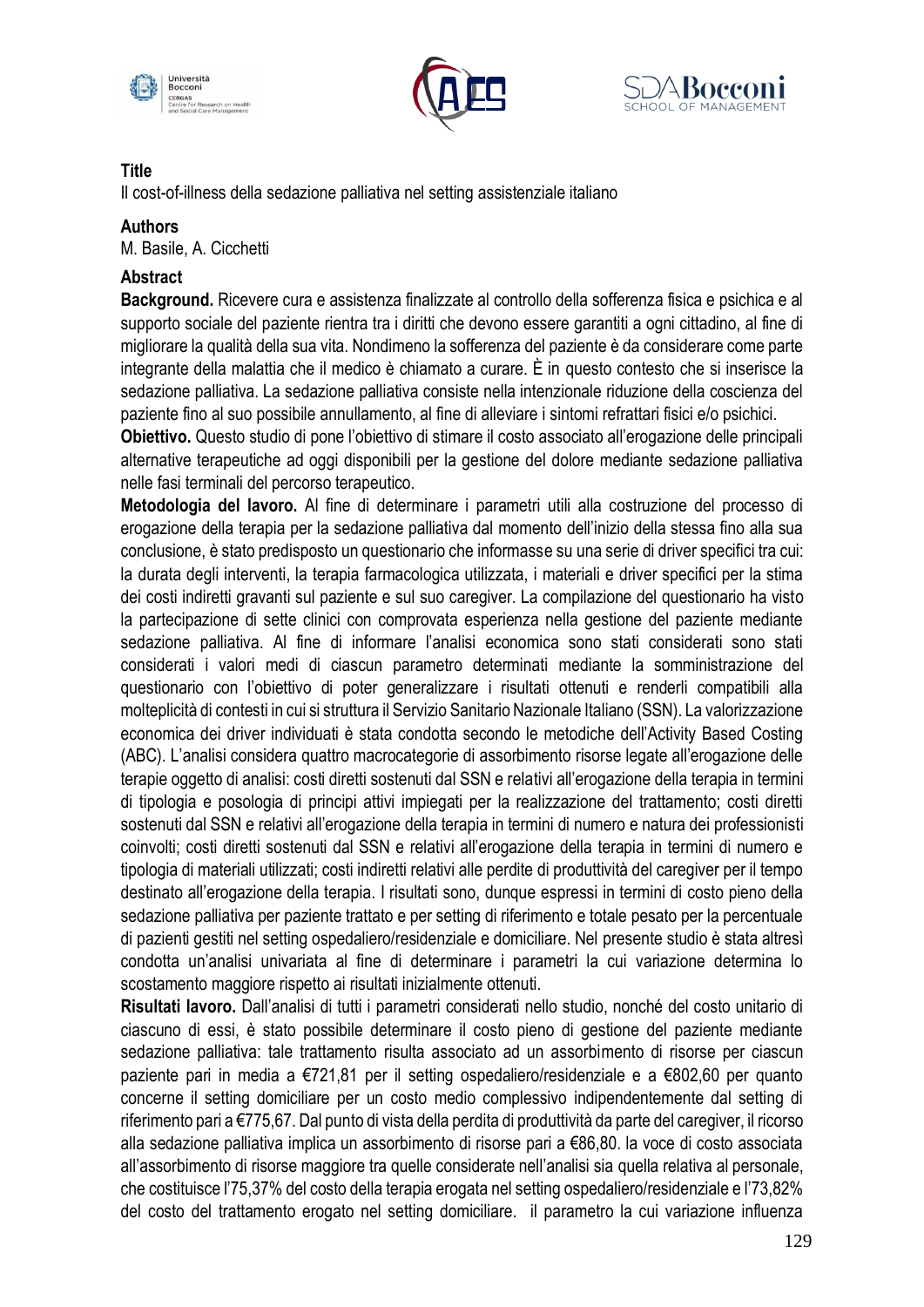





maggiormente i risultati ottenuti nello scenario base è il numero di ore in cui intervengono i medici a domicilio durante il periodo di erogazione della terapia: un aumento di tale parametro determina, infatti, un aumento del costo medio di gestione fino a €835,05; al contrario, una riduzione nel numero di ore impiegate a domicilio da parte del medico comporta una riduzione del costo medio di gestione del paziente fino a €716,29.

Il numero di ore dedicate dallo psicologo al supporto al paziente nel setting ospedaliero rientra tra i parametri la cui variazione impatta meno significativamente sui risultati ottenuti nello scenario base: un aumento di tale parametro determina un aumento del costo a €780,61, mentre una riduzione in tale parametro implica una più modesta contrazione di risorse assorbite per un costo pari a €770,73.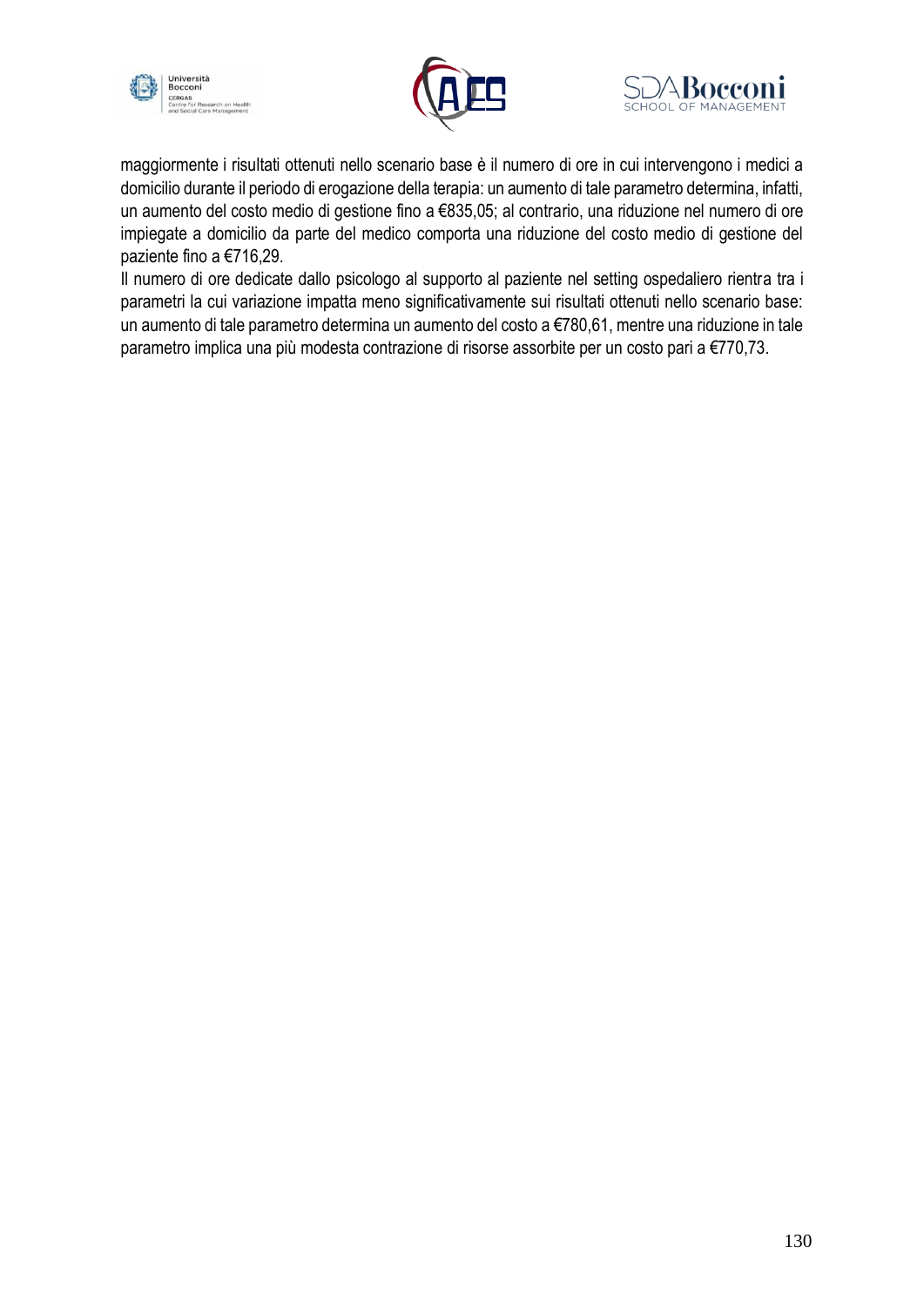





Do managerial incentives matter? The effect on hip fracture surgery delays and outcomes

## **Authors**

M. Lippi Bruni, R. Verzulli

## **Abstract**

**Background and objectives.** In most OECD countries, pre-surgery waiting times are viewed as a process indicator of the quality of care for hip fracture patients, and international clinical guidelines recommend hip fracture surgery to be provided within two days after hospitalisation. To incentivize hospitals to meet this target, in year 2011 the Italy's Emilia-Romagna region implemented a policy allowing the chief executives of Local Health Authorities and hospital Trusts to receive additional rewards if they managed to achieve increases in the proportion of hip fracture patients operated on within two days after hospital admission. In this paper, we empirically test the effect of the policy on shortening surgery delays for hip fracture patients, by using a difference-in-differences analysis on patient-level data between 2007 and 2016.

**Data and Methods.** We use patient-level data over years 2007-2016 to examine the effect of the policy by exploiting a difference-in-differences (DiD) identification strategy based on comparisons in waiting times for hip and tibia/fibula fracture surgeries before and after policy implementation. While clinical recommendations suggest that timely surgical interventions also benefit tibia/fibula fracture patients, the latter were not included in the incentive scheme. Given that the pre-policy trends in surgery delays for hip and tibia/fibula fracture patients are very similar, we take the latter as our main control group. In the sensitivity analysis, we consider two alternative control groups to test for the robustness of results.

**Main results.** We find that the introduction of managerial incentives had the effect to reduce hip fracture surgery delays. Differences in surgery delays between the treated and control groups also persist over time, with larger effects in the medium-and long-run relative to the short-run. The policy induced a leftward shift in the distribution of waiting times, while leaving unaffected the cases far beyond the incentive threshold of two days. There is evidence of convergence in pre-operative waiting times across hospitals, with those that were most distressed by longer pre-policy surgery delays being the ones that achieved the greatest improvements. Finally, our findings lend support to the hypothesis that hospitals reacted to the policy by targeting patients with less severe health conditions as recorded at the time of hospital admission.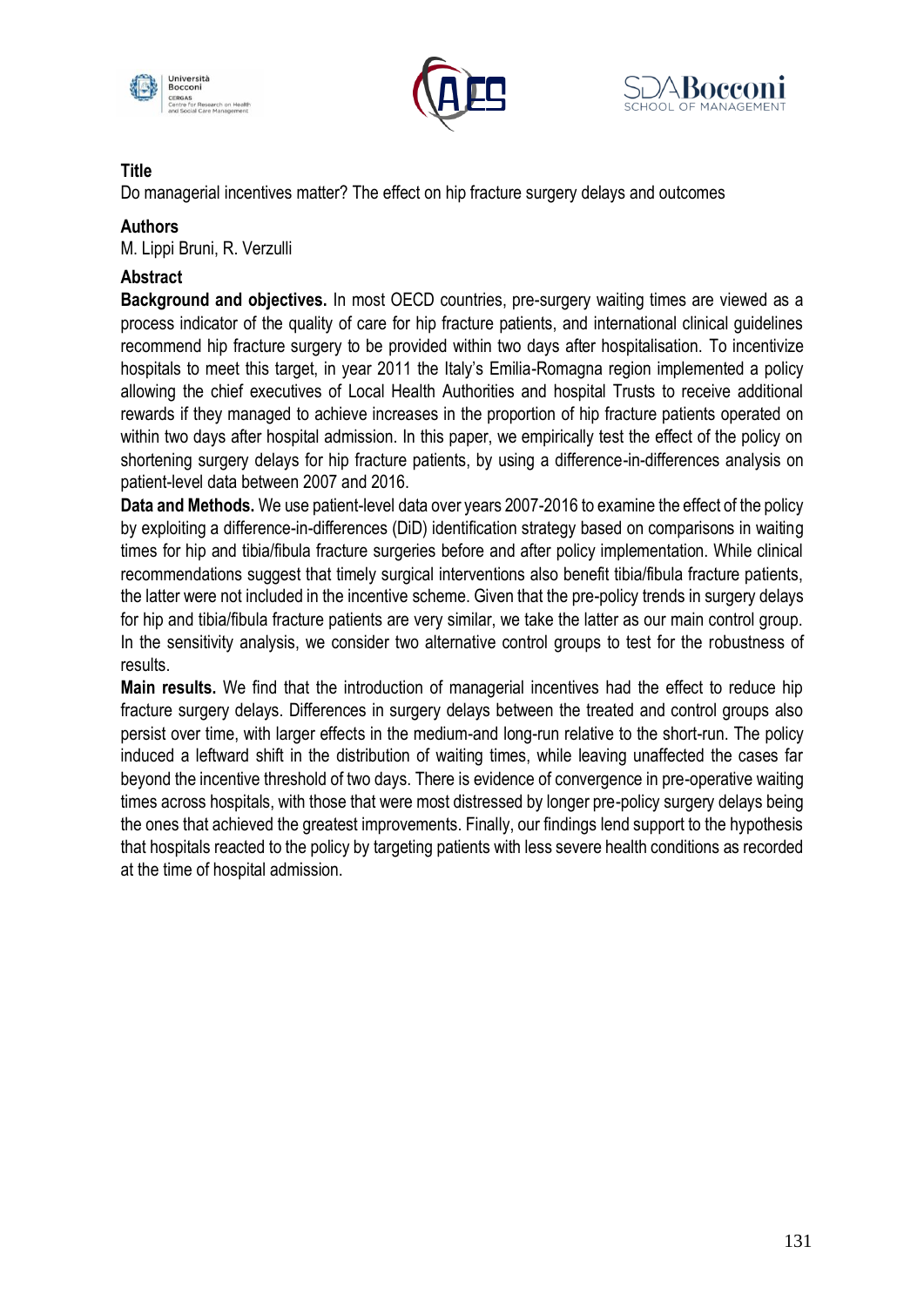





The Socioeconomic Status Gradient in Pain: A Cross-Country Analysis

## **Authors**

E. Croda

## **Abstract**

Chronic pain has an important impact on peoples' lives and is a fundamental dimension of wellbeing. Pain is one of the most common reasons people seek medical care and take medications. It also complicates the treatment of other diseases and limits one's ability to work and function in the society. At the individual level, it is associated with a series of negative outcomes, including depression, job loss, reduced quality of life, impairment of function and disability. At the societal level, it imposes considerable costs on the health care system and the economy. Taking into account both the direct costs of medical treatment, and the indirect costs associated to the loss in productivity, the Institute of Medicine has recently estimated that chronic pain affect approximately 100 million U.S. adults at a cost of \$560 -635 billion every year. These figures are greater than the annual costs of heart disease, cancer, or diabetes (IOM,2011).Our current understanding of people's pain experiences has been largely limited by data availability. Most research so far has focused on the US (eg. Grol-Prokopczyk, H., 2017), where chronic pain has been deeply intertwined with the opioid crisis (Case and Deaton, 2015, 2017), but little is still known about pain in Europe. In this paper, I investigate the existence of sex disparities in chronic pain and the extent to which chronic pain is associated with socioeconomic status in mid-life in fourteen European countries (Luxembourg, Switzerland, the Netherlands, Austria, Denmark, Sweden, Germany, Belgium, France, Italy, Spain, Czech Republic, Slovenia, and Estonia) and the United States. Specifically, I exploit newly available data from SHARE and HRS to study whether (i) sex-based differences in pain are relatively similar across countries, (ii) country-specific characteristics matter the most for people in the bottom of the income distribution (Chetty et al., 2016), and (iii) greater use of pain medication reduces aggregate pain. HRS has been asking questions about pain since its first wave, while SHARE started in wave 5. Therefore, I use the three available waves of SHARE (wave 5, 6, and 7) and the corresponding HRS waves. To measure chronic pain, I rely on two questions. Both surveys ask respondents whether they are troubled with pain, and if they are, the questionnaires then ask how bad the pain is most of the time(and give the options: mild, moderate or severe).I consider respondents answering "yes" to the initial question as individuals experiencing chronic pain and I combine responses to both questions to create a 4-category "pain intensity" variable for each survey: no pain, mild pain, moderate pain, and severe pain. In the preliminary analysis conducted so far, I find that pain is part of life for two out of five midlife individuals, with wide heterogeneity across countries, from 23% of Swiss to 53% of French(Figure 1). Perhaps surprisingly, the prevalence of pain in the US seem to be in line with the prevalence in other European countries (38%).In every country, more women are bothered by pain than men, with noticeable differences in the gender gap across countries: in Slovenia and the Mediterranean countries (Italy and Spain) the gender gap is quite large, compared to the US and some other countries(Figure 2).While reporting styles may explain some of these differences, some patterns are consistent across countries and the disparities are fairly large. That markers of socioeconomic status, such as education and income, are associated to health outcomes is by now quite well established (e.g. Cutler and Lleras-Muney, 2008). The association between socioeconomic status and pain, however, has only been recently receiving attention among researchers, and so far, the focus has been mostly on education in the US (e.g. Atlas and Skinner, 2010, and Case and Deaton, 2017). SHARE and HRS allow me to go beyond education and consider additional dimensions of socioeconomic status, such as income and occupation. I first document the existence of dramatic differences in the prevalence of pain by educational attainments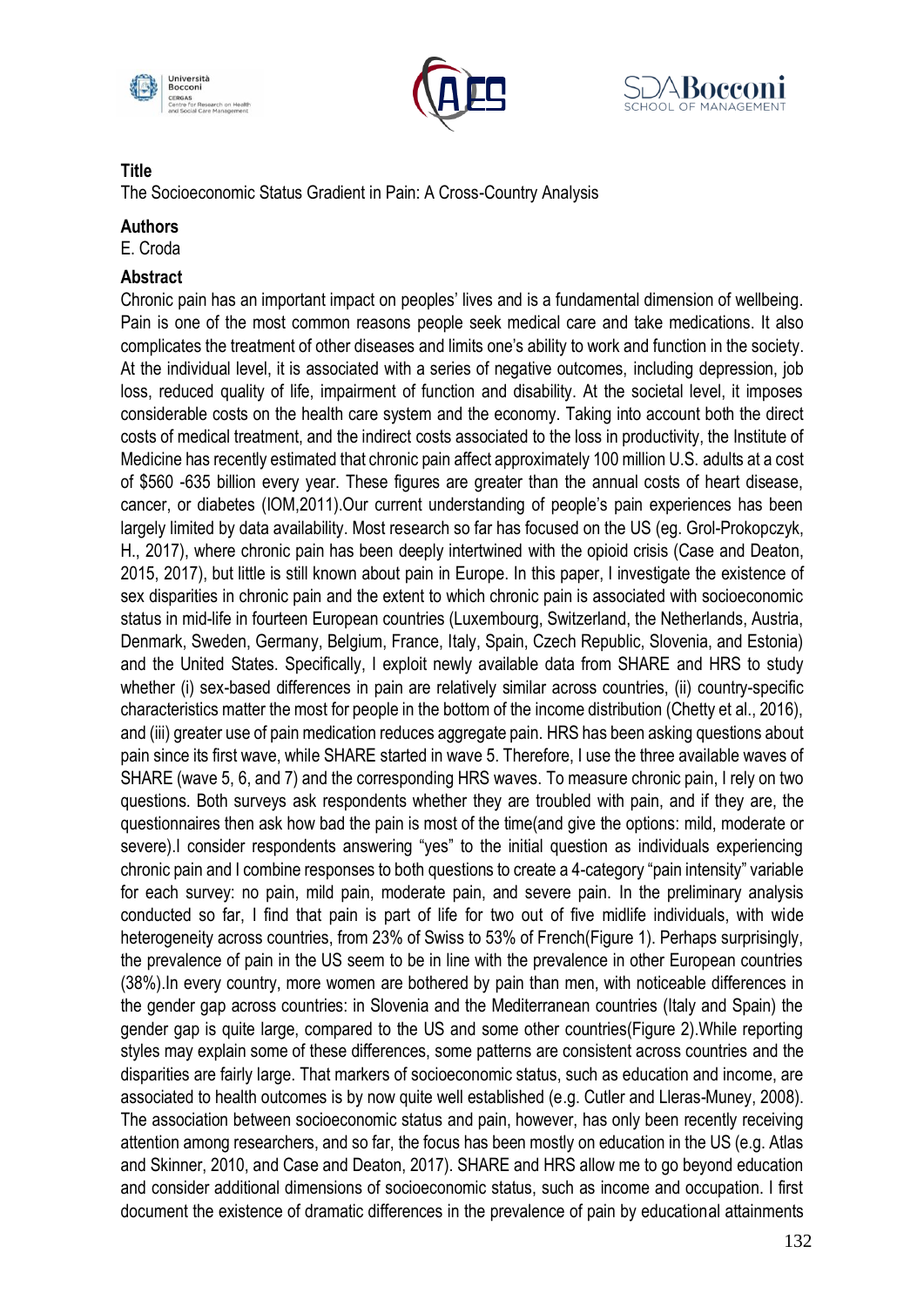





in Europe as well as in the US: In every country, individuals with less than high school are much more likely to be troubled by pain than those that have completed secondary education, and these two categories are more likely to report pain than those who have higher educational attainments (Figure 3). Next, I provide evidence that the reporting of pain shows a strong gradient also according to income quintiles, across all the countries in the sample. Arguably more importantly, I find that there is more country-level variation in the lowest income quintile (Figure 4) as well as in the lowest education group (Figure 3), suggesting that country-specific characteristics matter the most for people at the bottom of the income distribution. This finding is similar to Chetty et al. (2016)'s results for the association between income and life expectancy. Not only the less educated are more likely to be in pain, they are also more likely to experience more severe pain levels than the rest of the population(Figure 5), suggesting similar overall rates of pain, which arguably may be surprising given the widespread use of opioids and the "death of despair" in the US. What can explain this strong association between pain and socioeconomic status and the observed disparities? A possible explanation for these differences is that people with lower socioeconomic status are more likely to have worked in manual jobs, or to suffer from poor health. In the multivariate analysis, I plan to control for such differences using controls for occupation and industry and for several dimensions of health status, that may be associated with pain at older ages. I estimate probit regressions for the prevalence of pain and ordered probits for the intensity of pain.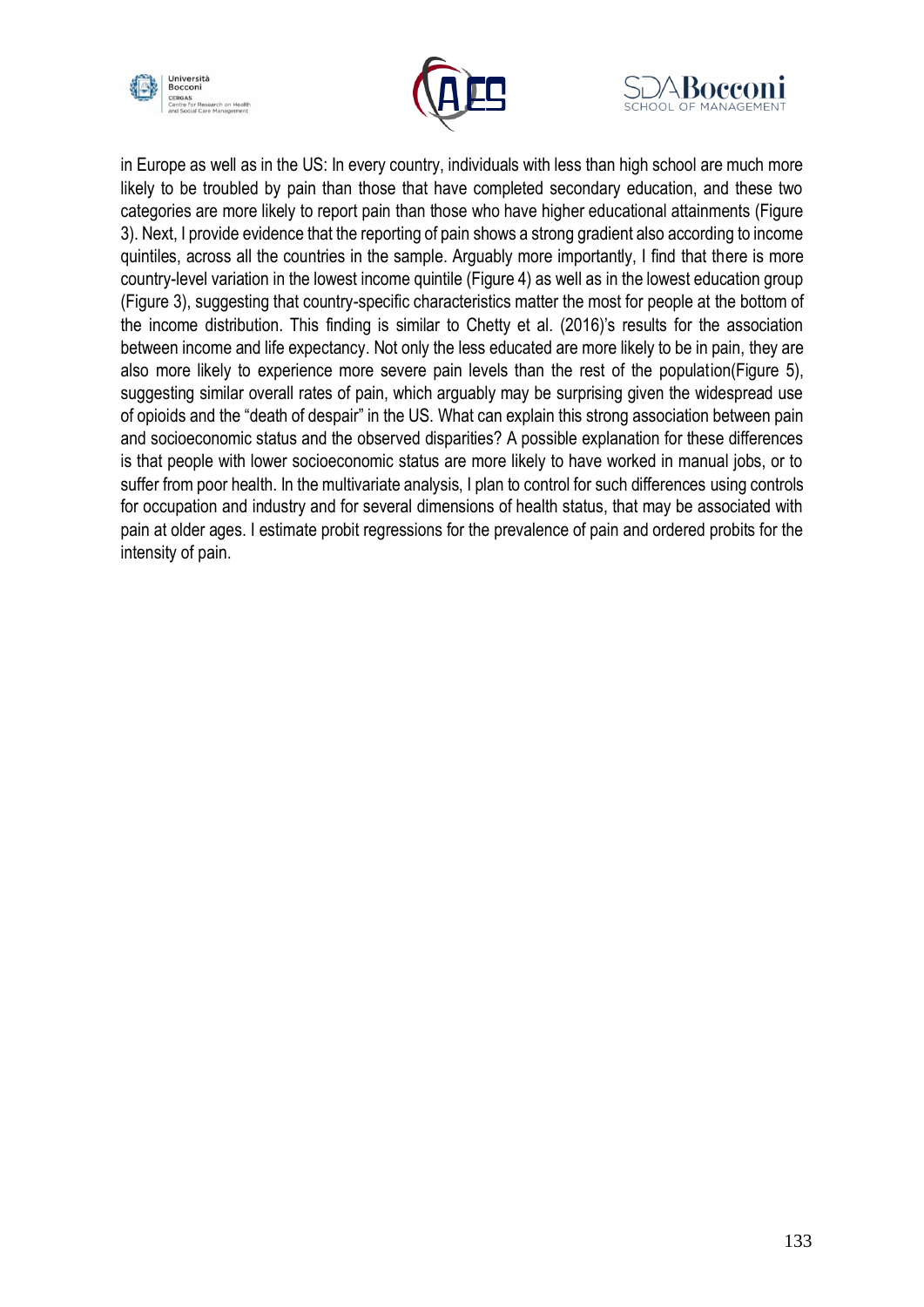





Covid-19 diffusion and effects. Do the characteristics of healthcare systems matter?

#### **Authors**

V. Baldo, G. Boccuzzo, A. Buja, M. Celidoni, S. Coretti, O. Paccagnella, M. Paganini, V. Rebba, M. Scioni

## **Abstract**

**Background and aim.** Speed of propagation of the SARS-CoV-2 virus and lethality have been very heterogenous among Italian regions and European countries, especially in the first wave. As for regional differences in Italy, it is estimated that the attack rate was higher in Lombardy and Valle d'Aosta (13.30% and 11.07%, respectively) while for many regions the average attack rate was less than 1%. Moreover, a significant discrepancy in lethality was observed between the regions at different times of the pandemic. These differences in the extent and effects of the contagion do not appear to be fully explained by the variability of the methods of tracing cases or by the containment measures applied (such as social distancing or the communication of hygiene rules and / or the use of barrier devices) which within the Italian context were uniform, although implemented at different times of the epidemic curve in the different regions. On the other hand, it is conceivable that - in addition to environmental, demographic and socio-economic factors - also the differences between the organizational models of the various regional health systems and the availability of health resources (human and material) may have contributed to explaining this variability. For example, the use of significant resources in the tracing of infections and in the management of most of the paucisymptomatic cases affected by Covid-19 seems to have been a key factor in reducing the spread of infections in Veneto in the first wave. Also, at the European level, there were strong differences both in the indicator of the raw mortality rate per 100,000 residents (54.7 in the UK, 54.0 in Italy, 9.9 in Germany, 4.4 Norway, 1.6 in Greece) measured at the beginning of the epidemic in various countries, and in the speed of propagation of the virus.

The MOSSCOV project (research project on "Impact of different healthcare System MOdels and of different COntainment measures on the spread and health outcomes of COVID-19 in Italy and Europe") developed by three departments of the University of Padova aims to investigate - both at the level of the Italian regions and at the European level - which factors have had a greater impact with respect to the speed of spread of the virus and its lethality, focusing attention on the effects attributable to the different ways of organizing the health systems (governance and interaction models between hospital and territory) and on the various containment measures.

**Methods.** Epidemiological, demographic, environmental, socioeconomic characteristics and data relating to local health systems and containment measures adopted in Italy and in other European countries are analyzed.

A first ecological study aims to examine whether excess mortality during the first phase of the COVID-19 outbreak in Italy was associated with health, healthcare, demographic, and socioeconomic indicators measured at a provincial level, considering the raw number of deaths from January 1 to April 30, 2020 and the mean number of deaths in the same months from 2015 to 2019, per province. Information on socioeconomic factors and healthcare settings are extracted from the most recently updated databases on the ISTAT website. Two multivariate models are constructed to test whether excess mortality was associated with the indicators across 107 provinces in Italy.

As for the analysis of European countries, a dataset has been constructed, including data on Covid-19 spread, measures undertaken in different countries to face the pandemic (including limitations of mobility), as well as organizational and institutional features of health care systems. A multivariate model investigates which variables correlate to diffusion and mortality indicators.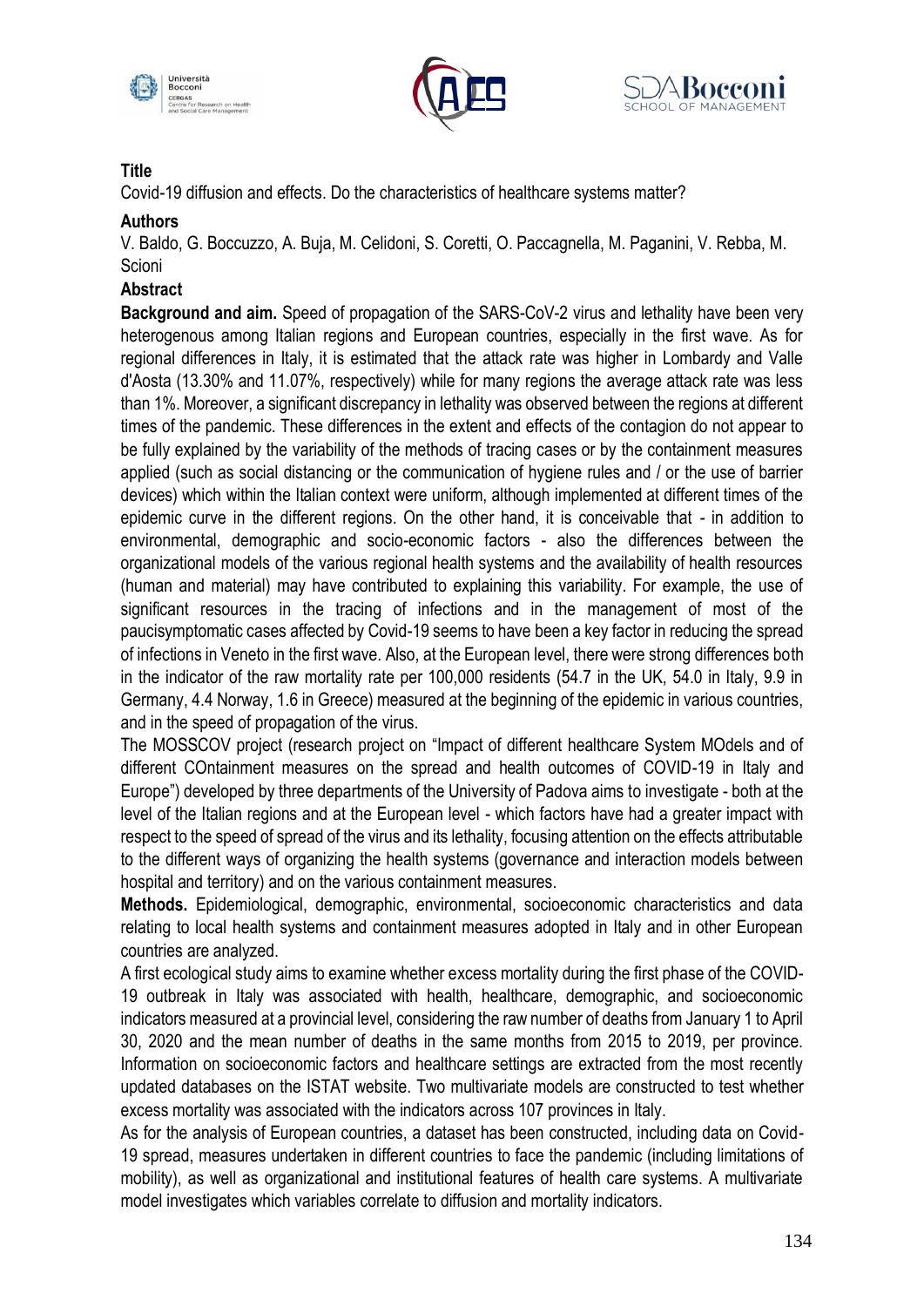





**Results.** The ecological study at the national level shows that some health and healthcare variables (in particular, a low density of General Practitioners) are strongly associated with excess mortality caused by COVID-19 in Italy during the first wave.

At the European level, we show the role of institutional and organizational features of health care systems in Covid-19 diffusion and lethality.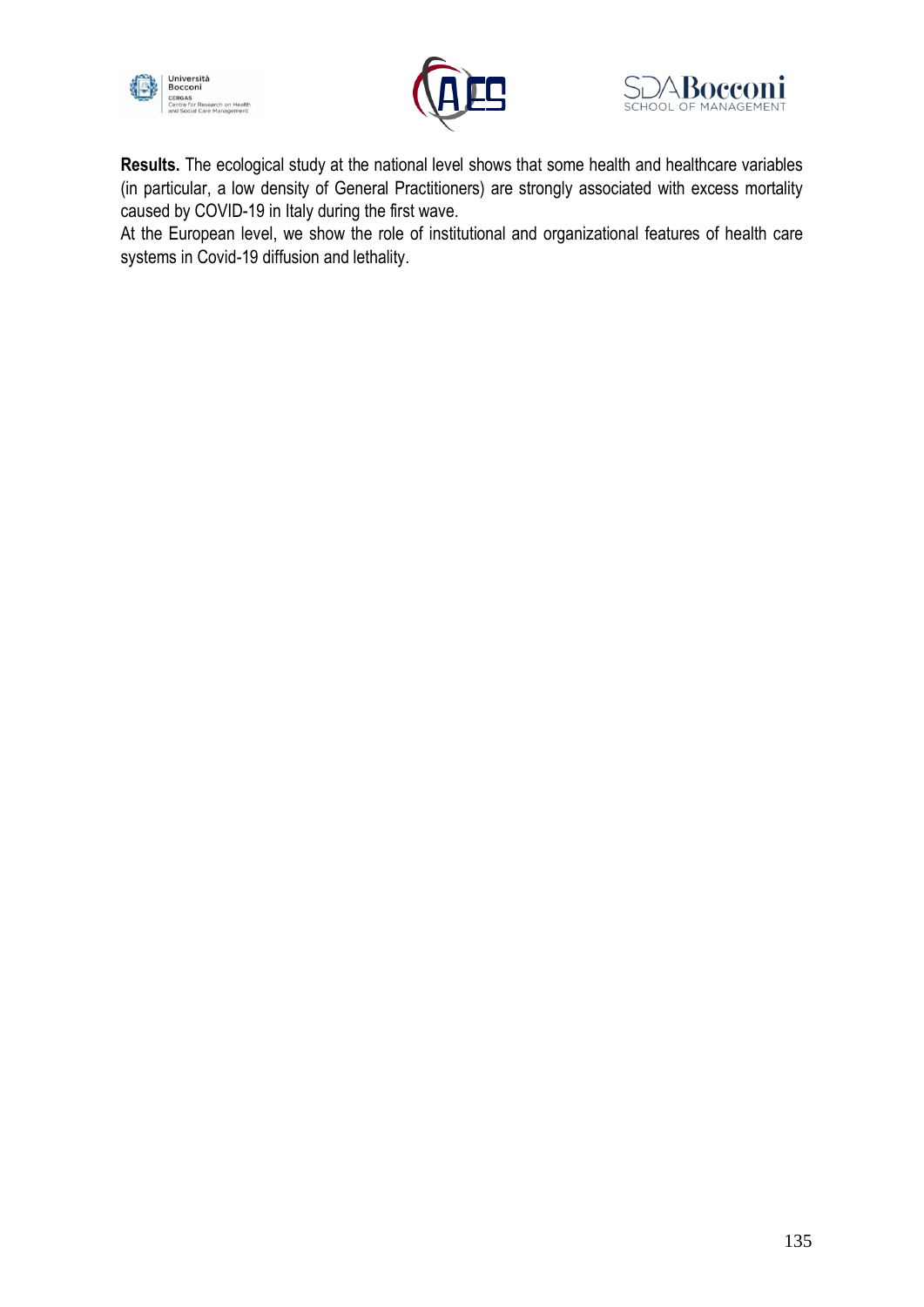





Perceived health, health care access and mobility during the Covid-19 pandemic. Evidence from Northern Italy.

### **Authors**

B. Bonvento, M. Celidoni, S. Coretti, C. Dal Bianco, V. Rebba, L. Rocco, F. Rossi

### **Abstract**

**Background.** This study is part of the Happy (Health Accessibility transport Public Policies for elderlY) project which is led by University of Insubria and involves University of Padua and Politecnico of Milan. The Happy project is focused on understanding which public transport policies could contribute to increase positive social connections and health conditions of the ageing population. Since 2020 the focus of the project has been extended to consider the impact of the Covid-19 pandemic on mobility habits and public transport needs.

The availability of an adequate public transport contributes to prevent isolation of the elderly with a positive effect on their perceived health. However, the needs of social distancing and self-isolation posed by the pandemic may have led to rationing of public transport services or distrust of users, resulting in less mobility for the elderly.

**Objective.** This paper focuses on: i) the potential correlation between the change in mobility habits determined by the Covid-19 emergency and perceived health; ii) the potential correlation between the change in mobility habits determined by the Covid-19 emergency and the access to health care facilities.

**Methods.** A telephone survey was run from February to March 2021, involving a sample of 1375 individuals aged 65 and over in the cities of Padua, Milan and Varese. The questionnaire included questions on: i) the individuals' perceived physical and mental health and the use of health care facilities; ii) the use of public transport; iii) demographic and socio-economic features.

First, we develop a set of logit models to test whether perceived health is related to mobility. More in detail, we test whether a deterioration in perceived physical and mental health during the pandemic is associated with the variation of a mobility indicator- i.e. a synthetic indicator which measures the degree of accessibility to a set of health and non-health facilities. Second, we test whether variation in the mobility indicator is associated with the level of physical and mental health reported by the survey respondents. Finally, we focus on individuals reporting a deterioration of their health status for cancelling or postponing a medical treatment during the pandemic; we test whether this is related to a reduction in mobility.

In all models, control variables include socio-demographic characteristics, and other individual attributes such as the presence of chronic diseases, the frequency of internet use, the overall satisfaction with own life and area of residence.

**Main results.** We observe a positive association between the probability of reporting a deterioration of physical and mental health and reduction of the mobility indicator during the pandemic. Also, individuals experiencing a reduction in mobility during the pandemic are less likely to report good physical and mental health status. Lastly, individuals experiencing a decrease in mobility due to the pandemic are more likely to attribute the deterioration in their health status to the need of postponing or giving up medical treatments.

Other control variables which significantly correlate with the perceived health and its variation- with the expected sign- are: baseline satisfaction with individuals' own life, baseline satisfaction of individuals with the area they live in, pre-existing chronic conditions and gender.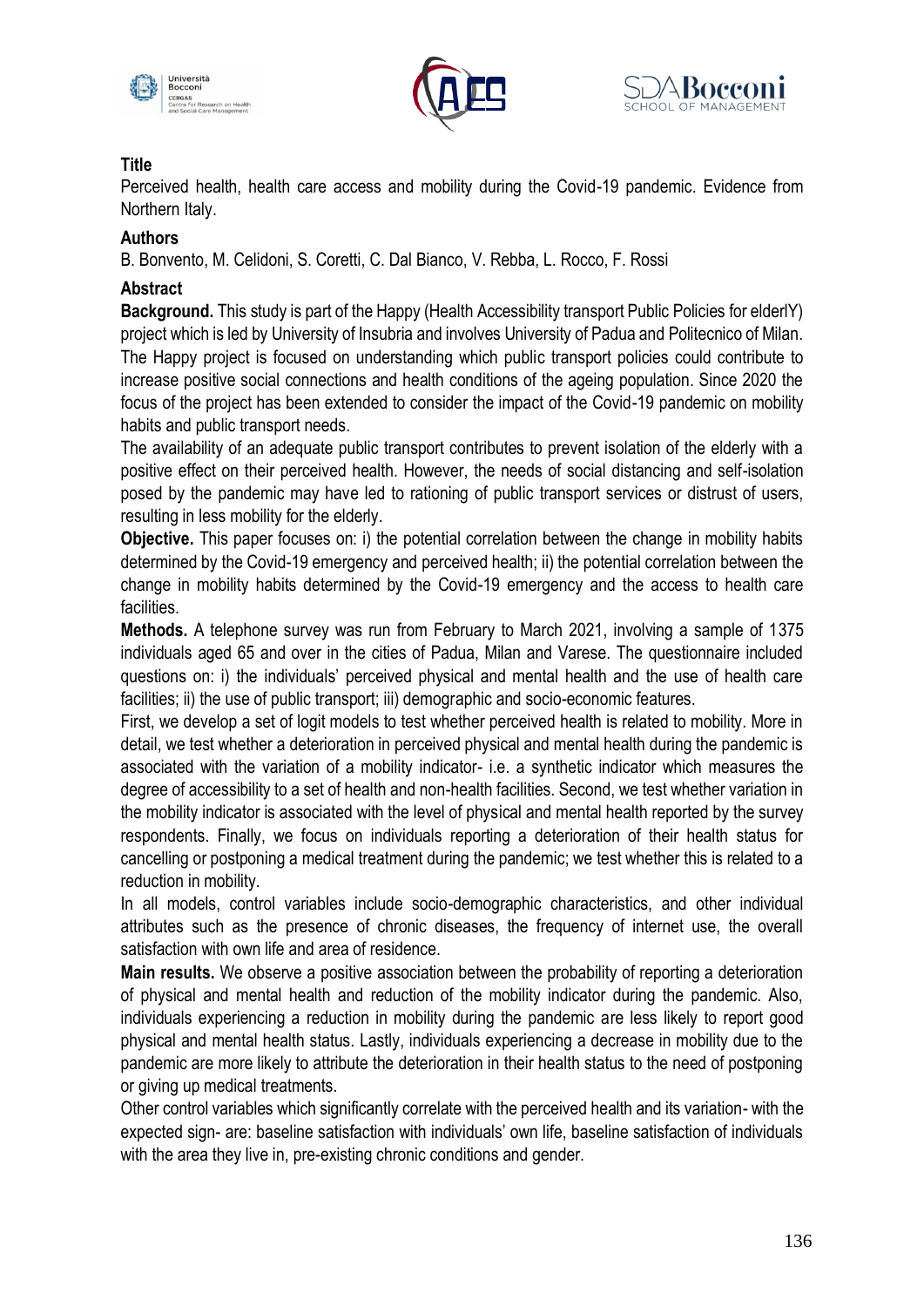





The Health of Disability Insurance Enrollees: An International Comparison

# **Authors**

E. Croda, J. Skinner, L. Yasaitis

# **Abstract**

Rising costs of disability insurance (DI) programs are putting increased strain on central government budgets across nearly all developed economies. Yet little is known about how well countries target those in the poorest health across countries, or within a country over time. In this paper, we use the Survey of Health, Ageing, and Retirement in Europe (SHARE) and the Health and Retirement Study (HRS) in the United States during 2004-16to measure (a) the average health of people aged 50-64 receiving DI, and (b) the effectiveness of the DI safety net in covering those in poor health. Using these two measures, we find that U.S. and Danish DI programs appear successful at targeting benefits to those in the worst health, with France and Belgium less so. We also demonstrate how these measures can be used to evaluate changes over time in DI policies, for example by measuring secular changes in targeting effectiveness following large reductions in DI enrollment (as in the Netherlands and Denmark) or expansions (as in the U.S.).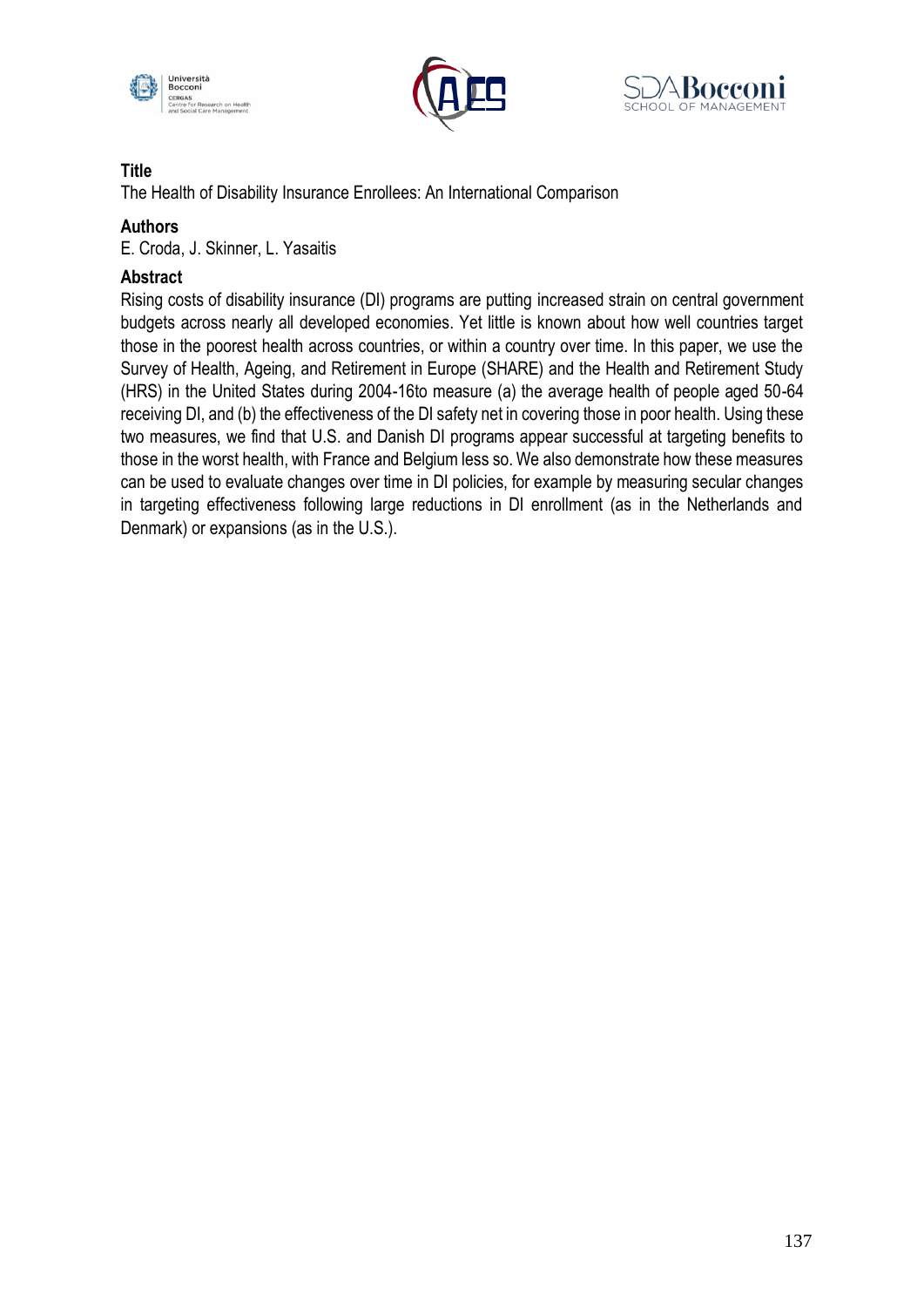





A dynamic reimbursement mechanism for health service provision under asymmetric information

### **Authors**

R. Levaggi, M. Moretto, P. Pertile

# **Abstract**

**Background.** The design of contracts between purchasers and providers of health ser-vices received great attention in the literature since the reforms that took place in several health care systems starting from the 1990s. The shift to-ward prospective payment (often, DRGs), raised a concern regarding the existence of a trade-off between costs and quality. Until recently, most of the theoretical literature tended to model such contracts as incomplete contracts, the most obvious source of incompleteness being quality of the treatment provided (see, e.g. Chalkley and Malcomson (1998)). Competition was also discussed as a tool to mitigate the trade-off between costs and quality (Ma, 1994; Brekke et al., 2010, 2014). However, evidence concerning the impact of competition on efficiency is mixed (Kessler and McClellan, 2000; Propper et al., 2008; Hunter, 2009). A possible unintended consequence of competition for patients is a non-optimal distribution of effort across different dimensions of quality, the greatest incentive being related to observable dimensions (Propper et al., 2008). Some recent contributions have explored the role of incentive compatible contracts in the presence of asymmetric information between the purchaser and the provider (Marechal and Thomas, 2019; Wu et al., 2018). Overall, with very few exceptions, the study of optimal contracts has been conducted adopting a static approach.

**Objectives.** The static approach prevailing in the existing literature fails to account fora typical characteristic of the relationship between purchaser and provider, namely that it lasts in time. Under some conditions, even a long-lasting relationship can be addressed with static contracts. We argue that this may not be the case in the context of interest. There are characteristics of this relationship, such as persistent differences among hospitals along some dimensions (e.g. the difference between teaching and non teaching hospitals), that make a dynamic contract more efficient than a static contract. Our aim is to characterise such contracts in a setting where we allow for both adverse selection and moral hazard.

**Methods.** We set up a model where both patient severity and provider effort have an impact on patient health, but are not observable by the purchaser. Providers are free to decide the level of unverifiable effort and of a verifiable measure of intensity of care (e.g. decisions concerning the technology to adopt for the treatment). Patient severity is stochastic and evolves in time following a diffusion process in continuous time. We apply methods developed by Bergemann and Strack (2015) for the characterisation of incentive compatible contracts in this setting.

**Main results.** We show that the second best payment rule includes two components. First, a fixed annuitized component, which resembles a DRG payment with the important difference that it is the same for all patients, but not the same for all providers. This payment is related to the initial level of patient severity. The second component varies in time and it is based on an indirect mechanism that induces truthful revelation of patient severity. Overall, we show that in this setting replacing a static with a dynamic contract allows to improve the efficiency in the second best.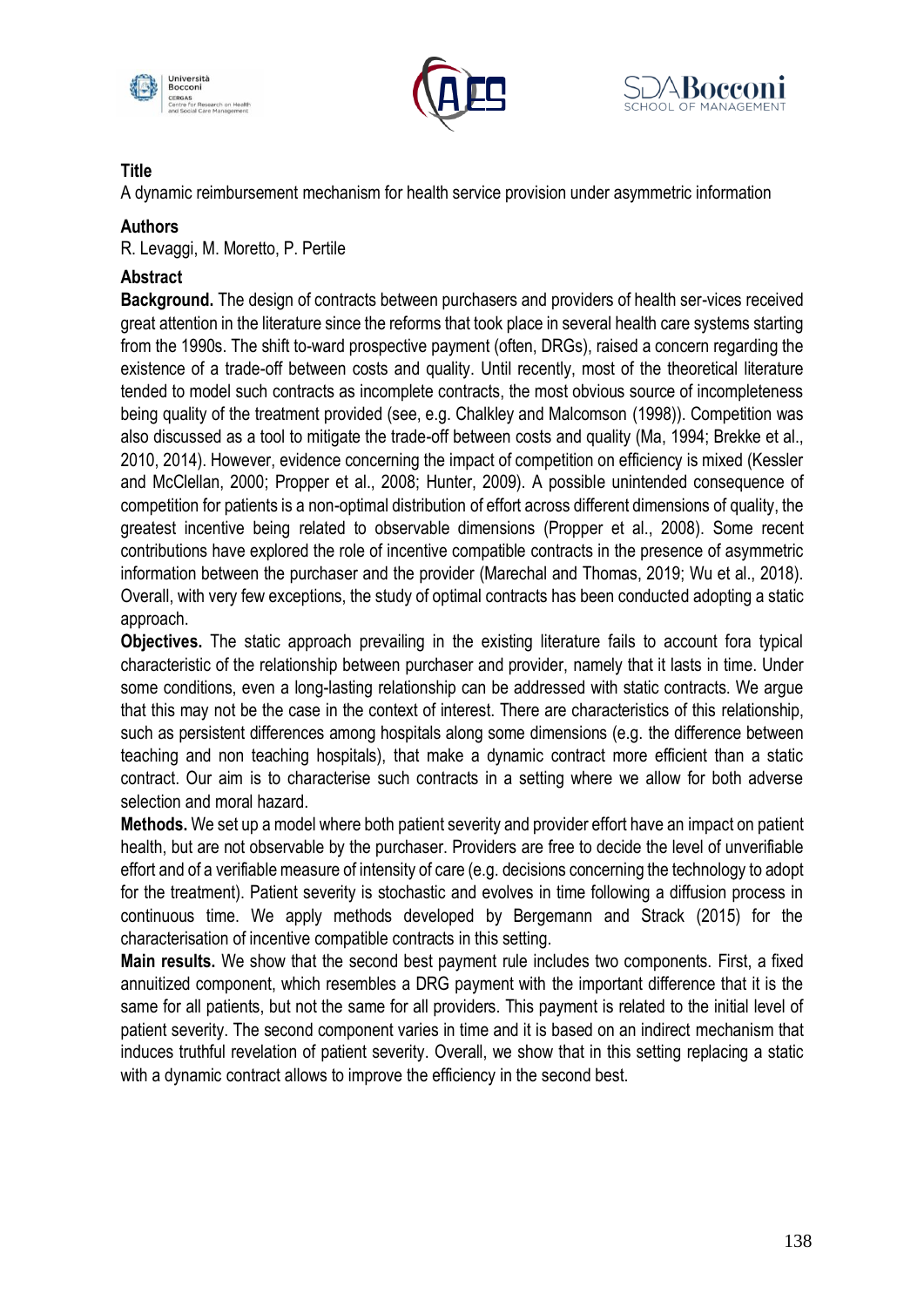





Going Beyond Official Statistics: the Role of Economic News in Predicting Mental Health Needs

#### **Authors**

F. Moscone, S. Vandoros, E. Tosetti

### **Abstract**

Negative reporting of economic developments is likely to impact people's emotional health with possible consequences on their mental health and well being. In this paper, we explore the role of media and language used to comment on economic news in explaining and anticipating suicides in the United Kingdom. We use a large data set of over 200,000 news articles dis- cussing economic topics published in six major UK newspapers from 2001 to 2015. We adopt a dictionary-based approach to carry sentiment analysis of the language used to comment on economic news and extract daily indicators measuring a set of negative emotions that are often associated with poor mental health and depression. We then use our emotion indicators to explain and forecast national daily suicide figures. We find that highly negative comments on the economic situation in newspaper articles are predictors of higher suicide numbers, especially when using words conveying stronger emotions of fear and despair. Relative to other emotions, the indicator measuring the level of despair in the language used in news appears to better forecast suicide numbers. Our results suggest that media language carrying very strong, negative feelings may be an early signal of a deterioration in a population's mental health status. Given the large delay with which official statistics on suicides are released, monitoring media sentiment may help central decision makers in anticipating trends in suicides and more swiftly allocating resources for mental health care.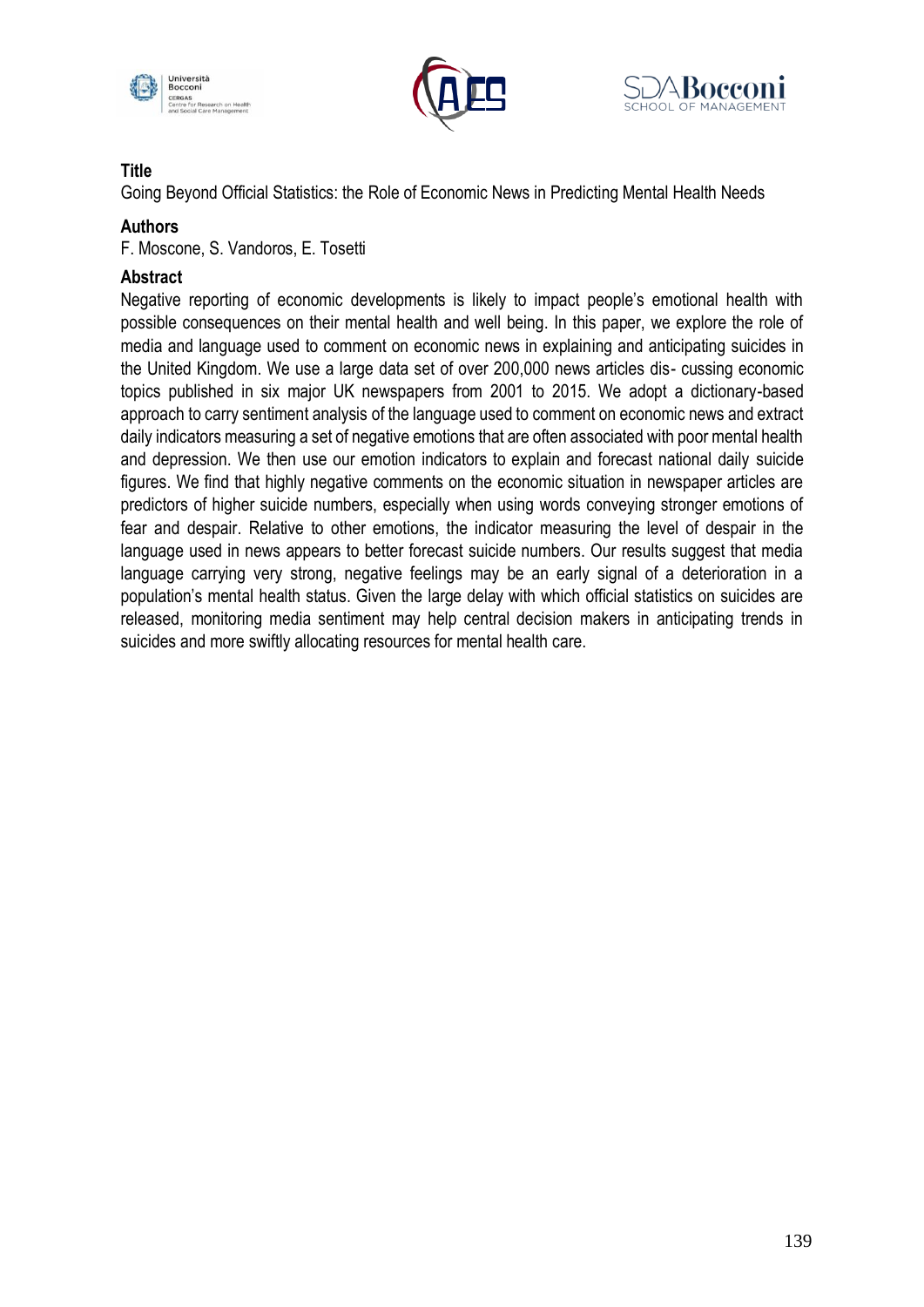





Stima spazio-temporale della latenza tra picchi di casi Covid-19 ed eccessi nella mortalità in Italia: misura dell'efficacia del tracciamento grazie all'uso di dati Open.

# **Authors**

M. Scortichini, F.S. Mennini

# **Abstract**

**Background.** Il numero giornaliero di nuovi casi è uno dei parametri fondamentali ai fini della comprensione delle dinamiche temporali dell'epidemia di Covid-19. È noto purtroppo come tale misura sia distorta, a causa di diversi fattori: per i soggetti sintomatici esiste un periodo di latenza variabile tra l'infezione e la comparsa dei sintomi; la quota di asintomatici complica ulteriormente la possibilità di ottenere una stima del numero di infetti prossima al dato reale, in generale sappiamo come il numero di casi riportati sia fortemente inferiore rispetto alla realtà. Il numero di decessi per Covid-19 è una misura altrettanto rilevante e potenzialmente più attendibile della precedente; tuttavia, studi hanno dimostrato come anche questo numero sia stato fortemente sottostimato, per questo in diversi studi epidemiologici la mortalità totale è stata considerata come indicatore dell'andamento della pandemia. L'attività di tracciamento è stata dichiarata come una delle attività fondamentali per contenere la diffusione del virus, ciononostante numerose difficoltà sono state riscontrate nella capacità di "inseguire" la malattia, con risultati differenti sia nelle diverse fasi della pandemia, sia tra regioni italiane. La stima del numero di giorni che intercorre tra l'infezione e l'eventuale decesso per Covid-19 è piuttosto variabile, con un valore che si attesta tra i 7 e i 14 giorni e che è stato rivisto più volte in letteratura. Il valore osservato della suddetta misura può essere una stima della capacità di tracciare i nuovi casi di Covid-19: un valore inferiore all'atteso indicherebbe come i nuovi casi vengano identificati solo nella fase avanzata della malattia e una conseguente ridotta possibilità di contenere il contagio, curare efficacemente i pazienti e allocare tempestivamente le risorse.

**Obiettivo.** L'obiettivo dello studio è stimare quanti giorni intercorrono tra la comparsa di nuovi casi di Covid-19 e la mortalità totale in Italia, e osservare la variabilità nel tempo e nello spazio di tale stima. **Metodologia.** Il numero di nuovi casi Covid-19 a livello regionale è stato ottenuto dalla Protezione Civile, che rende disponibile il suddetto dato aggiornandolo con cadenza giornaliera. La serie temporale dei decessi è invece prodotta da ISTAT, che ha reso pubblica tale informazione con dato disponibile fino al 30 giugno 2021.

Per ogni regione è stata condotta un'analisi di serie storiche giornaliere con un modello di regressione di Poisson corretto per sovradispersione. Al fine di stimare la latenza tra l'insorgenza di casi covid e la mortalità è stato utilizzato un approccio di modelli non lineari a lag distribuiti (DLNM), una metodologia che tiene conto sia del fatto che la relazione tra numero di nuovi casi e mortalità possa essere non lineare, sia dell'effetto ritardato nel tempo. I risultati sono poi stati meta analizzati per ottenere stime a livello nazionale. Le stime saranno prodotte anche per diverse classi di età e per diversi periodi, analizzando separatamente prima e seconda ondata.

**Principali risultati.** Nel periodo in studio (1 marzo 2020 – 30 giugno 2021) sono stati osservati 992,785 decessi e 4,253,154 casi. Stime preliminari dimostrano come su tutto il periodo, un incremento giornaliero di 1,000 casi si rifletta in media in un incremento della mortalità pari al 6.0%; inoltre, in linea con l'atteso, l'effetto è massimo a 8 giorni di distanza. Di contro, considerando solo la prima ondata (1 marzo – 15 maggio 2020) per un incremento di 1,000 nuovi casi giornalieri si è registrato un incremento della mortalità pari al 95%; inoltre, i casi registrati in un determinato giorno avevano una relazione più forte con la mortalità registrata lo stesso giorno. Questo implica che, durante la prima ondata, la maggior parte dei soggetti venisse registrata come caso Covid-19 nel giorno stesso del decesso. L'analisi regionale ha evidenziato una forte eterogeneità delle stime, con alcune aree dell'Italia dove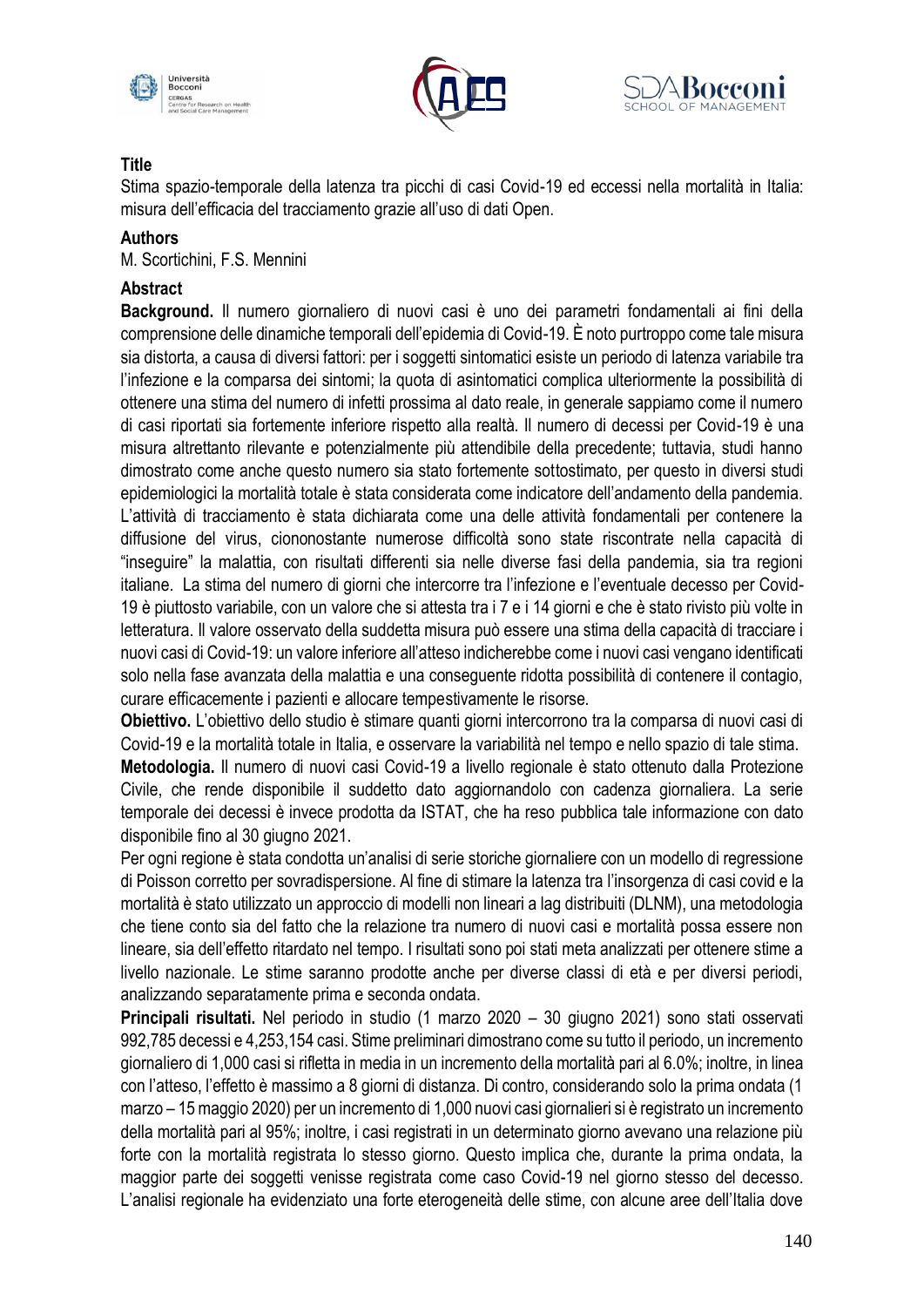





un forte incremento di nuovi casi si ripercuote sulla mortalità in un arco temporale inferiore ai 3 giorni, evidenziando una difficoltà a individuare i casi prima che questi presentino sintomi gravi.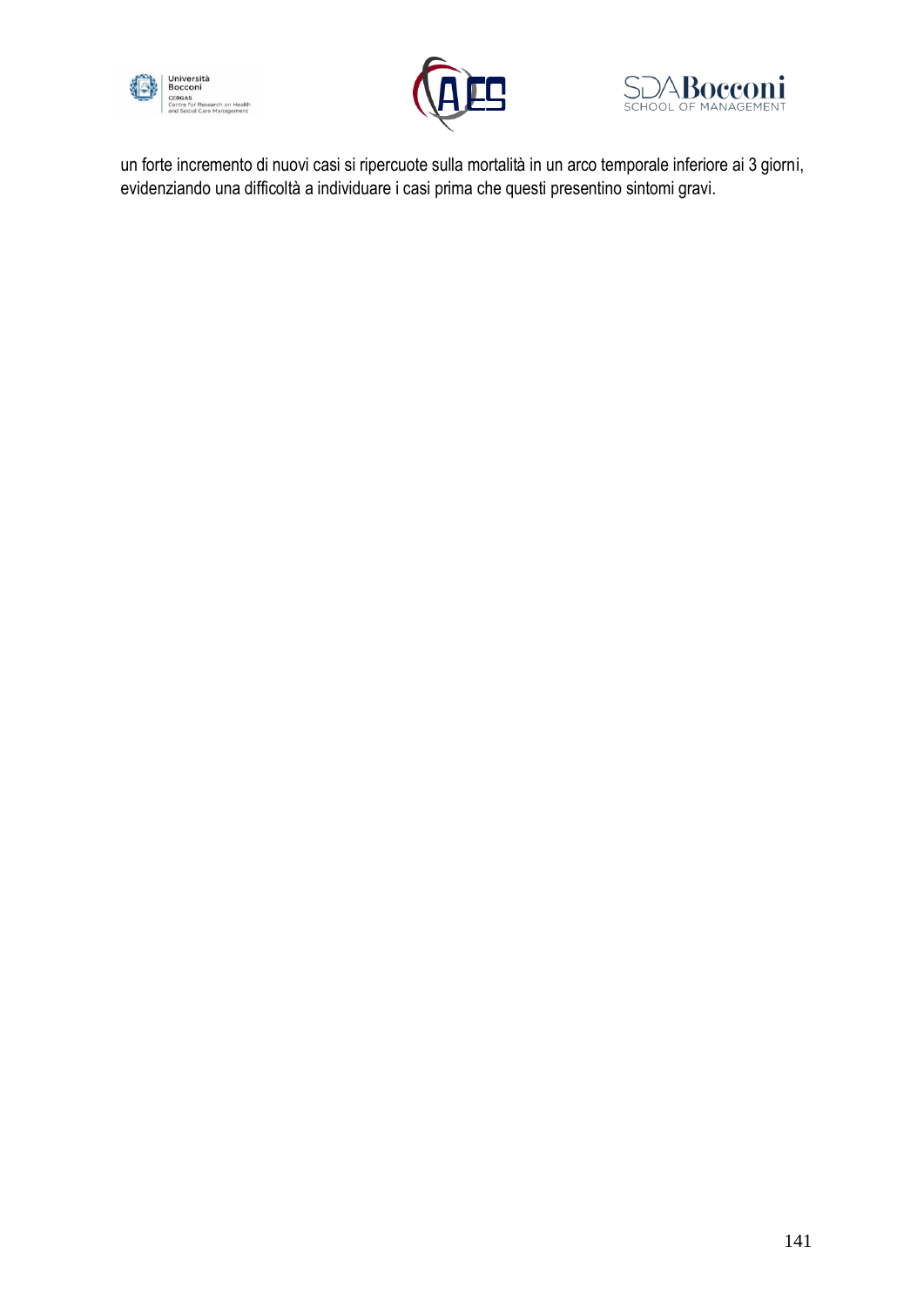





How to Pay Primary Care Physicians for Vaccination against COVID-19: An Overview of 43 EU and OECD Countries

### **Authors**

R. Milstein, K. Shatrov, L.M. Schhmutz, R. Blankart

### **Abstract**

**Background.** Vaccinations are key to fighting COVID-19. Primary care physicians (PCPs) are essential for achieving high coverage rates: PCPs regularly administer vaccines, may have a closer relationship to their patients than do other providers, are vital to build trust into the vaccine, and most citizens generally have access to a PCP. The way countries pay PCPs for providing care has an impact on how they perform vaccinations. When designing a payment scheme, policy makers can make use of several intervention points to support an effective and timely response to the pandemic.

**Objectives.** In this study, we aim to explore how COVID-19 vaccination payment schemes in 43 countries differ with regard to the (i) type of payment scheme, (ii) amount paid, (iii) degree of bundling, and (iv) use of pay-for-performance elements. We discuss the strengths and weaknesses of the approaches countries take and formulate policy recommendations on how to pay PCPs for an effective and timely response to the pandemic.

**Methodology.** We collected information on payments and health system characteristics, such as PCP income, of all 43 EU and OECD countries. Next, we extracted information on the payment for vaccinations against COVID-19 from official documents and reports, announcements, decrees, agreements and fee schedules at the national, state and regional level published by governments, health insurers, professional associations, and other stakeholders. We contacted experts in the given countries to validate our results. We performed our research in June 2021 and updated our data in September 2021 to track changes in the payment. We regressed the payment amount on the income of PCPs, and interpreted the residuals of this regression as a vaccination payment index to indicate whether countries pay more or less than the income-adjusted average. We discussed the heterogeneity of payment schemes and the index in the context of the countries' health system characteristics.

**Main results.** We found that countries use two main payment schemes to pay PCPs for performing vaccinations against COVID-19: The majority of countries (30/43) chose an activity-dependent, feefor-service-based payment scheme that rewards PCPs for the activity they perform. The remainder of countries (13/43) does not provide additional payments for vaccinations. PCPs in these countries receive an activity-independent payment (salary or capitation) and vaccinations against COVID-19 are regarded as part of their regular duties.

We found a large degree of heterogeneity in the amount paid among those countries, which offer additional payments for vaccinations against COVID-19. Payments range from US\$3·57 per vaccination in Lithuania to US\$42·39 in Ireland. According to our vaccination payment index, 16 countries pay less per vaccination than the income-adjusted average, whereas 14 countries pay more. The spread ranges from Canada (Ontario) paying US\$10 (41%) less to Ireland paying almost US\$20 (73%) more than the income-adjusted average per vaccination. Countries differ in the extent to which they bundle payments. Some countries use the payment to cover all vaccination-related services, whereas others use separate payments for e.g. the vaccination itself, consultation, or data collection. Almost half of the countries use pay-for-performance elements to increase the workforce capacity, activity, mobility, and patient outcomes (full vaccination of patients).

We found that countries adjusted their payment scheme over the course of the year in three ways: First, some countries (e.g., Greece and Romania) moved from no additional payment to additional,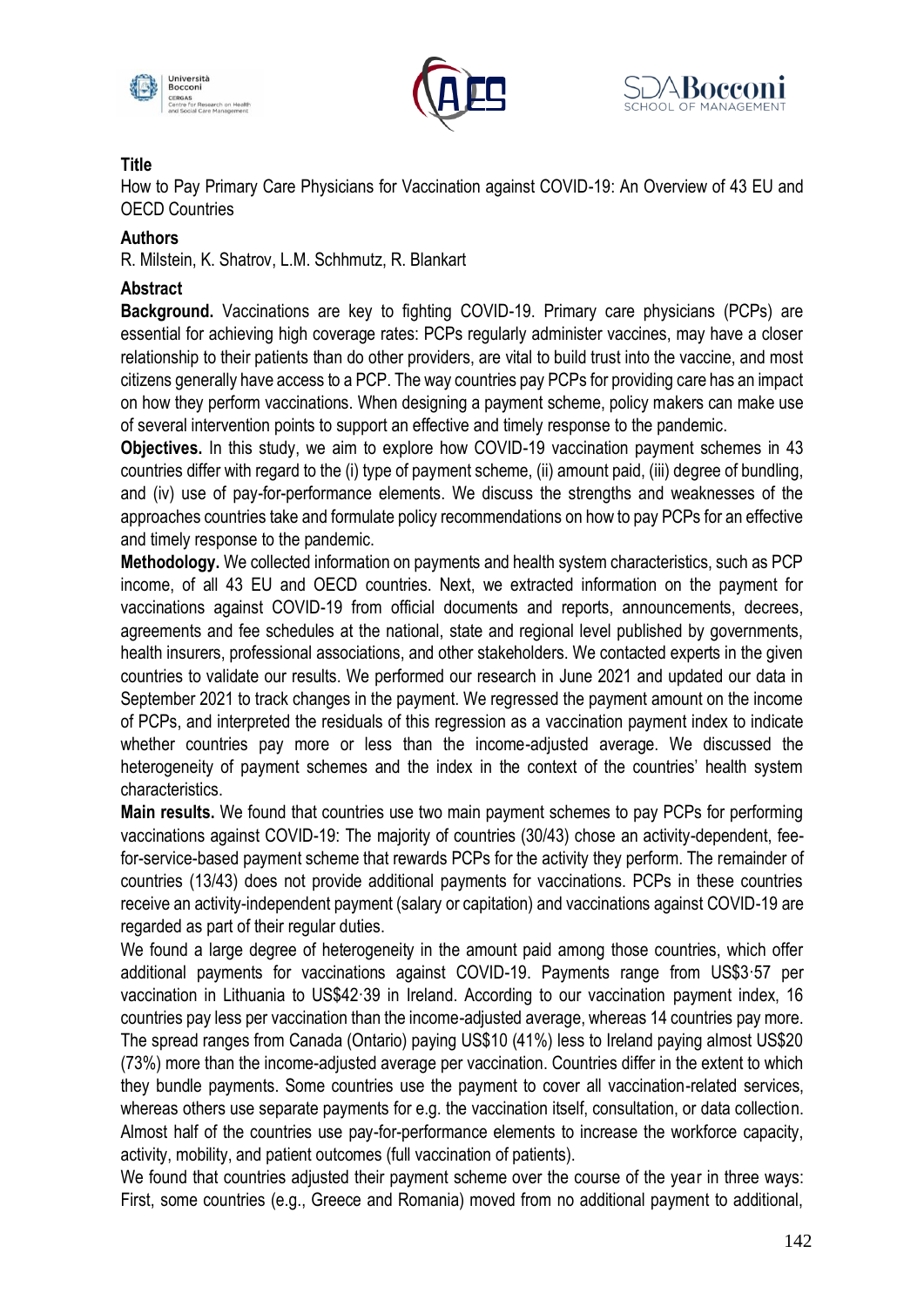





activity-related payments. Second, countries increased the payment per vaccination (e.g., Lithuania and the United States). Third, countries introduced additional pay-for-performance elements, such as bonus payments for vaccination targets (Australia and Slovak Republic) and additional payments for vaccinations during after-office hours (Estonia and Lithuania).

**Conclusion.** Our cross-country comparison with comparative data and our intuitive vaccination payment index can guide policymakers in how to design a payment scheme for vaccinations against COVID-19 that best meets their country's needs. It supports them in making informed decisions on the payment scheme itself, the amount, degree of bundling, and use of pay-for-performance elements.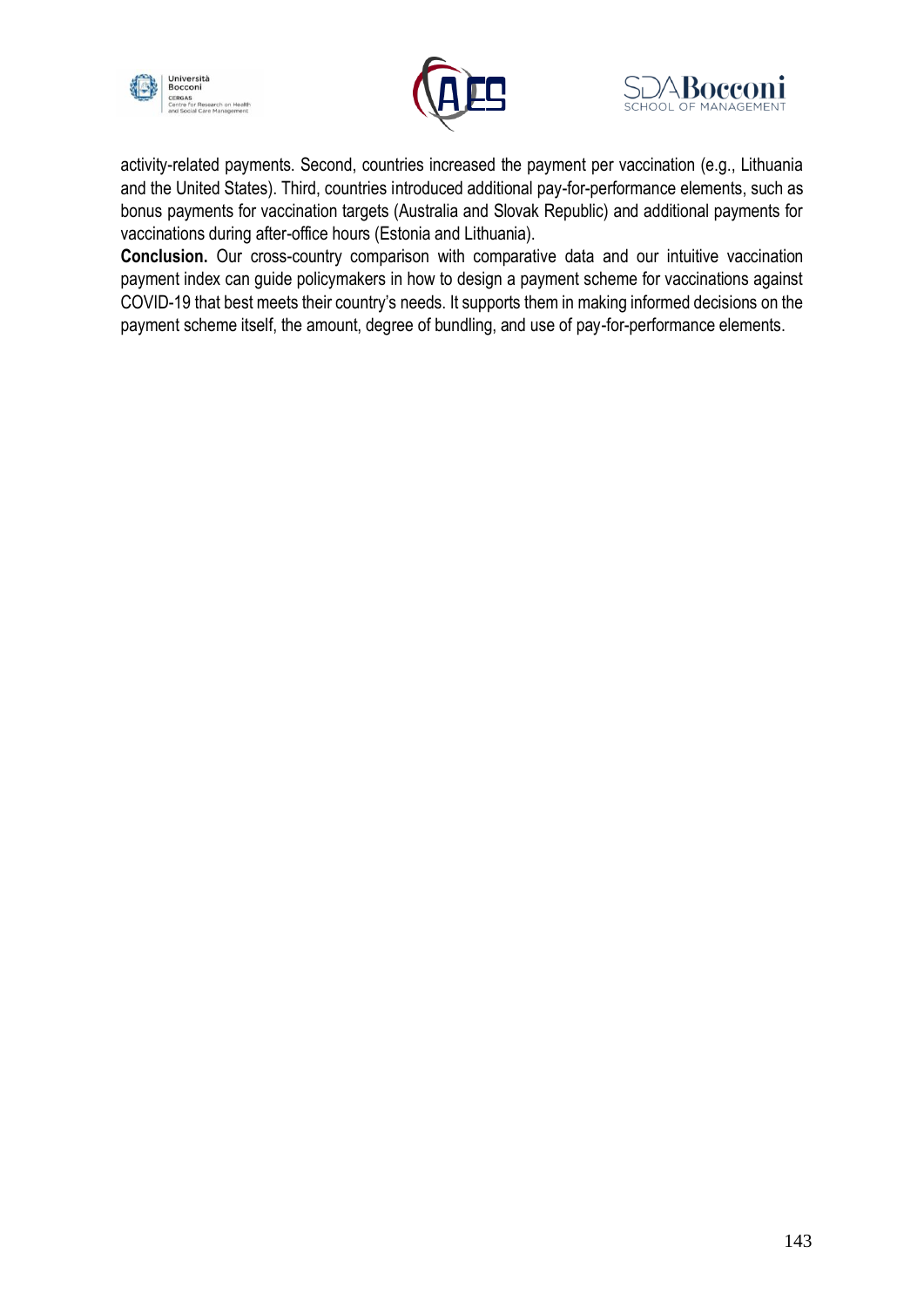





Mental health and mobility restrictions during COVID-19: the Italian case

#### **Authors**

V. Atella, F. Belotti, J. Kopinska, F. Marazzi, A.P. Mortari

## **Abstract**

An extensive strand of Economic and Psychology literature investigating mental health consequences of social distancing measures aimed at limiting the spread of SARS-CoV-2 , has found a substantial increase in self-reported depressive symptoms, stress and sleep disorders during lockdowns. Using data on weekly purchased and prescribed volumes of mental disorders' drugs from a representative sample of Italian pharmacies, we find that such evidences are not backed up by a consistent increase in the amount of anxiolytics and antidepressants sold during 2020. We argue that the gap between the existing literature based on self-reported mental health and the observed drug consumption has three potential causes: i) resorting to non-pharmaceutical therapies and non-medical solutions during lockdowns; ii) unmet needs due to both demand- and supply-side shortages in healthcare services and iii) the subjectivity of self-assessed psychological health in survey studies, capturing also mild mental distress which might not evolve into mental disorder needing pharmacological treatment. To investigate the heterogeneity in the effect of lockdown measures on antidepressants and anxiolytics purchases, we use mobile phone data to track the exact extent of mobility variation compared to a prepandemic situation at the Province level. We find small or no effect of social distancing on the sales of anxiolytics and antidepressants during the entire 2020 period. However, we do find a positive association between mobility and sales volumes during months characterized by higher contagion rates in regions with high excess mortality. We additionally study the differences in psychological distress affecting individuals during lockdown, by distinguishing different mobility types (according to destination), but find no statistically significant differences among mobility types on the sales volumes.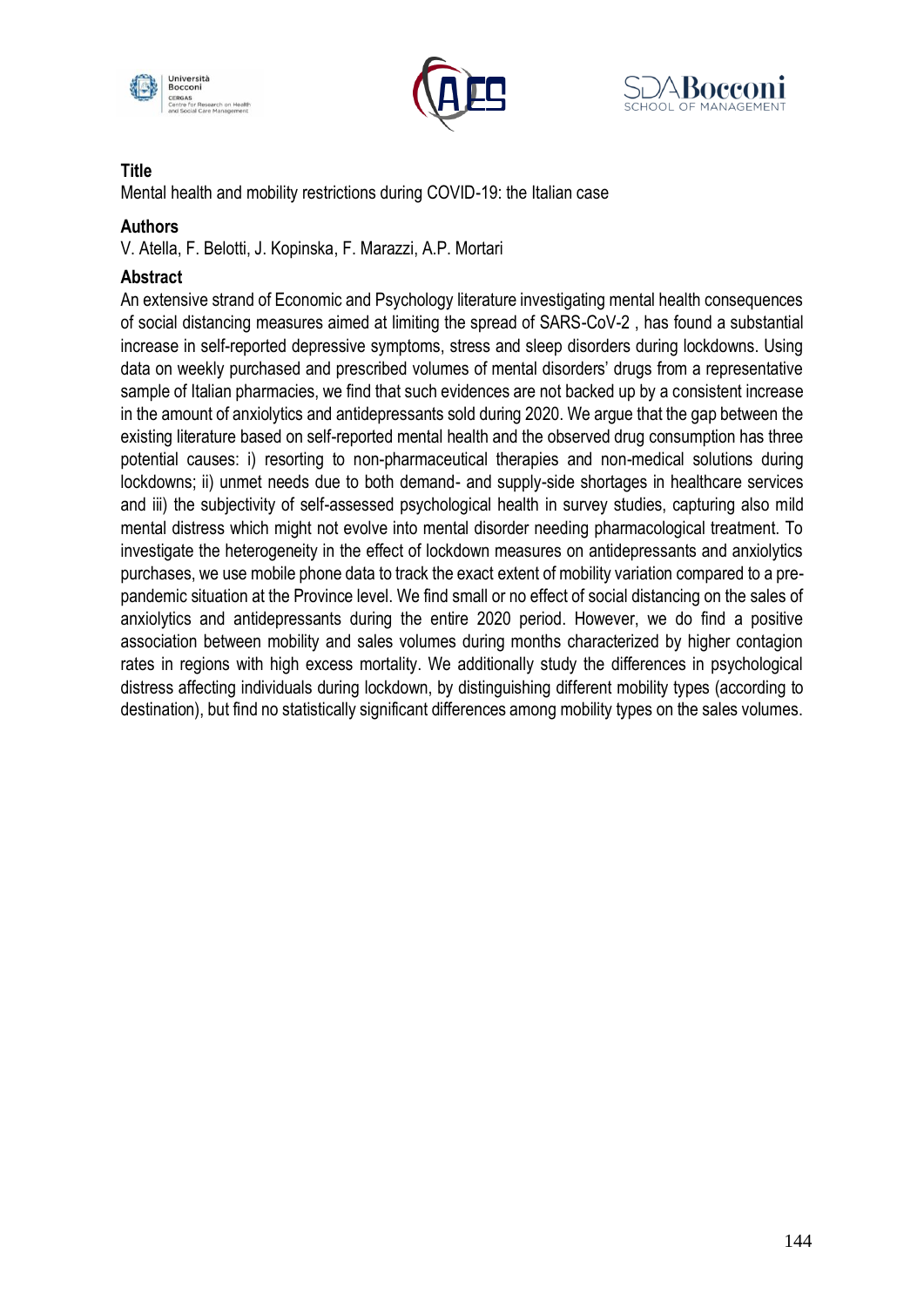





## **Title**

Comparing risk adjustment estimation methods under data availability constraints

### **Authors**

M. Iommi, S. Bergquist, G. Fiorentini, F. Paolucci

## **Abstract**

**Objective.** To evaluate machine learning and standard risk-adjustment models under differing data scenarios that a region or country may face in practice. We explored the trade-offs between optimizing data availability and risk-adjustment prediction methods using the Italian National Healthcare Service (NHS) as our motivating example and data application. The Italian NHS relies on per capita allocation for healthcare funds because heterogeneity in data availability limits the development of a national model.

**Data sources.** Emilia-Romagna Region, Italy, health administrative databases (hospital discharge records, outpatient pharmaceutical database, outpatient speciality database) of 2016.

**Study Design.** We compared the performance of standard and machine learning techniques for estimating risk-adjustment models within six data scenarios that varied by level of detail ("granularity") and range of variables, from only age and sex categories to sociodemographic and clinical condition variables. The outcome of interest was the total annual expenditure of 2016. The methods included ordinary least squares (standard practice) and machine learning methods (penalized regressions, a generalized additive model, random forests, and ensemble super learner). Performance was evaluated via adjusted-R2, mean squared error (MSE) and mean under/overcompensation.

**Principal Findings.** Machine learning methods improved adjusted-R2 and MSE in every data scenario compared to linear regression, although in the coarse granularity and poor range of variables scenario differences were negligible. The performance improvement from machine learning algorithms was greater in the coarse granularity and fair/rich range of variables set and limited with fine granularity scenarios. The inclusion of detailed morbidity- and pharmacy-based adjustors increased fit across all estimation methods, regardless of data granularity level.

**Conclusions.** Machine learning methods outperformed linear regression in all data scenarios, but the performance improvements were heterogenous across data scenarios. Policymakers in settings with limited data availability and budgets are recommended to implement linear regression.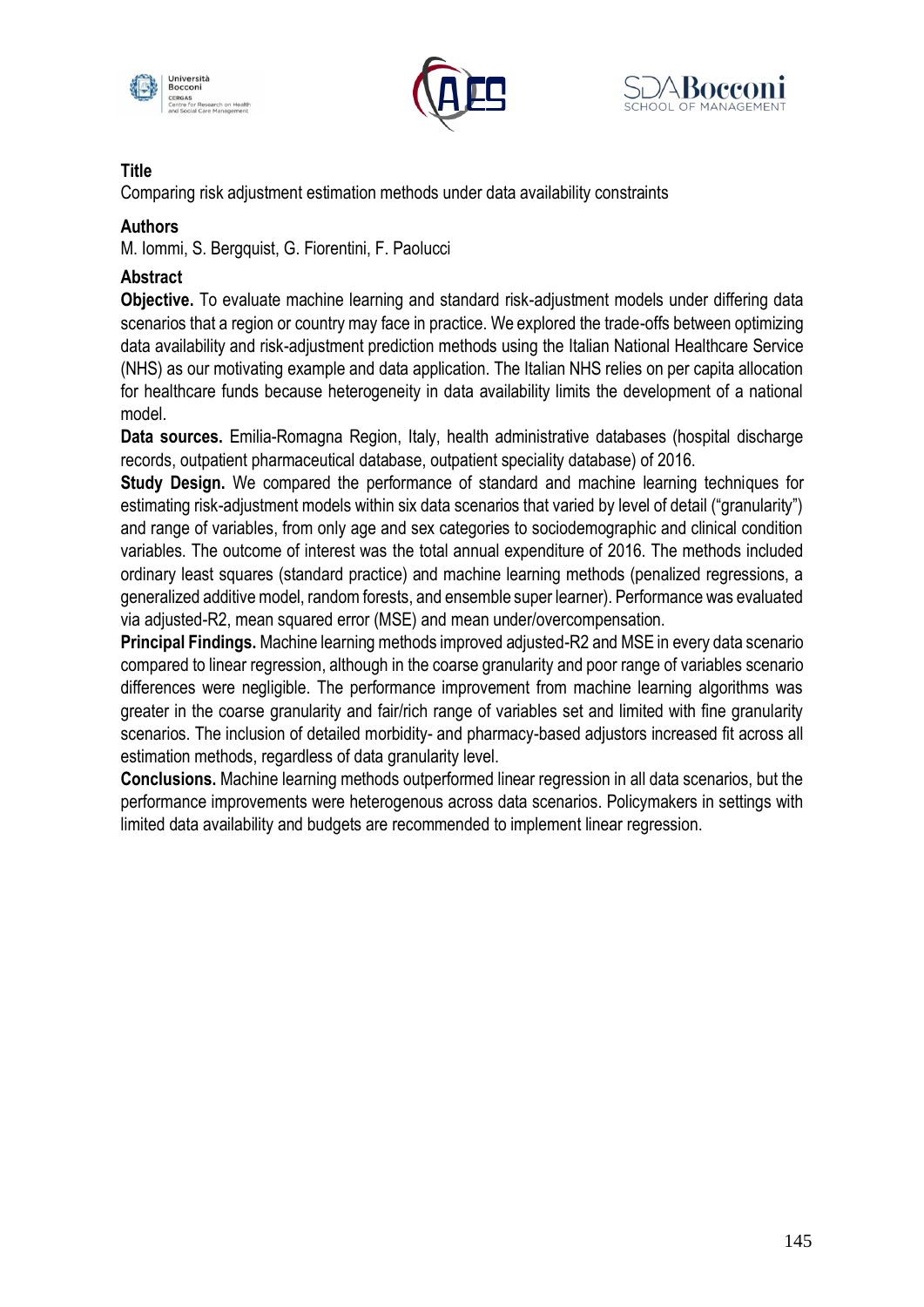





# **Title**

Voting, contagion and the trade-off between public health and political rights: quasi-experimental evidence from the Italian 2020 polls

#### **Authors**

M. Mello, G. Moscelli

#### **Abstract**

Politicians and healthcare policy-makers are faced with hard times to communicate and impose restrictions to civil rights and freedoms in order to minimize the spread of COVID-19, but they may be faced with an even tougher policy dilemma in the case of official voting polls. Elections are gatherings of vital importance for the functioning of democratic countries, and their postponement or cancellation can undermine the citizens' trust in the political institutions of a country.

This paper is among the first to provide empirical evidence on the likely short-term contagion risk borne by holding in-person elections. The estimates of this effect are prone to bias when using only observational data, as the choice of voters whether to go or not to the polls is most likely endogenous to the local stage of the epidemic. We overcome this issue by exploiting the institutional setting that characterized Italian elections held in Fall 2020, when an election day with multiple polls took place in Italy. In all Italian regions, citizens casted ballots for a constitutional referendum aimed at reducing the number of Parliament members; in 7 out of the 20 Italian administrative regions, citizens also casted ballots for electing the new regional governments and the regional assembly representatives; finally, in 955 of the 7,903 Italian municipalities, citizens voted even for appointing the new municipality mayor. Such institutional setting resulted in a 22% average increase in the turnout rate for the constitutional referendum in the municipalities where an administrative poll (i.e. either regional, mayoral elections, or both) occurred on top of the referendum.

We build a unique dataset of weekly new COVID-19 infections and voters' turnout at Italian municipality level and employ an original event-study Control Function design, i.e. an event study where the continuous treatment variable (i.e. the referendum turnout) is instrumented through a Control Function strategy, to examine the weekly evolution of coronavirus infections before and after the September 2020 polls as a function of the referendum turnout rate. Our analysis shows that post-poll new COVID-19 cases increased by 1.1% for each additional percentage point of turnout rate for the constitutional referendum.

This finding suggests that in-person polls have indeed the possibility to increase the spread of airborne diseases like COVID-19, thus potentially triggering or amplifying national-level waves of contagion when they are held during peak periods of an epidemic. To further illustrate the relevance of our results, we provide cost-benefit calculations to show that avoiding an early election at the beginning of 2021, following the collapse of the Government in charge till January 2021, has spared Italy up to about €362 million on hospital care costs and almost 23 thousand more deaths. Our investigation is informative for politicians and healthcare policy-makers regarding the public health threats posed by voting during a pandemic.